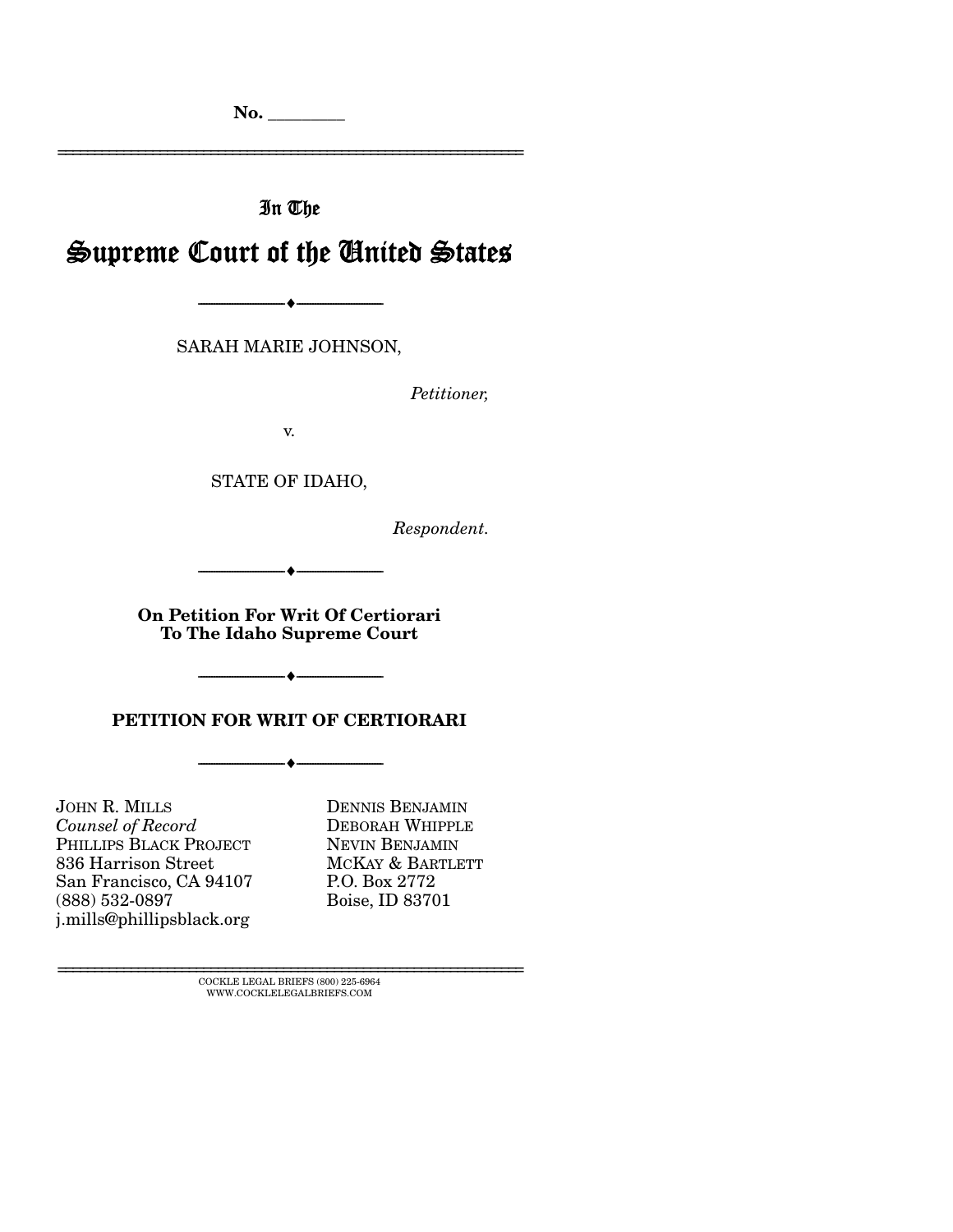#### QUESTIONS PRESENTED FOR REVIEW

 Petitioner Sarah M. Johnson, a sixteen-year-old girl with no prior criminal record and a demonstrated capacity for rehabilitation, has been sentenced to life without the possibility of parole in 2005. In *Miller v. Alabama*, 567 U.S. 460 (2012), this Court expressly declined to address the question of whether a life sentence without the possibility of parole for a defendant under the age of eighteen categorically violated the Eighth Amendment. *Id*. at 469.

 Since *Miller*, an additional sixteen jurisdictions have prohibited the imposition of juvenile life without parole by statute or court ruling, raising the current number of jurisdictions banning the sentence to twenty. Many other states have acted to severely limit the application of juvenile life without parole. In thirteen additional states, zero – or very few – individuals are actually serving the sentence. The juvenile lifewithout-parole sentences that remain are now localized in a few jurisdictions where prosecutors and courts are demonstrating a resistance to this Court's juvenile jurisprudence. Therefore, this case gives rise to the following questions:

 1. Does the Eighth Amendment categorically prohibit life-without-parole sentences for juvenile offenders?

 2. Where the evidence demonstrates Ms. Johnson lacks a prior history of violence and has high potential for rehabilitation does the state's pre-*Miller*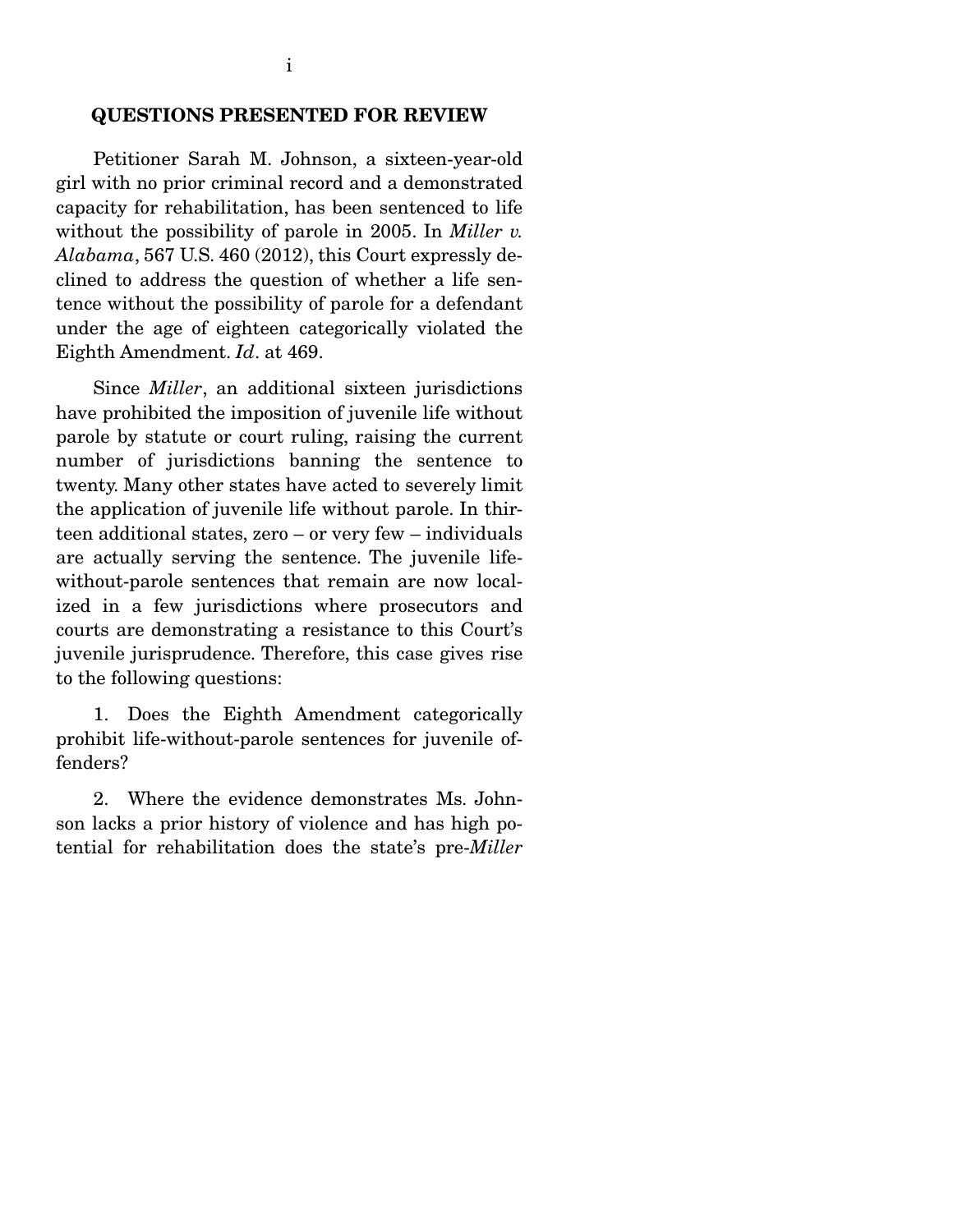#### QUESTIONS PRESENTED FOR REVIEW – Continued

sentencing proceeding comply with *Miller*'s requirement to limit juvenile life-without-parole sentences to the rare juvenile offenders who are irreparably corrupt?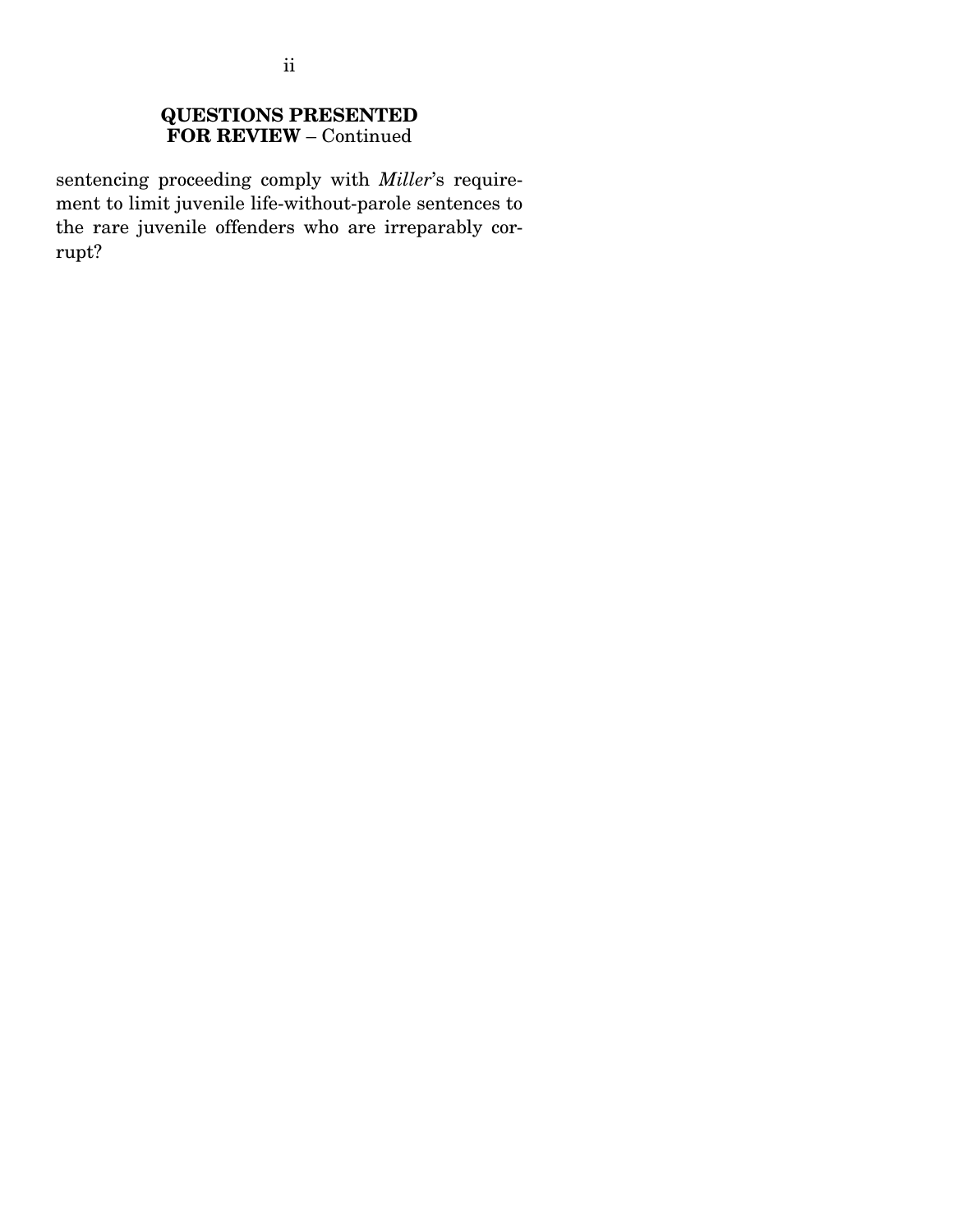## PARTIES TO THE PROCEEDING

 All parties appear in the caption of the case on the cover page. The petitioner is Sarah Johnson, who was the petitioner, defendant and appellant in the courts below. The respondent is the State of Idaho, who was the respondent, plaintiff, and appellee in the courts below.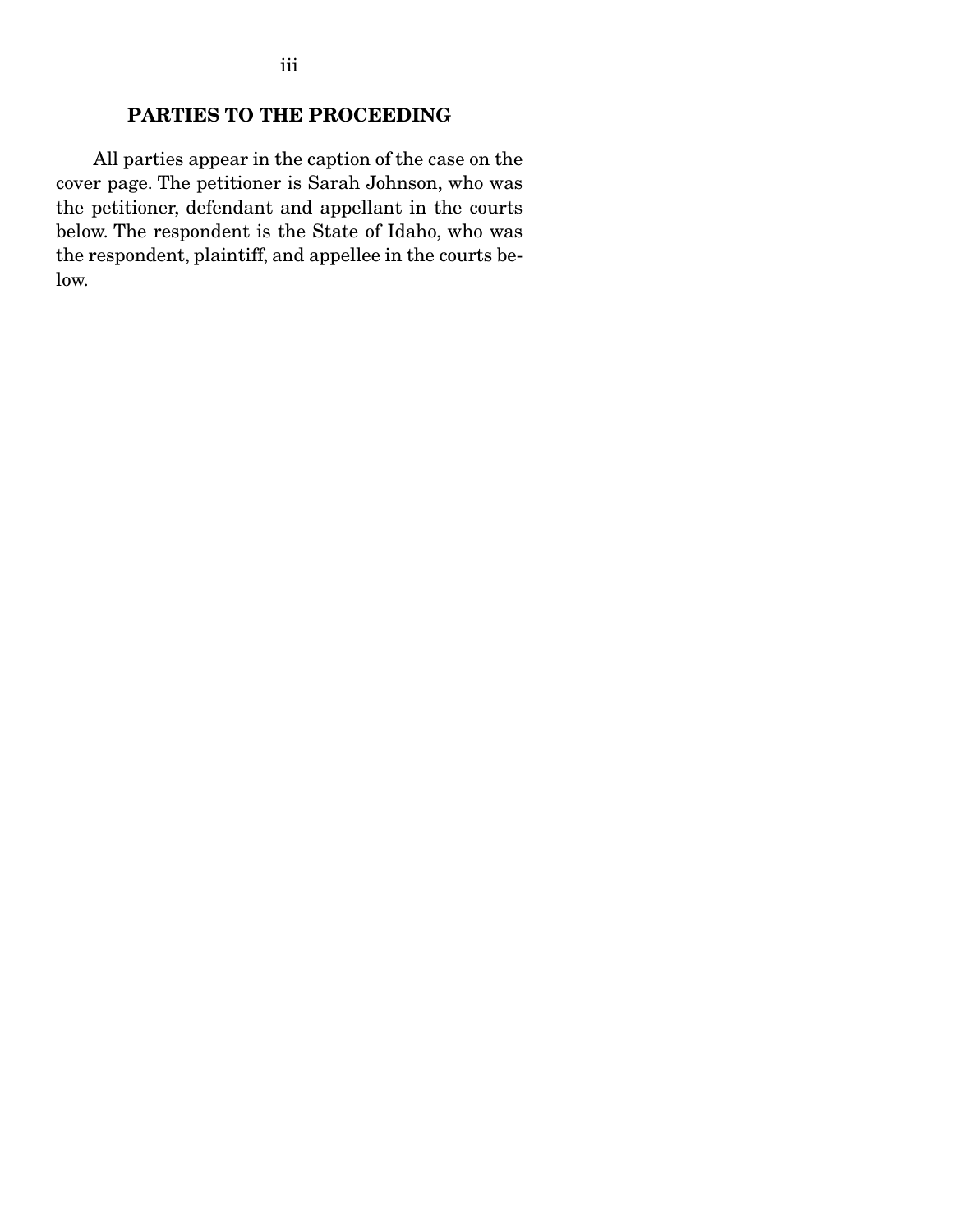## TABLE OF CONTENTS

|                                                                                                                                | Page           |
|--------------------------------------------------------------------------------------------------------------------------------|----------------|
| <b>QUESTIONS PRESENTED FOR REVIEW </b>                                                                                         | $\mathbf{i}$   |
| PARTIES TO THE PROCEEDING                                                                                                      | iii            |
|                                                                                                                                | iv             |
|                                                                                                                                | vii            |
| PETITION FOR A WRIT OF CERTIORARI                                                                                              | 1              |
|                                                                                                                                | $\mathbf{1}$   |
| STATEMENT OF JURISDICTION                                                                                                      | 1              |
| CONSTITUTIONAL AND STATUTORY PROVI-                                                                                            | 1              |
| STATEMENT OF THE CASE                                                                                                          | $\overline{2}$ |
| REASONS FOR GRANTING THE WRIT                                                                                                  | 6              |
| SENTENCING A CHILD TO DIE IN<br>I.<br>PRISON CONSTITUTES CRUEL AND<br>UNUSUAL PUNISHMENT                                       | 7              |
| THIS NATION'S STANDARDS OF<br>$A_{-}$<br>DECENCY HAVE EVOLVED TO PRO-<br>HIBIT SENTENCING A JUVENILE<br>TO LIFE WITHOUT PAROLE | 7              |
| 1. States are Rapidly Prohibiting Ju-<br>venile Life Without Parole                                                            | 8              |
| 2. In most states that have not yet<br>banned juvenile life-without-parole<br>sentences, its application is either             | 13             |
|                                                                                                                                |                |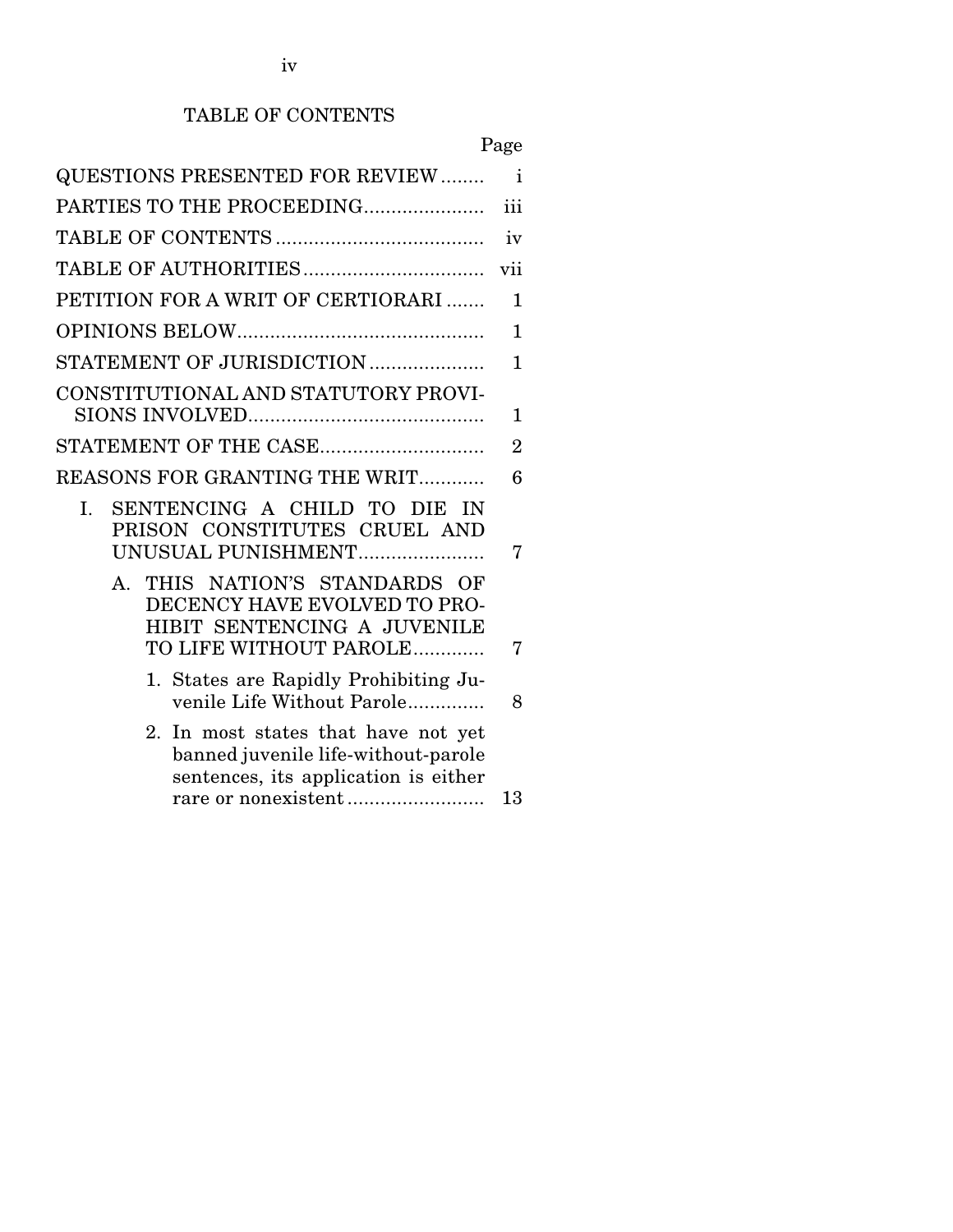# TABLE OF CONTENTS – Continued

Page

| 3. JLWOP sentencing only remains in<br>a few isolated jurisdictions that<br>have resisted implementing this<br>Court's juvenile jurisprudence                                                                                                                                                                                           | 14 |
|-----------------------------------------------------------------------------------------------------------------------------------------------------------------------------------------------------------------------------------------------------------------------------------------------------------------------------------------|----|
| BECAUSE THE UNIQUE CIRCUM-<br><b>B.</b><br>STANCES OF YOUTH SUBSTAN-<br>TIALLY UNDERMINE THE PENO-<br>LOGICAL JUSTIFICATIONS<br><b>FOR</b><br>LIFE WITHOUT PAROLE AND PRE-<br>VENT A COURT FROM RELIABLY<br>DETERMINING THAT AN OFFEND-<br>ER IS IRREPARABLY CORRUPT, JU-<br>LIFE-WITHOUT-PAROLE<br>VENILE<br>SENTENCES ARE UNCONSTITU- |    |
|                                                                                                                                                                                                                                                                                                                                         | 17 |
| II. PETITIONER'S SENTENCE OF LIFE<br>WITHOUT PAROLE VIOLATES MILLER<br>V. ALABAMA AND MONTGOMERY V.                                                                                                                                                                                                                                     | 20 |
| IDAHO SUPREME COURT<br>THE<br>А.<br>FAILED TO APPLY MILLER'S SUB-<br>STANTIVE GUARANTEE                                                                                                                                                                                                                                                 | 21 |
| MS. JOHNSON'S LIFE-WITHOUT-<br>B.<br>PAROLE SENTENCE, IMPOSED DE-<br>SPITE UNCONTRADICTED EVI-<br>DENCE THAT SHE IS CAPABLE OF<br>REHABILITATION, VIOLATES THE                                                                                                                                                                          |    |
| EIGHTH AMENDMENT                                                                                                                                                                                                                                                                                                                        | 22 |
|                                                                                                                                                                                                                                                                                                                                         | 24 |

v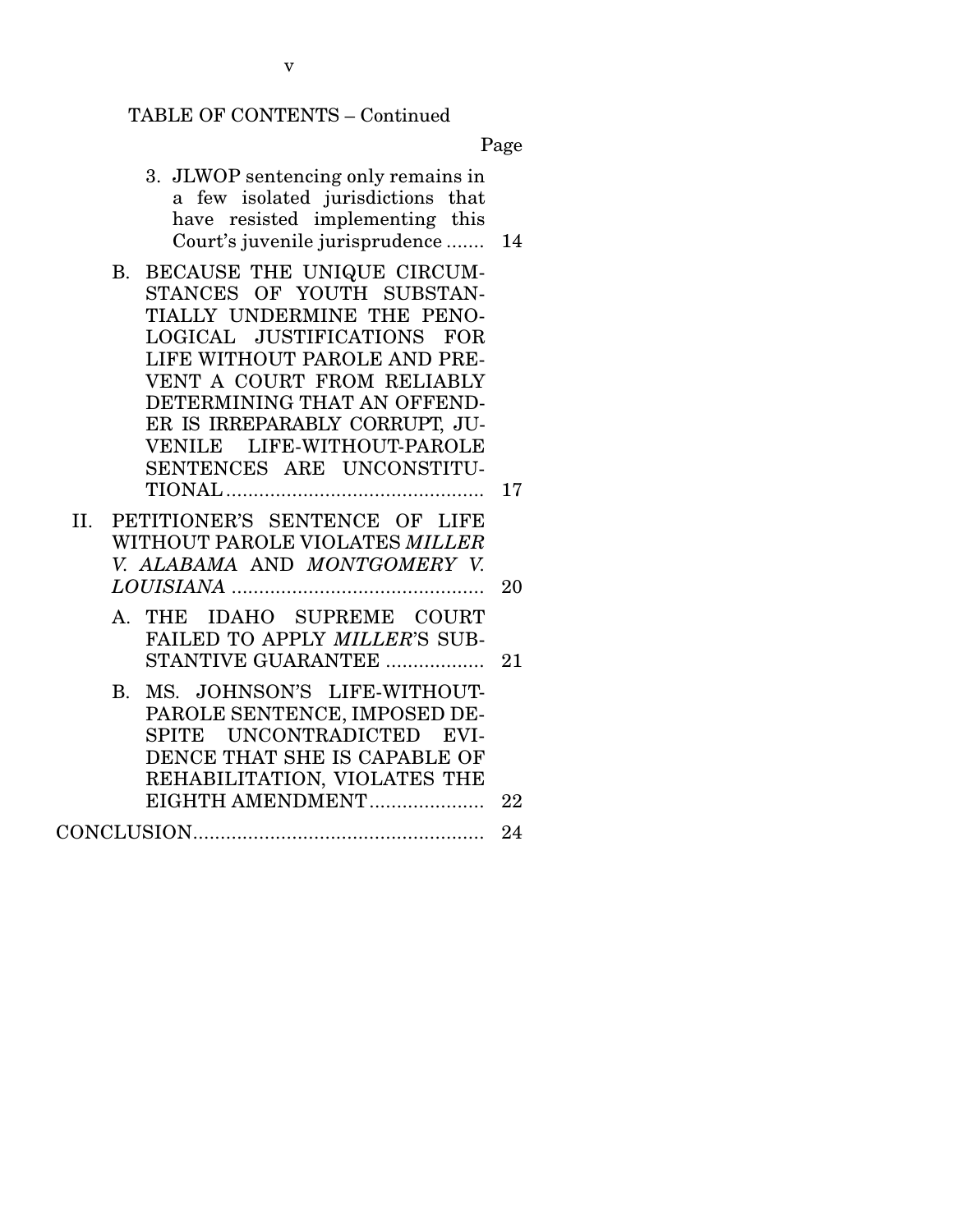vi

## TABLE OF CONTENTS – Continued

Page

APPENDIX A: *Johnson v. State*, 395 P.3d 1246 (2017) ....................................................................... 1a APPENDIX B: *Johnson v. State*, No. CV 2014- 0353 (Blaine County, Idaho Dist. Ct. Oct. 27,

2014) ...................................................................... 41a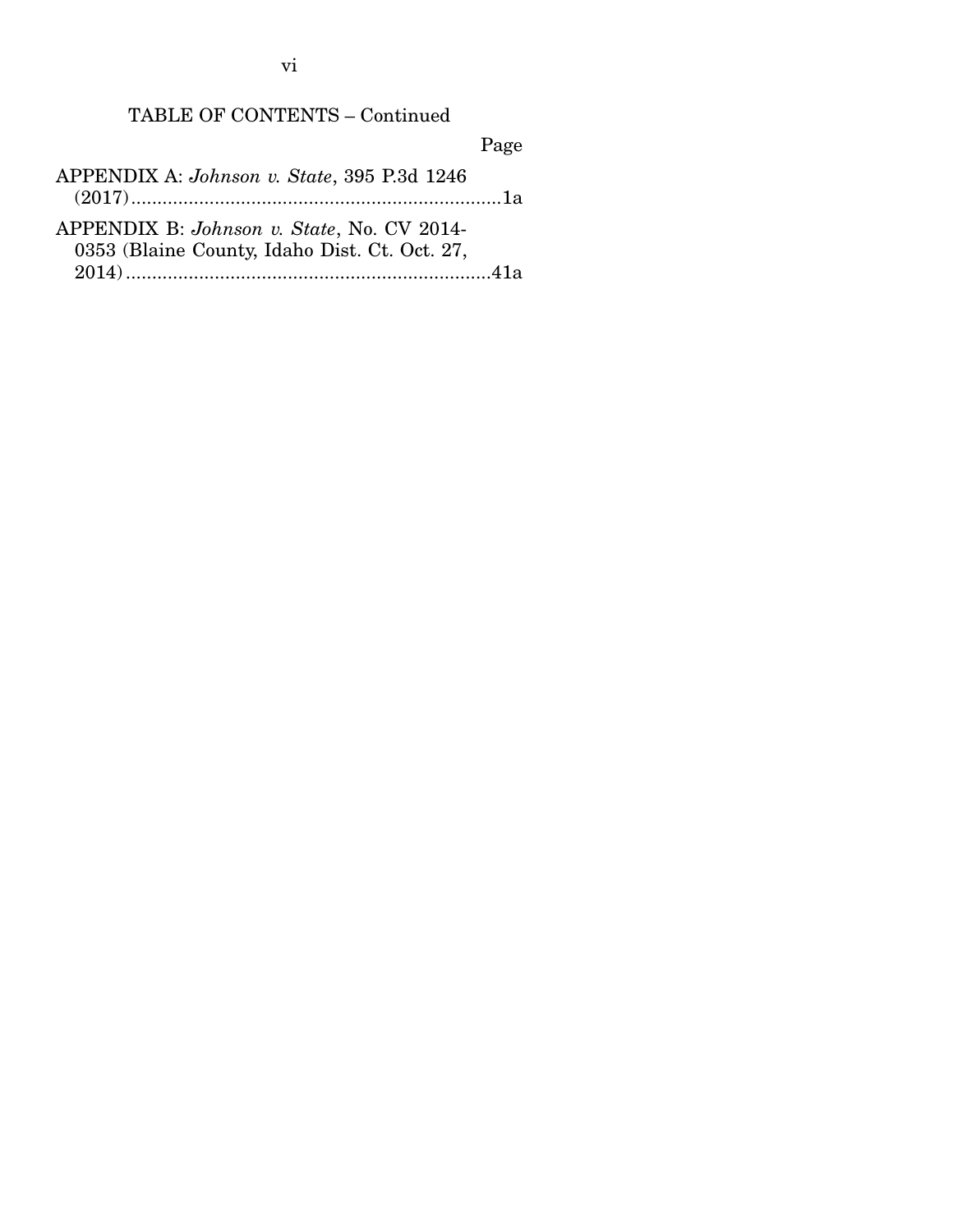# Page

## CASES

| Adams v. Alabama, 136 S. Ct. 1796 (2016)23                                                         |
|----------------------------------------------------------------------------------------------------|
|                                                                                                    |
|                                                                                                    |
| Casiano v. Comm'r of Corr., 115 A.3d 1031<br>$(Conn. 2015)$                                        |
| Commonwealth v. Batts, No. 45 MAP 2016, 2017<br>WL 2735411 (Pa. June 26, 2017) 11, 12              |
| Diatchenko v. District Attorney for Suffolk Dist.,                                                 |
| Graham v. Florida, 560 U.S. 48 (2010)passim                                                        |
| Hall v. Florida, 134 S. Ct. 1986 (2014)14                                                          |
| Jackson v. State, 883 N.W.2d 272 (Minn. 2016)13                                                    |
| Johnson v. State, 395 P.3d 1246 (Idaho 2017)passim                                                 |
| Miller v. Alabama, 567 U.S. 460 (2012)passim                                                       |
| Montgomery v. Louisiana, 136 S. Ct. 718 (2016)  passim                                             |
|                                                                                                    |
| People v. Sanders, 2014 Ill. App. 21732-U, 2014<br>WL 7530330 (Ill. Ct. App. 2014) (unpublished)13 |
| Roper v. Simmons, 543 U.S. 551 (2002) 7, 18, 19, 20                                                |
| State v. Bassett, 394 P.3d 430 (Wash. Ct. App.                                                     |
| State v. Johnson, 188 P.3d 912 (Idaho 2008)5                                                       |
| State v. Null, 836 N.W.2d 41 (Iowa 2013)13                                                         |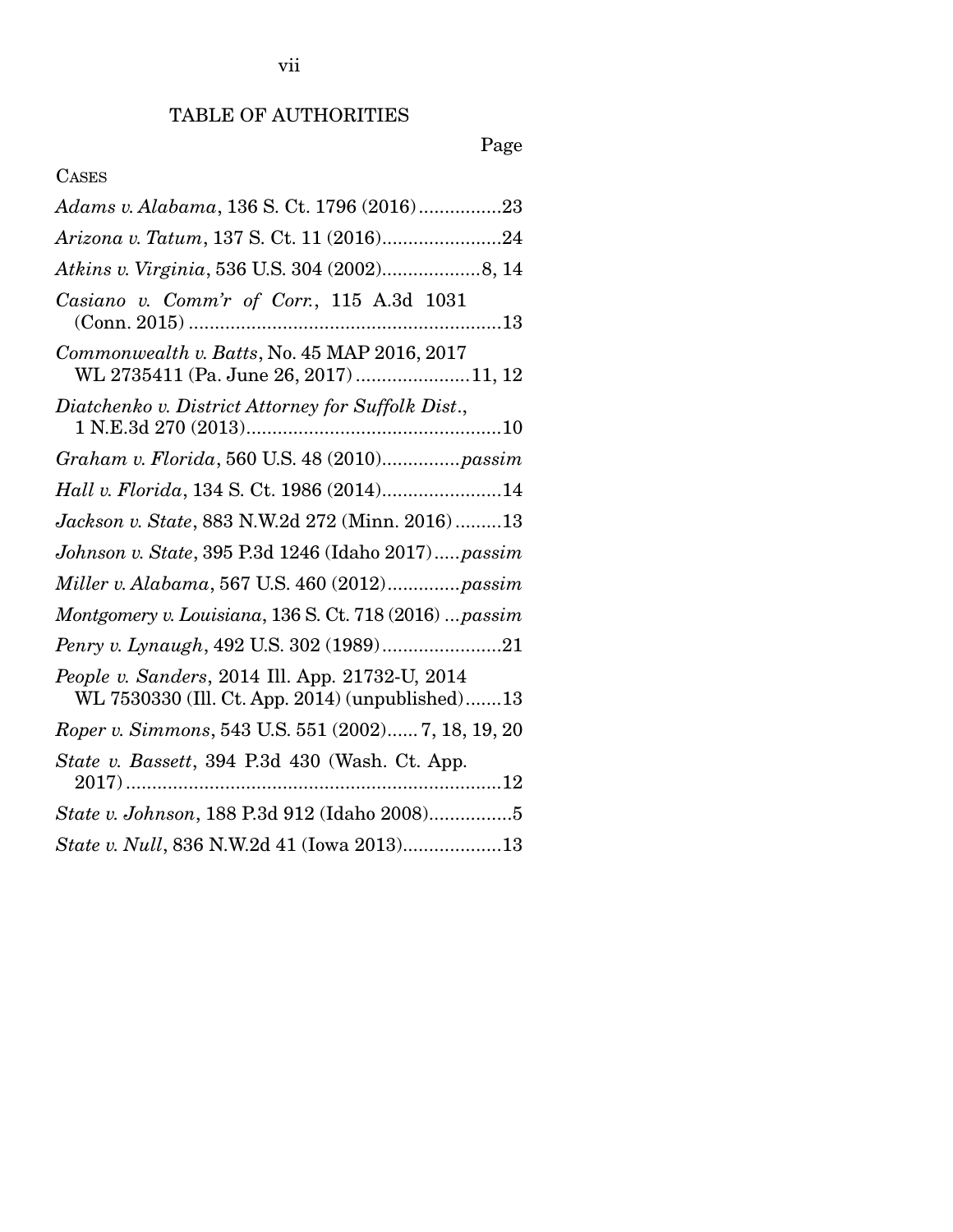viii

|  | TABLE OF AUTHORITIES - Continued |  |
|--|----------------------------------|--|
|--|----------------------------------|--|

|                                                   | Page |
|---------------------------------------------------|------|
| State v. Sweet, 879 N.W.2d 811 (Iowa 2016) 10, 19 |      |
|                                                   |      |
| <b>CONSTITUTIONAL PROVISIONS</b>                  |      |
|                                                   |      |
|                                                   |      |
| <b>RULES</b>                                      |      |
|                                                   |      |
|                                                   |      |
| STATUTES AND ENACTED LEGISLATION                  |      |
|                                                   |      |
|                                                   |      |
|                                                   |      |
|                                                   |      |
|                                                   |      |
|                                                   |      |
|                                                   |      |
|                                                   |      |
|                                                   |      |
|                                                   |      |
|                                                   |      |
|                                                   |      |
|                                                   |      |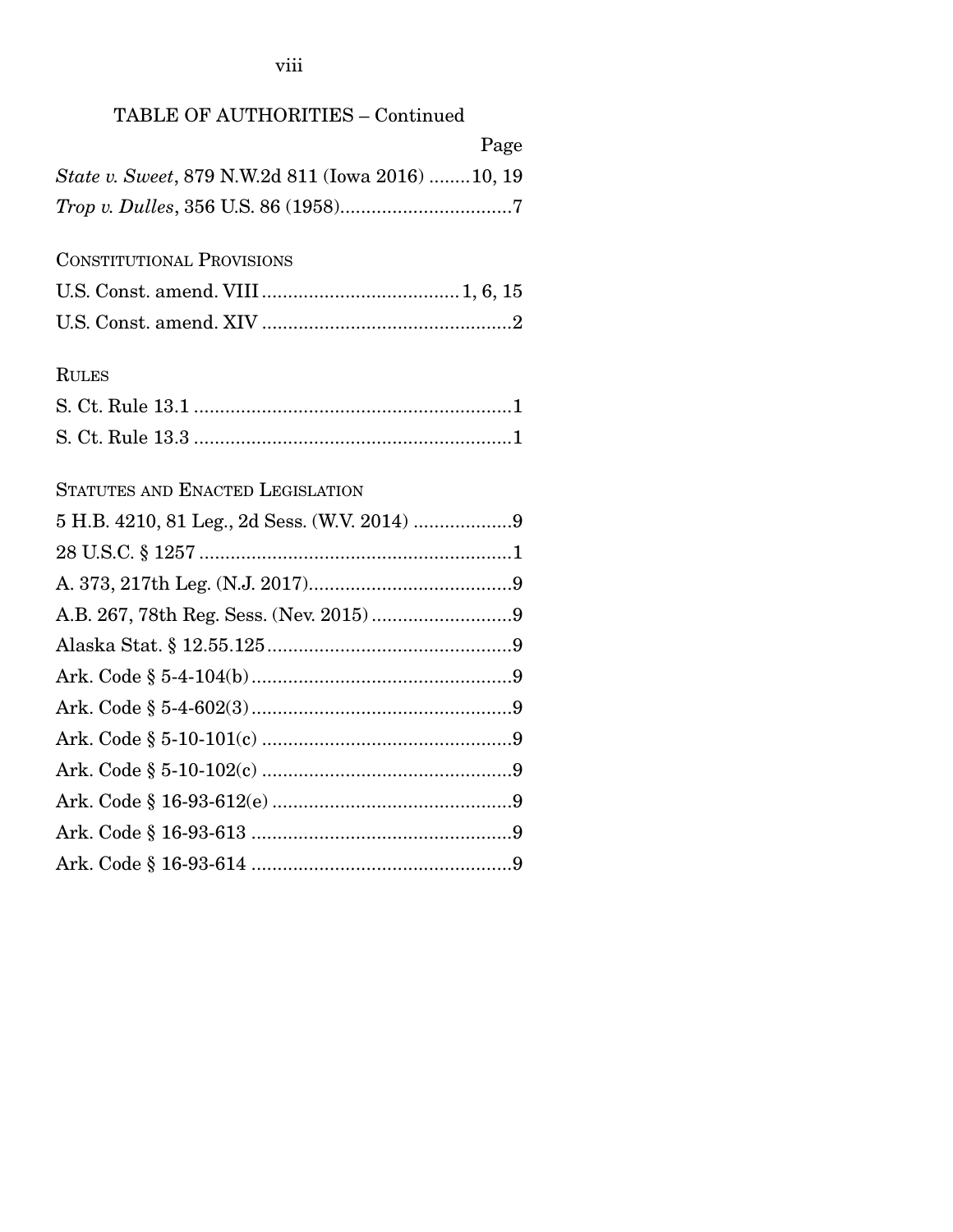# TABLE OF AUTHORITIES – Continued

| Page                                                 |
|------------------------------------------------------|
|                                                      |
| Ark. S.B. 294, 91st Gen. Assemb. (Reg. Sess. 2017) 9 |
|                                                      |
|                                                      |
|                                                      |
|                                                      |
|                                                      |
|                                                      |
|                                                      |
|                                                      |
|                                                      |
|                                                      |
|                                                      |
|                                                      |
|                                                      |
|                                                      |
|                                                      |
|                                                      |
|                                                      |
|                                                      |
|                                                      |
|                                                      |
|                                                      |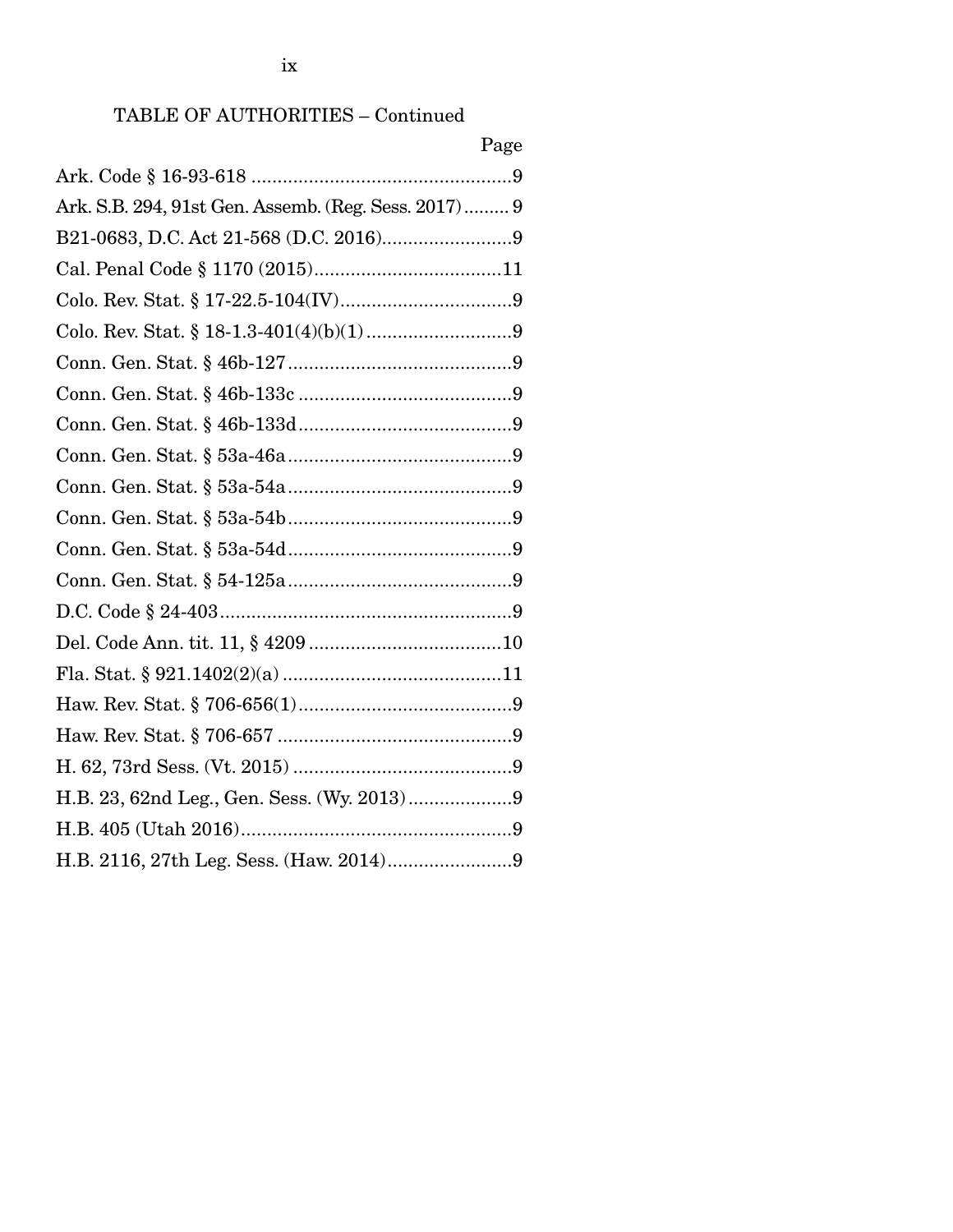## TABLE OF AUTHORITIES - Continued

| Page                                            |
|-------------------------------------------------|
|                                                 |
|                                                 |
|                                                 |
|                                                 |
|                                                 |
|                                                 |
|                                                 |
|                                                 |
|                                                 |
|                                                 |
|                                                 |
|                                                 |
|                                                 |
| N.D. H.B. 1195, 65th Leg. Assemb. (N.D. 2017) 9 |
|                                                 |
|                                                 |
|                                                 |
|                                                 |
|                                                 |
|                                                 |
|                                                 |
|                                                 |
|                                                 |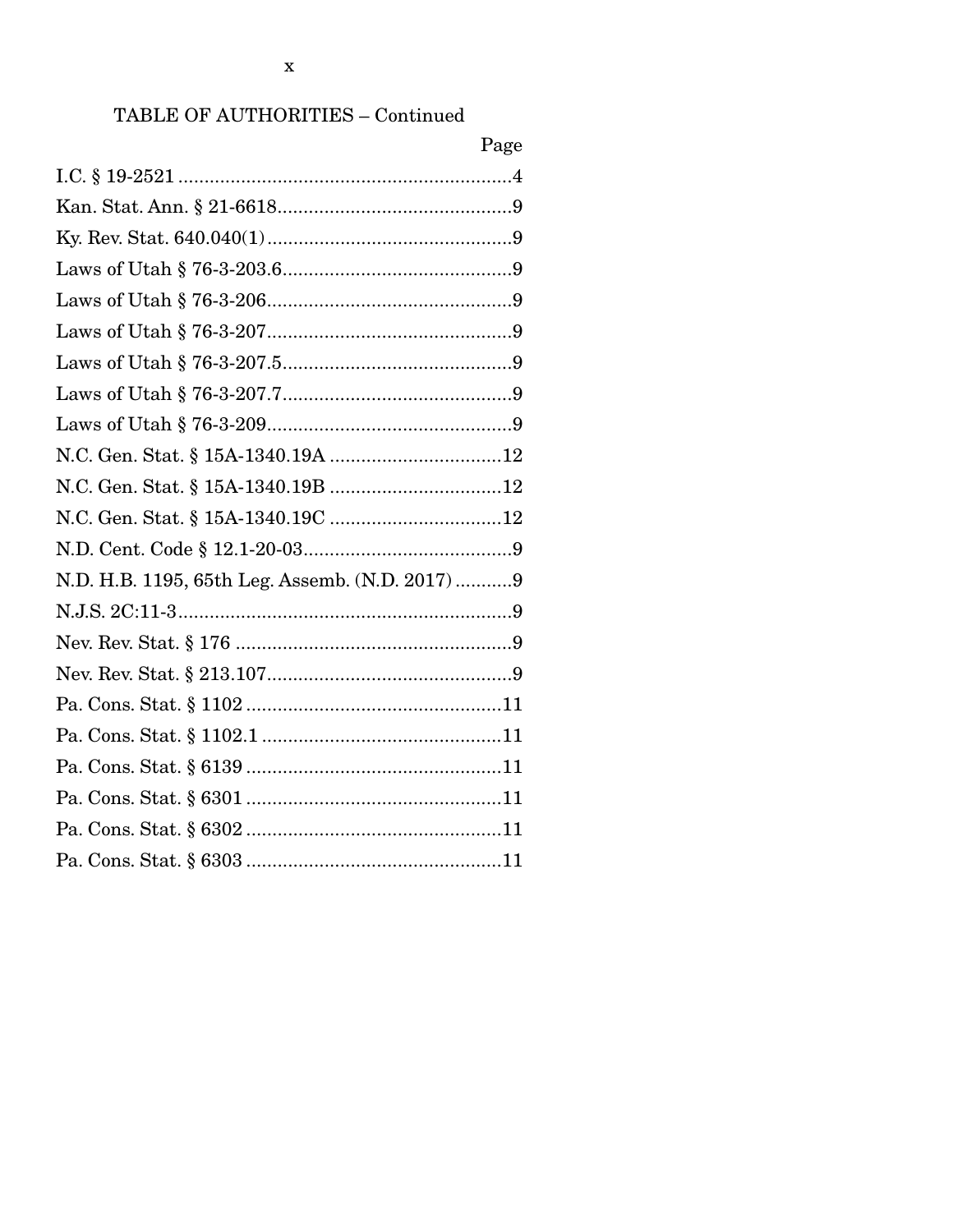## TABLE OF AUTHORITIES – Continued

| Page                                                  |
|-------------------------------------------------------|
|                                                       |
|                                                       |
|                                                       |
|                                                       |
|                                                       |
|                                                       |
|                                                       |
|                                                       |
|                                                       |
| S.B. 9, 147th Gen. Assemb., Reg. Sess. (Del.          |
| S.B. 16, St. Legis., 2017 Reg. Sess. (La. 2017)12, 16 |
| S.B. 16-181, Gen. Assemb. Reg. Sess. (Colo. 2016) 13  |
| S.B. 140, 2016 S.D. Sess. Laws (S.D. 2016) 9          |
| S.B. 590, Gen. Assemb. Reg. Sess. (Mo. 2016)13        |
| S.B. 635, 2011 Gen. Assemb. Reg. Sess. (N.C.          |
|                                                       |
| S.B. 850, 2011 Gen. Assemb. Reg. Sess. (Pa. 2012) 11  |
| S.B. 5064, 63d Leg., 2013 Reg. Sess. (Wash. 2014)  12 |
|                                                       |
| Tex. Code Crim. Proc. Ann. art. 37.0719               |
|                                                       |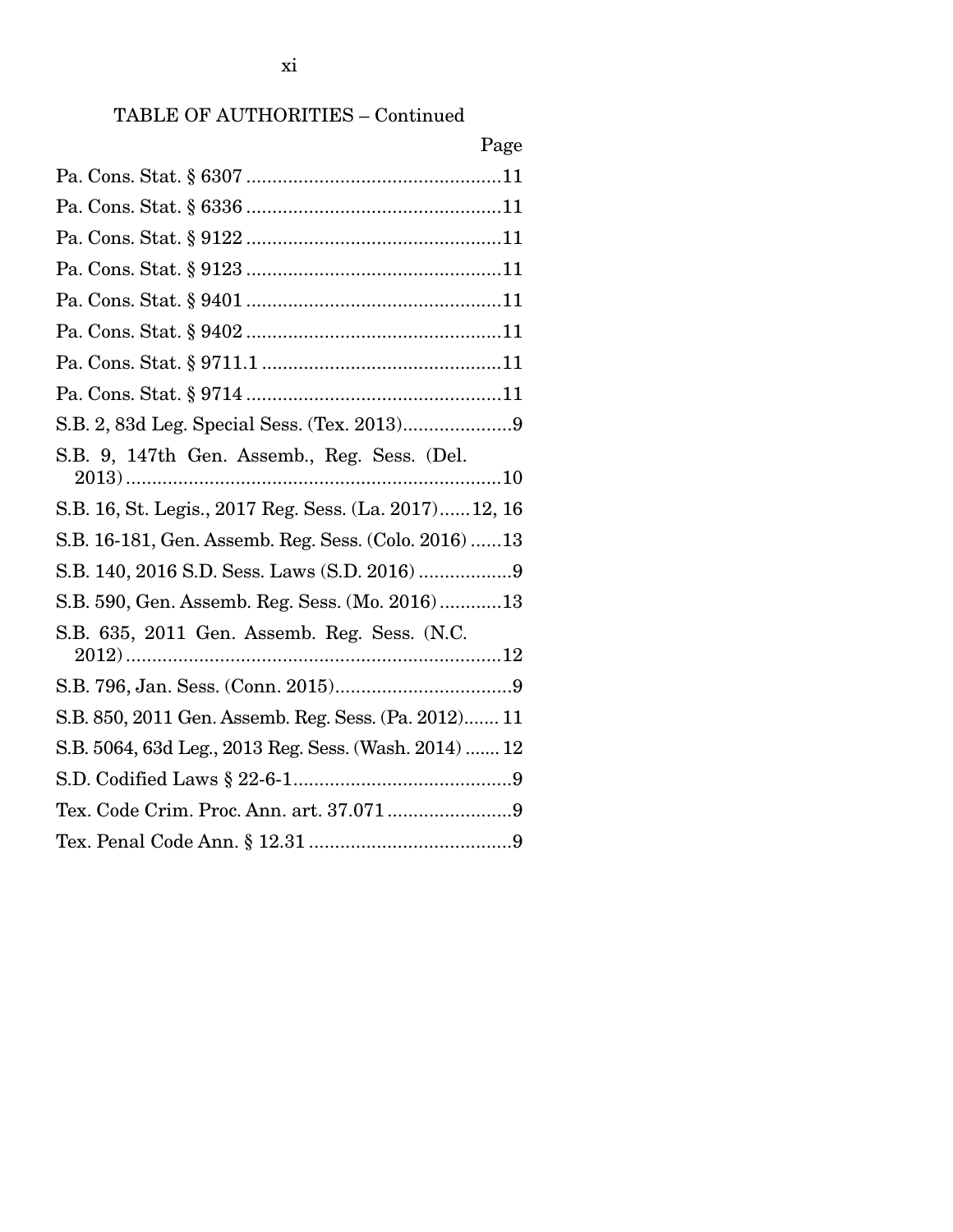## ${\bf TABLE~OF~AUTHORITIES-Continued}$

| Page |
|------|
|      |
|      |
|      |
|      |
|      |
|      |
|      |
|      |
|      |
|      |
|      |
|      |
|      |
|      |
|      |
|      |
|      |
|      |
|      |
|      |
|      |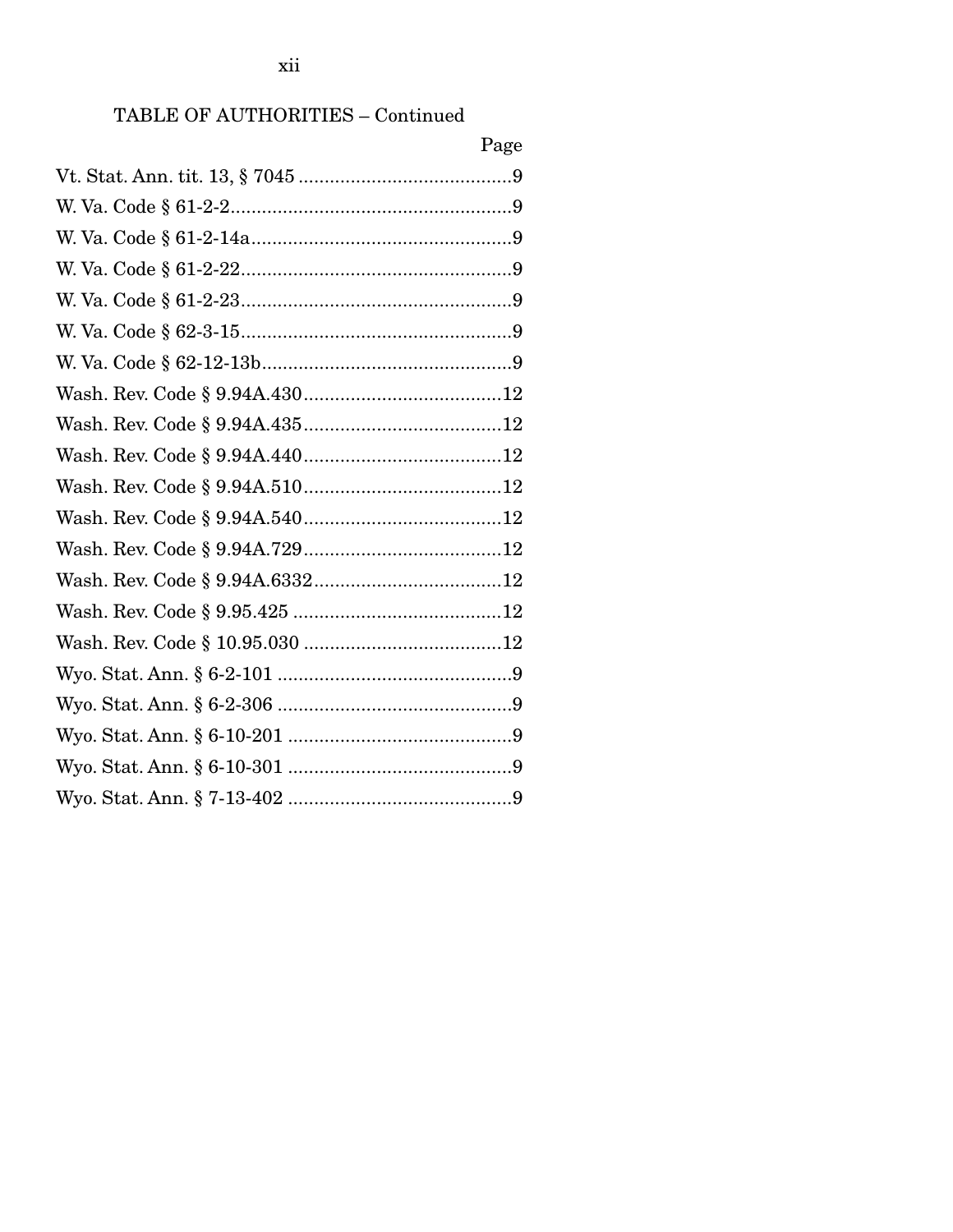xiii

## TABLE OF AUTHORITIES – Continued

Page

## OTHER AUTHORITIES

| Adam Geller, Louisiana Reluctantly Wrestles<br>With Cases of Juvenile Lifers, U.S. News and                                                                                                             |  |
|---------------------------------------------------------------------------------------------------------------------------------------------------------------------------------------------------------|--|
| Human Rights Watch, State Distribution of Es-<br>timated 2,589 Juvenile Offenders Serving Ju-                                                                                                           |  |
| John R. Mills, et al., Juvenile Life Without Parole<br>in Law and Practice: Chronicling the Rapid<br>Change Underway, 65 Am. U. L. Rev. 535                                                             |  |
| Juvenile Sentencing Project at Quinnipiac Uni-<br>versity School of Law and the Vital Projects<br>Fund, Juvenile Life Without Parole Sentences<br>in the United States, June 2017 snapshot $11, 14, 15$ |  |
| Riley Yaes, Pennsylvania Supreme Court throws<br>out life without parole sentence for juvenile,<br>Pittsburgh Post-Gazette (June 26, 2017)12                                                            |  |
| Ted Roelofs, Michigan prosecutors defying U.S.<br>Supreme Court on 'juvenile lifers', Bridge                                                                                                            |  |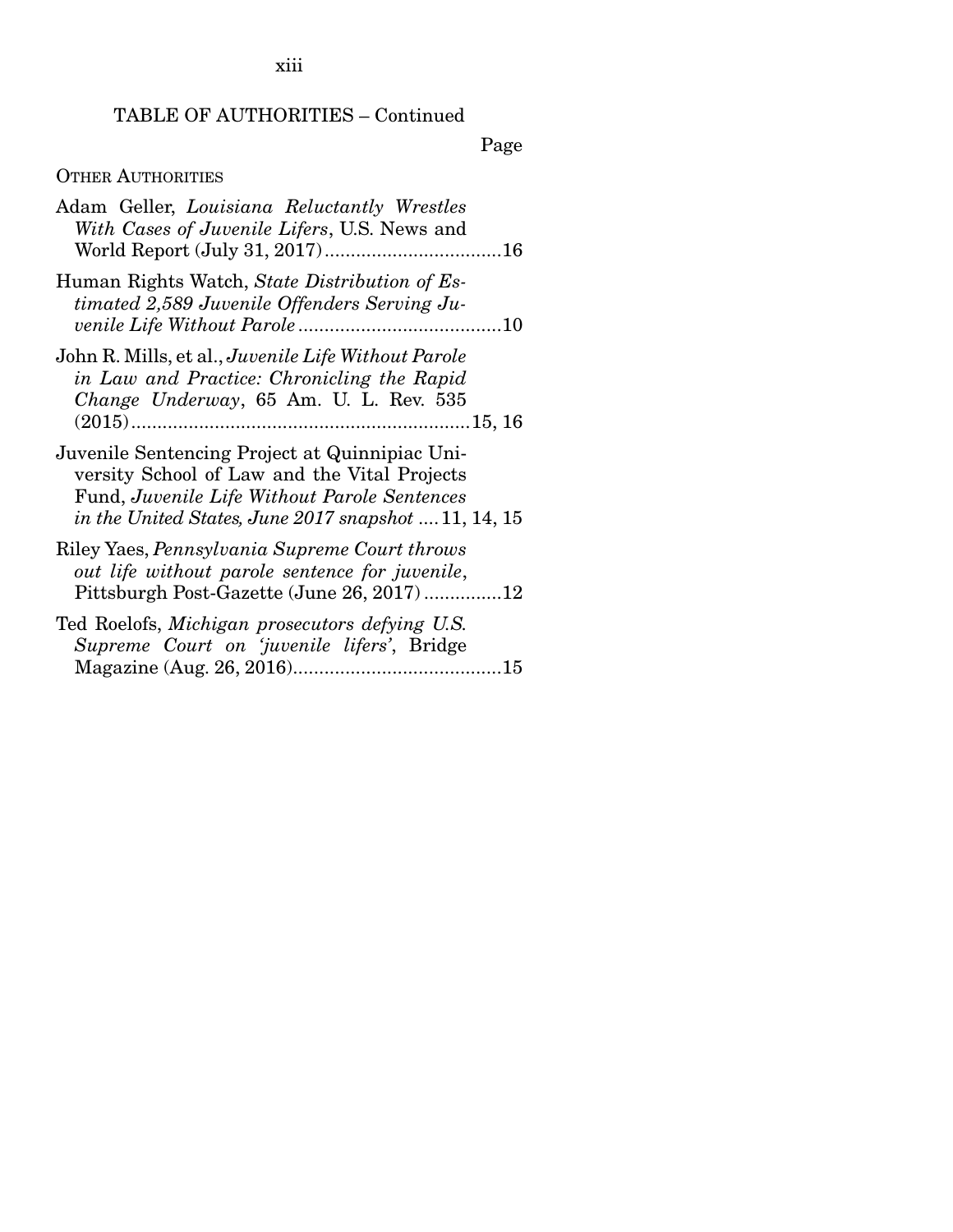#### PETITION FOR A WRIT OF CERTIORARI

 Petitioner Sarah Johnson respectfully petitions for a writ of certiorari to the Idaho Supreme Court.

--------------------------------- ---------------------------------

OPINIONS BELOW

 The Idaho Supreme Court affirmed the denial of Ms. Johnson's petition for post-conviction relief on May 12, 2017, *Johnson v. State*, 395 P.3d 1246 (Idaho 2017). (Appendix A). Sarah Johnson filed a petition for postconviction relief in Idaho's district court, which was denied on October 27, 2014. (Appendix B).

#### STATEMENT OF JURISDICTION

--------------------------------- ---------------------------------

 This Petition is being filed within ninety days after entry of judgment, pursuant to Supreme Court Rules 13.1 and 13.3. This Court has jurisdiction under 28 U.S.C. § 1257(a).

--------------------------------- ---------------------------------

#### CONSTITUTIONAL AND STATUTORY PROVISIONS INVOLVED

 The Eighth Amendment provides: "Excessive bail shall not be required, nor excessive fines imposed, nor cruel and unusual punishments inflicted." U.S. Const. amend. VIII.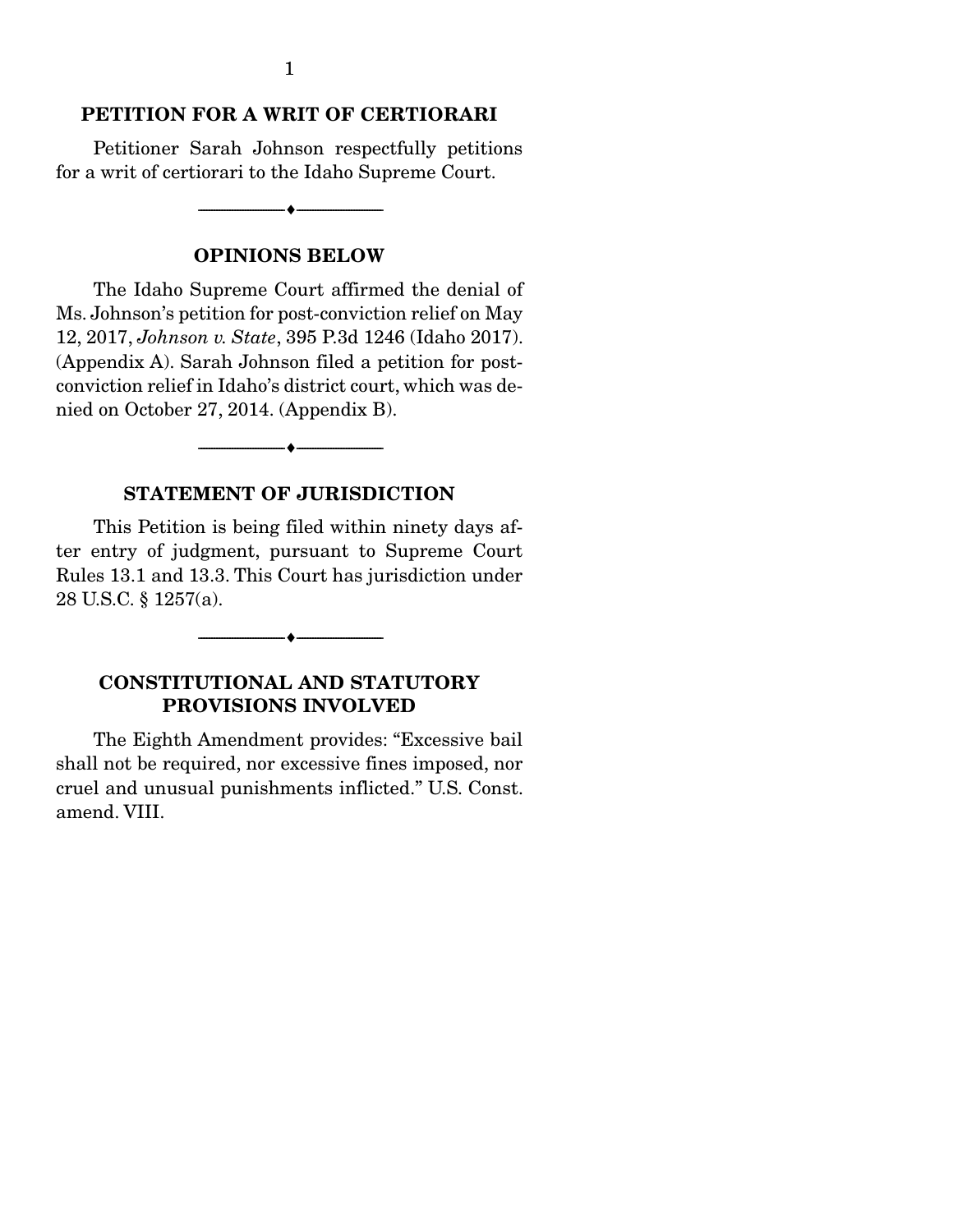The Fourteenth Amendment to the United States Constitution provides, in pertinent part: "No state shall ... deprive any person of life, liberty, or property, without due process of law; nor deny to any person within its jurisdiction the equal protection of the laws." U.S. Const. amend. XIV.

#### STATEMENT OF THE CASE

--------------------------------- ---------------------------------

 In 2005, Ms. Johnson was sentenced to two fixed life (life-without-parole) sentences for the murder of her parents, Alan and Diane Johnson. *Johnson v. State*, 395 P.3d 1246, 1249 (Idaho 2017). At the time of the offense, Ms. Johnson was a sixteen-year-old child with a history of clinical depression and a suicide attempt. Id. (T. 6287, 6306).<sup>1</sup> Prior to the murders, Johnson had never committed another violent or criminal act. (T. 6289, 6475, 6477). The evidence at trial indicated that Alan and Diane Johnson were both shot and killed with a rifle while they were in their home. *Johnson*, 395 P.3d at 1248. The purported motive for the murders was to prevent them from pursuing statutory rape charges against, or seeking the deportation of, their daughter's nineteen-year-old boyfriend. *Id*. at 1256 (T. 6472-73).

 Ms. Johnson's sentencing hearing took place in June of 2005. (T. 6183). Dr. Richard Worst, a psychiatrist appointed by the court to evaluate her, testified at

<sup>&</sup>lt;sup>1</sup> In this petition, "T." refers to the trial transcript.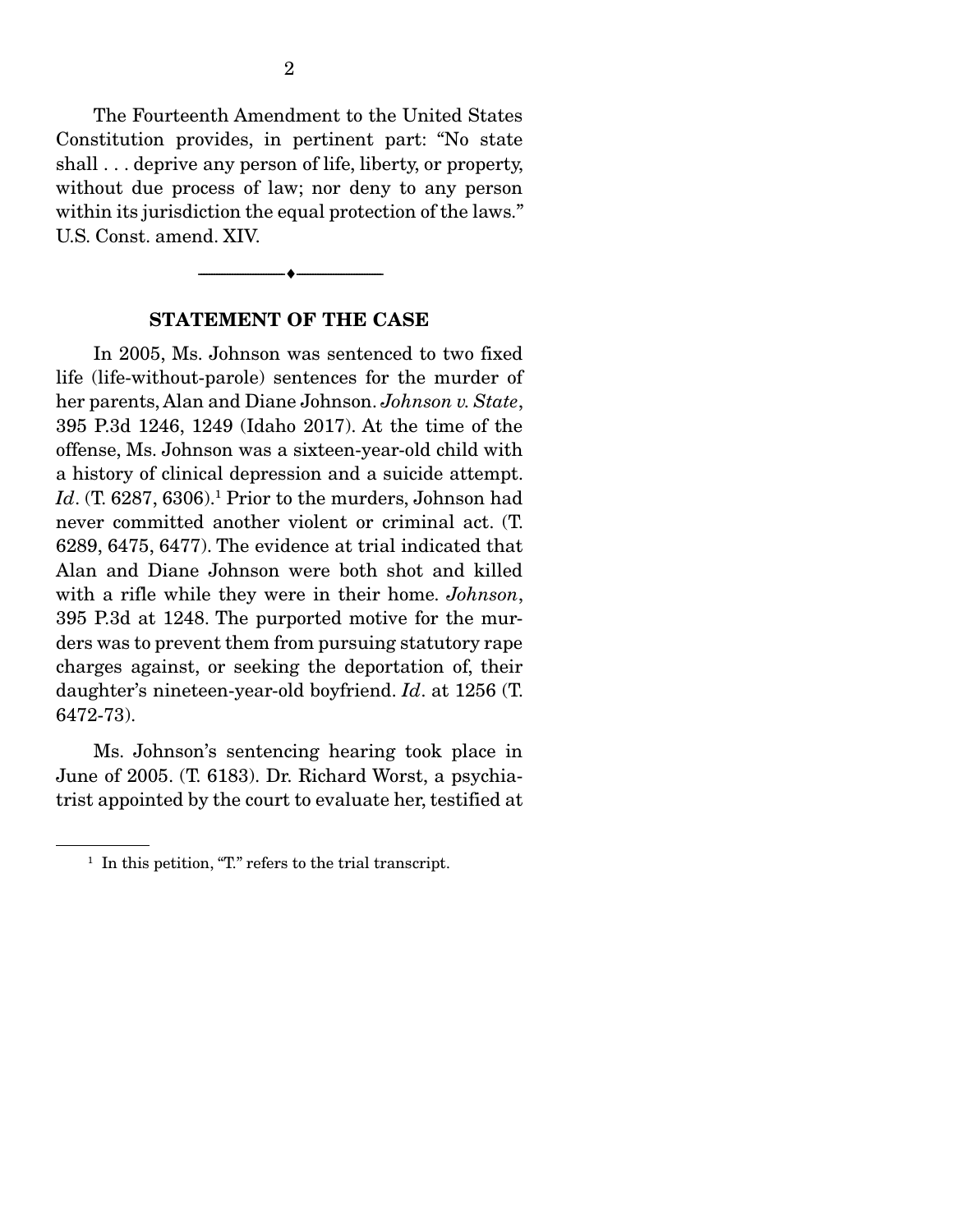length about her personality, mental state and potential for rehabilitation. (T. 6279-6350). Dr. Worst concluded that, although Ms. Johnson had suffered from clinical depression for two years preceding the murders, she showed no evidence of psychosis, conduct disorder, or anti-social personality disorder. (T. 6287-89). Dr. Worst found that Johnson was not prone to violence, and, in fact, he described her as a "pretty darn normal girl." (T. 6289, 6321). Dr. Worst testified that he believed Ms. Johnson was amenable to rehabilitation. (T. 6289, 6320-21). After considering Ms. Johnson's "intelligence, . . . ability to do abstract thinking, the fact that she's not psychotic, [and] doesn't seem to be belligerent," as well as her life history prior to the crime, he concluded that her prospects for a life devoid of further criminal behavior were strong. (T. 6319-21).

 Craig Beaver, a psychologist retained by defense counsel, agreed with Dr. Worst's analysis and conclusions. Dr. Beaver testified that Johnson had a high potential for successful rehabilitation. (T. 6392). Based on his assessment of Ms. Johnson's offense, mental health history, and personality characteristics, Dr. Beaver testified that the scientific research showed there was a substantial likelihood she could be reformed and would not, in the future, pose a danger to society. (T. 6402, 6406, 6414). Although the court questioned whether someone, like Ms. Johnson, who had not admitted her involvement in the offense, could be successfully rehabilitated, Dr. Beaver assured the court that it was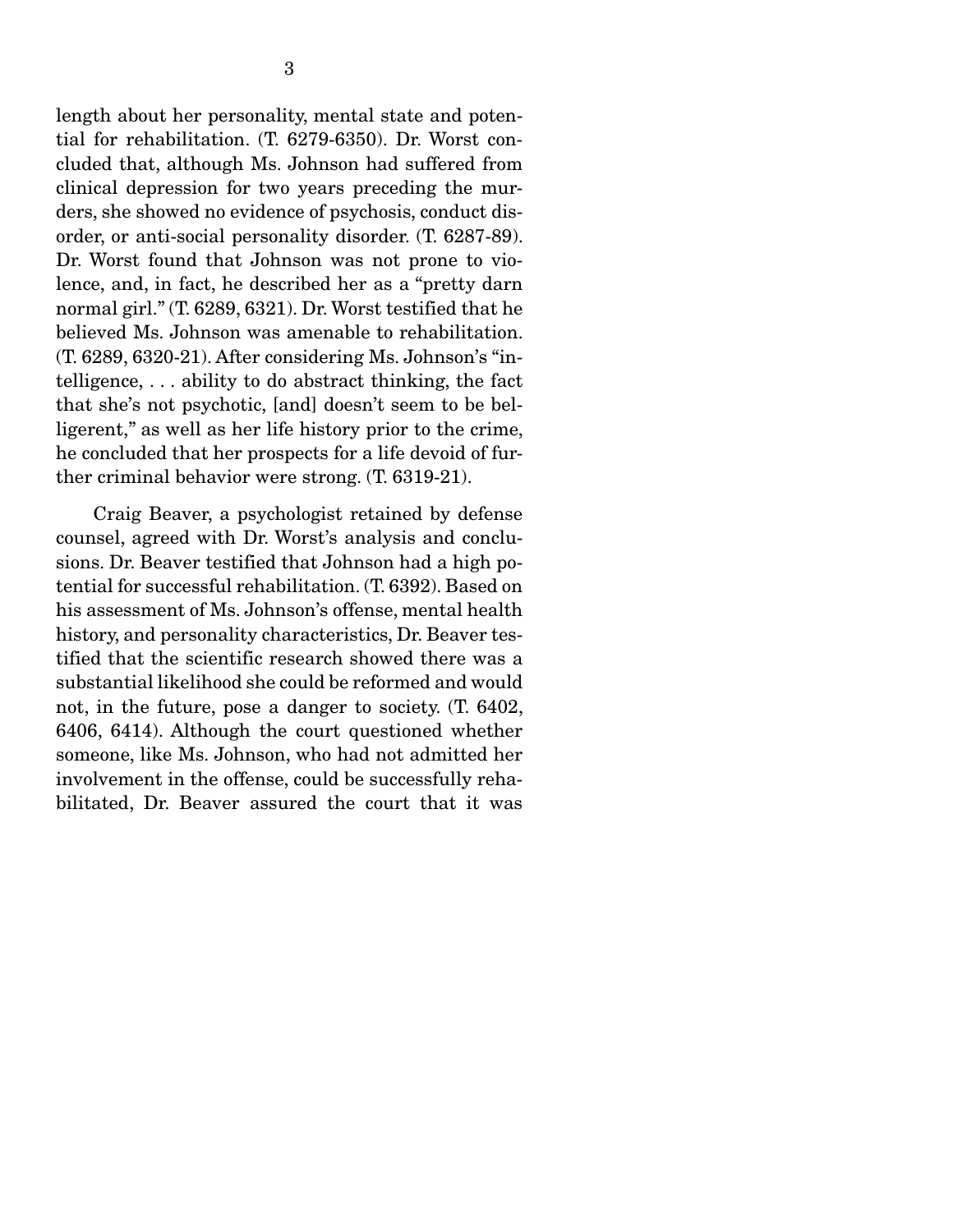possible. (T. 6396). Acceptance of responsibility, particularly at an early stage, was not essential to her rehabilitation. (T. 6396).

 Other witnesses who knew Johnson testified that she had a history of caring, nurturing behavior, had recently demonstrated these characteristics by providing physical care and assistance to her cellmate in jail, and, after two years of incarceration, had no record of disciplinary infractions whatsoever. (T. 6299, 6359, 6364).

 After considering the statutory sentencing considerations applicable to adults, *see* (T. 6465), citing I.C. § 19-2521, the court concluded that the severity of the offense required a fixed life sentence. (T. 6499). Any sentence lesser than fixed life, in the court's opinion, would depreciate the seriousness of the offense because, in the court's view, "society cannot tolerate and will not tolerate a child rebelling against parents and killing them." (T. 6469).

 Although the court acknowledged the evidence of Johnson's rehabilitative potential, it repeatedly concluded that other sentencing considerations overwhelmed the significance of her rehabilitation, which it dismissed as concerning "the needs of the defendant" rather than those of the victim, next-of-kin, or society at large. (T. 6468); *see also* (T. 6490, 6499). Specifically, the sentencing court noted, "I'm a big believer in rehabilitation. I'm a big believer in hope. But there's certain conduct that crosses the line. There's a price to be paid for certain things greater than the price to be paid for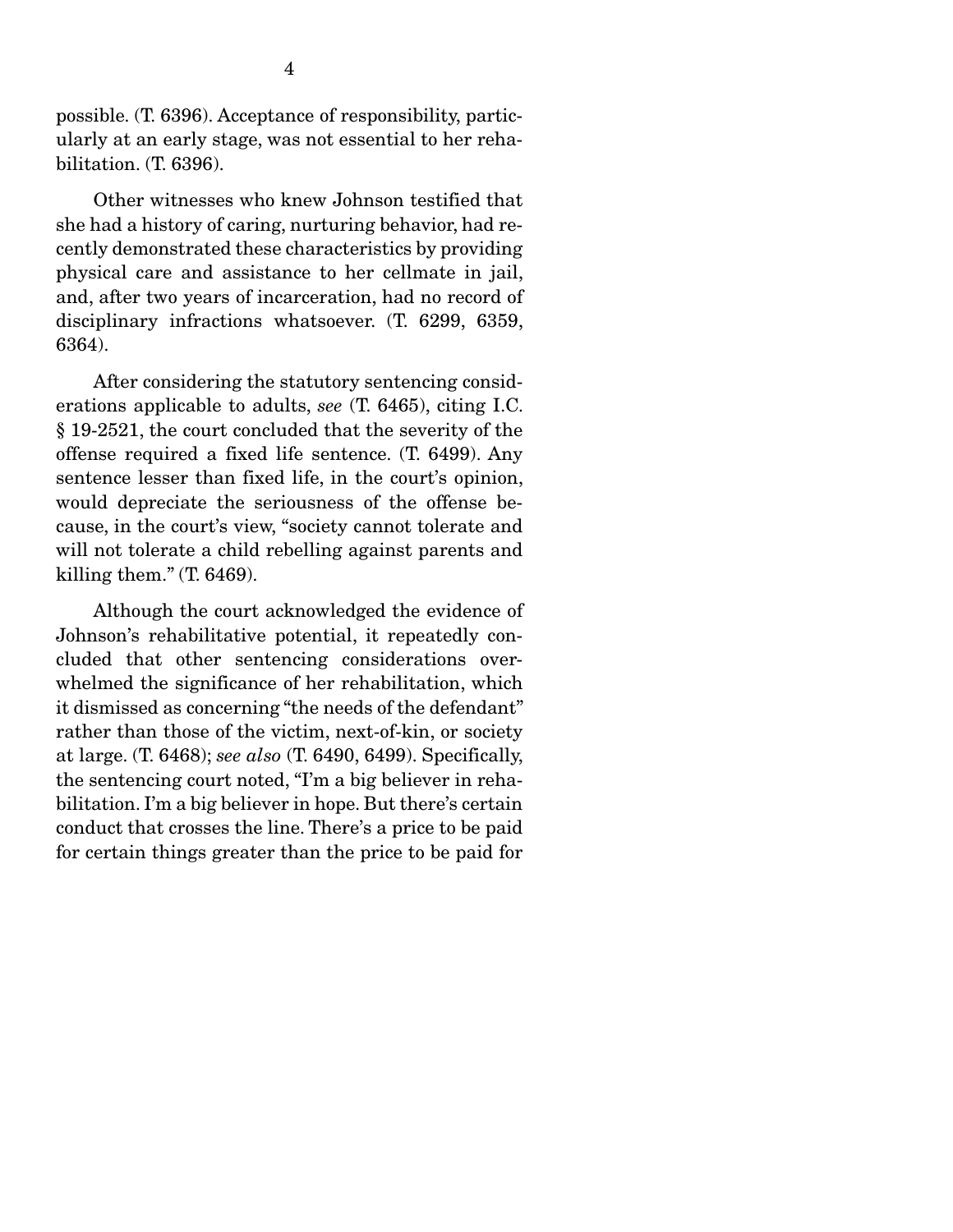others." (T. 6489-90). The price the court concluded Ms. Johnson needed to pay – regardless of whether or not she could ever become a contributing member of society – was life without parole. (T. 6500-01).

 Ms. Johnson's convictions and sentence of fixed life were affirmed on direct appeal. *State v. Johnson*, 188 P.3d 912 (Idaho 2008). She filed a Successive Petition for Post-Conviction Relief in 2012, which she amended in 2014. *Johnson*, 395 P.3d at 1246. After the lower court denied the petition, she appealed, raising, among other claims, a challenge to the constitutionality of her two life-without-parole sentences under *Miller v. Alabama*, 567 U.S. 460 (2012). *Id*.

 The Idaho Supreme Court affirmed the sentences, concluding that they complied with *Miller*. *Id.* at 1259. In doing so, the Idaho court focused on the procedural aspects of *Miller* and failed to address the substantive guarantees incorporated within. Although the Court acknowledged in passing that *Miller* had established a substantive limitation on juvenile life-without-parole sentences, it specifically relied on this Court's acknowledgement that *Miller*'s rule did not necessarily require a sentencer to make specific findings of fact to uphold Ms. Johnson's sentence. *Id*. at 1258, quoting *Montgomery v. Louisiana*, 136 S. Ct. 718, 735 (2016) (" '*Miller* did not require trial courts to make a finding of fact regarding a child's incorrigibility.' ").2 According to the

<sup>2</sup> Although the parties presented the Idaho Supreme Court with the categorical question of whether juvenile life without parole complies with the Eighth Amendment, the court declined to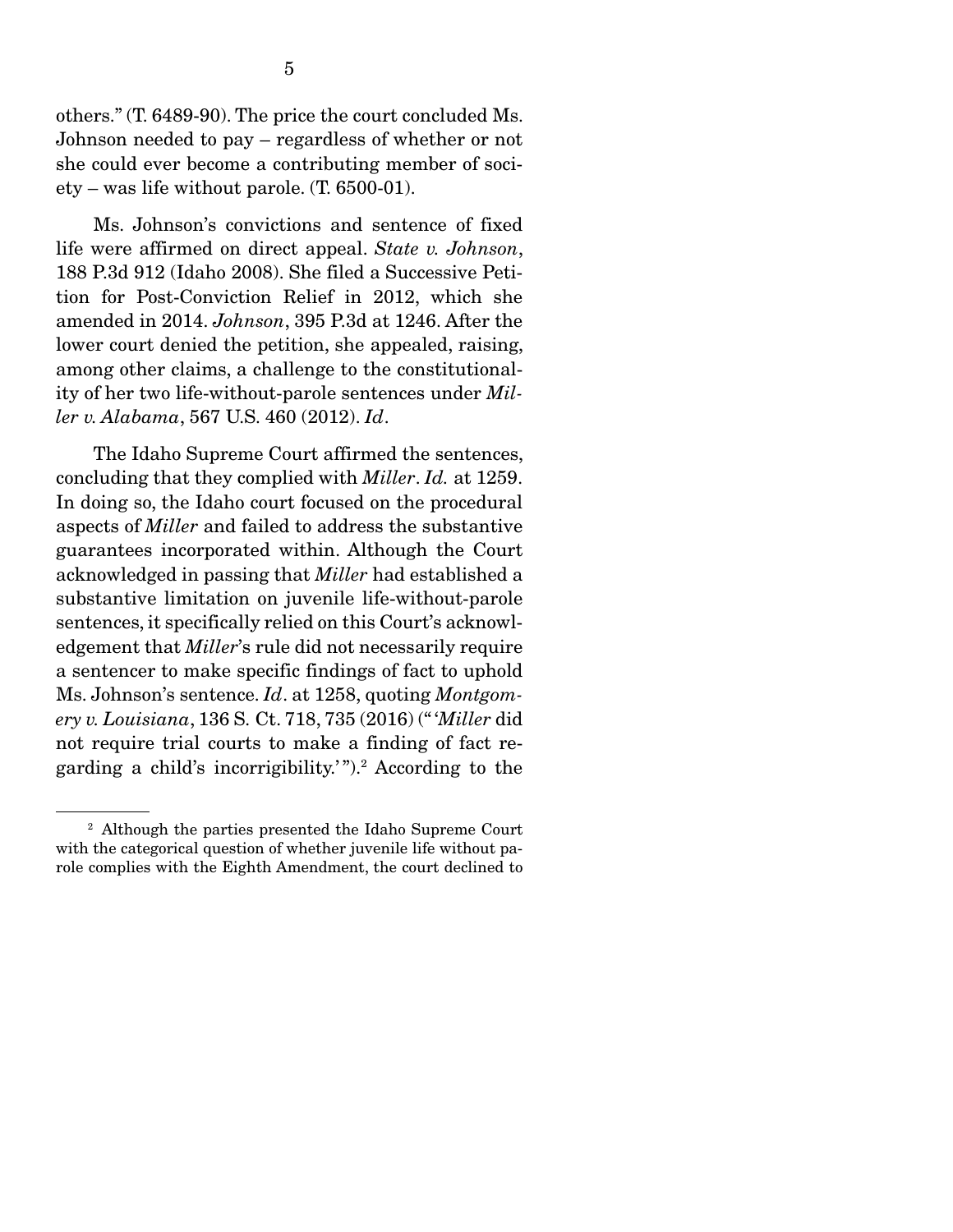Idaho Court, *Miller* only " 'requires a sentencer to consider a juvenile offender's youth and attendant characteristics before determining that life without parole is a proportionate sentence.'" *Id.*, quoting *Montgomery*, 136 S. Ct. at 734. In that court's view, because the trial judge considered the effect of Ms. Johnson's youth and potential for rehabilitation during her 2005 sentencing hearing, the Idaho Court concluded her life-withoutparole sentence complied with the Eighth Amendment. *Id*. at 1259. The Court noted, "the [trial] court clearly considered Johnson's youth and all its attendant characteristics and determined, in light of the heinous nature of the crime, that Johnson, despite her youth, deserved life without parole." *Id*. The Court's opinion did not examine whether or not the evidence presented in this case would be sufficient to support the conclusion that Johnson is irreparably corrupt or incapable of rehabilitation. *Id*.

#### REASONS FOR GRANTING THE WRIT

--------------------------------- ---------------------------------

 This case illustrates the timeliness, as well as the pressing need, for the Court to address the question explicitly left open in *Miller*: whether "the Eighth Amendment requires a categorical bar on life without parole for juveniles." 567 U.S. at 469. Since *Miller* was decided, the nation as a whole has rapidly and uniformly moved away from imposing life-without-parole

address it. Appellant Br. 65, *Johnson v. State*, No. 42857-2015 (Idaho Dec. 17, 2015).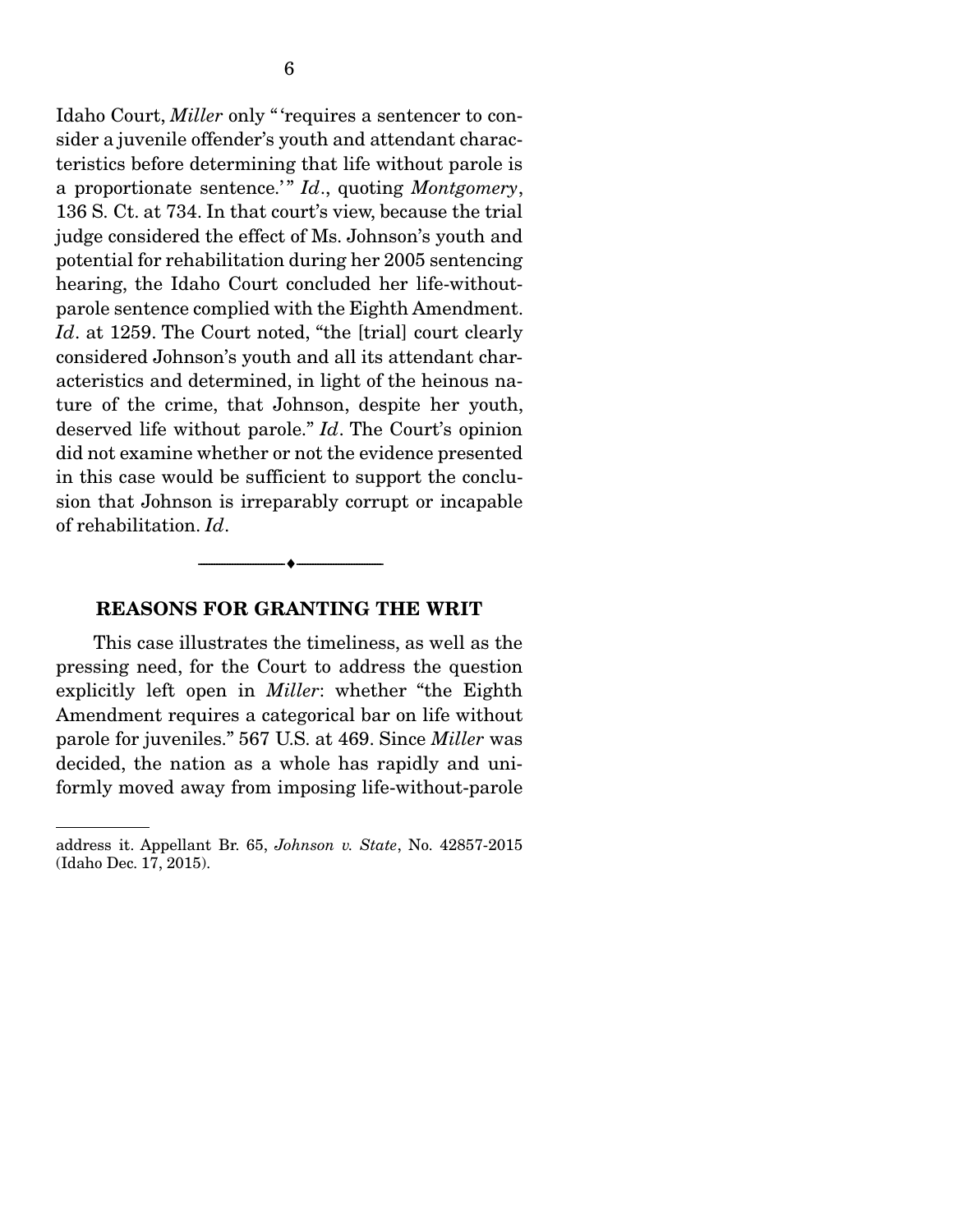sentences on juvenile offenders. Legislatures have prohibited the practice, state courts have found it unconstitutional *per se*, and, even where it is available, the numbers of sentences imposed has dwindled substantially. To the extent the sentencing practice remains, it is confined to a few isolated jurisdictions, where prosecutors and courts have refused to honor both the spirit and the requirements of this Court's rulings. These cases, like that of Sarah Johnson, demonstrate the pressing need for this Court to act.

## I. SENTENCING A CHILD TO DIE IN PRISON CONSTITUTES CRUEL AND UNUSUAL PUNISHMENT

## A. THIS NATION'S STANDARDS OF DE-CENCY HAVE EVOLVED TO PROHIBIT SENTENCING A JUVENILE TO LIFE WITHOUT PAROLE

 The Eighth Amendment's prohibition on cruel and unusual punishments is measured against the "evolving standards of decency that mark the progress of a maturing society." *Trop v. Dulles*, 356 U.S. 86, 101 (1958) (plurality opinion); *see also* U.S. Const. amends. VIII, XIV. The evolving standards of decency are measured against both whether there exists a national consensus about the imposition of such a punishment and its independent judgment about the proportionality of the punishment for a particular offense. *See Roper v. Simmons*, 543 U.S. 551, 564 (2002).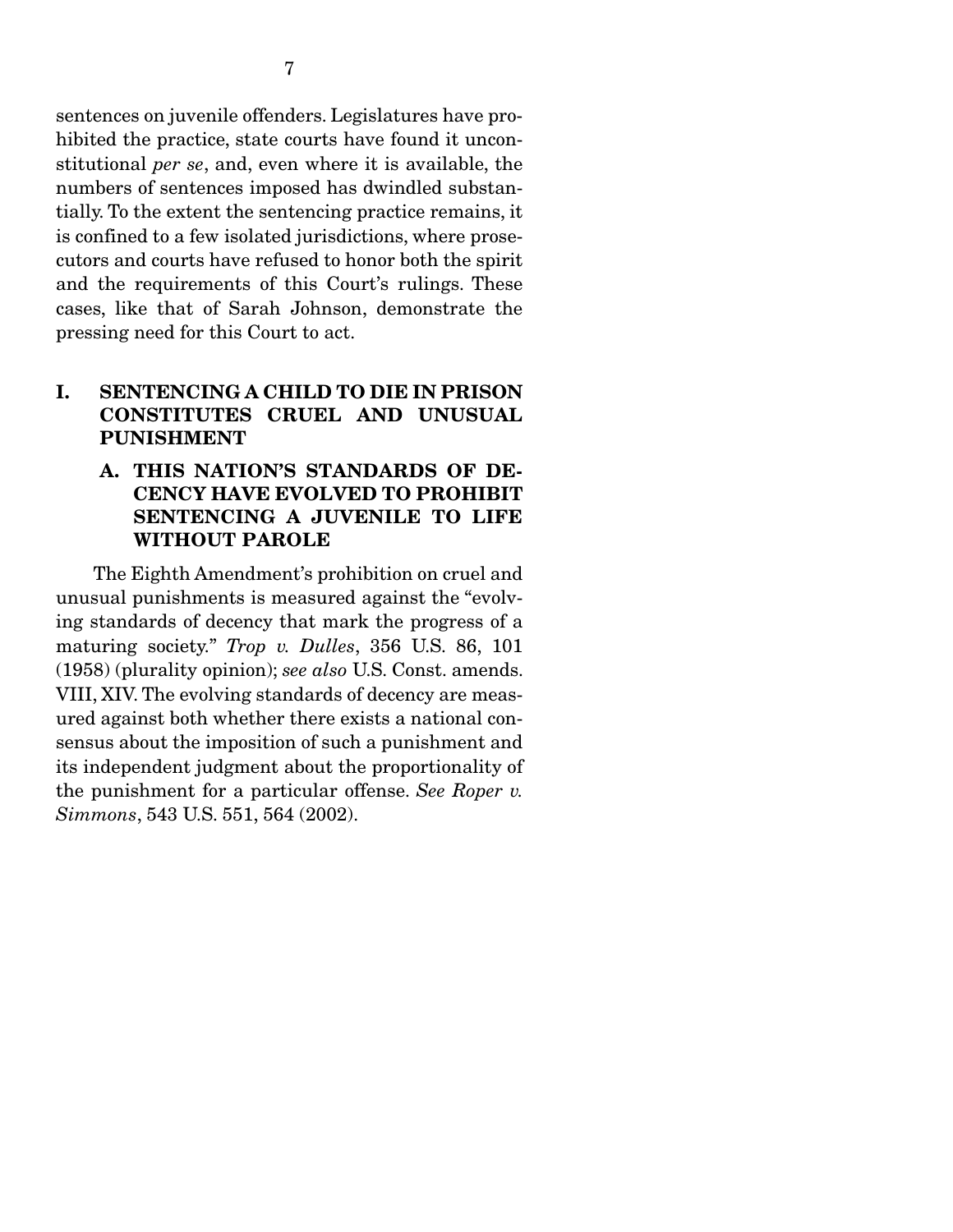The Court has already (repeatedly) concluded that, for juveniles, life-without-parole sentences are usually disproportionate because of the "distinctive (and transitory) mental traits and environmental vulnerabilities" of children. *Miller v. Alabama*, 567 U.S. 460, 473 (2012) (citing *Graham v. Florida*, 560 U.S. 48, 69 (2010)); *Montgomery v. Louisiana*, 136 S. Ct. 718 (2016). Thus, the primary question here is whether there is a national consensus against imposition of lifewithout-parole sentences on juvenile offenders.

 To make such an assessment, the legislative enactments as well as "[a]ctual sentencing practices" are important indicia. *Graham*, 560 U.S. at 62. On the former, "[i]t is not so much the number of these States that is significant, but the consistency of the direction of change." *Atkins v. Virginia*, 536 U.S. 304, 315 (2002). On the latter, the Court examines the frequency with which a punishment is imposed, as well as whether that punishment is isolated to a handful of outlier jurisdictions. *See Graham*, 560 U.S. at 64. The objective indicia demonstrate that juvenile life without parole runs contrary to our nation's moral and constitutional values.

### 1. States are Rapidly Prohibiting Juvenile Life Without Parole

 Nineteen states and the District of Columbia currently prohibit JLWOP sentences. Prior to this Court's decision in *Miller* in 2012, only four states prohibited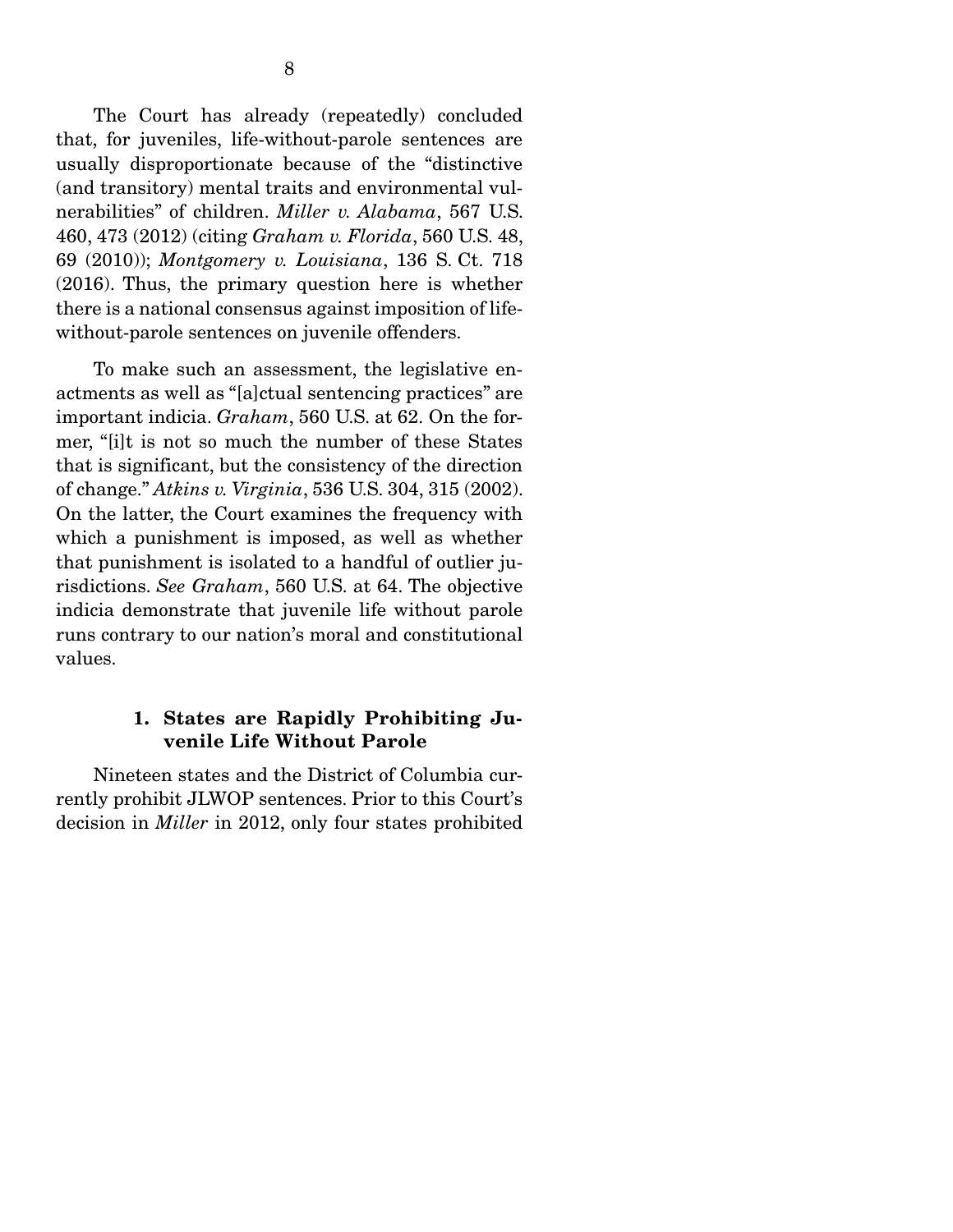the practice: Alaska, Colorado, Kansas, and Kentucky.3 Following *Miller*, an additional sixteen jurisdictions prohibited the imposition of JLWOP by statute or court ruling. Arkansas, Connecticut, the District of Columbia, Hawaii, Nevada, New Jersey, North Dakota, South Dakota, Texas, Utah, Vermont, West Virginia, and Wyoming abolished JLWOP by statute;<sup>4</sup> Massachusetts

<sup>3</sup> Alaska Stat. § 12.55.125; Colo. Rev. Stat. §§ 17-22.5- 104(IV), 18-1.3-401(4)(b)(1); Kan. Stat. Ann. § 21-6618; Ky. Rev. Stat. 640.040(1).

<sup>4</sup> *See* Ark. S.B. 294, 91st Gen. Assemb. (Reg. Sess. 2017) (amending Ark. Code §§ 5-4-104(b), 5-4-602(3), 5-10-101(c), 5-10- 102(c), 16-93-612(e), 16-93-613, 16-93-614, 16-93-618, and enacting new sections), http://www.arkleg.state.ar.us/assembly/2017/ 2017R/Bills/SB294.pdf; S.B. 796, Jan. Sess. (Conn. 2015), amending Conn. Gen. Stat. §§ 54-125a, 46b-127, 46b-133c, 46b-133d, 53a-46a, 53a-54b, 53a-54d, 53a-54a; B21-0683, D.C. Act 21-568 (D.C. 2016) (amending, in relevant part, D.C. Code §§ 24-403 et seq.); H.B. 2116, 27th Leg. Sess. (Haw. 2014), amending Haw. Rev. Stat. §§ 706-656(1), 706-657 (2014); A. 373, 217th Leg. (N.J. 2017), amending N.J.S. 2C:11-3; A.B. 267, 78th Reg. Sess. (Nev. 2015), enacting Nev. Rev. Stat. §§ 176, 176.025, 213, 213.107; N.D. H.B. 1195, 65th Leg. Assemb. (N.D. 2017) (amending N.D. Cent. Code § 12.1-20-03 and enacting a new section in ch. 12.1-32), http://www.legis.nd.gov/assembly/65-2017/documents/17-0583- 04000.pdf; S.B. 140, 2016 S.D. Sess. Laws (S.D. 2016), amending S.D. Codified Laws § 22-6-1 and enacting a new section; S.B. 2, 83d Leg. Special Sess. (Tex. 2013), enacting Tex. Penal Code Ann. § 12.31, Tex. Code Crim. Proc. Ann. art. 37.071; H.B. 405 (Utah 2016), amending Laws of Utah §§ 76-3-203.6, -206, -207, -207.5, -207.7 and enacting § 76-3-209; H. 62, 73rd Sess. (Vt. 2015), enacting Vt. Stat. Ann. tit. 13, § 7045; 5 H.B. 4210, 81 Leg., 2d Sess. (W.V. 2014), enacting W. Va. Code §§ 61-2-2, -14a, 62-3-15, -22, -23, 62-12-13b; H.B. 23, 62nd Leg., Gen. Sess. (Wy. 2013), enacting Wyo. Stat. Ann. §§ 6-2-101, 6-2-306, 6-10-201, 6-10-301, 7- 13-402.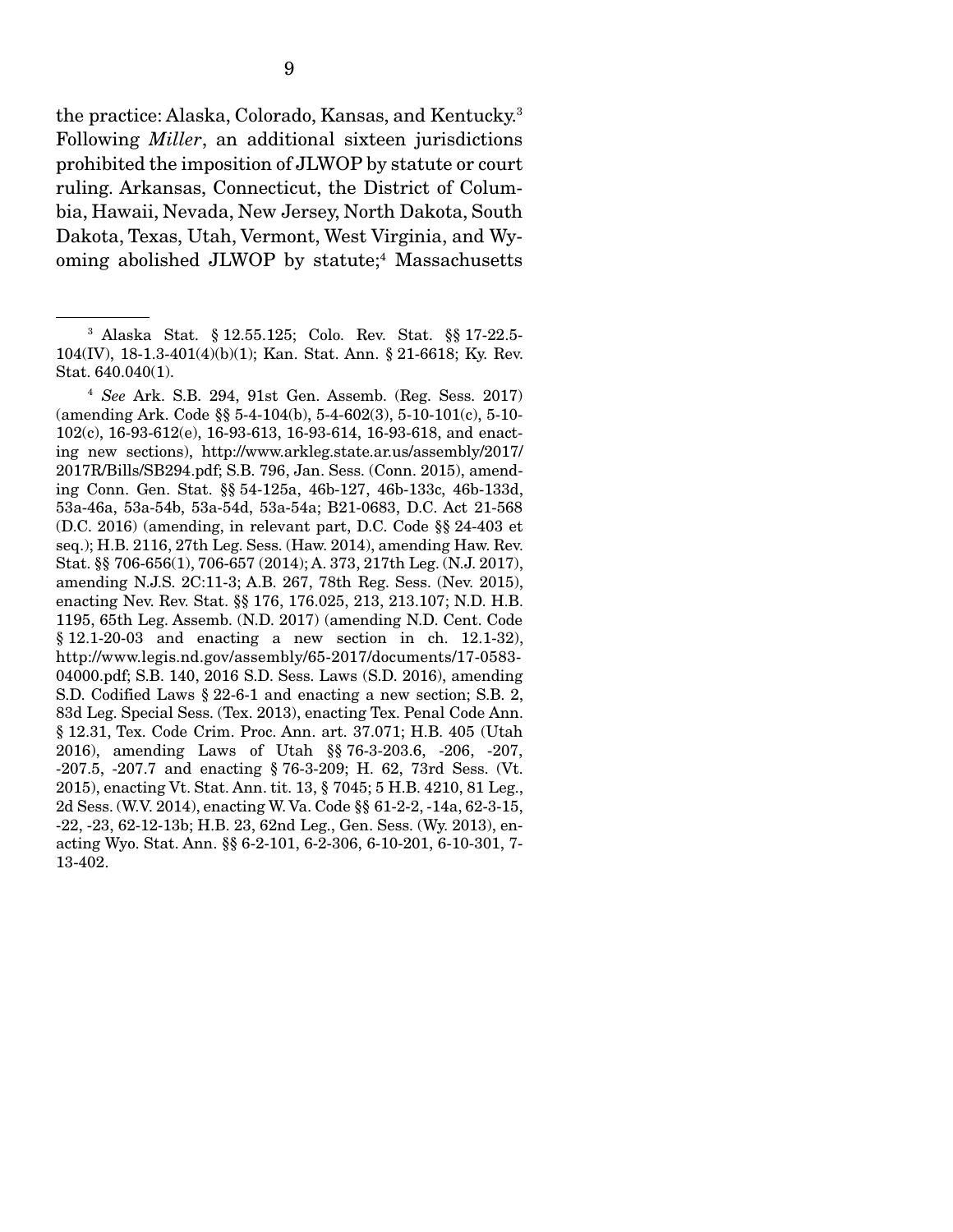and Iowa abolished by court ruling;<sup>5</sup> and Delaware, although nominally retaining the punishment, provides every juvenile sentenced to life without parole with the opportunity to petition for a sentence reduction after the sentence is imposed.<sup>6</sup> In these twenty jurisdictions, every child has a meaningful opportunity to demonstrate to a parole board or judge that he has rehabilitated himself in prison and should be released.

 In addition to those states which now prohibit the practice outright, several states have narrowed the availability of JLWOP and other extreme juvenile sentencing practices. Since *Miller*, six states have passed legislation that directly limits the availability of JLWOP: California, Florida, Pennsylvania, North Carolina, Louisiana, and Washington. California, Florida, and Pennsylvania, three states that, prior to *Miller*, were among the jurisdictions most frequently imposing the sentence, have dramatically curtailed the availability of JLWOP.7 California now allows JLWOP sentencing only in two narrow categories: homicide offenses where the defendant tortured the victim, and homicide offenses where the victim was a public safety

<sup>5</sup> *Diatchenko v. District Attorney for Suffolk Dist*., 1 N.E.3d 270 (2013) (holding that JLWOP sentences violate the Massachusetts Constitution); *State v. Sweet*, 879 N.W.2d 811 (Iowa 2016) (JLWOP sentences violate the Iowa Constitution).

<sup>6</sup> S.B. 9, 147th Gen. Assemb., Reg. Sess. (Del. 2013), amending Del. Code Ann. tit. 11, §§ 4209, 4209-A, 4209-217(f), 3901(d).

<sup>7</sup> *See* Human Rights Watch, *State Distribution of Estimated 2,589 Juvenile Offenders Serving Juvenile Life Without Parole*, http://www.hrw.org/sites/default/files/related\_material/updated JLWOP10.09\_final.pdf.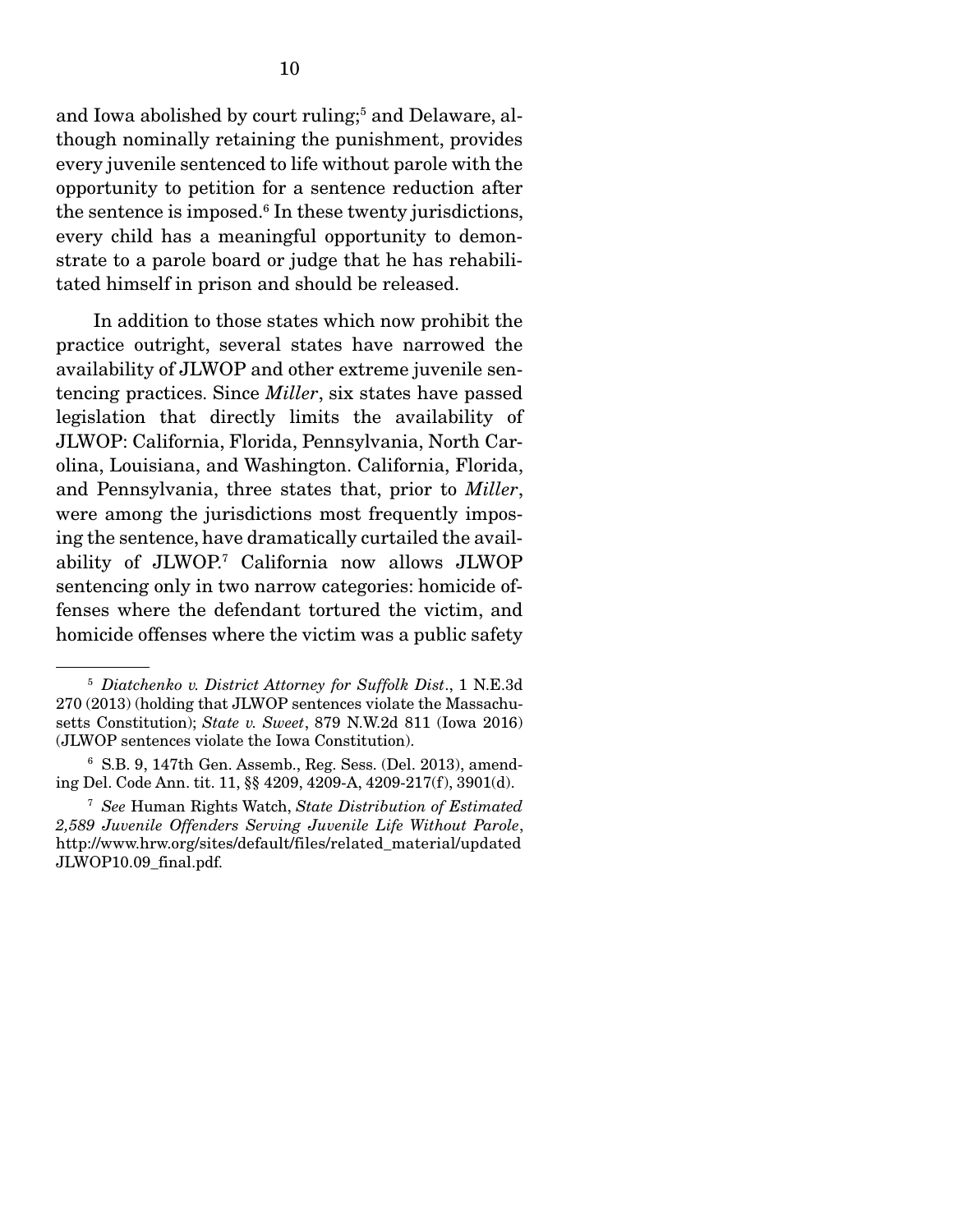official.8 Under its revised statutes, Florida only allows JLWOP sentencing where a "defendant actually killed, intended to kill, or attempted to kill the victim" *and* was previously convicted of an enumerated violent felony.9 Therefore, although the sentence is still technically available in Florida, not a single child has actually been resentenced to JLWOP under the new statute.10 Pennsylvania moved from imposing mandatory life without parole for juvenile offenders convicted of second-degree murder to eliminating JLWOP for that crime.11 In addition, the Pennsylvania Supreme Court recently held JLWOP is unconstitutional unless the State establishes with competent evidence, and beyond a reasonable doubt, that the child is irreparably corrupt, *see Commonwealth v. Batts*, No. 45 MAP 2016, 2017 WL 2735411 (Pa. June 26, 2017).12 Because of the

10 Juvenile Sentencing Project at Quinnipiac University School of Law and the Vital Projects Fund, *Juvenile Life Without Parole Sentences in the United States, June 2017 snapshot* ("*June 2017 snapshot*"), available at http://www.juvenilelwop.org/wpcontent/uploads/June%202017%20Snapshot%20of%20JLWOP% 20Sentences\_01.pdf.

11 S.B. 850, 2011 Gen. Assemb. Reg. Sess. (Pa. 2012), enacting Pa. Cons. Stat. §§ 1102, 1102.1, 9122, 9123, 9401, 9402, 6301, 6302, 6303, 6307, 6336, 9711.1, 9714, 6139.

<sup>12</sup> The Pennsylvania Supreme Court clarified, "for a sentence" of life without parole to be proportional as applied to a juvenile

<sup>8</sup> Cal. Penal Code § 1170 (2015).

<sup>9</sup> Fla. Stat. § 921.1402(2)(a) (The enumerated felonies include: murder; manslaughter; sexual battery; armed burglary; armed robbery; armed carjacking; home-invasion robbery; human trafficking for commercial sexual activity with a child under 18 years of age; false imprisonment; or kidnapping.).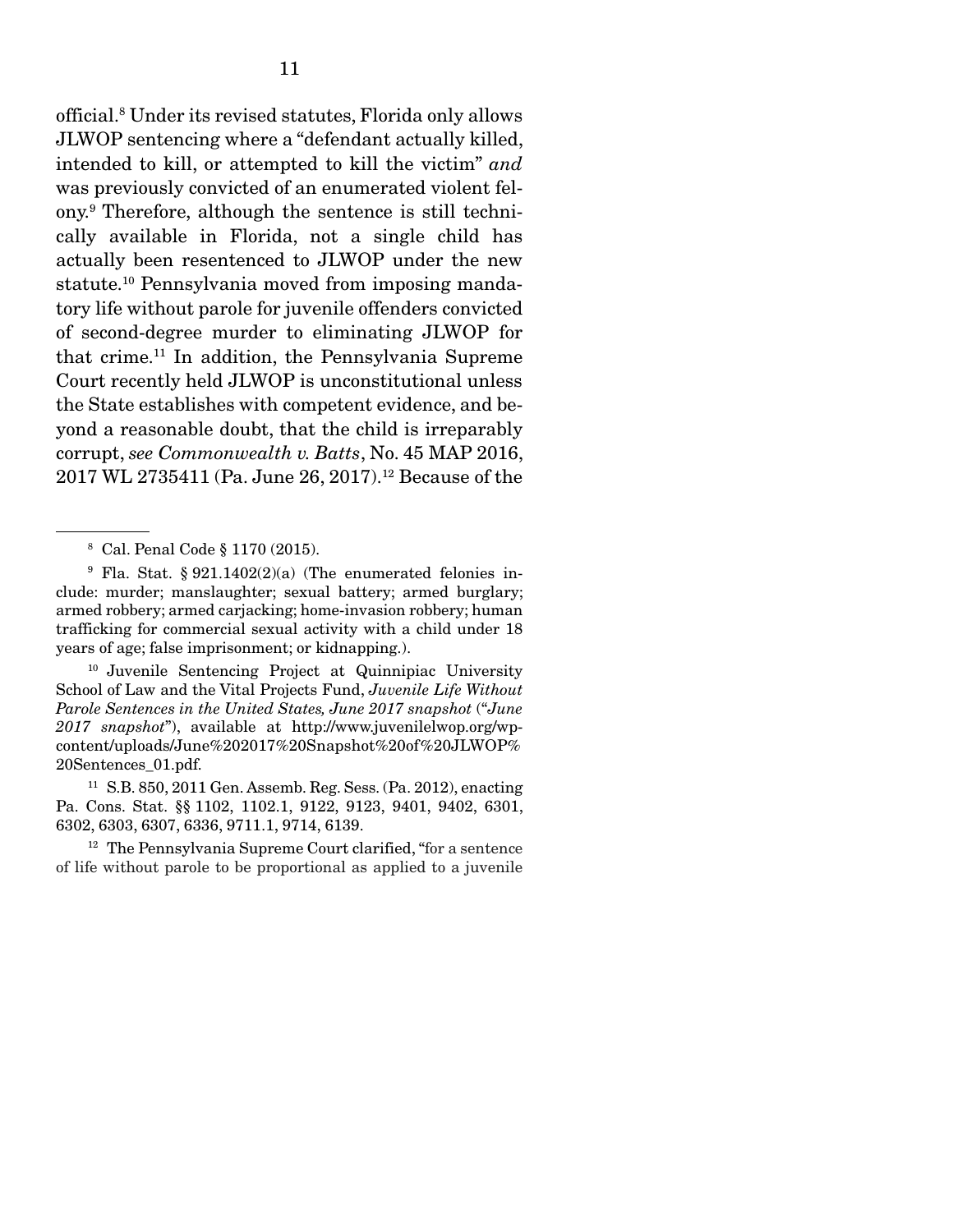substantial evidentiary burden it imposes on prosecutors, this decision is likely to effectively eliminate the sentencing practice within Pennsylvania's borders.<sup>13</sup> North Carolina revised its sentencing statutes to prohibit JLWOP for felony-murder convictions.<sup>14</sup> Louisiana, like Pennsylvania, prohibited JLWOP sentences for second-degree murder convictions.15 Finally, Washington State has abolished the penalty for defendants younger than sixteen.16

 Meanwhile, other states have provided parole eligibility to those previously sentenced juveniles. The Missouri and Colorado legislatures recently passed

14 S.B. 635, 2011 Gen. Assemb. Reg. Sess. (N.C. 2012), enacting N.C. Gen. Stat. §§ 15A-1340.19A, 15A-1340.19B, 15A-1340.19C (2012).

15 S.B. 16, St. Legis., 2017 Reg. Sess. (La. 2017).

16 S.B. 5064, 63d Leg., 2013 Reg. Sess. (Wash. 2014), amending Wash. Rev. Code §§ 9.94A.510, -.540, -.6332, -.729, 9.95.425, -.430, -.435, -.440, 10.95.030. In addition, an intermediate appellate court in Washington recently held that JLWOP categorically violates the Washington State constitutional prohibition of cruel punishment. *State v. Bassett*, 394 P.3d 430 (Wash. Ct. App. 2017).

murderer, the sentencing court must first find, based on competent evidence, that the offender is entirely unable to change. It must find that there is no possibility that the offender could be rehabilitated at any point later in his life, no matter how much time he spends in prison and regardless of the amount of therapeutic interventions he receives, and that the crime committed reflects the juvenile's true and unchangeable personality and character." *Batts*, *supra* at \*17.

<sup>13</sup> *See* Riley Yaes, *Pennsylvania Supreme Court throws out life without parole sentence for juvenile*, Pittsburgh Post-Gazette (June 26, 2017), available at http://www.post-gazette.com/news/ state/2017/06/26/Qu-eed-Batts-case-pennsylvania-supreme-courtjuvenile-parole/stories/201706260160.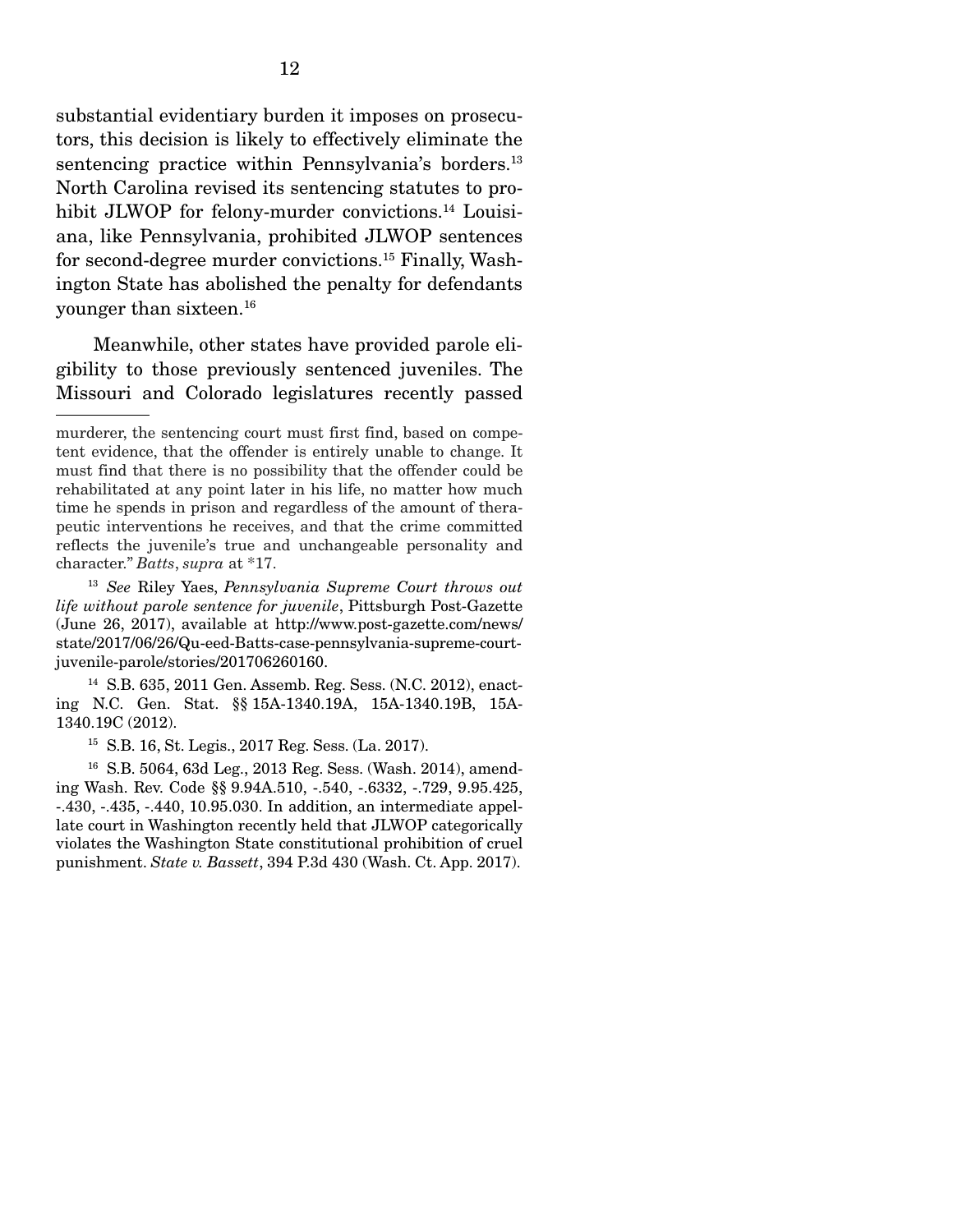laws granting parole eligibility to every one of their inmates previously sentenced to JLWOP.17 The Minnesota Supreme Court granted parole eligibility to all inmates sentenced pre-*Miller*. 18 Several additional states have moved to require consideration of the mitigating factors of youth before entering any extreme sentence against a juvenile, even if it is not JLWOP.19

 This trend away from JLWOP has been uninterrupted and rapid. Since *Miller*, the rate of JLWOP abolition is more than three jurisdictions per year, while no state has passed legislation broadening its scope.

## 2. In most states that have not yet banned juvenile life-without-parole sentences, its application is either rare or nonexistent

 Looking beyond JLWOP abolition as a matter of law to its application in practice, as the Court did in

<sup>17</sup> S.B. 590, Gen. Assemb. Reg. Sess. (Mo. 2016); S.B. 16-181, Gen. Assemb. Reg. Sess. (Colo. 2016).

<sup>18</sup> *See Jackson v. State*, 883 N.W.2d 272 (Minn. 2016).

<sup>19</sup> *See Casiano v. Comm'r of Corr.*, 115 A.3d 1031 (Conn. 2015) (holding court must consider mitigating features of youth before imposing fifty-year sentence); *People v. Sanders*, 2014 Ill. App. 21732-U, at \*30, 2014 WL 7530330 (Ill. Ct. App. 2014) (unpublished); *State v. Null*, 836 N.W.2d 41 (Iowa 2013) (holding sentencing court required to consider same for sentence that would end when juvenile was in his sixties, explaining that "[e]ven if a lesser sentence than life without parole might be less problematic, we do not regard the juvenile's potential future release in his or her late sixties after half a century of incarceration sufficient to escape the rationales of *Graham* and *Miller*.").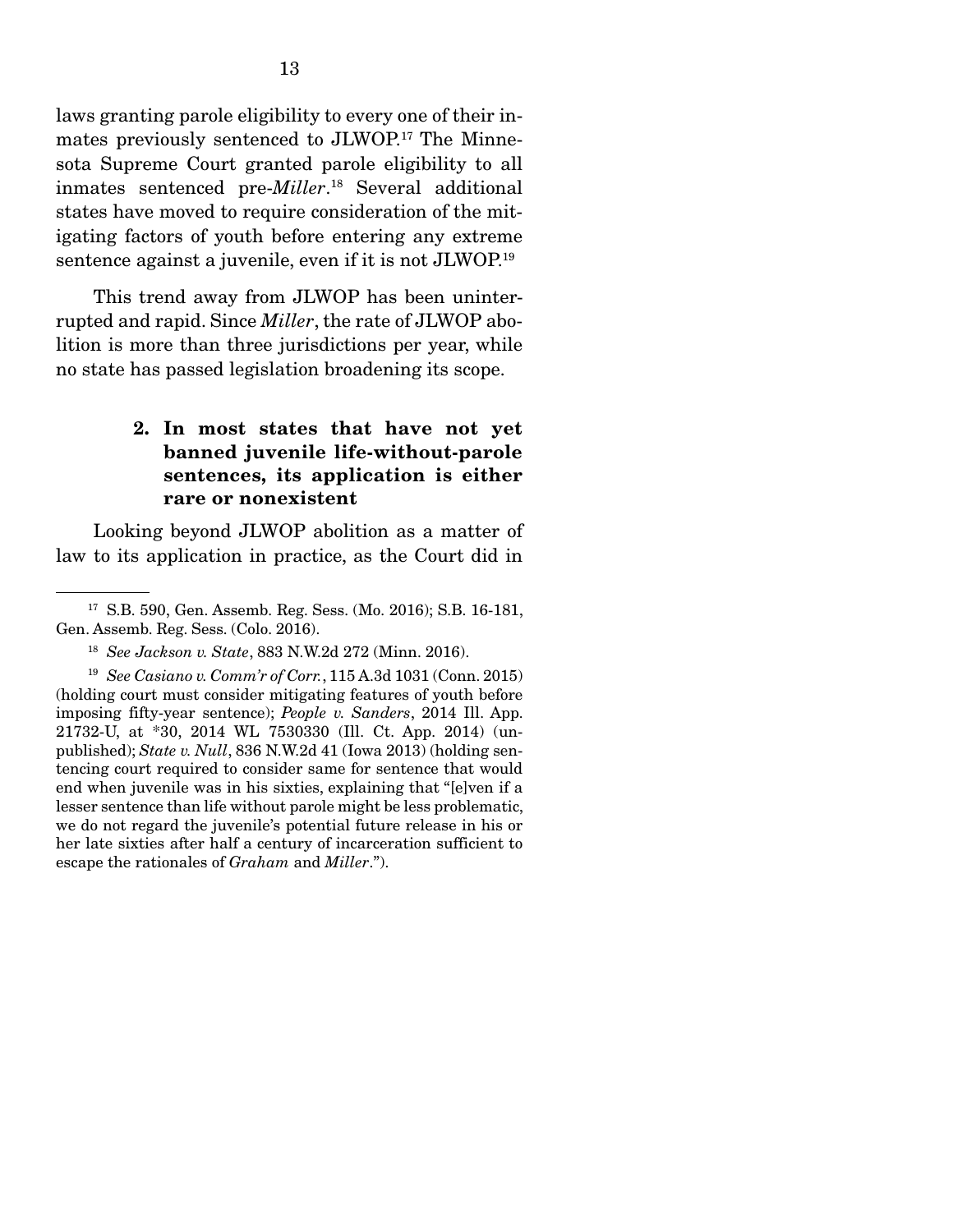*Graham*, the movement away from the sentence is even more striking. *See* 560 U.S. at 64. In addition to the twenty jurisdictions that have formally abandoned JLWOP sentencing, six states appear to have zero individuals serving a JLWOP sentence: Maine, Minnesota, Missouri, New Mexico, New York, and Rhode Island.20 Seven more states have five or fewer individuals serving JLWOP sentences: Idaho, Indiana, Montana, Nebraska, Nevada, New Hampshire, and Oregon.21 In total, thirty-three jurisdictions are either abolitionist, or functionally so.<sup>22</sup> As the Court explained in *Graham*, "It becomes all the more clear how rare these sentences are, even within the jurisdictions that do sometimes impose them, when one considers that a juvenile sentenced to life without parole is likely to live in prison for decades." 560 U.S. at 65.

### 3. JLWOP sentencing only remains in a few isolated jurisdictions that have resisted implementing this Court's juvenile jurisprudence

 As a result of the rapid abandonment of JLWOP since *Miller*, JLWOP sentencing in the United States

<sup>20</sup> *June 2017 snapshot*, *supra* note 10.

 $^{21}$  *Id.* 

<sup>22</sup> *See Atkins v. Virginia*, 536 U.S. 304, 316 (2002) (including jurisdictions where the laws "continue to authorize executions, but none have been carried out in decades" in consensus rejecting the execution of the intellectually disabled); *Hall v. Florida*, 134 S. Ct. 1986, 1997 (2014) (Oregon is on the abolitionist side of the ledger because it has "suspended the death penalty and executed only two individuals in the past 40 years.").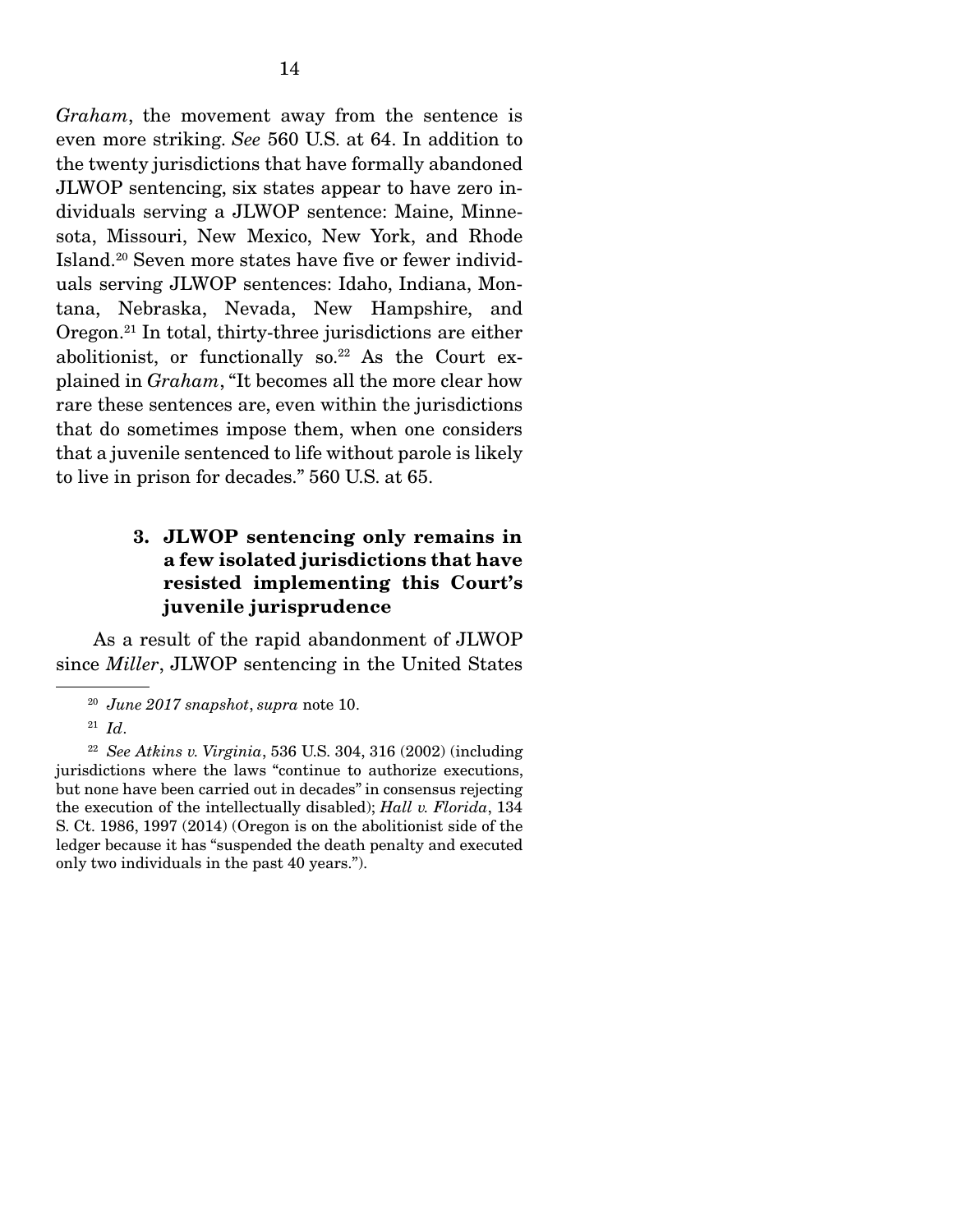is localized in a few isolated jurisdictions. In *Graham*, the Court pointed to the extreme geographic concentration of the states that imposed JLWOP for nonhomicide offenses as evidence that the practice violated contemporary standards of decency and the Eighth Amendment. 560 U.S. at 65. A similar concentration exists in the current use of JLWOP for homicide offenses.

 While most jurisdictions are following the letter and spirit of this Court's juvenile jurisprudence, a handful persists in pursuing the harshest penalties against large numbers of juvenile offenders. Around the time of *Miller*, most JLWOP sentences nationwide were concentrated in a handful of *counties*. <sup>23</sup> Since *Miller*, the sentence is increasingly isolated to a handful of extreme outliers that are flouting this Court's dictate to limit JLWOP to the rare juvenile offender. In Michigan, for example, where 363 children were serving JLWOP at the time of *Miller*, prosecutors have indicated their intent to seek JLWOP anew for 247 of them  $-$  a startling 68 percent.<sup>24</sup> In Louisiana, where over 300 children are serving JLWOP sentences, prosecuting attorneys have also demonstrated their

<sup>23</sup> John R. Mills, et al., *Juvenile Life Without Parole in Law and Practice: Chronicling the Rapid Change Underway*, 65 Am. U. L. Rev. 535, 572-75 (2015) ("*JLWOP in Law and Practice*").

<sup>24</sup> *June 2017 snapshot*, *supra* note 10; Ted Roelofs, *Michigan prosecutors defying U.S. Supreme Court on 'juvenile lifers'*, Bridge Magazine (Aug. 26, 2016), available at http://www.bridgemi.com/ public-sector/michigan-prosecutors-defying-us-supreme-courtjuvenile-lifers.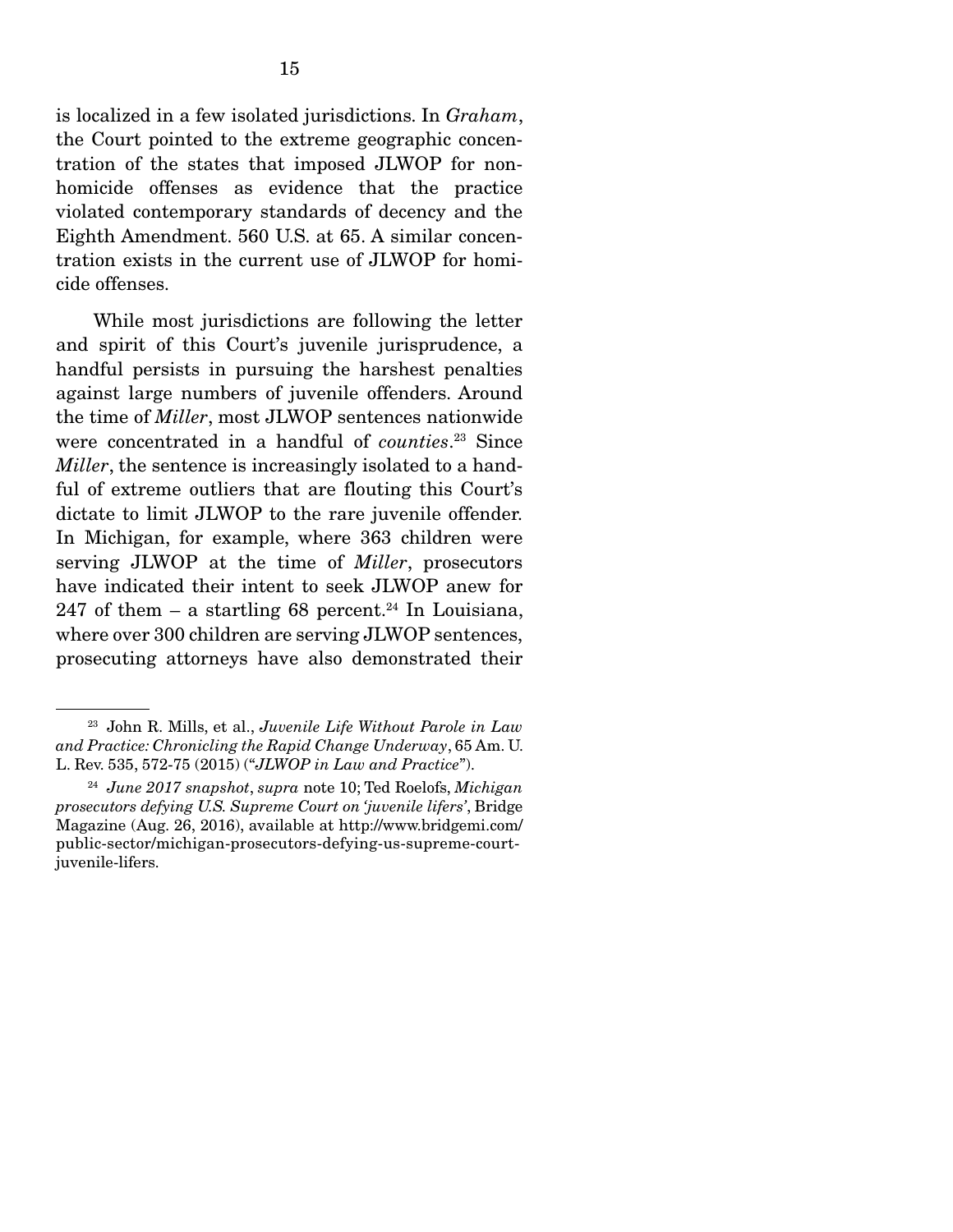continued zeal for harsh juvenile sentencing.25 Since *Miller*, 18 of 23 children newly convicted of murder in Louisiana have received JLWOP sentences.<sup>26</sup> District attorneys successfully opposed proposed legislation which would have provided an opportunity for parole to every child in the state. $27$  Now, in the hundreds of *Miller* resentencings still pending there, prosecutors must indicate, within 90 days of August 1, 2017, whether they will continue to seek JLWOP in each case.28 Given the penchant of district attorneys to seek JLWOP, the prospect of substantial reform within the state remains bleak.<sup>29</sup>

 Overall, the trend is clear: in the vast majority of United States jurisdictions, sentencing children to die in prison is no longer acceptable. A substantial majority of states have abandoned JLWOP in law or practice, and others have acted to narrow its application. Today, the use of JLWOP is carried on by a handful of prosecutors in a shrinking number of counties and states.

<sup>25</sup> Adam Geller, *Louisiana Reluctantly Wrestles With Cases of Juvenile Lifers*, U.S. News and World Report (July 31, 2017), available at https://www.usnews.com/news/best-states/louisiana/articles/ 2017-07-31/louisiana-reluctantly-wrestles-with-cases-of-juvenilelifers.

<sup>26</sup> *Id*.

<sup>27</sup> *Id*.

<sup>28</sup> *Id*.; S.B. 16, St. Legis., 2017 Reg. Sess. (La. 2017).

 $29$  Additional substantial problems appear to inhere with administration of JLWOP sentences, including that African American homicide offenders are much more often sentenced to JLWOP than their white counterparts. *JLWOP in Law and Practice*, *supra*  note 23 at 575-81.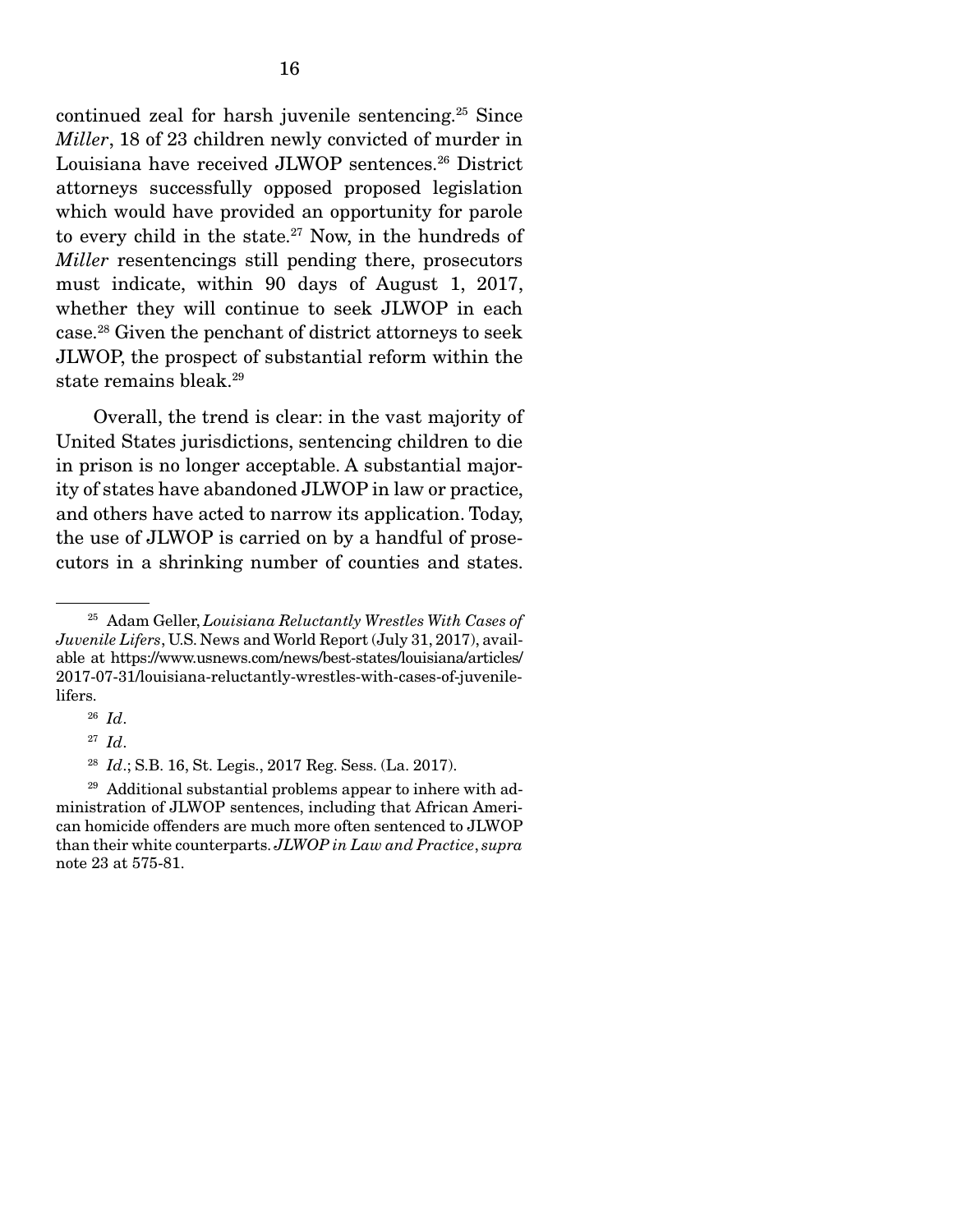Our standard of decency has evolved: sentencing children to die in prison is cruel and unusual.

B. BECAUSE THE UNIQUE CIRCUM-STANCES OF YOUTH SUBSTANTIALLY UNDERMINE THE PENOLOGICAL JUSTIFICATIONS FOR LIFE WITH-OUT PAROLE AND PREVENT A COURT FROM RELIABLY DETERMINING THAT AN OFFENDER IS IRREPARABLY COR-RUPT, JUVENILE LIFE-WITHOUT-PAROLE SENTENCES ARE UNCON-STITUTIONAL

 The logic of *Miller* and *Graham*, "that the distinctive attributes of youth diminish the penological justifications for imposing the harshest sentences on juvenile offenders," *Miller*, 567 U.S. at 472, means that life without parole should be declared a categorically excessive punishment with respect to children.

 The Court has repeatedly confirmed what reason and scientific inquiry demonstrate to be true: children are categorically different from adults in ways that undermine the rationale for imposing a life-withoutparole sentence. *Miller*, 567 U.S. at 472; *Graham*, 560 U.S. at 72. While even a significant period of incarceration may be appropriate for children convicted of serious crimes like murder, because of the diminished culpability and capacity for change inherent in youth, the touchstones of juvenile incarceration must be rehabilitation and reform.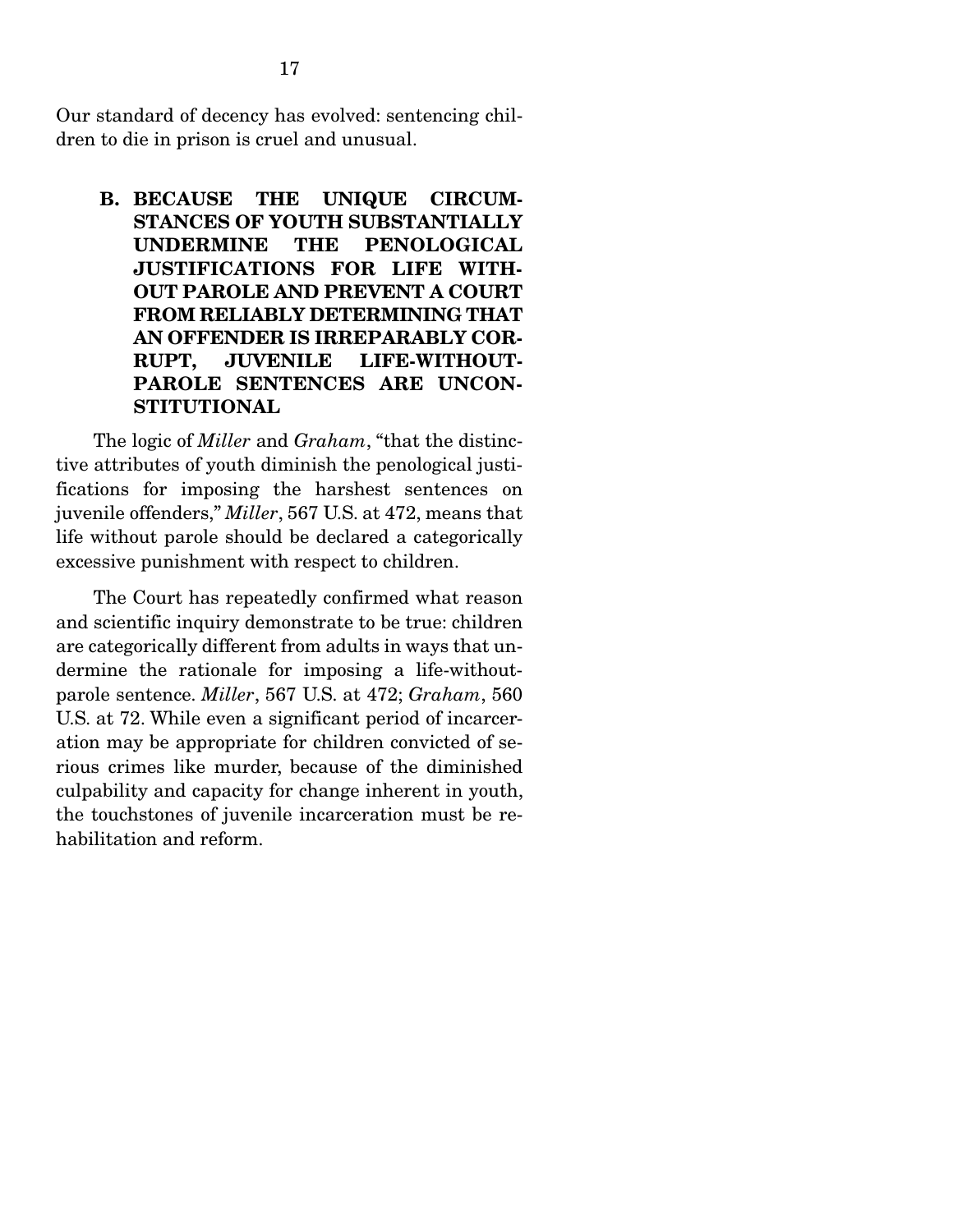Even if a life-without-parole sentence could, under some theoretical circumstance, be proportionate, there is simply no way to reliably distinguish at the time of sentencing between children whose crimes "reflect transient immaturity" and "those rare children whose crimes reflect irreparable corruption," *Montgomery*, 136 S. Ct. at 734. This Court recognized the same in *Roper v. Simmons*, 543 U.S. 551 (2005). In part because there was simply too substantial a risk of wrongful execution, the Court determined the Constitution must categorically prohibit juveniles from being sentenced to death:

The differences between juvenile and adult offenders are too marked and well understood to risk allowing a youthful person to receive the death penalty despite insufficient culpability. An unacceptable likelihood exists that the brutality or cold-blooded nature of any particular crime would overpower mitigating arguments based on youth as a matter of course, even where the juvenile offender's objective immaturity, vulnerability, and lack of true depravity should require a sentence less severe than death. In some cases a defendant's youth may even be counted against him. In this very case, as we noted above, the prosecutor argued Simmons' youth was aggravating rather than mitigating.

Id. at 572-73. The Court's concern about the wrongful execution of juveniles was deepened by its recognition that the task of "differentiat[ing] between the juvenile offender whose crime reflects unfortunate yet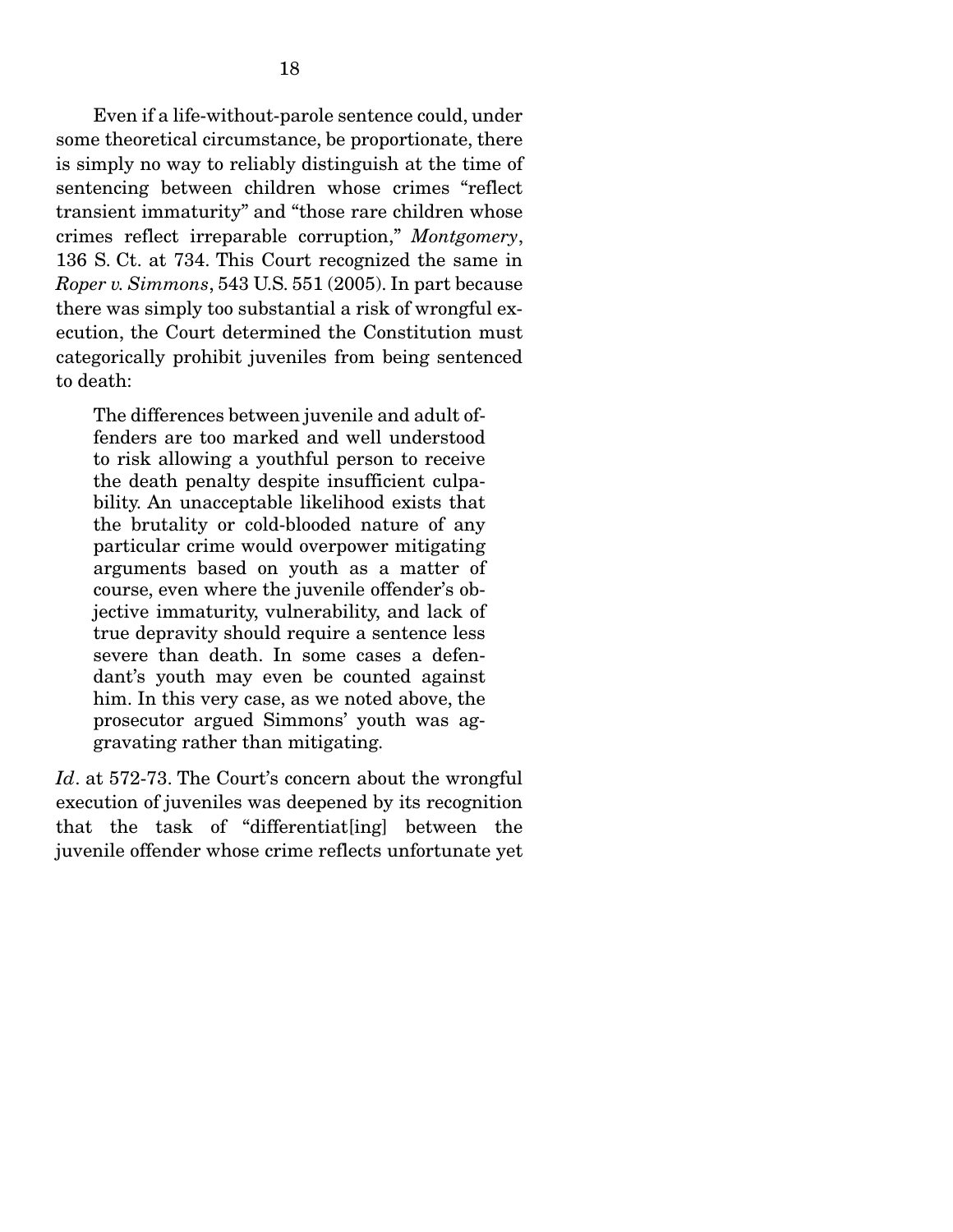transient immaturity, and the rare juvenile offender whose crime reflects irreparable corruption," was simply too difficult to perform, and the risk of erroneous sentencing determinations too great, to permit jurors to issue the "grave[] condemnation ... that a juvenile offender merits the death penalty." *Id*. at 573.

The same logic holds true here.

[A] district court at the time of trial cannot apply the *Miller* factors in any principled way to identify with assurance those very few adolescent offenders that might later be proven to be irretrievably depraved. In short, we are asking the sentencer to do the impossible, namely, to determine whether the offender is "irretrievably corrupt" at a time when even trained professionals with years of clinical experience would not attempt to make such a determination.

No structural or procedural approach, including a provision of a death-penalty-type legal defense, will cure this fundamental problem.

*State v. Sweet*, 879 N.W.2d 811, 837 (Iowa 2016) (holding that the Iowa Constitution categorically prohibits juveniles from being sentenced to life without parole).

 As this case clearly illustrates, there is too great a risk of disproportionate sentencing to permit a judge or jury to impose a guaranteed lifetime of incarceration on a juvenile offender. Every child, even those convicted of the most heinous crimes, must be given an opportunity to demonstrate reform. "A categorical rule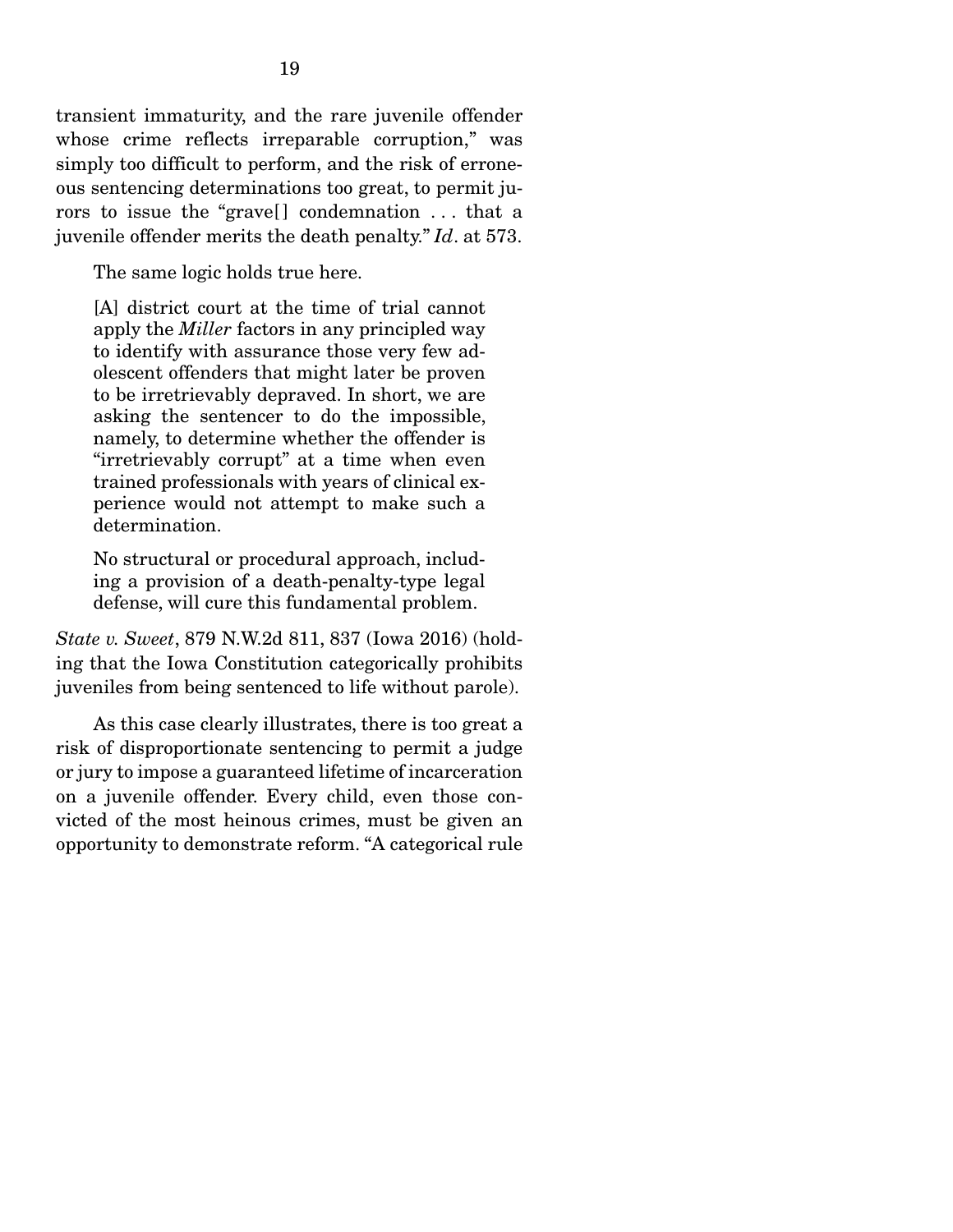avoids the risk that . . . a court or jury will erroneously conclude that a particular juvenile is sufficiently culpable to deserve life without parole." *Graham*, 560 U.S. at 78-79.

 The substantive right defined in *Miller* does not require that juvenile offenders be released; indeed, some, and perhaps many, may never show themselves to be deserving of reintegration into society. However, the Constitution and the law developed by *Graham*, *Roper*, *Miller* and *Montgomery* make clear that we can no longer justify sentencing children to die in prison without affording a meaningful opportunity to demonstrate change over the course of decades spent behind bars.

## II. PETITIONER'S SENTENCE OF LIFE WITHOUT PAROLE VIOLATES *MILLER V. ALABAMA* AND *MONTGOMERY V. LOUI-SIAN*A

 Even if this Court declines to consider the categorical Eighth Amendment issue raised above, or concludes that a sentence of life without parole imposed upon a juvenile offender does not always violate the constitution, Ms. Johnson's life-without-parole sentence, imposed before *Miller* and despite evidence that she has the capacity for rehabilitation, violates the substantive guarantee of *Miller v. Alabama*, 567 U.S. 460 (2012).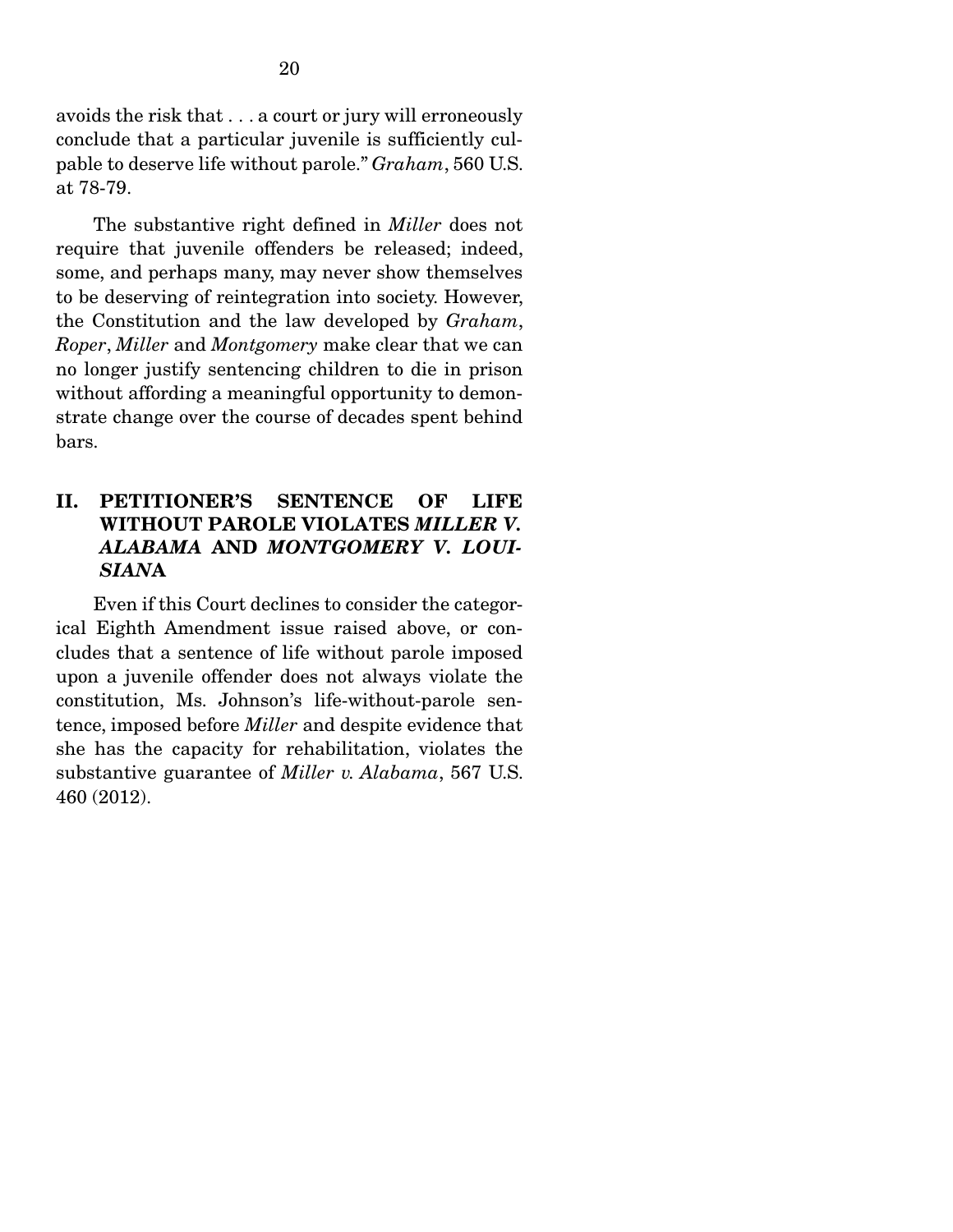## A. THE IDAHO SUPREME COURT FAILED TO APPLY *MILLER*'S SUBSTANTIVE GUARANTEE

 In *Miller v. Alabama*, 567 U.S. 460 (2012), this Court established a substantive rule: a life-withoutparole sentence was disproportionate for any juvenile whose crime does not reflect "irreparable corruption." 567 U.S. at 479-80; *Montgomery v. Louisiana*, 136 S. Ct. 718, 734 (2016), quoting *Penry v. Lynaugh*, 492 U.S. 302 (1989) (*Miller* "rendered life without parole an unconstitutional penalty for 'a class of defendants because of their status' – that is, juvenile offenders whose crimes reflect the transient immaturity of youth.").

 Although the Idaho Supreme Court acknowledged in passing this critical aspect of Eighth Amendment jurisprudence, it failed to apply it to Johnson's case. *See Johnson*, 395 P.3d at 1258-59. Instead, the court ruled that *Miller* was not violated because the *procedural protections* afforded juveniles were observed here. *Id*. at 1259. Because the *Montgomery* Court declined to require a specific factual finding of irreparable corruption in juvenile life-without-parole cases, the Idaho court proceeded to disregard *Miller*'s substantive guarantee altogether. *Id*.

 Although *Miller* did not specifically require a formal finding of irreparable corruption, the absence of that particular requirement arose out of federalist concerns, not a half-hearted devotion to *Miller*'s principles. *See Montgomery*, 136 S. Ct. at 735. As this Court noted, "[t]hat *Miller* did not impose a formal factfinding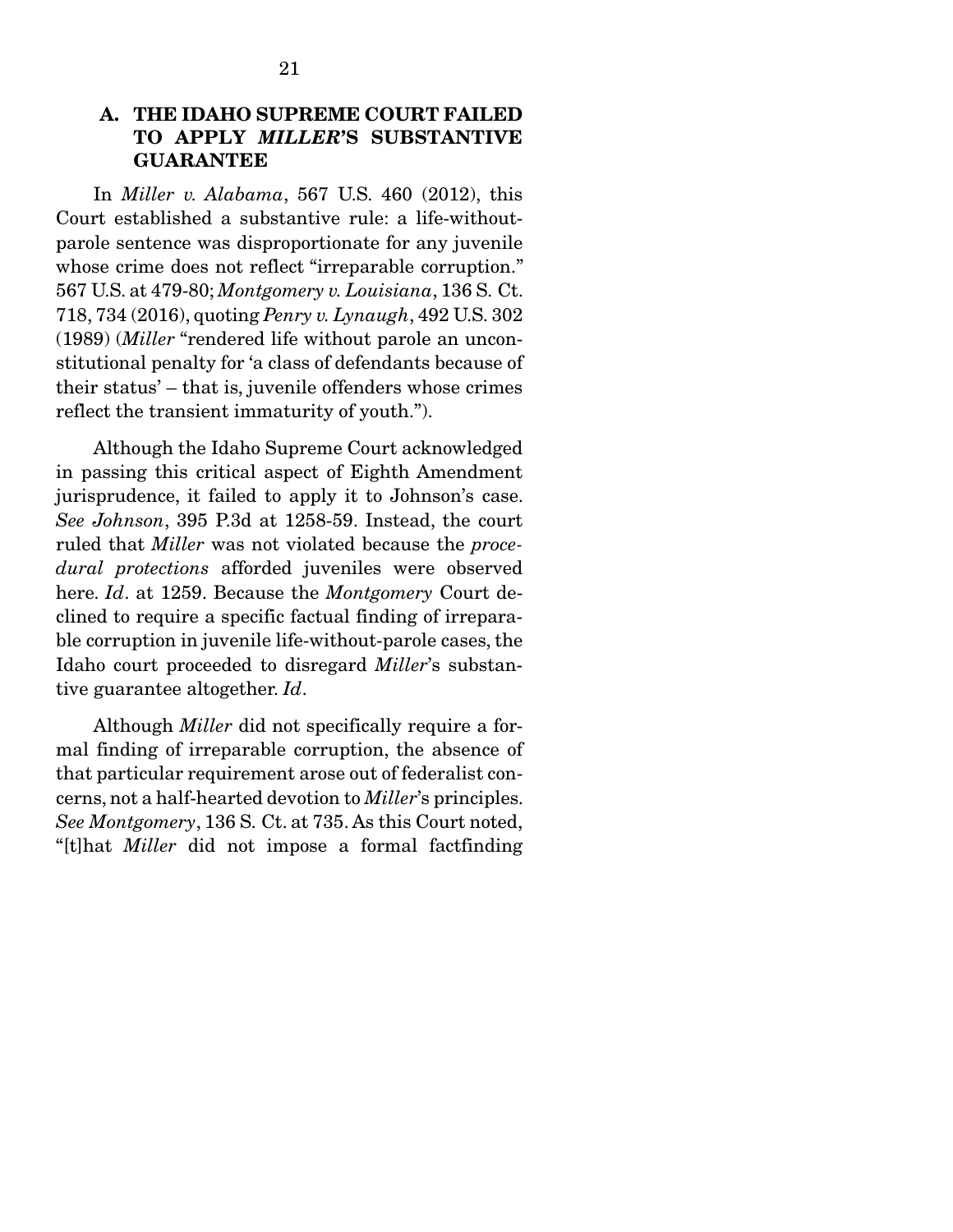requirement does not leave States free to sentence a child whose crime reflects transient immaturity to life without parole. To the contrary, *Miller* established that this punishment is disproportionate under the Eighth Amendment." *Id*. While this Court understandably sought to "avoid intruding more than necessary upon the States' sovereign administration of their criminal justice systems," *id.*, it should now act. The freedom to implement *Miller* is not the freedom to violate or ignore it.

### B. MS. JOHNSON'S LIFE-WITHOUT-PAROLE SENTENCE, IMPOSED DESPITE UN-CONTRADICTED EVIDENCE THAT SHE IS CAPABLE OF REHABILITATION, VI-OLATES THE EIGHTH AMENDMENT

 As discussed above, *Miller* prohibits sentencing a juvenile homicide offender to a lifetime in prison except in "exceptional circumstances" where the evidence indicates that she is among the worst-of-the-worst juvenile offenders, "the rare juvenile offender who exhibits such irretrievable depravity that rehabilitation is impossible." *Montgomery*, 136 S. Ct. at 733. The record in this case demonstrates that Ms. Johnson is not such an offender. At a minimum, a sentencing court should be required to consider this evidence in light of *Miller* and its progeny.

 Ms. Johnson was only sixteen years old at the time of the offense, had no history of criminal behavior or violence, before or since the murders, and suffered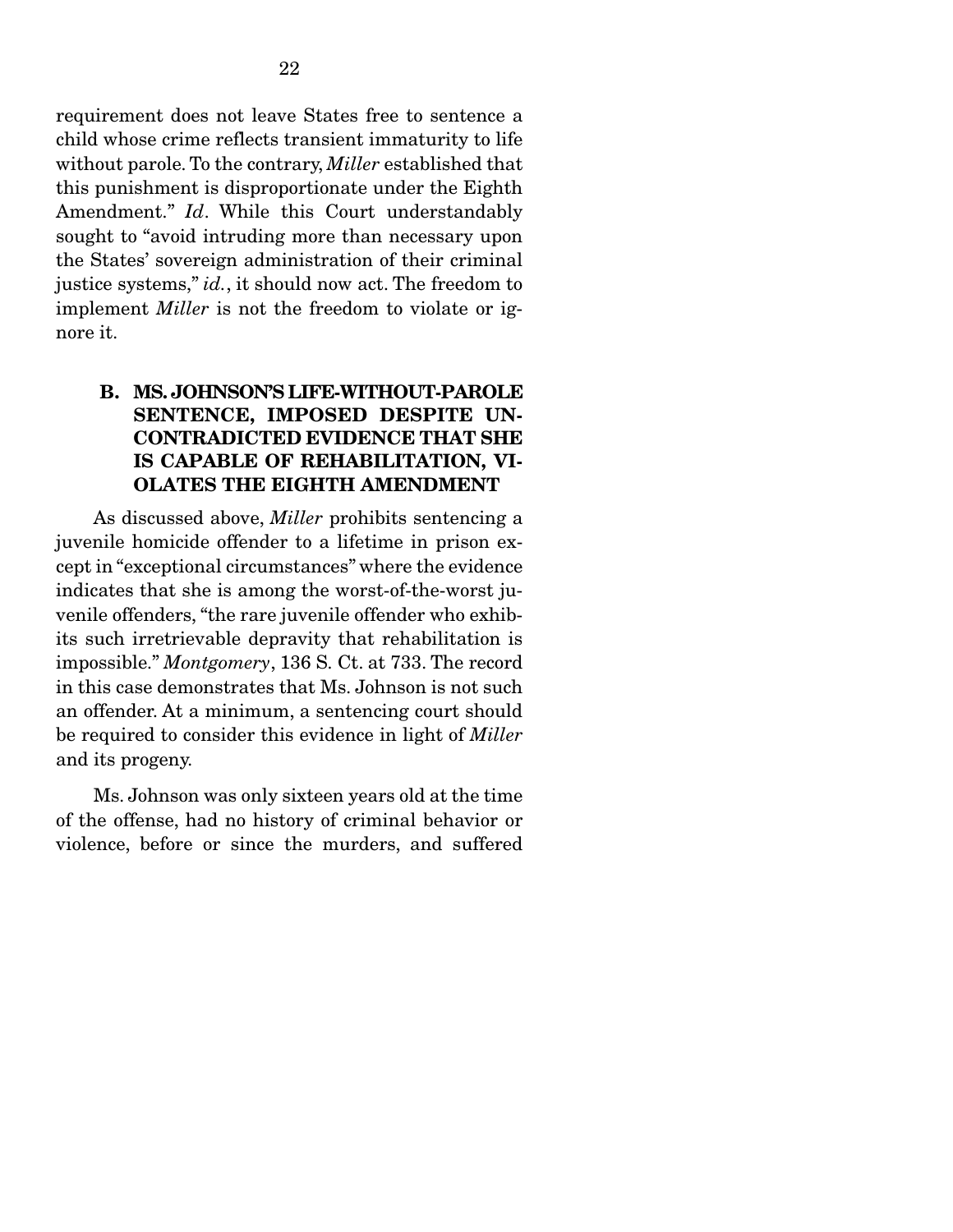from clinical depression. Both mental health professionals who testified at her sentencing hearing agreed that, owing to her intelligence, abstract thinking abilities, relatively stable mental health, and personal history, she was a "normal girl" who had a substantial capacity for rehabilitation. (T. 6320). These facts fail to establish that Johnson's character was so depraved, as compared to other juvenile homicide offenders, that she could actually be considered among the worst-ofthe-worst. On the contrary, they suggest just the opposite. The trial court did not necessarily disagree with these assessments, but nevertheless imposed fixed life sentences because of the severity of the offense. The trial court's decision, and the Idaho Supreme Court's approval of it, demonstrates a fundamental misunderstanding of this Court's juvenile jurisprudence. *See Adams v. Alabama*, 136 S. Ct. 1796, 1800 (2016) (Sotomayor, J., concurring) (quoting *Roper*, 543 U.S. at 570 ("[T]he gruesomeness of a crime is not sufficient to demonstrate that a juvenile offender is beyond redemption: 'The reality that juveniles still struggle to define their identity means it is less supportable to conclude that even a heinous crime committed by a juvenile is evidence of irretrievably depraved character.'" $)$ ).

 The Court should grant the writ to clarify the scope and application of *Miller*'s protections. In the alternative, the Court should summarily reverse the Idaho Supreme Court. This Court has not hesitated to do so to ensure the proper enforcement of the Eighth Amendment's protections in juvenile life without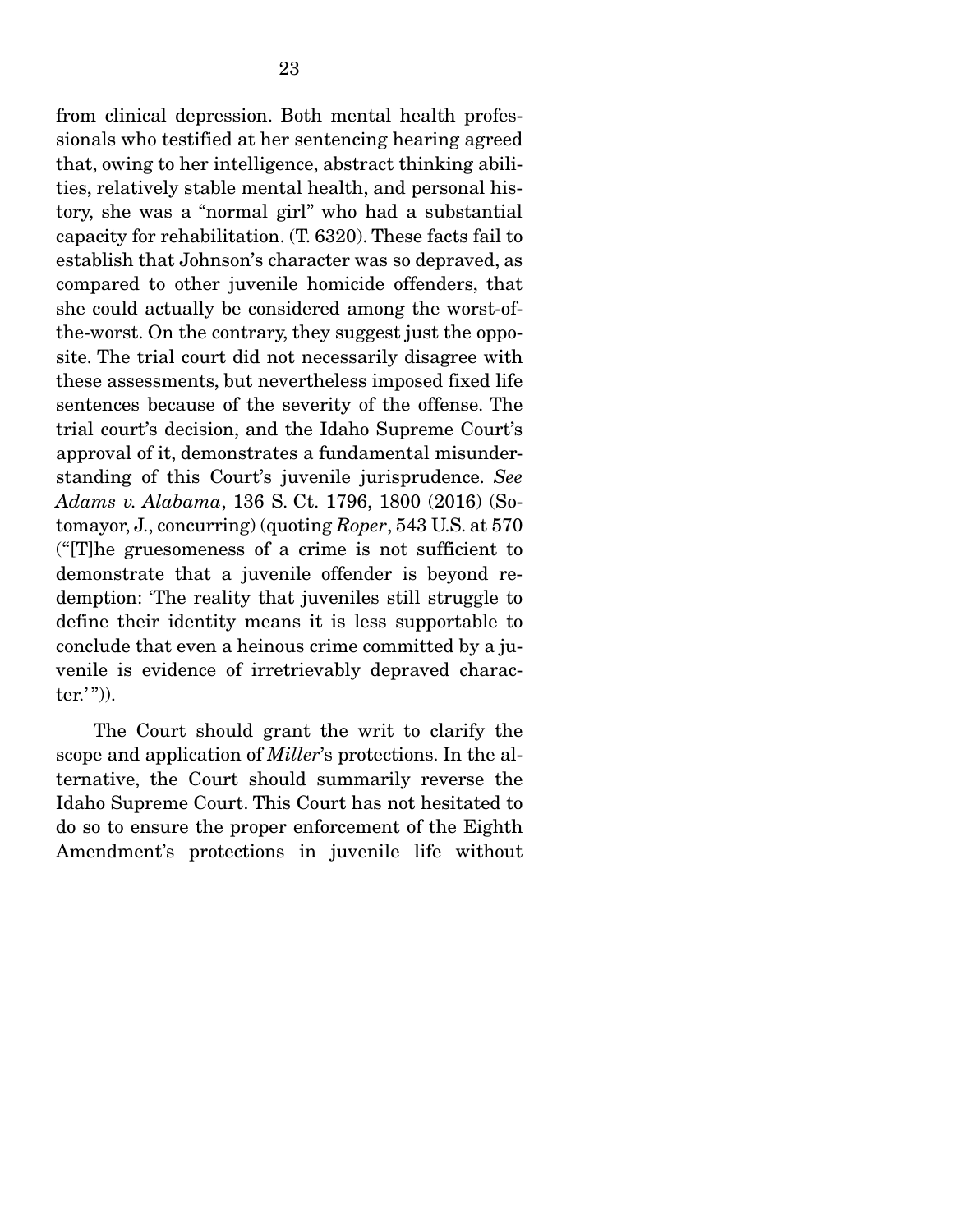parole cases. *See, e.g.*, *Arizona v. Tatum*, 137 S. Ct. 11, 11 (2016); *Adams*, 136 S. Ct. at 1796-97. In light of the Idaho Supreme Court's flouting of this Court's precedent, summary reversal is also appropriate here.

# **CONCLUSION**

--------------------------------- ---------------------------------

 For the foregoing reasons, Ms. Johnson respectfully requests that the Court grant her Petition.

Respectfully submitted,

JOHN R. MILLS *Counsel of Record*  PHILLIPS BLACK PROJECT 836 Harrison Street San Francisco, CA 94107 (888) 532-0897 j.mills@phillipsblack.org

DENNIS BENJAMIN DEBORAH WHIPPLE NEVIN BENJAMIN MCKAY & BARTLETT P.O. Box 2772 Boise, ID 83701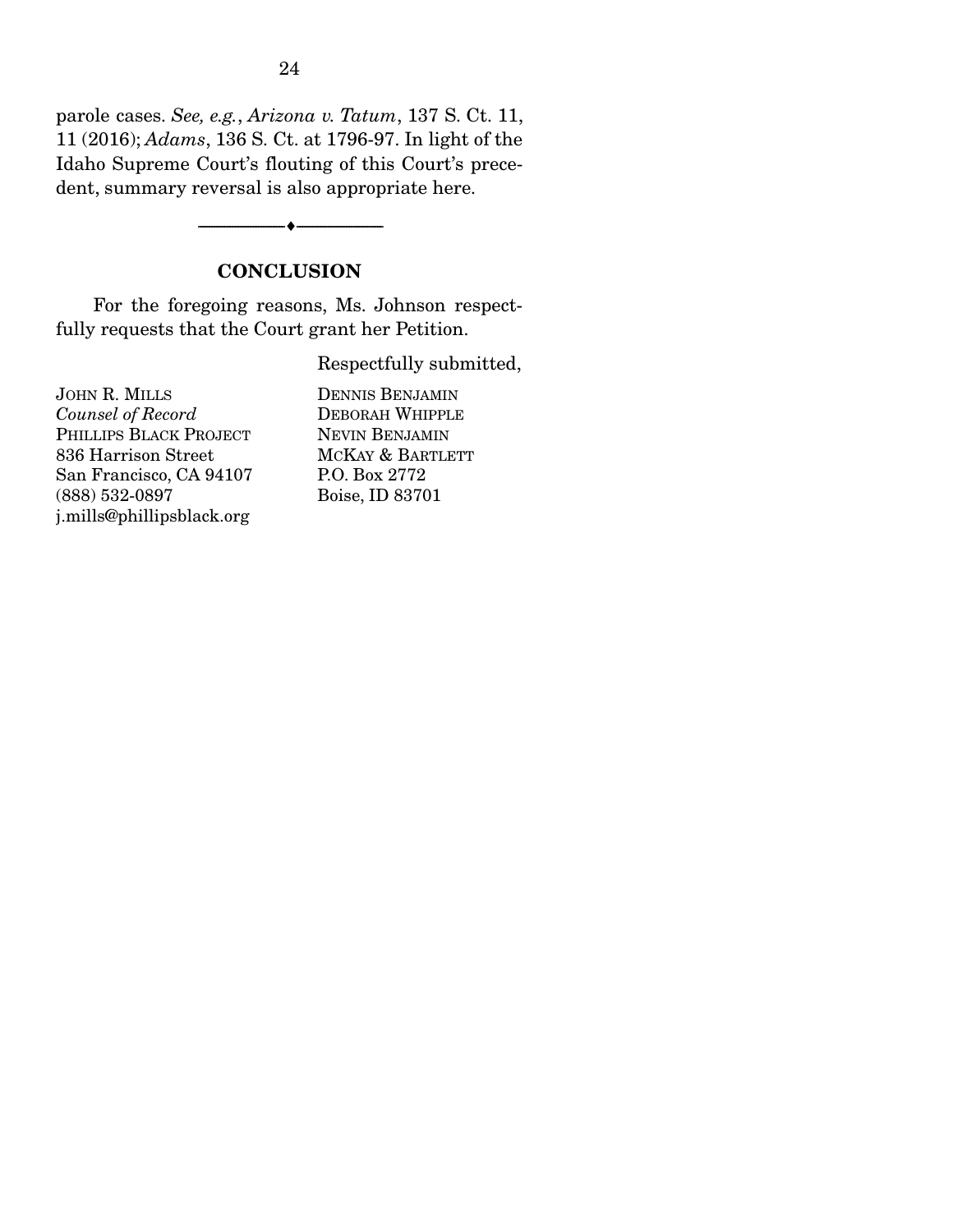# IN THE SUPREME COURT OF THE STATE OF IDAHO No. 42857

| <b>SARAH MARIE JOHNSON, ) Boise, February</b> |                                                                                                                                                                                                                                                                                                                                                                                                               |
|-----------------------------------------------|---------------------------------------------------------------------------------------------------------------------------------------------------------------------------------------------------------------------------------------------------------------------------------------------------------------------------------------------------------------------------------------------------------------|
| Petitioner-Appellant,                         | $2017~{\rm Term}$                                                                                                                                                                                                                                                                                                                                                                                             |
| $\mathbf{v}$ .                                | <b>2017 Opinion No. 45</b>                                                                                                                                                                                                                                                                                                                                                                                    |
| STATE OF IDAHO.                               | $\begin{array}{c}\n\sqrt{1 + 1} \\ \sqrt{1 + 1} \\ \sqrt{1 + 1} \\ \sqrt{1 + 1} \\ \sqrt{1 + 1} \\ \sqrt{1 + 1} \\ \sqrt{1 + 1} \\ \sqrt{1 + 1} \\ \sqrt{1 + 1} \\ \sqrt{1 + 1} \\ \sqrt{1 + 1} \\ \sqrt{1 + 1} \\ \sqrt{1 + 1} \\ \sqrt{1 + 1} \\ \sqrt{1 + 1} \\ \sqrt{1 + 1} \\ \sqrt{1 + 1} \\ \sqrt{1 + 1} \\ \sqrt{1 + 1} \\ \sqrt{1 + 1} \\ \sqrt{1 + 1} \\ \sqrt{1 + 1} \\ \sqrt{1 + 1} \\ \sqrt{1 +$ |
| Respondent.                                   | ) Stephen W. Kenyon,<br><b>Clerk</b>                                                                                                                                                                                                                                                                                                                                                                          |

Appeal from the District Court of the Fifth Judicial District, State of Idaho, Blaine County. Hon. G. Richard Bevan, District Judges.

Order dismissing successive petition for postconviction relief, *affirmed.* 

Nevin, Benjamin, McKay & Bartlett, LLP, Boise, for appellant. Dennis A. Benjamin argued.

Hon. Lawrence G. Wasden, Idaho Attorney General Boise, for respondent. Jessica Lorello, Deputy Attorney General argued.

-----------------------------------------------------------------------

# BURDICK, Chief Justice.

 Sarah Johnson appeals from the Blaine County district court's order dismissing her successive petition for post-conviction relief. On appeal, Johnson argues: (1) the district court erred in denying her request under Idaho Code section 19-4902 for additional DNA

1a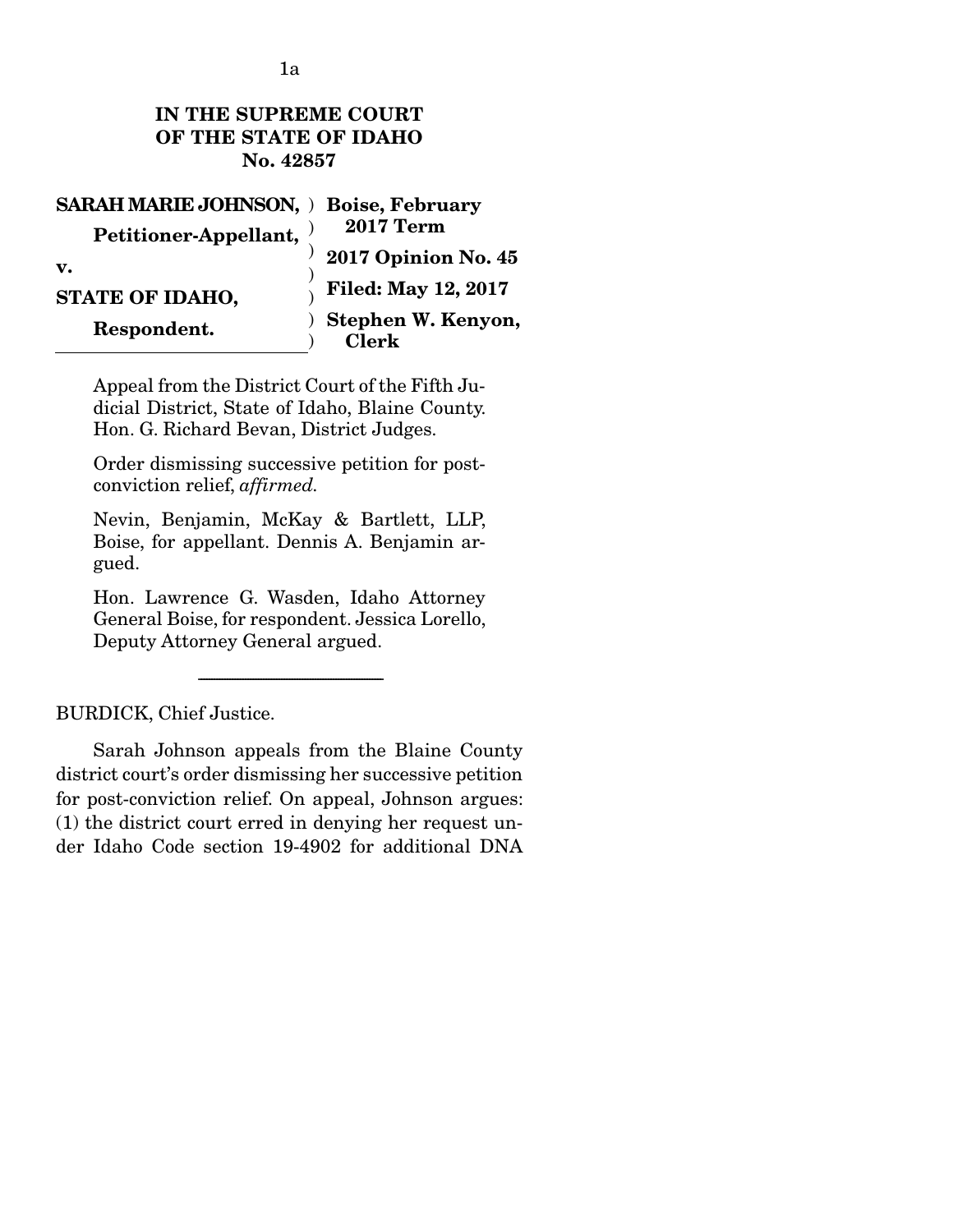testing; (2) that in light of *Miller v. Alabama*, 132 S. Ct. 2455 (2012), and *Montgomery v. Louisiana*, 136 S. Ct. 718 (2016), the district court erred in dismissing her Eighth Amendment claim because as a minor, the imposition of two fixed life sentences is cruel and unusual punishment; and (3) this Court's decision in *Murphy v. State*, 156 Idaho 389, 327 P.3d 365 (2014), which holds that ineffective assistance of post-conviction counsel does not constitute a sufficient reason for filing a successive post-conviction petition, should be overturned. We affirm.

### I. FACTUAL AND PROCEDURAL BACK-**GROUND**

Alan and Diane Johnson were shot and killed in their home on September 2, 2003. Sarah Johnson (Johnson), the Johnsons' sixteen year old daughter, was home at the time of the shooting. Johnson consistently denied any involvement, but gave several different accounts of what she was doing, what she saw, and what she heard prior to and after the murders. However, in all accounts she fled the home either before hearing the second shot or immediately thereafter. After fleeing the house, she ran to a neighbors' house and the police were called. Johnson was ultimately charged with both murders.

 Police found a leather glove from a pair usually kept in Diane's SUV, Johnson's keys, including a key to the guesthouse, the magazine of a nine-millimeter handgun wrapped in a bandana, and two .264 caliber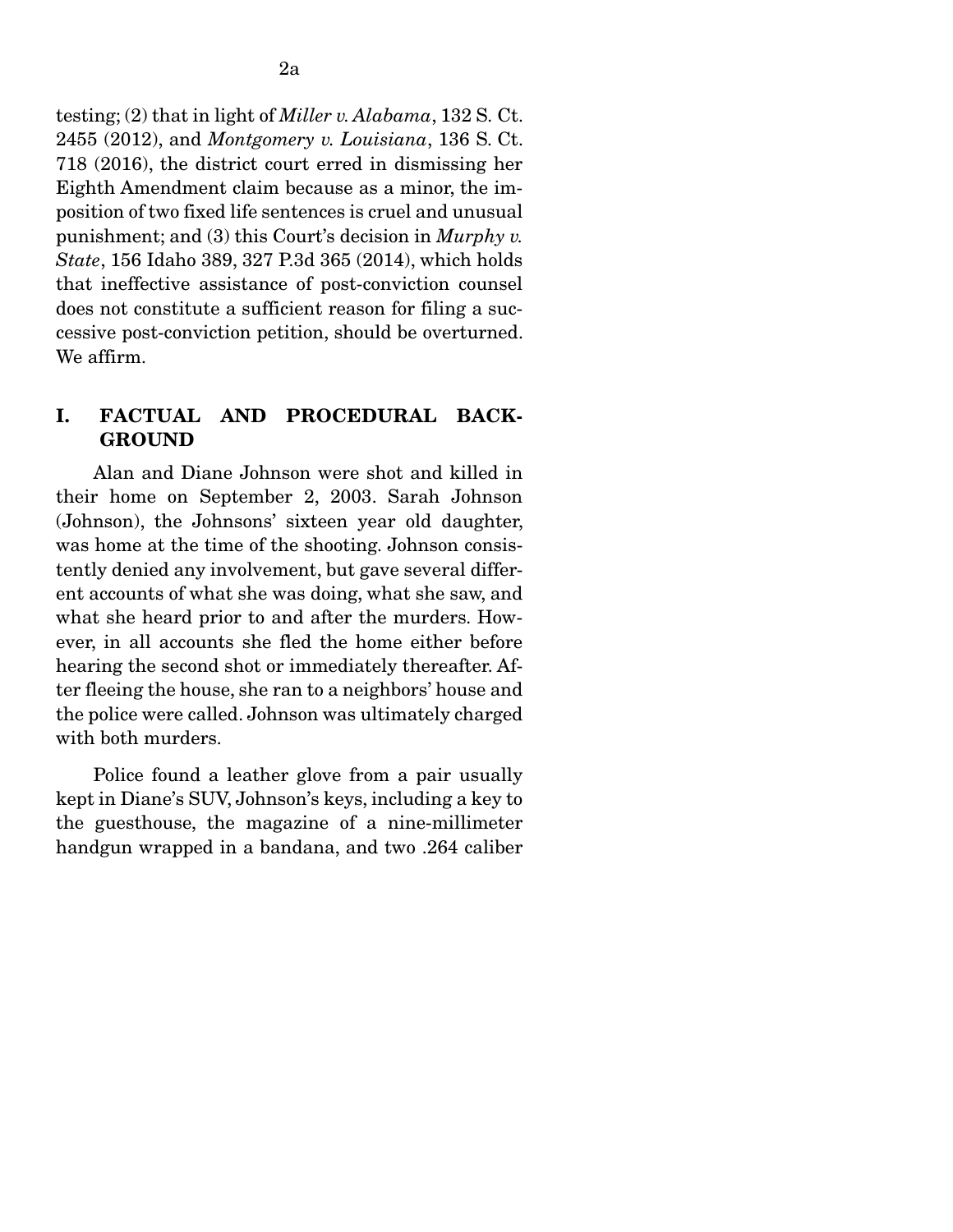magnum shells in Johnson's bedroom. In a garbage can outside of the residence the police also found a latex glove, a leather glove (matching the one found in Johnson's bedroom), and a pink robe covered in blood that belonged to Johnson and had .25 automatic pistol ammunition in the pocket. Testing revealed that Johnson's DNA was present inside of the latex glove and that paint chips found inside of the robe matched paint on the shirt Johnson was wearing on the morning of the murders.

 The murder weapon, a .264 rifle, belonged to Mel Speegle, who was renting the Johnsons' guesthouse, but was out of town at the time of the murders. There were no prints on the rifle, scope, or ammunition that matched Johnson's. Speegle testified at trial that he kept the rifle in his closet, which was unlocked. Speegle also testified at trial that Johnson had access to the guesthouse, knew he would be gone the weekend before the murders, and knew that the rifle along with his other guns and ammunition were located in the closet. Johnson had a key to the guesthouse and had been in there several times including the days immediately preceding the murders. A physical examination of Johnson on the day of the murders revealed linear bruising on Johnson's left shoulder that would be consistent with gun recoil. Johnson testified that she got the bruising when she tripped over a coffee table at her boyfriend's house over the weekend.

 In 2005, after a lengthy trial, a jury found Johnson guilty of the murder of her parents. *State v. Johnson*  (*Johnson I*), 145 Idaho 970, 972, 188 P.3d 912, 914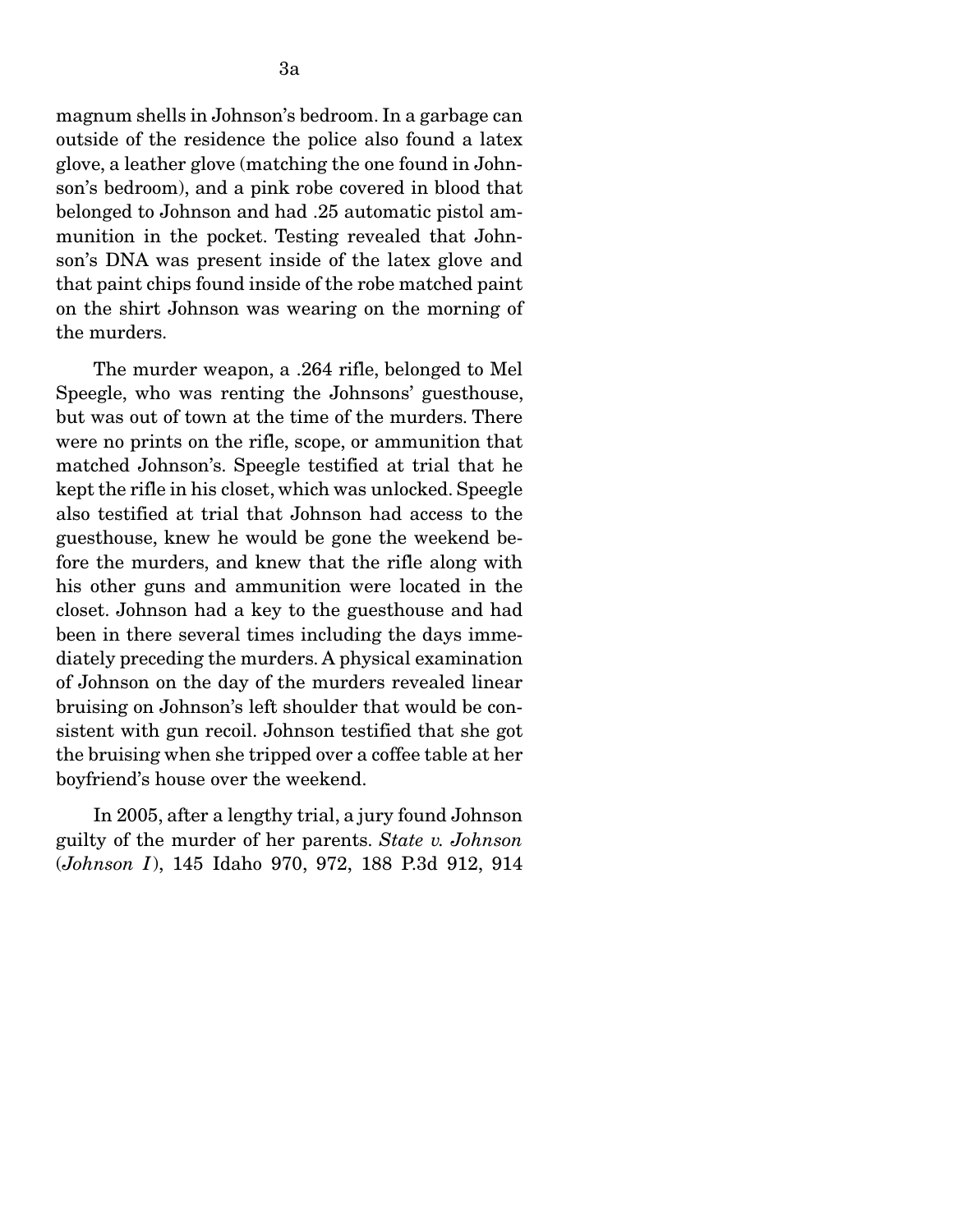(2008). She was sentenced to two fixed-life terms of imprisonment with a fifteen-year gun enhancement. *Id.*  Johnson's first direct appeal was dismissed for failure to timely file a notice of appeal. *State v. Johnson* (*Johnson II*), 156 Idaho 7, 10, 319 P.3d 491, 494 (2014). Johnson then filed a petition for postconviction relief alleging, among other things, ineffective assistance of counsel for her attorney's failure to timely file her notice of appeal. *Id.* The district court found ineffective assistance of counsel for the failure to timely file the notice of appeal and re-entered the conviction of judgment. *Id.* Johnson then filed a timely notice of appeal, and the district court stayed proceedings on her remaining post-conviction claims pending resolution of the direct appeal. *Id.* On direct appeal, we affirmed the district court's judgment of conviction. *Johnson I*, 145 Idaho at 980, 188 P.3d at 922. Following resolution of her direct appeal, Johnson filed a second amended petition for post-conviction relief. *Johnson II*, 156 Idaho at 10, 319 P.3d at 494.

 In her second amended petition for post-conviction relief, Johnson claimed, among other things, that:

(1) her trial counsel was ineffective for failing to elicit testimony from Robert Kerchusky, the defense's fingerprint expert; (2) the unidentified prints on the murder weapon, its scope, and an insert from the box of ammunition were fresh; and (3) newly discovered evidence warranted a new trial. The newly discovered evidence claim was based on the discovery that Christopher Hill's fingerprints matched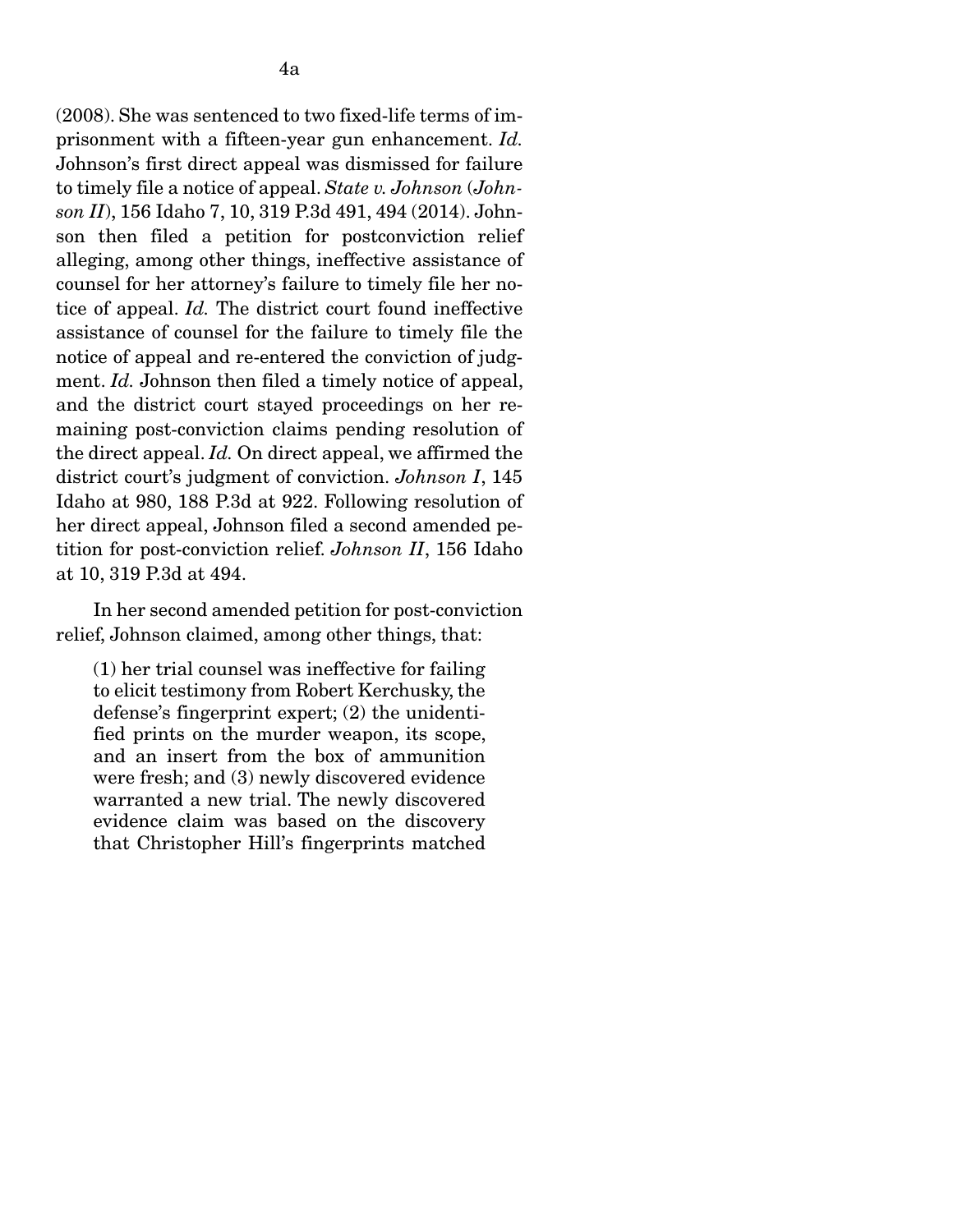the previously unidentified prints on the murder weapon, its scope, and the ammunition.

*Id.* The district court held an evidentiary hearing on Johnson's claims and denied relief. Johnson appealed, and we affirmed. *Id.* at 13, 319 P.3d at 497. In regard to the newly discovered evidence, we noted that identifying the previously unidentified prints as Hill's did little to change the likelihood of Johnson's guilt and, in fact, due to Hill's credible testimony about why his prints were on the rifle, "[made] the fingerprint testimony even less valuable than it was at the time of the trial, when the defense could argue that a nameless third party handled the gun, the shells and removed the scope." *Id.* 

On April 9, 2012, with the help of *pro bono* counsel, Johnson filed a DNA and Successive Petition for Post-Conviction Relief (Successive Petition) and, almost two years later, on January 22, 2014, an Amended DNA and Successive Petition for Post-Conviction Relief (Amended Successive Petition). Following Johnson's filing of the Amended Successive Petition, the district court ordered the Successive Petition, the Amended Successive Petition, and an affidavit by Dr. Greg Hampikian supporting the Successive Petition to be filed "*nunc pro tunc* to April 9, 2012, in a separate case and assigned a separate case number." Johnson's allegations in her Second Amended Petition can largely be narrowed down to three issues: (1) a request for DNA testing under Idaho Code section 19-4902(b); (2) a claim under *Miller* and *Montgomery* that her two fixed life sentences violate the Eighth Amendment;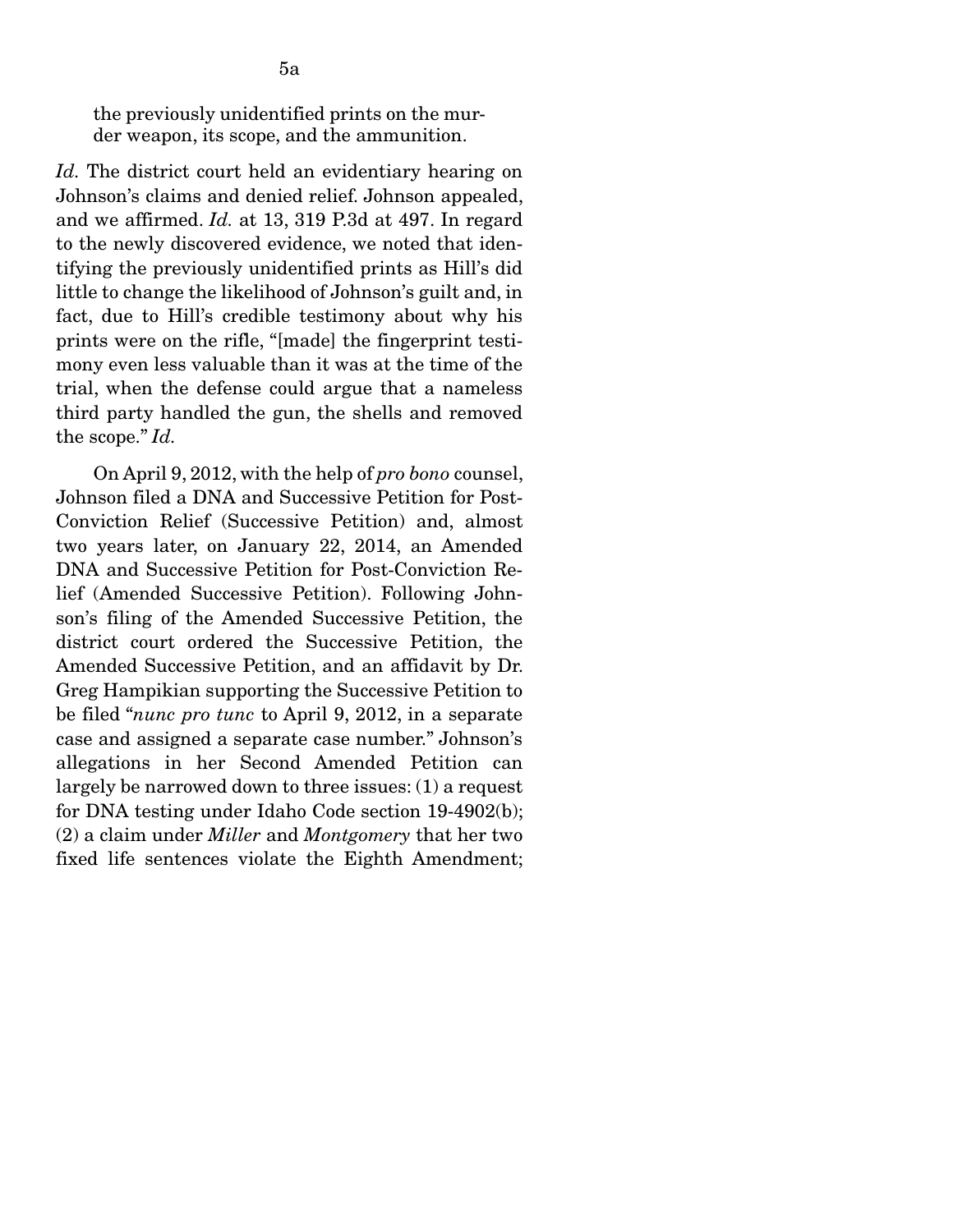and (3) an ineffective assistance of post-conviction counsel claim alleging numerous deficiencies.

 The State filed a motion for summary dismissal of Johnson's Amended Successive Petition, and the district court held a hearing on the State's motion. Following the hearing, the district court issued a written opinion in which it noted that Johnson conceded that the claims relating to ineffective assistance of postconviction counsel were barred by *Murphy.* The court then discussed the remaining two issues – the request for DNA testing and the Eighth Amendment claim – and granted the State's motion for summary dismissal. Johnson timely appeals.

#### II. STANDARD OF REVIEW

Summary disposition of a petition for post-conviction relief is appropriate if the applicant's evidence raises no genuine issue of material fact. On review of a dismissal of a post-conviction relief application without an evidentiary hearing, this Court will determine whether a genuine issue of fact exists based on the pleadings, depositions and admissions together with any affidavits on file and will liberally construe the facts and reasonable inferences in favor of the non-moving party. A court is required to accept the petitioner's unrebutted allegations as true, but need not accept the petitioner's conclusions. When the alleged facts, even if true, would not entitle the applicant to relief, the trial court may dismiss the application without holding an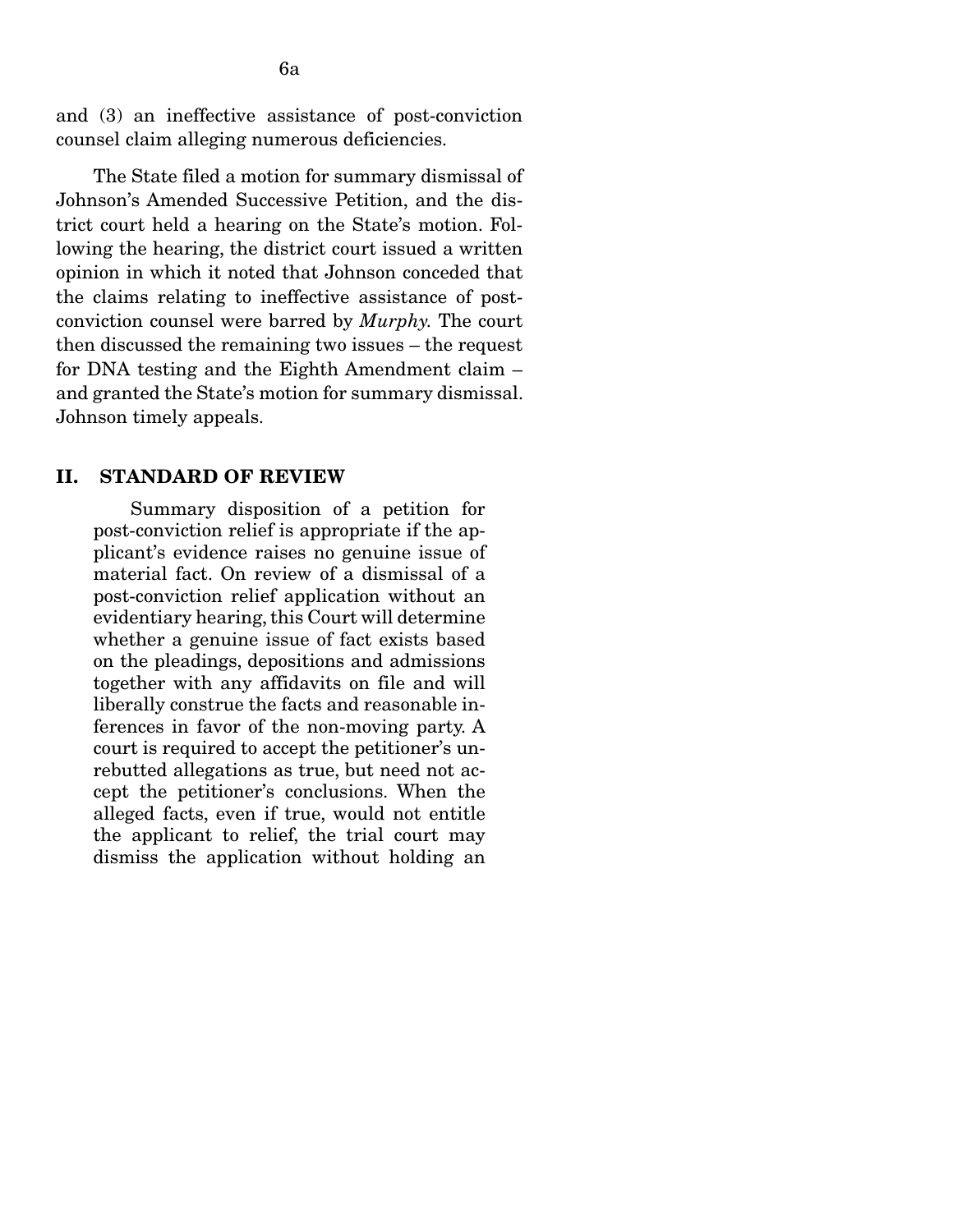evidentiary hearing. Allegations contained in the application are insufficient for the granting of relief when (1) they are clearly disproved by the record of the original proceedings, or (2) do not justify relief as a matter of law.

*Kelly v. State*, 149 Idaho 517, 521, 236 P.3d 1277, 1281 (2010) (quoting *Charboneau v. State*, 144 Idaho 900, 903, 174 P.3d 870, 873 (2007)).

# III. ANALYSIS

# A. Whether the district court erred in denying Johnson DNA testing under I.C. § 19- 4902.

Under Idaho Code section 19-4902, post-conviction testing of DNA is generally available to a petitioner when: (1) the evidence to be tested was not subject to the requested testing because the technology for the testing was not available at the time of the trial; (2) identity was an issue in the trial; (3) the evidence to be tested has been subject to a proper chain of custody; (4) the result of the testing has the scientific potential to produce new evidence that would show it is more probable than not that the petitioner is innocent; and (5) the testing method would likely produce admissible results under the Idaho Rules of Evidence. I.C.  $$19-4902(b)-(e).$ 

 Johnson is seeking to have two different categories of DNA samples tested. The first involves DNA samples that were tested, analyzed, and profiled at the time of the trial but were unmatched when run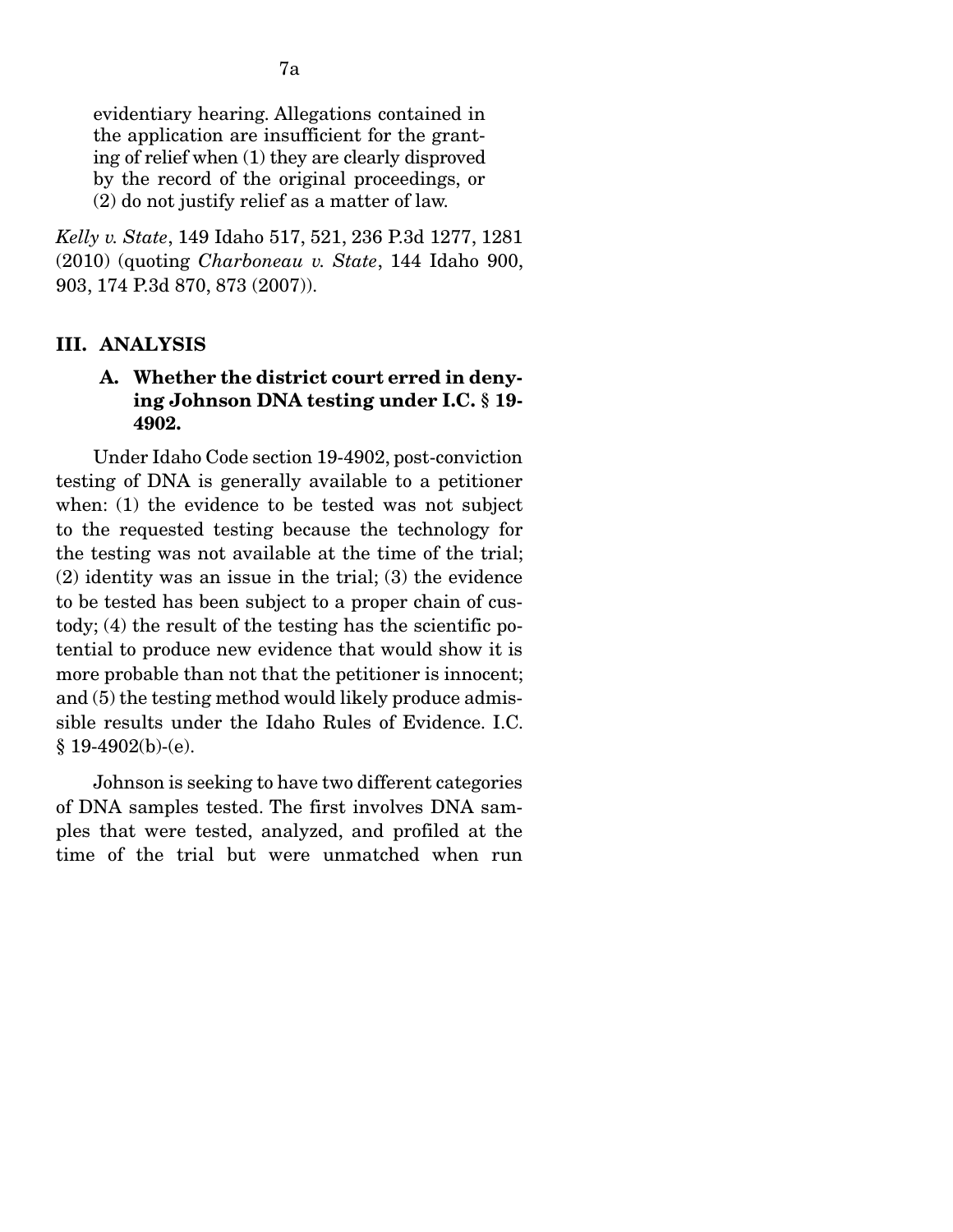through law enforcement databases. Johnson wishes to re-run these samples through current law enforcement databases, which now include more DNA profiles with which to compare the samples.<sup>1</sup> The second category involves testing DNA samples, which due to their small size, were unable to be tested at the time of the trial. The district court denied postconviction DNA testing on both categories of samples, ruling that the requested testing failed to meet the requirements of section 19-4902. Specifically, the district court found that: (1) Johnson's request to re-run the previously analyzed DNA samples through the expanded law enforcement database did not involve technology that was not available at the time of the trial; and (2) although the DNA samples that were too small to be tested previously did involve new technology, the testing did not have the scientific potential to produce new evidence that would show it is was more probable than not that Johnson was innocent. Johnson appeals both findings, and we address each in turn.

<sup>&</sup>lt;sup>1</sup> Specifically, Johnson wishes to compare these profiles to those in the FBI's current Combined DNA Index System (CODIS) database.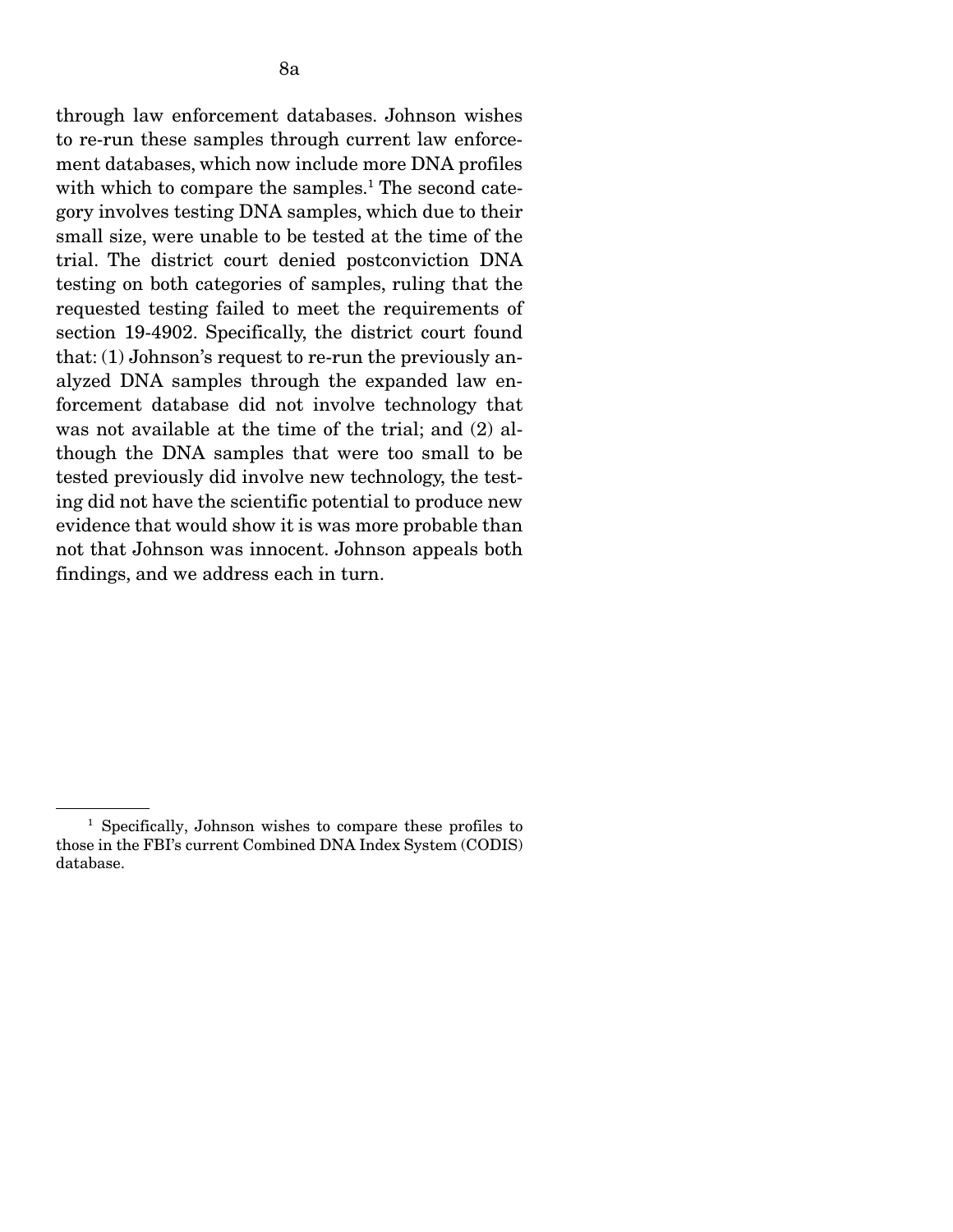1. Whether Johnson's request to re-run previously analyzed and tested DNA samples through current law enforcement databases constitutes a request for testing that was not conducted at trial "because the technology for the testing was not available at the time of trial," as required under Idaho Code section 19-4902(b).

Idaho Code section 19-4902(b) states:

 A petitioner may, at any time, file a petition before the trial court that entered the judgment of conviction in his or her case for the performance of fingerprint or forensic deoxyribonucleic acid (DNA) testing on evidence that was secured in relation to the trial which resulted in his or her conviction but *which was not subject to the testing that is now requested because the technology for the testing was not available at the time of trial.*

I.C. § 19-4902(b) (emphasis added). Thus, under the statute, post-conviction DNA testing is only available if the requested testing relies on technology that was not available at the time of the original trial. Johnson argues that her request to compare a number of unidentified but already analyzed and compiled DNA profiles with Christopher Hill's DNA profile and an updated DNA profile database satisfies this requirement.

In support of her argument, Johnson points to a definition of technology found in Merriam-Webster's online dictionary defining technology as "a manner of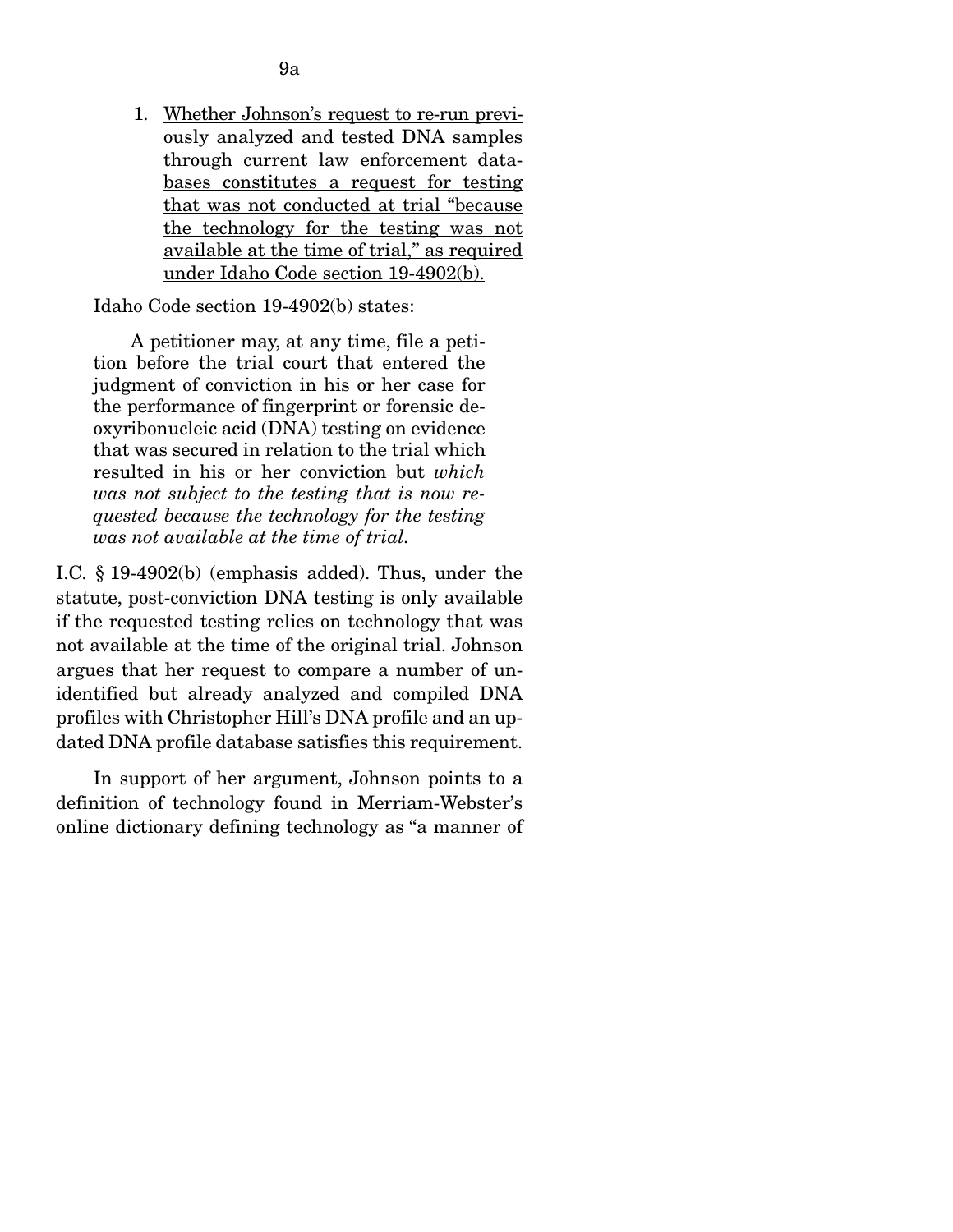accomplishing a task especially using technical processes, methods, or knowledge <new technologies for information storage>."2 Focusing on the knowledge aspect of the definition of technology, Johnson argues that the now available DNA profile of Christopher Hill and additional DNA profiles in the CODIS database are new knowledge, i.e., technologies, that were not available at the time of trial. Thus, Johnson asserts that her request to compare unmatched and unidentified DNA samples that were collected and profiled at the time of trial to these newly available profiles encompasses technology that was not available at the time of trial. Johnson further asserts this definition of technology is supported by the legislative purpose of section 19-4902.

 When interpreting the meaning of a word in a statute, this Court exercises free review. *State v. Lee*, 153 Idaho 559, 561, 286 P.3d 537, 539 (2012). In the absence of a statutory definition, "[t]he language of a statute should be given its plain, usual and ordinary meaning." *Albee v. Judy*, 136 Idaho 226, 231, 31 P.3d 248, 253 (2001). To ascertain the ordinary meaning of an undefined term in a statute, this Court often turns to dictionary definitions of the term. *E.g.*, *Marek v. Hecla, Ltd.*, 161 Idaho 211, \_\_\_, 384 P.3d 975, 980 (2016); *Arnold v. City of Stanley*, 158 Idaho 218, 221, 345 P.3d 1008, 1011 (2015).

<sup>2</sup> This definition is almost verbatim the one used by the district court: "[A] manner of accomplishing a task esp. using technical processes, methods, or knowledge." (quoting *Merriam-Webster's Collegiate Dictionary* 1206 (10th ed. 2001)).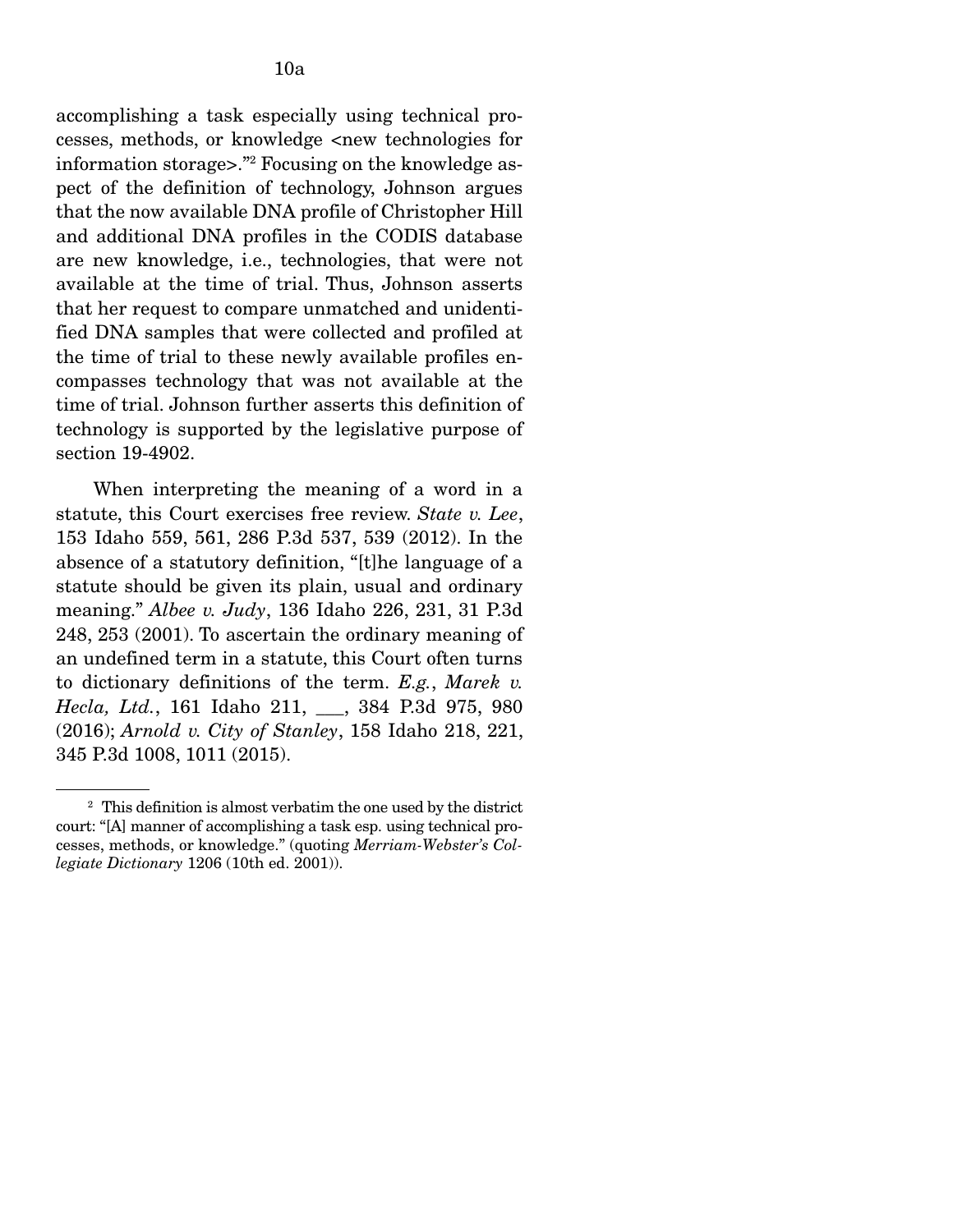broken down, technology is broadly the "manner of accomplishing a task" and particularly "the manner of accomplishing a task using technical processes, methods or knowledge." In both the broader and particular senses of the word, the focus is on the "manner of accomplishing a task." But in the particular meaning, the manner of accomplishing the task is narrowed to the technical aspects of accomplishing the task, i.e., the "nuts and bolts" of how the task is accomplished. Johnson, however, suggests that technology can be defined by the simple increase of knowledge, i.e., that increased knowledge or data standing alone is technology. However, this interpretation overlooks the primary definition of technology, which requires not an increase or change in knowledge, but rather the technical or practical application of that knowledge to a manner of accomplishing a task to produce a new capability.3 More simply, technology encompasses technical knowledge, which is the knowledge relied on to

<sup>&</sup>lt;sup>3</sup> The full definition of technology from the same online dictionary used by Johnson defines technology as:

<sup>1</sup> a: the practical application of knowledge especially in a particular area: engineering <medical *technology>* 

b: a capability given by the practical application of knowledge <a car's fuel-saving *technology>*

<sup>2:</sup> a manner of accomplishing a task especially using technical processes, methods, or knowledge <new *technologies* for information storage>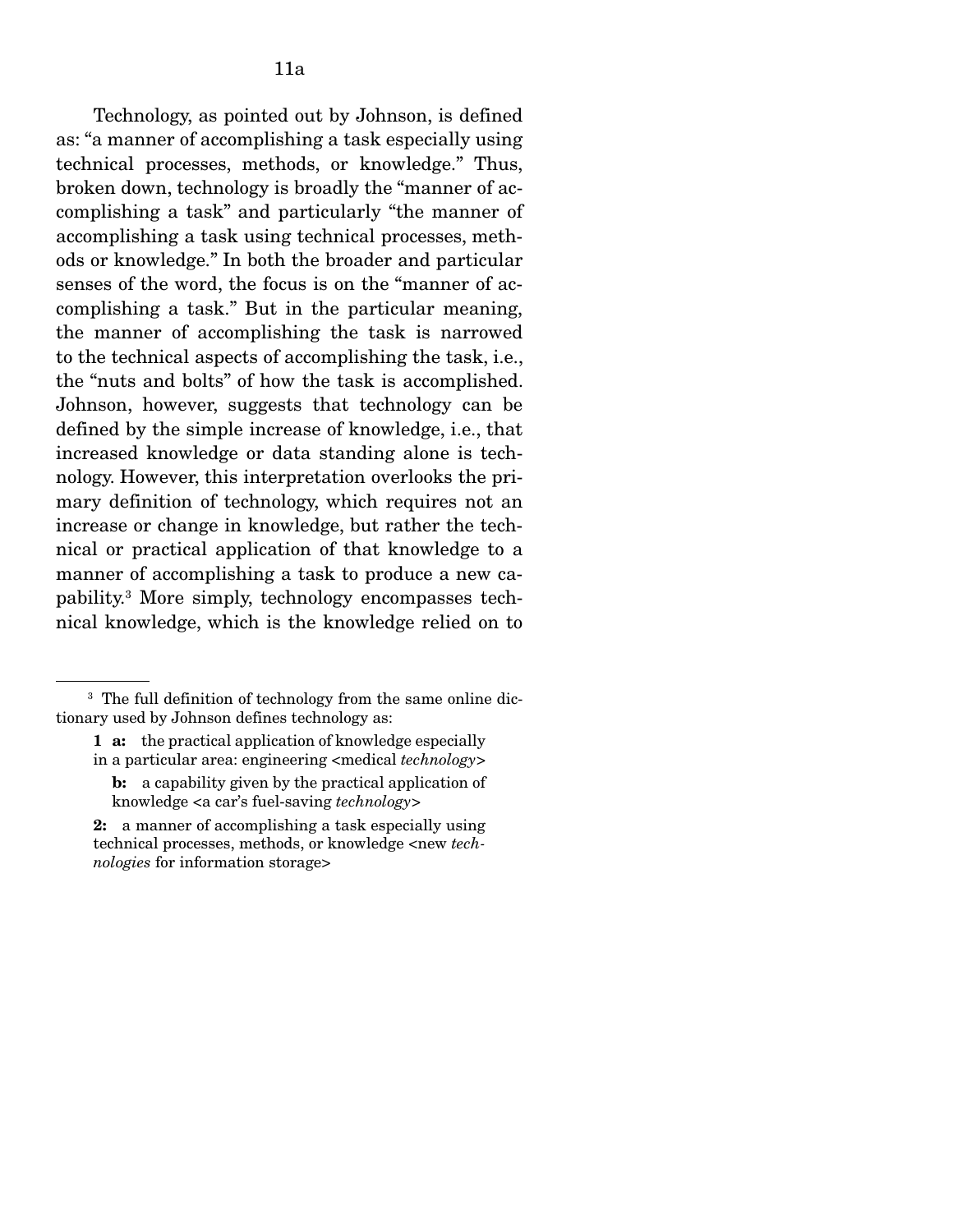change the "nuts and bolts" of how a task is accomplished. Rather than the simple *increase* or availability of knowledge, it is the *application* of knowledge to a specific process or method of accomplishing a task that is included in the definition of technology.

 Here, the availability of Christopher Hill's DNA profile and the increase in DNA profiles in the CODIS database do not involve the application of technical knowledge to create a new DNA testing capability or technique that was not available at the time of trial. The mere fact that there may now be more DNA profiles available for comparison does not constitute technology in the plain and ordinary sense of the word. The district court was correct in finding that the simple availability of Hill's DNA and the general increase in DNA profiles with which to compare the unidentified DNA samples does not constitute "technology" that was not available at the time of Johnson's trial.<sup>4</sup> Accordingly, we affirm the district court's decision to deny

<sup>3:</sup> the specialized aspects of a particular field of endeavor <educational *technology>*

Technology, https://www.merriam-webster.com/dictionary/technology.

<sup>4</sup> Although we do not rely on the legislature's statement of intent for our decision today, *Wright v. Ada Cty.*, 160 Idaho 491, 497, 376 P.3d 58, 64 (2016) ("The asserted purpose for enacting the legislation cannot modify its plain meaning." (quoting *Verska v. Saint Alphonsus Reg'l Med. Ctr.*, 151 Idaho 889, 892-93, 265 P.3d  $502$ ,  $505-06$   $(2011)$ , we note that despite Johnson's argument to the contrary, the plain, usual, and ordinary definition of technology does not conflict with the legislative intent of the statute. The legislative statement of intent to Idaho Code section 19- 4902 reads in part: "The purpose of this legislation is to allow for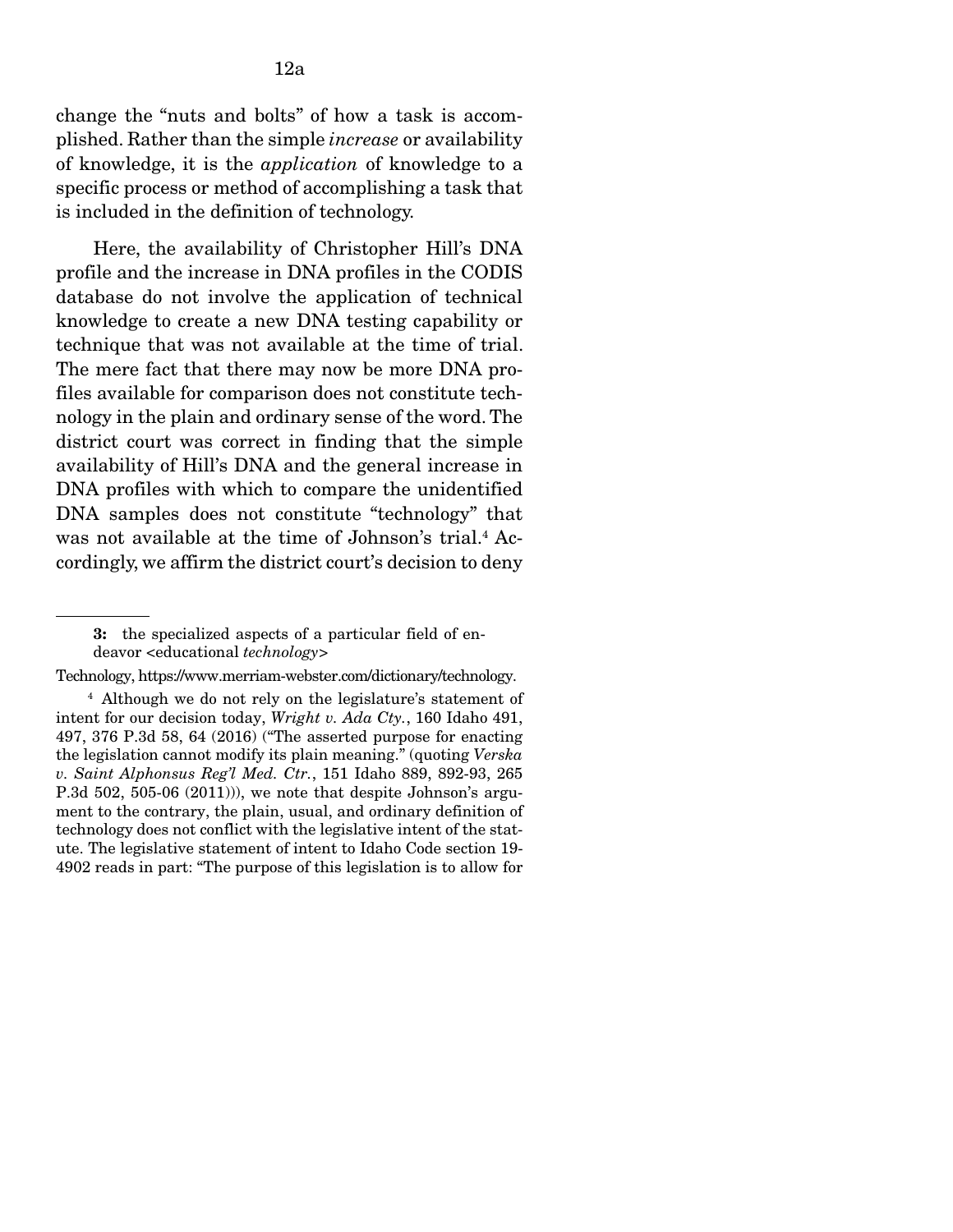"any requests in Johnson's Successive Petition seeking the comparison of previously tested but unidentified DNA samples with newly acquired profiles<sup>[1]</sup>"

> 2. Whether the district court erred in determining that testing on the previously untested DNA samples did not have the scientific potential to produce new, noncumulative evidence that would show it is more probable than not that Johnson is innocent.

 Under Idaho Code section 19-4902(e) a trial court "shall allow" DNA testing "upon a determination" that:

post-conviction DNA testing in appropriate cases. . . . Idaho inmates have no statutory right to tests that may exonerate them." H.B. 242, 56th Leg., 1st Reg. Sess. (Idaho 2001), https://legislature.idaho.gov/sessioninfo/2001/legislation/H0242/#sop. Thus, ostensibly, the purpose of section 19-4902 is to give Idaho inmates a statutory right to DNA testing that may exonerate them. Assigning a name to DNA samples that have already been tested and presented to a jury will not exonerate the defendant. At most, it would simply attach a name to DNA evidence that was presented at trial as belonging to an unidentified person. Such identification does nothing to lessen the evidence against the defendant because the jury already knew at the time of trial that the DNA was unidentified and chose to convict anyway. This is different than the case where no testing was performed on a DNA sample and it was unknown whether the DNA sample matched the defendant or not. In such cases, DNA testing may very well exonerate the defendant if the DNA sample can be shown to have come from the perpetrator. *See Fields v. State*, 151 Idaho 18, 2-24, 253 P.3d 692, 696-98 (2011) (holding that even though previously untested DNA samples that were taken from under the victim's fingernails did not match the defendant, the evidence did not exonerate the defendant because there was no evidence those DNA samples belonged to the attacker).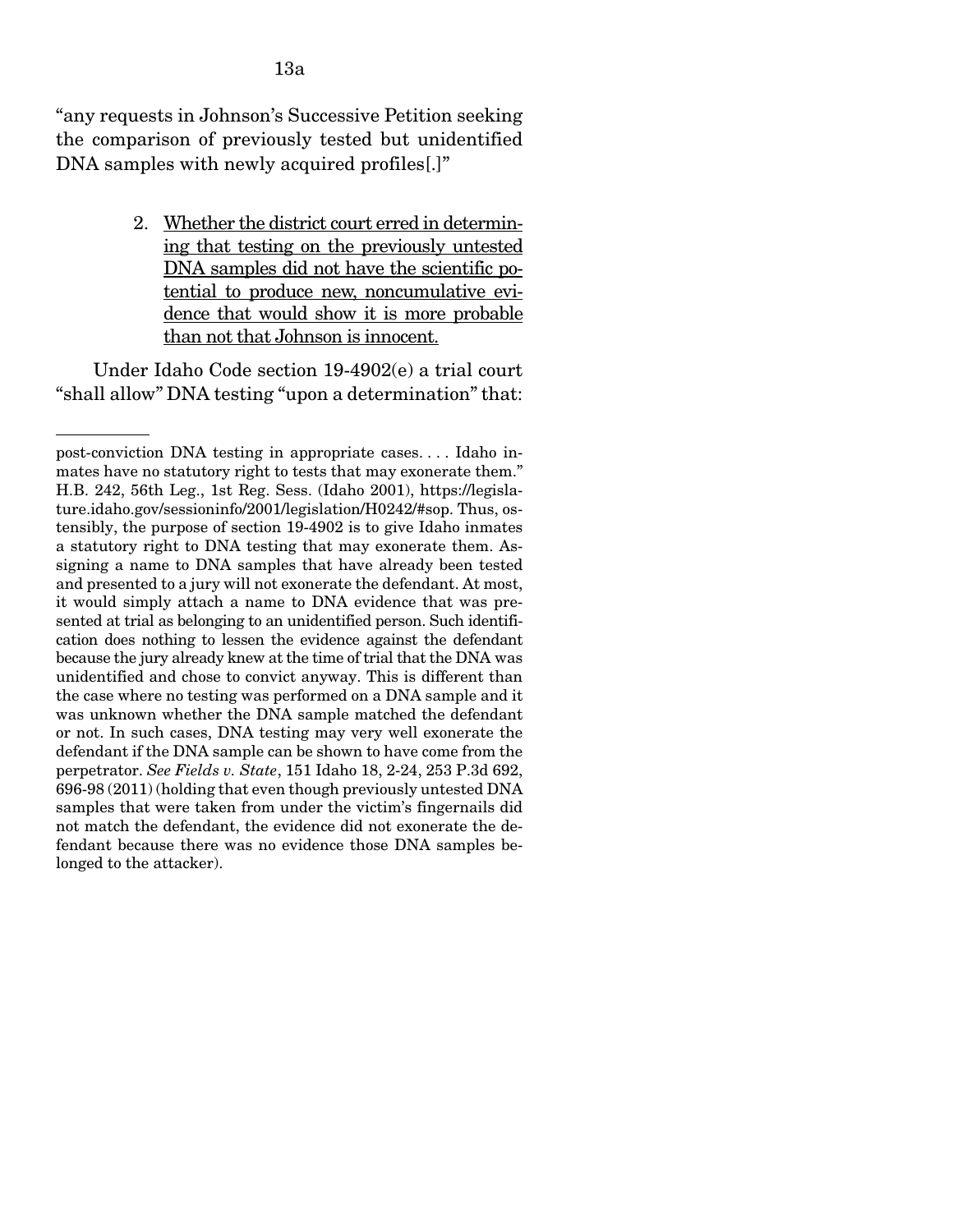(1) The result of the testing has the scientific potential to produce new, noncumulative evidence that would show that it is more probable than not that the petitioner is innocent; and

(2) The testing method requested would likely produce admissible results under the Idaho rules of evidence.

### I.C. § 19-4902(e)(1)-(2).

 There is no dispute the second requirement, that the testing method would produce admissible results, is met. This leaves only the first requirement for our review.

 After a hearing on Johnson's request for DNA testing, the district court concluded that the "possibility of identifying a third party DNA source from previously untestable samples will not make it more probable than not that Johnson is innocent. . . ." In reaching this conclusion, the district court stated:

 The jury was aware that DNA that did not belong to Johnson was present at the scene of the murders. . . . Even with that knowledge, the jury convicted Johnson, deciding that Johnson either (1) fired the murder weapon herself while wearing gloves or (2) aided and abetted that actual shooter. Either theory was sufficient for a conviction. Given the fact that the possibility of a third party shooter, as evidenced by the presence of unidentified fingerprints and DNA, failed to convince the jury that Johnson was innocent of murdering her parents, the slim possibility that a name or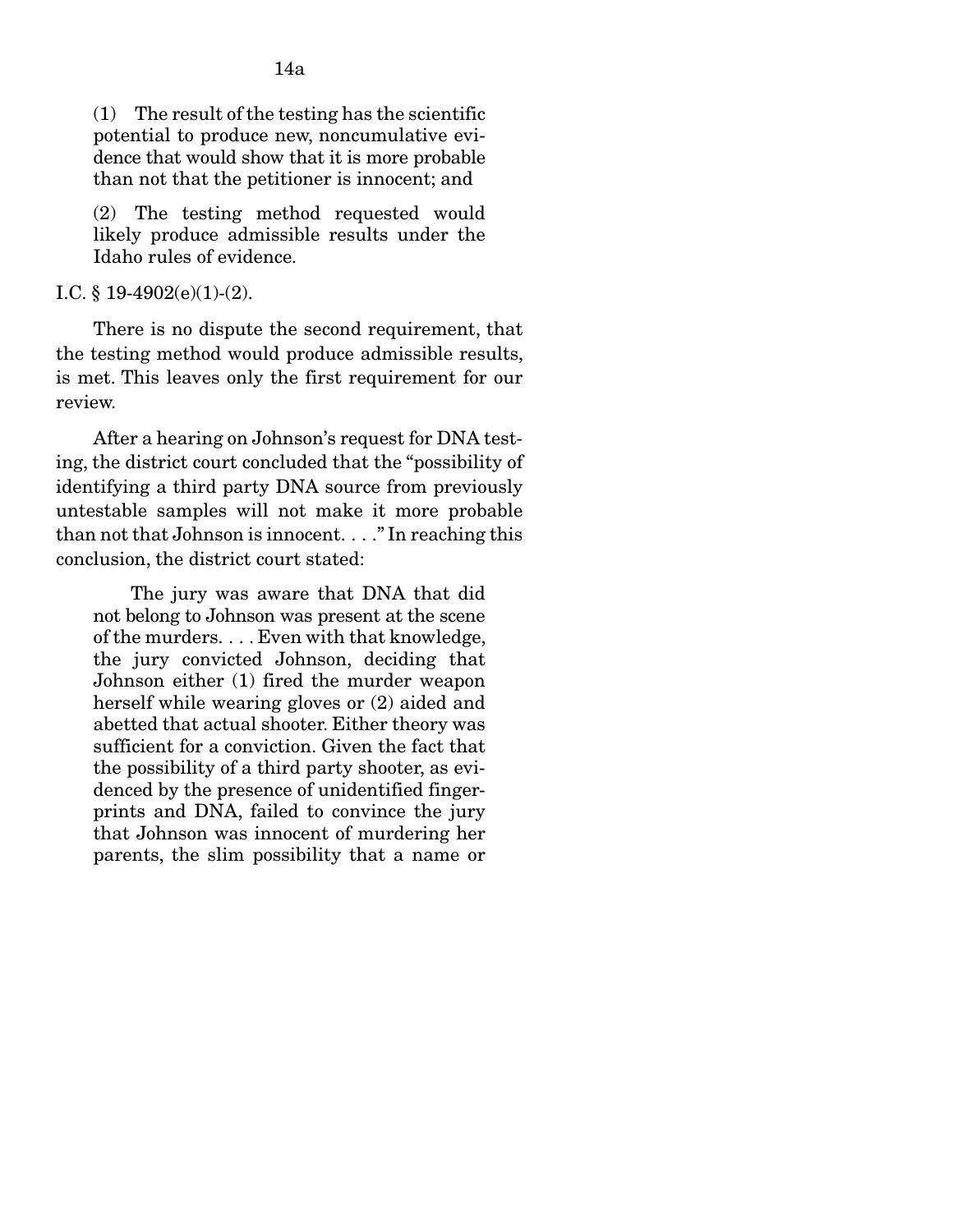face might now be given to that shooter adds little to the mix.

### (footnote omitted).

 Johnson argues that the district court erred in two respects. First, Johnson argues that the court improperly weighed the evidence at trial against the potential test results rather than simply considering the potential of the test results to prove Johnson's innocence irrespective of the trial evidence. Second, Johnson argues that the test results could identify who fired the murder weapon and that if that person was not Johnson, the DNA testing results would contradict the state's theory of the case and show that it is more probable than not that Johnson is innocent. Each contention is discussed in turn.

> a. Whether under I.C. § 19-4902(e)(1), the district court properly weighed the potential DNA test results against the evidence at trial.

Under section  $19-4902(e)(1)$ , the trial court is required to "make a determination that" the testing results have the "scientific potential" to "show that it is more probable than not that the petitioner is innocent." I.C. 19-4902(e)(1). "[T]he more probable than not standard, is essentially a 51% standard." *Bourgeois v. Murphy*, 119 Idaho 611, 622, 809 P.2d 472, 483 (1991). Thus, before allowing post-conviction DNA testing, the district court must make a determination that the testing results, whatever they may be, have the scientific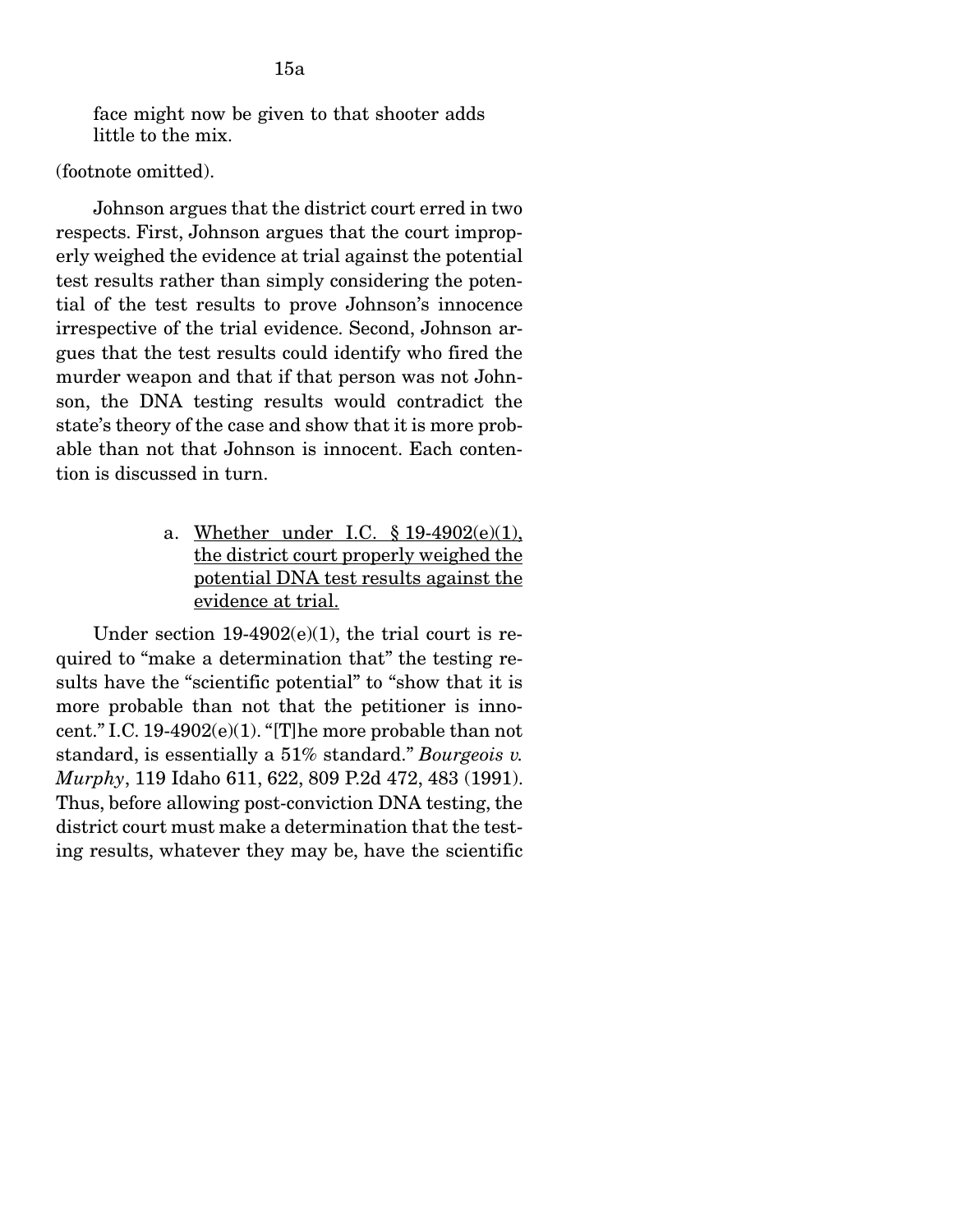16a

 Johnson contends that she is not required to demonstrate that the testing results "will exonerate her," and that the district court erred by weighing the potential test results against the evidence from trial. Rather, Johnson argues that "weighing the evidence is not appropriate at this juncture" and that "it is sufficient that the evidence have the 'scientific potential' to produce exonerating evidence." Johnson is partly correct – she does not have to show that the testing results *will* exonerate her. However, Johnson does have to show that the testing has the potential to produce not just exonerating evidence, but rather evidence that would make it "more probable than not that [she] is innocent." I.C. § 19-4902(e)(1). As we stated in *Fields v. State,* "test results by themselves will never show that the petitioner is not the person who committed the offense." 151 Idaho 18, 23, 253 P.3d 692, 697 (2011). Consequently, to "make a determination" about whether DNA testing has the potential to "show that it is more probable than not the petitioner is innocent," it is necessary for the district court to examine the evidence of guilt from trial and weigh whether the requested DNA testing has the potential to overcome that evidence and demonstrate that "it is more probable than not that the petitioner is innocent." I.C.  $\S$  19-902(e)(1).

 In addition to showing that the test results have the potential to "more probably than not" exonerate the petitioner, the testing results also have to produce evidence that is noncumulative. *Id.* Here, again, because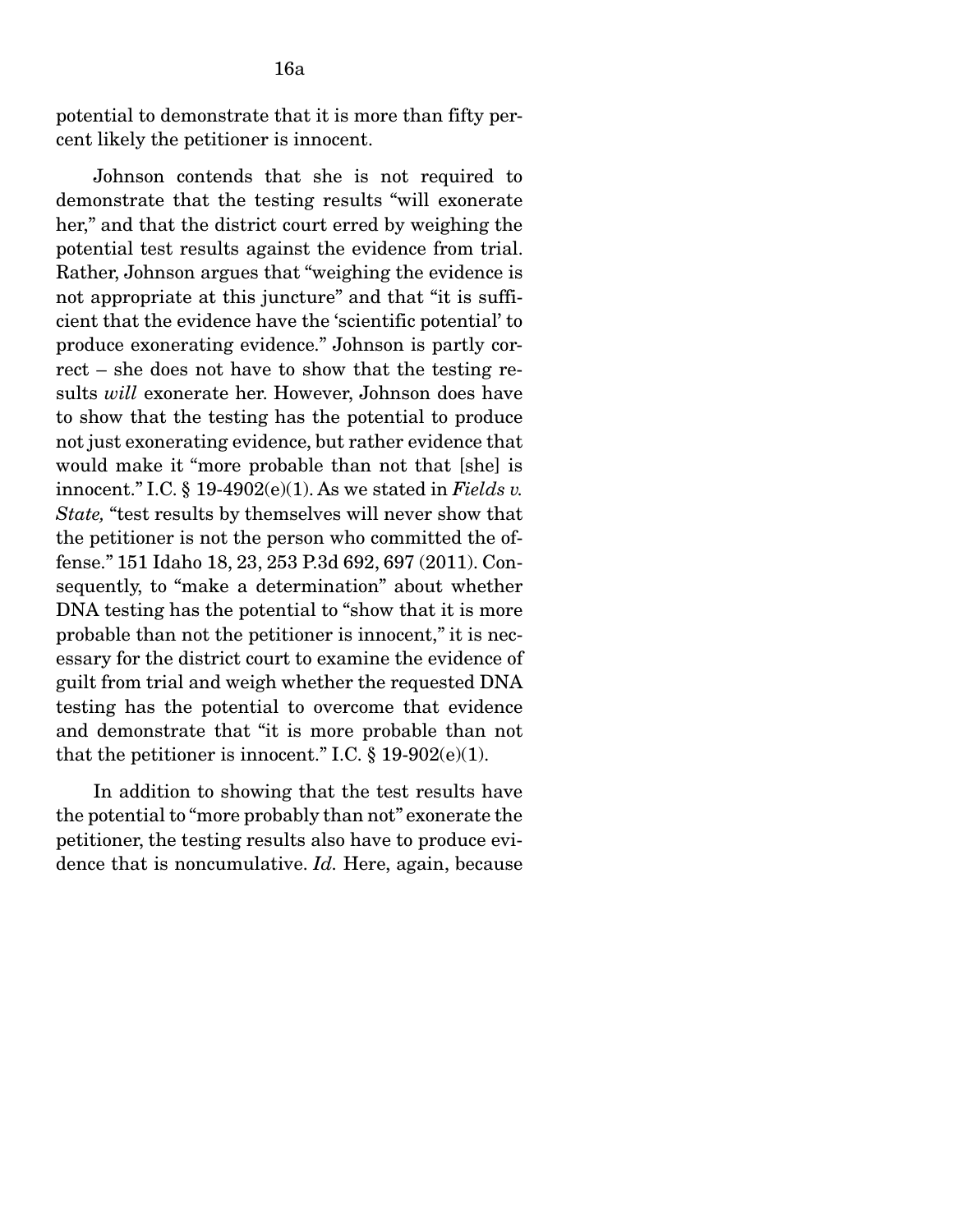the court cannot determine whether the potential DNA evidence would be cumulative without comparing it to the evidence already produced, the district court must examine the evidence produced at trial and compare it to the potential DNA testing results to determine whether the testing results can produce noncumulative evidence.

Ultimately, section  $19-4902(e)(1)$  acts as a gateway to obtaining DNA testing. Before a court may allow post-conviction DNA testing it must make a determination of whether the requested testing has the potential to produce noncumulative DNA evidence that would make it more probable than not that the petitioner is *innocent.* This necessitates a weighing of the evidence at trial against the potential testing results. Accordingly, we hold that section 19-4902(e)(1) requires the district court to weigh the potential testing results against the evidence from trial to determine: (1) whether it is more probable than not the test results may exonerate the petitioner, and (2) whether the testing results would produce new, noncumulative evidence.

> b. Whether the district court erred in concluding that the DNA evidence that was not tested at the time of trial but may now be tested using advanced DNA technology did not have the potential to show that it was more probable than not that Johnson was innocent.

 In ruling on Johnson's motion, the district court concluded: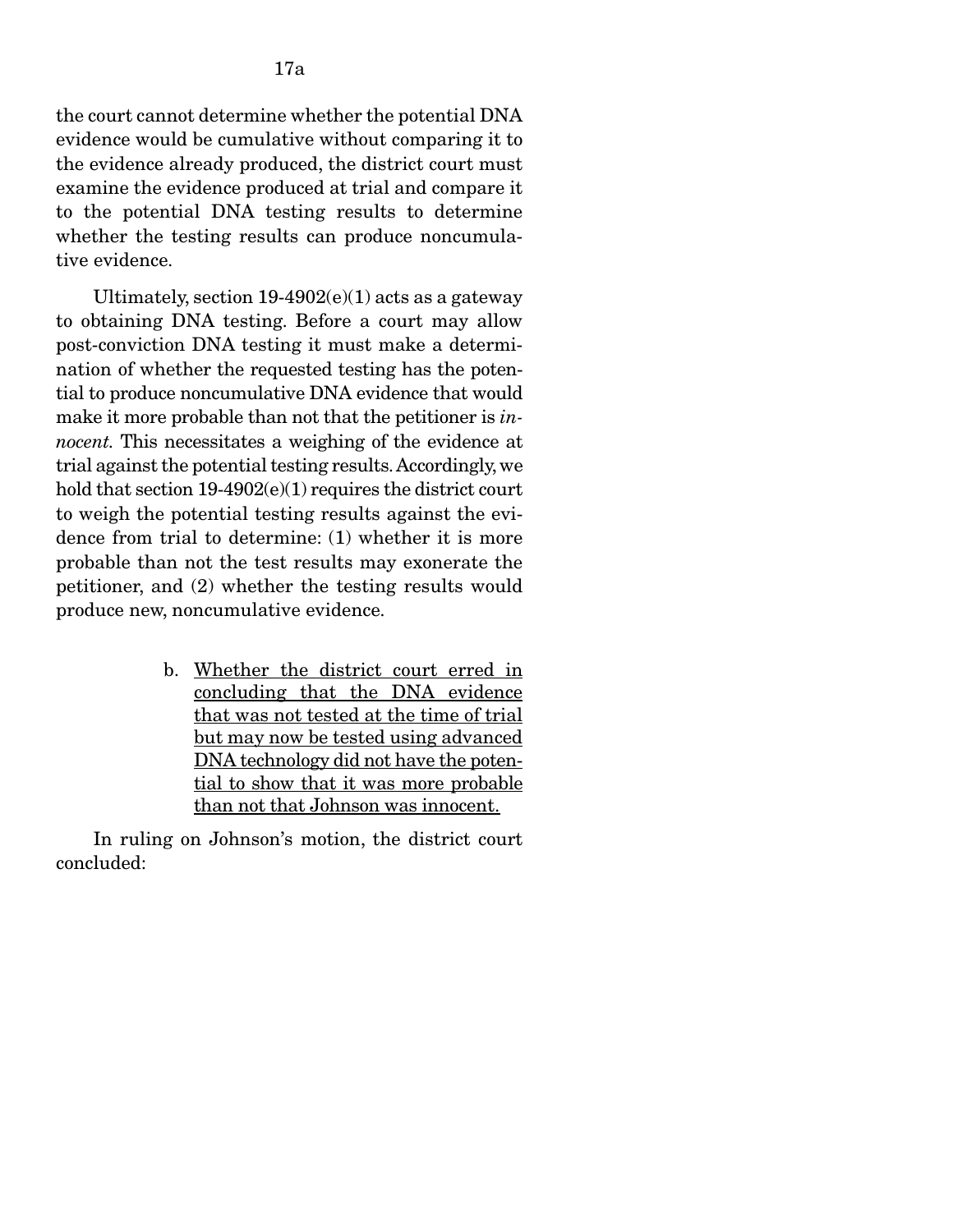Further testing might reveal the source of DNA samples found on Johnson's robe, on the gun and elsewhere, but that knowledge does nothing to establish that the source of those samples was present in the Johnson's home on the morning of the crime, that the source of those samples was the shooter, or that Johnson didn't aid and abet the murderer of her parents. Consequently, because an analysis of previously untestable DNA samples will not make it more probable than not that Johnson is innocent, her request for DNA testing will not be granted.

 Johnson argues the DNA testing does, in fact, have the potential to identify the shooter. And, if the shooter is not Johnson, her argument continues, then "the DNA evidence would show that she is innocent of first degree murder." Johnson premises this argument on the theory that because Johnson was given a deadly weapon enhancement the jury must have found that Johnson was the shooter and not an accomplice or aider and abettor.

 At the outset, we note that Johnson is correct. An aider and abettor cannot be given a sentence enhancement under Idaho Code section 19-2520. *State v. Sivak*, 105 Idaho 900, 908, 674 P.2d 396, 404 (1983) ("The statute cannot be used to convict a person who was merely an aider or abettor."). Rather, the sentencing enhancement can only be applied where the defendant had "actual physical possession of guns during the commission of [the crime]." *State v. Thompson*, 101 Idaho 430,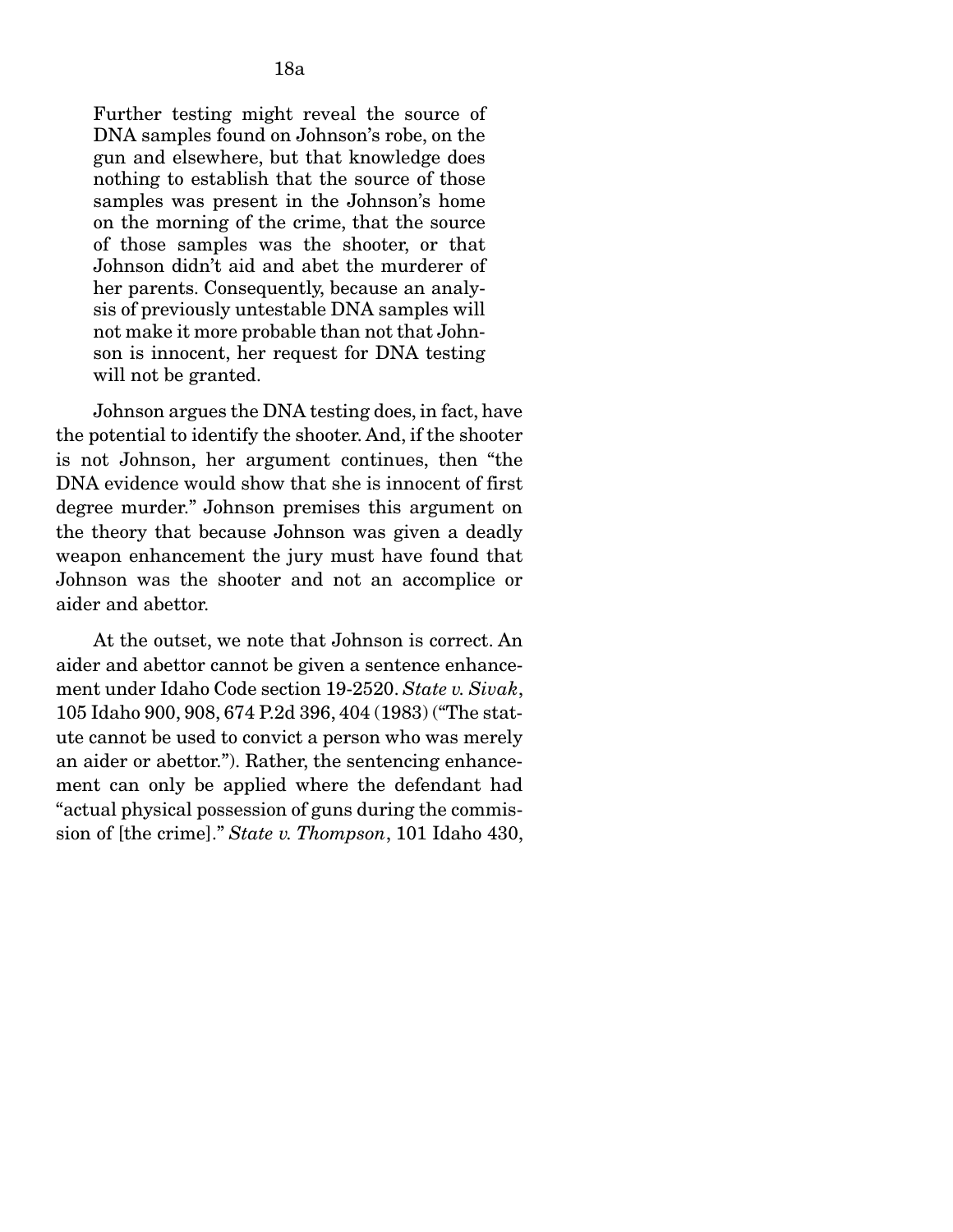438, 614 P.2d 970, 978 (1980). Moreover, during sentencing, the trial court explicitly stated: "The jury found you [Johnson] were the shooter." As a result, any DNA evidence that shows Johnson was not the shooter would militate against the jury's verdict.

 However, as explained above, post-conviction DNA testing under section 19-4902 is not allowed for *any* potentially exonerating DNA evidence. Testing is only allowed in circumstances where the DNA evidence has the potential to "show that it is more probable than not that the petitioner is innocent." I.C.  $\S$  19-4902(e)(1). Such a determination requires weighing the evidence at trial against the potential DNA evidence. *Supra*, Part 2.a.

 According to Dr. Greg Hampikian, the potential DNA evidence that was not tested at the time of trial but may now be tested using advanced DNA technology is as follows:

11. In particular, no conclusions could be reached due to insufficient amounts of DNA concerning the bloodstain 24 from the robe, the tissue from the lower left side of the robe, the tissue from the inside lower back of the robe, the tissue from the inside left sleeve of the robe, the stain from Bruno Santos' pants, the fibers imbedded in unknown material, bloodstain B from the rifle, and bloodstain G from the rifle. This evidence may now be tested using advanced DNA amplification, purification, and analysis techniques.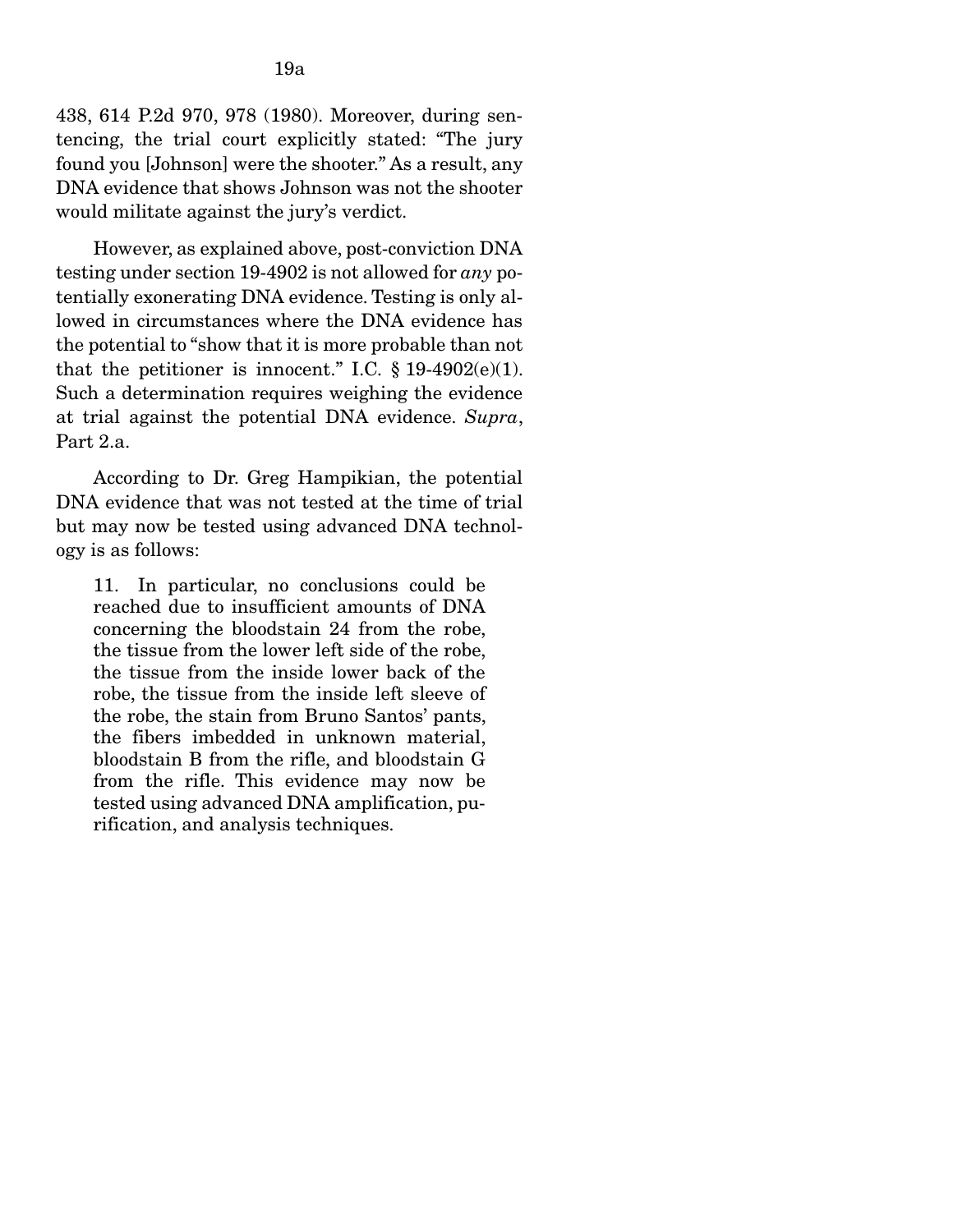12. Robe samples #24-30 were never analyzed and may now be tested using advanced DNA amplification, purification, and analysis techniques.<sup>5</sup>

13. DNA from the unidentified fingerprint on the .264 round (Item # 14) could not have been tested at the time of trial, but may now be tested using advanced DNA amplification, purification, and analysis techniques.

14. DNA from the unidentified fingerprints on the doorknob set on Diane and Alan Johnson's bedroom door (Items # 15-16) could not have been tested at the time of trial, but now may be tested using advanced techniques not available at the time of trial and compared to reference samples from the time of trial and after and submitted to a CODIS databank.

15. DNA from the palm prints (Items 20-2 and 20-3) could not have been tested at the time of trial, but may now be tested using advanced DNA amplification, purification, and analysis techniques.

<sup>&</sup>lt;sup>5</sup> After examining the record, it is apparent that robe samples 24 and 25 were examined. The testimony was that bloodstain 24 on the robe was too small to get a complete profile. However, the predominate profile from bloodstain 25 on the robe matched Diane's profile. Robe samples 26-30 were explicitly reserved for DNA testing in the event the defense chose to request testing for trial. The defense did not request the testing. Thus, out of stains 24-30, only bloodstain 24, as a sample that could not be tested at the time of trial due to the lack of proper technology, would be available for post-conviction testing under section 19-4902.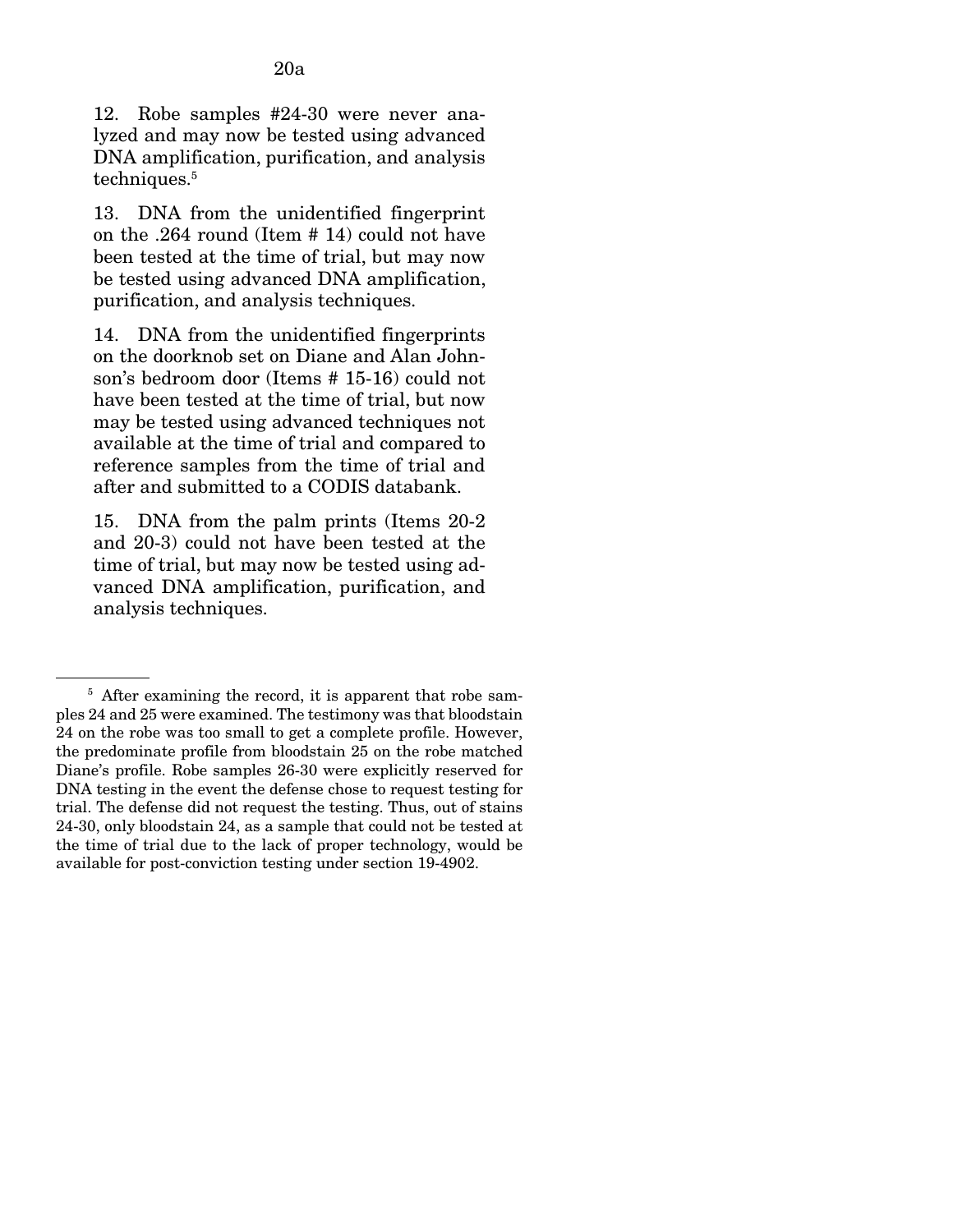17. One of the hairs removed from Bruno Santo's [sic] sweater has a small root and could now be analyzed using advanced DNA amplification, purification, and analysis techniques.

18. DNA from an unknown contributor found on the inside of the latex glove can now be further analyzed using advanced DNA amplification, purification, and analysis techniques.

18. [19.] Low levels of DNA from an unidentified source were found on the leather glove from the garbage can. That DNA can now be analyzed using advanced DNA amplification, purification and analysis techniques.

 After examining the record, there is nothing to establish that any of these DNA samples came from the shooter. There is no DNA or fingerprint evidence on the trigger, trigger guard, or bolt lever of the gun. Additionally, testimony at trial was clear that there is no way to determine when any of the fingerprint or DNA samples on the gun, the shell casings, the robe, the latex glove, or the leather glove were deposited on the items.<sup>6</sup>

<sup>6</sup> For example, Amber Moss, a forensic DNA analyst, testified about the blood stains: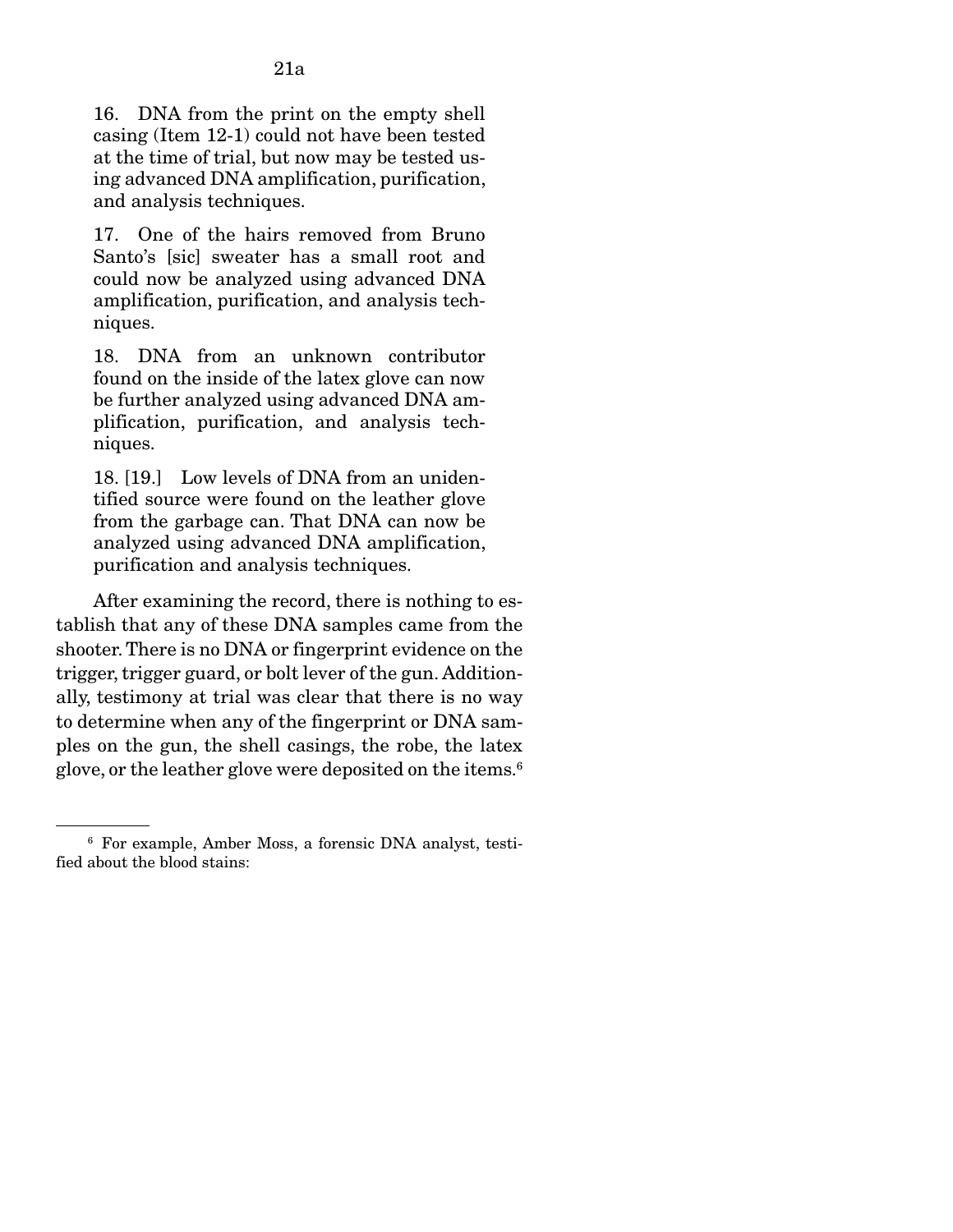Thus, even if we view the potential outcome of the requested testing in the light most favorable to Johnson and assume that some or even all of these samples

#### A: No. DNA cannot indicate the time that the stain was placed on an item.

 Q: Okay, and so there's no way to determine whether or not this stain was put on [the gun] 10 years before, 20 years before, or that day, is that correct?

#### A: No. In fact, if it was stored properly, it could have been 10 years ago. DNA doesn't tell. It can't discriminate between old stains and new stains.

Testimony from Cynthia Hall, a DNA forensic scientist, revealed the following about DNA samples generally:

Q: How about DNA? Are you able to age it? Do you know when it was placed on a surface?

- A: No, I do not.
- Q: And why is that?

A: There is no method of testing to determine how old a DNA sample is. I can determine whether or not DNA is present, and whether or not I'm able to obtain a profile, but I cannot say how old that sample is.

Tina Walthall, a fingerprint forensic scientist, gave similar testimony about fingerprints:

 Q: Is there any wat to determine, just looking at a fingerprint, how old it is?

A: No, there is no way.

Q: Okay, so all of the fingerprints that you identified as latent prints in this case, you can't say whether they're a day old or whether they're ten years old, is that correct?

A: That is correct.

Q: Let's talk about that for a minute. Do you have any way to age when a sample was placed on an item?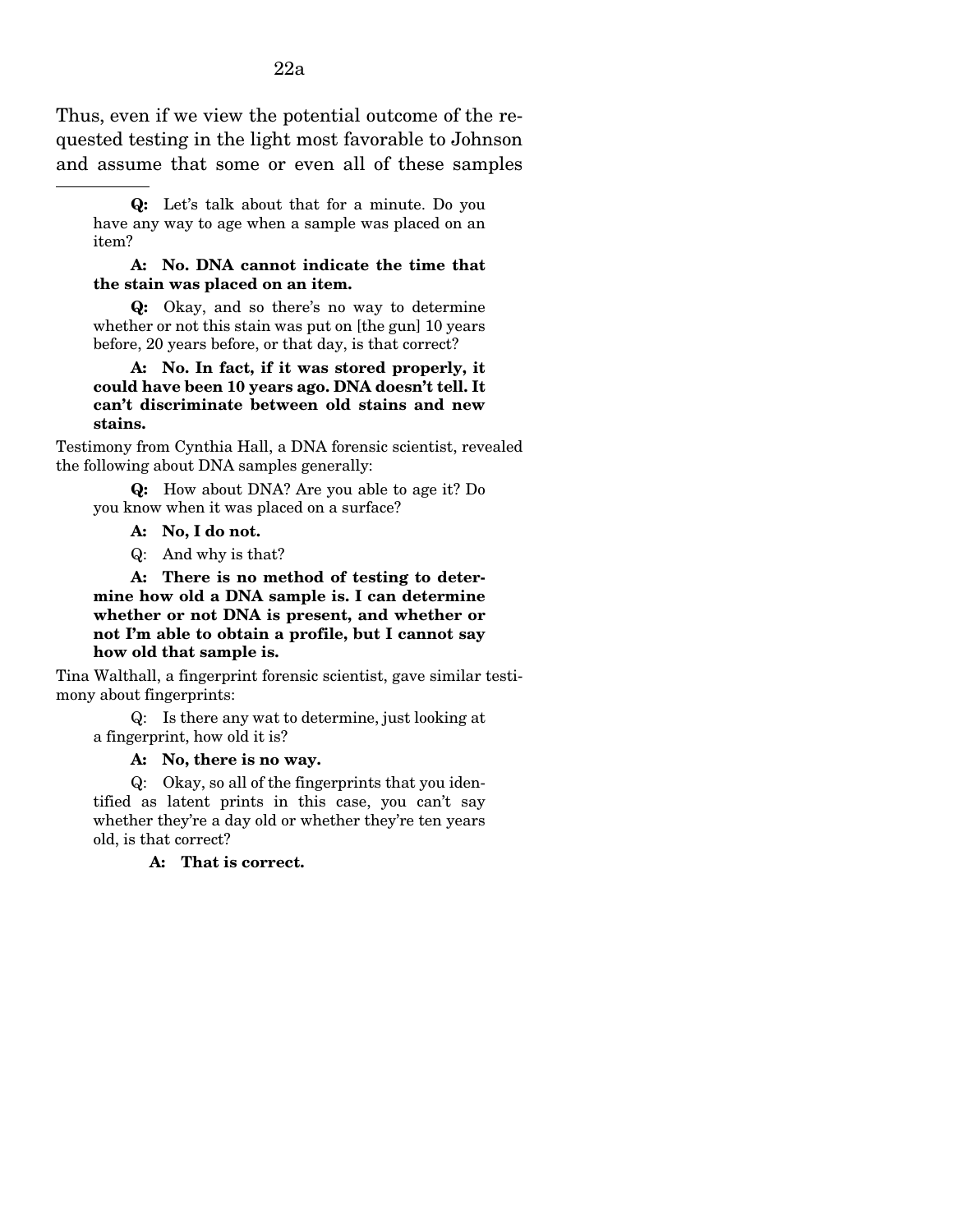came from a single third-party source, it would – at best – show that at some unidentified point in time, and in some unidentified manner, such person was close enough to those items to leave their DNA on them. But, because there is no way to tell when the DNA was deposited on the items, the evidence cannot show that such person used the gun, gloves, ammunition, or robe on the day of the murder. Therefore, the evidence has no potential to show, and again, even assuming that all these samples came from the same person, that such person was the shooter. Likewise, the evidence cannot show that Johnson was not the shooter. At best, the evidence would provide some additional evidence from which the jury might infer that someone else besides Johnson was involved. However, the jury was already informed of the possible involvement of a third-party due to the presence of DNA samples and fingerprints that were tested at the time of trial and returned unknown. For example, at trial, the jury was aware of unidentified fingerprints on the scope, gun, some of the shells, and the box containing shells.7 The jury was also aware of unidentified DNA samples from the bathrobe. The defense used these unidentified samples and fingerprints to present the theory that a third-party was involved, but the jury still

<sup>7</sup> These were later identified as belonging to Christopher Hill. *Johnson II*, 156 Idaho 7, 10, 319 P.3d 491, 494 (2014). Hill helped Speegle move into the guesthouse in 2002. *Id.* In explaining why his prints would be on the gun and ammunition box, Hill testified that in 2001, when he was a caretaker at Speegle's ranch, he "took [the rifle] out, tried to sight it," and shot it "six or seven times." *Id.*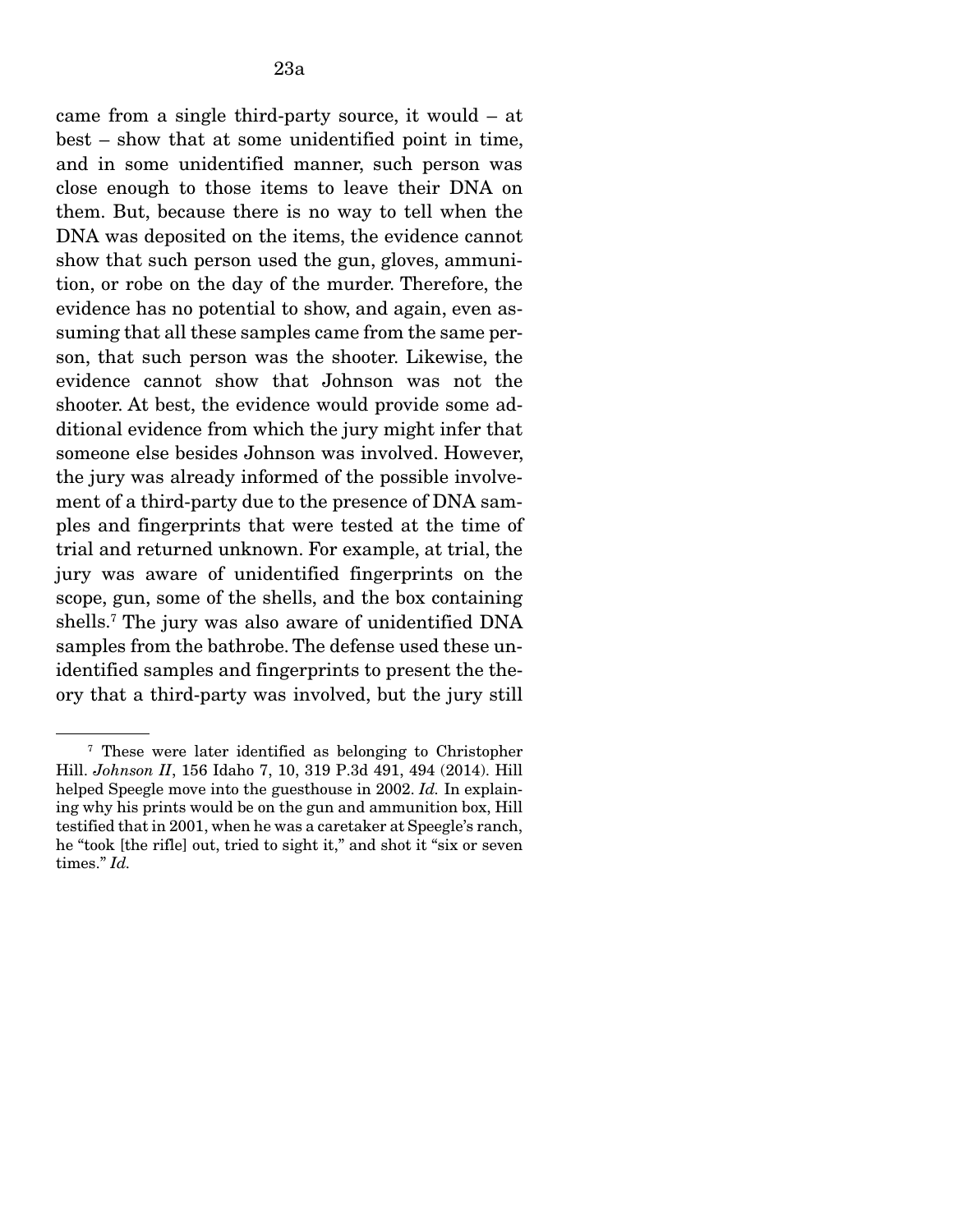chose to convict Johnson. Adding a few more pieces of evidence that a third-party was present at the time of the murders is unlikely to produce an acquittal. Furthermore, the results do nothing to lessen the evidence produced at trial that implicated Johnson. And that evidence was substantial.

 Some of that evidence included the following: Johnson was angry with her parents because they were going to report her boyfriend, a nineteen-year-old illegal immigrant, to the police on the day they were murdered. Johnson gave at least five different accounts about the events of the morning of the murders. Differences in those accounts included whether she was asleep or awake then the first shot was fired, whether she was in her room or outside her parents' room when the second shot was fired, and whether her parents' bedroom door was open or closed. Expert testimony was that the parents' and Johnson's bedroom doors were open. Johnson's bedroom door and her parents' bedroom door are parallel to each other in the hallway. Yet, in at least one account, Johnson testified that aside from the two gunshots, she did not hear or see any sign of a struggle in her parents' bedroom. Police found a leather glove from Diane's SUV in Johnson's room and the matching glove wrapped in a bloody bathrobe in a garbage can that was placed out for collection. A latex glove was also found in the garbage can. The bathrobe, the leather glove, and the latex glove all had Johnson's DNA on them. The bathrobe, which belonged to Johnson, had paint chips on it that matched the paint on the shirt Johnson was wearing on the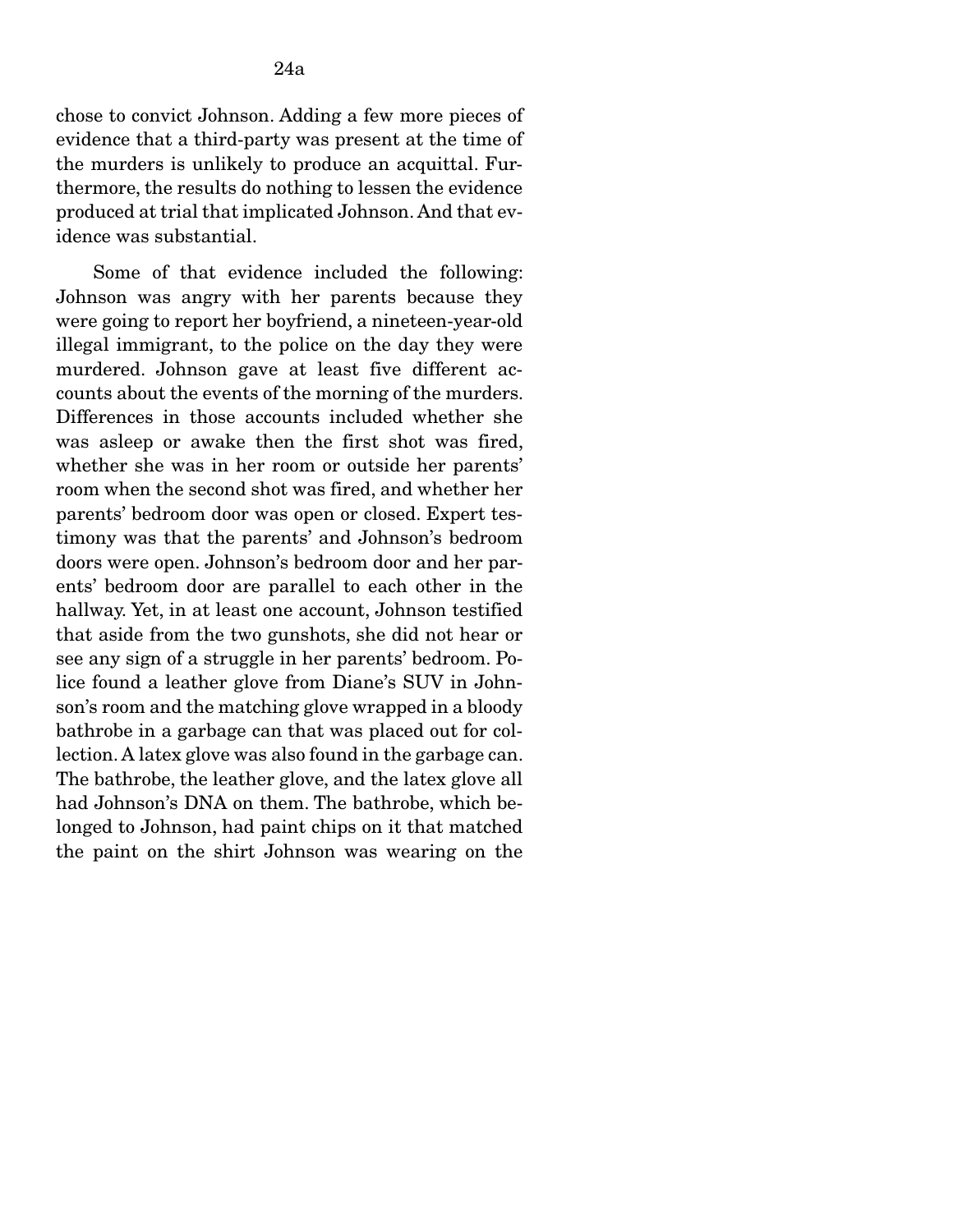morning of the murders. Testimony indicated that Johnson's path out of the house took her past the garbage can. There was testimony that the garbage was supposed to be collected the morning of the murders and that Johnson became upset when she learned the garbage collection had been halted. Police observed footprints in the dew on the lawn going to and from the Johnson home and the guesthouse. The murder weapon, a .264 rifle, was kept in the guest house, Johnson knew the gun was there and she was known to have been in the guesthouse on the days immediately preceding the murders. A guesthouse key, along with unspent .264 caliber shells, one of which had Diane's tissue matter on it, were found in Johnson's room on the morning of the murders. Finally, when Johnson was examined on the day of the murder she had linear bruises on her left shoulder that were approximately between two and four inches long and were consistent with a recent impact, such as gun recoil.

 Johnson goes to great lengths to point out how the district court erred in its assessment of the evidence from trial; however, nothing in her attack on the district court's assessment establishes that the untested DNA samples came from the shooter. Without evidence establishing that the DNA samples came from the shooter, we cannot say – especially when compared to the substantial amount of evidence from trial that implicates Johnson – that the district court erred in determining the testing results do not have the potential to demonstrate that it is more probable than not Johnson is innocent. *See Fields v. State*, 151 Idaho 18, 24,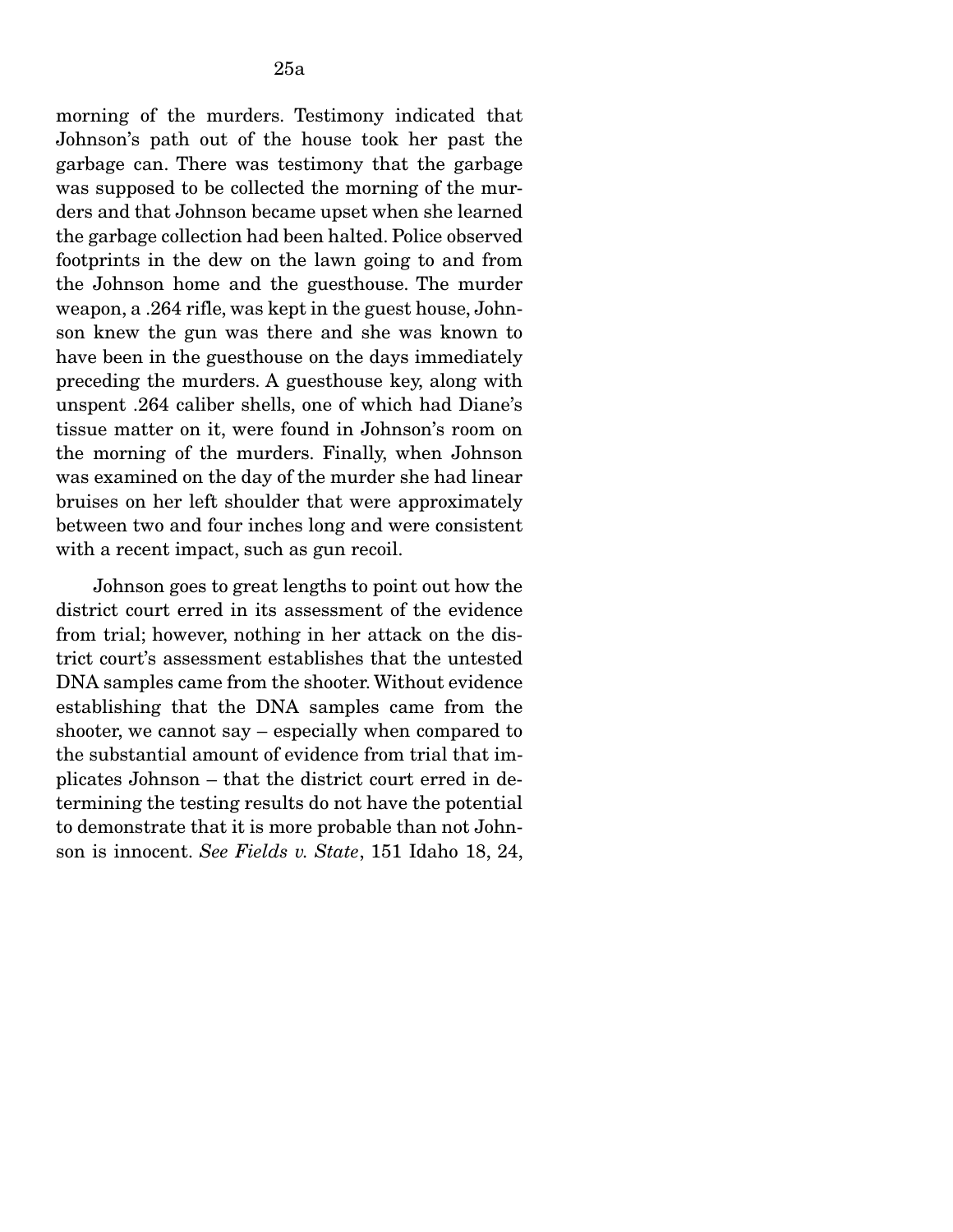253 P.3d 692, 698 (2011) (holding that without evidence to show that previously untested DNA samples came from the perpetrator of the crime, speculation about who the DNA samples came from or how they got there would not show that the petitioner was innocent).8

# B. Whether the Eighth Amendment, under *Miller* and *Montgomery*, provides Johnson relief from her two fixed life sentences.

Johnson argues that her fixed life sentences constitute cruel and unusual punishment in violation of the Eighth Amendment and that under *Miller v. Alabama*, 132 S. Ct. 2455 (2012) (outlawing mandatory

<sup>8</sup> Johnson argues that because testing was allowed in *Fields*  testing should be allowed in this case as well. However, this argument overlooks that fact that the district court in *Fields* had already allowed the testing when the case reached this Court. This Court was not asked to determine whether testing was appropriate and did not hold that the testing was properly allowed. It simply held that the test results from the already completed testing, could not support a finding that Fields was innocent. *Fields*, 151 Idaho at 24, 253 P.3d at 698. That holding was premised on the fact that there was no evidence establishing that the DNA matter that was tested came from the murderer. *Id.* Without such evidence, this Court held that the results could not establish Fields's innocence. *Id.* Such reasoning also would support a finding that the testing did not need to be allowed in the first place. Without evidence that the DNA material to be tested came from the attacker, the testing results had little to no potential to prove Fields's innocence and, therefore, the district court could have denied testing in the first instance. Consequently, the fact that the district court allowed testing in *Fields* does nothing to support a claim that testing should be allowed here.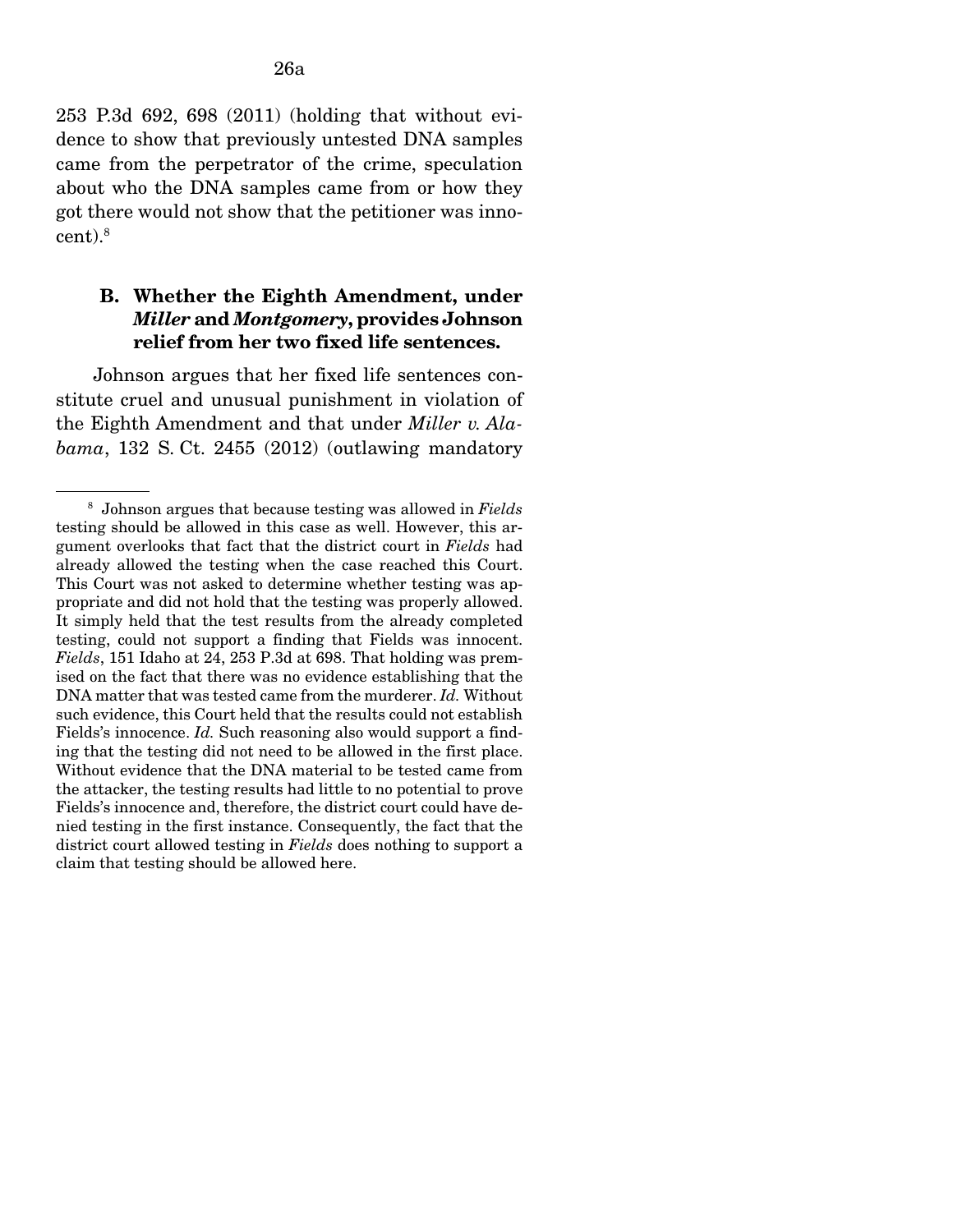life for juveniles and requiring courts to consider youth and its attendant circumstances before sentencing a minor to fixed life without parole), and *Montgomery v. Louisiana*, 136 S. Ct. 718, 734 (2016) (holding that *Miller* is retroactive and binding on the States), her sentence is illegal. The district court dismissed this claim under Idaho Code sections 19-4901(b) and 19-4908. The district court also found that even if the claim was not barred by sections 19-4901(b) and 19-4908, the sentence did not violate the Eighth Amendment because the trial court, as required by *Miller*, properly considered Johnson's youth in its sentencing.

#### 1. Whether section 19-4901(b) or section 19-4908 bar Johnson's claim.

 Post-conviction "is not a substitute for . . . an appeal from the sentence or conviction." I.C. § 19-4901(b); *accord Rogers v. State*, 129 Idaho 720, 725, 923 P.2d 348, 353 (1997). "Any issue which could have been raised on direct appeal, but was not, is forfeited and may not be considered in post-conviction proceedings." I.C. § 19-4901(b). However, "[p]ost-conviction relief proceedings are designed to permit a challenge to an underlying conviction or to an *illegal* sentence." *Brandt v. State*, 118 Idaho 350, 352, 796 P.2d 1023, 1025 (1990); *accord Hollon v. State*, 132 Idaho 573, 580, 976 P.2d 927, 934 (1999).

 The district court found that Johnson could have brought her Eighth Amendment claim in her direct appeal and because the claim did not raise a substantial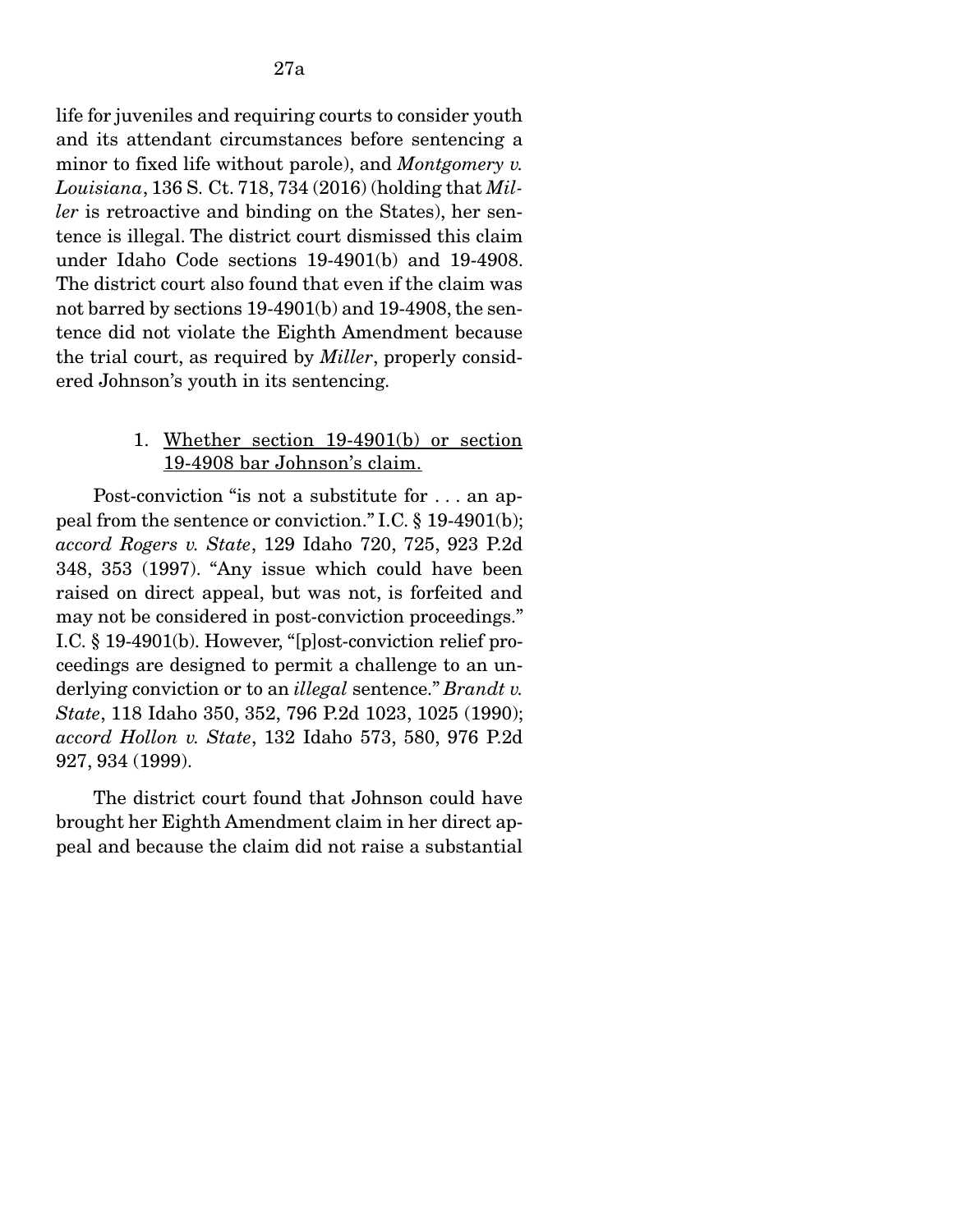doubt about the reliability of the finding of guilt it was barred by section 19-4901(b). The district court's ruling was incorrect.

 Although Johnson could have brought a claim in her direct appeal arguing that her sentence was cruel, unusual, or excessive, *see, e.g.*, *Hollon*, 132 Idaho at 581, 976 P.2d at 935, she could not have argued that her sentence was *illegal* under *Miller*'s interpretation of the Eighth Amendment until after *Miller* was decided. *Miller* was decided in 2012. Johnson's direct appeal was decided in 2008. Thus, she could not have brought her claim that her sentence was illegal in her direct appeal because *Miller* was decided after her direct appeal was decided. Consequently, the district court erred in dismissing the claim under section 19- 4901(b).

 This is also true of the district court's dismissal under section 19-4908, which states that any grounds for post-conviction relief not raised in an original petition are permanently waived absent "sufficient reason" for failure to do so. I.C. § 19-4908. An analysis of "sufficient reason" "must necessarily include an analysis of whether the claims being made were asserted within a reasonable period of time." *Charboneau v. State*, 144 Idaho 900, 905, 174 P.3d 870, 875 (2007). We determine what constitutes a reasonable period of time on a caseby-case basis. *Id.*

 Here again, the district court found that Johnson could have made an Eighth Amendment claim in her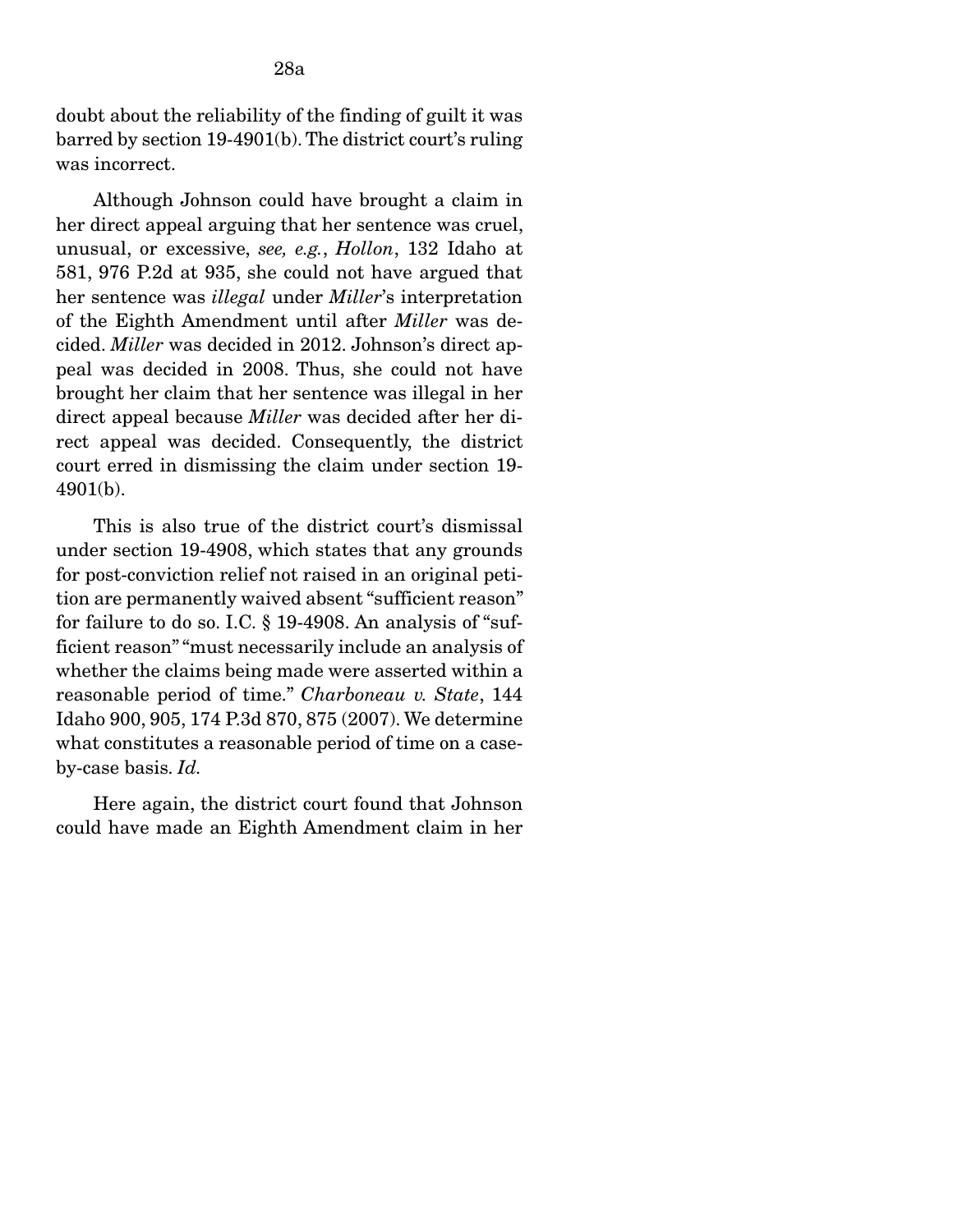original post-conviction petition but did not and therefore her claim was barred. While it's true Johnson could have made *an* Eighth Amendment claim that her sentence was generally excessive or cruel or unusual, she could not have made the claim that her sentence was *illegal* under *Miller*'s holding interpreting the Eighth Amendment until after *Miller* was decided. The State, however, argues that even if that is true, Johnson did not bring her *Miller* claim until approximately a year and a half after *Miller* was decided. A year and half, the State argues, is not a reasonable amount of time to wait to bring a claim.

 We make two observations on this point. First, we note that the district court ruled that the Amended Successive Petition was filed *nunc pro tunc* to April 9, 2012. Thus, the Amended Successive Petition has the legal effect of being filed on that date. *Miller* was argued in March and decided in June 2012, thereby placing the legal filing of Johnson's Amended Successive Petition squarely within the *Miller* timeframe. Second, we note that the recent decision in *Montgomery* made the holding in *Miller* retroactive and binding on the States. *Montgomery*, 136 S. Ct. at 732. Consequently, even if we decline to address the issue today, Johnson would be free to file a new petition and bring the claim anew. Given these unique circumstances surrounding this claim, we hold that in this particular case, Johnson's Eighth Amendment claim was brought within a reasonable time. *Charboneau*, 144 Idaho at 905, 174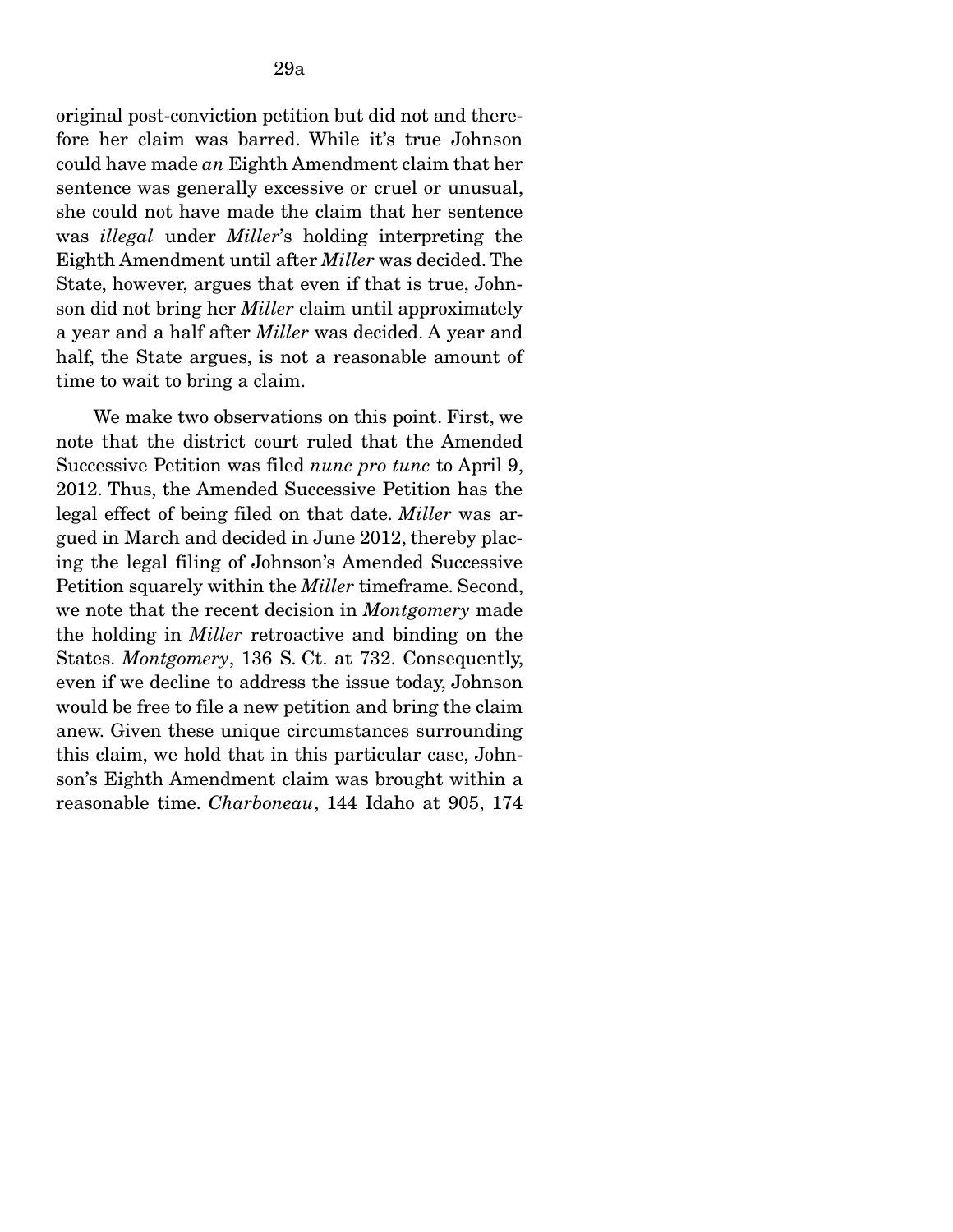P.3d at 875 (noting that we will decided what a reasonable time is on a case-by-case basis). We will decide the issue on the merits.

# 2. Whether Miller and Montgomery provide Johnson relief.

*Miller* held that the Eighth Amendment forbids sentencing schemes that require mandatory life in prison without possibility of parole for juvenile offenders. 132 S. Ct. at 2469. The Court then went on to state that while sentencing courts may still impose life in prison without possibility of parole for juvenile offenders in homicide cases, the sentencing court must "take into account how children are different, and how those differences counsel against irrevocably sentencing them to a lifetime in prison." *Id.* 

 *Montgomery* made the holding in *Miller* retroactive and binding on the states. 136 S. Ct. at 734 ("*Miller* announced a substantive rule of constitutional law. Like other substantive rules, *Miller* is retroactive. . . ."). *Montgomery* was careful, however, to note that "*Miller* did not require trial courts to make a finding of fact regarding a child's incorrigibility." *Id.* at 735. Indeed the Court specifically stated: "[W]e leave to the State[s] the task of developing appropriate ways to enforce the constitutional restriction upon [their] execution of sentences." *Id.* (quoting *Ford v. Wainwright*, 477 U.S. 399, 416-17 (1986) (alterations in original)). That being said, *Montgomery* also made it clear that "*Miller*  requires a sentencer to consider a juvenile offender's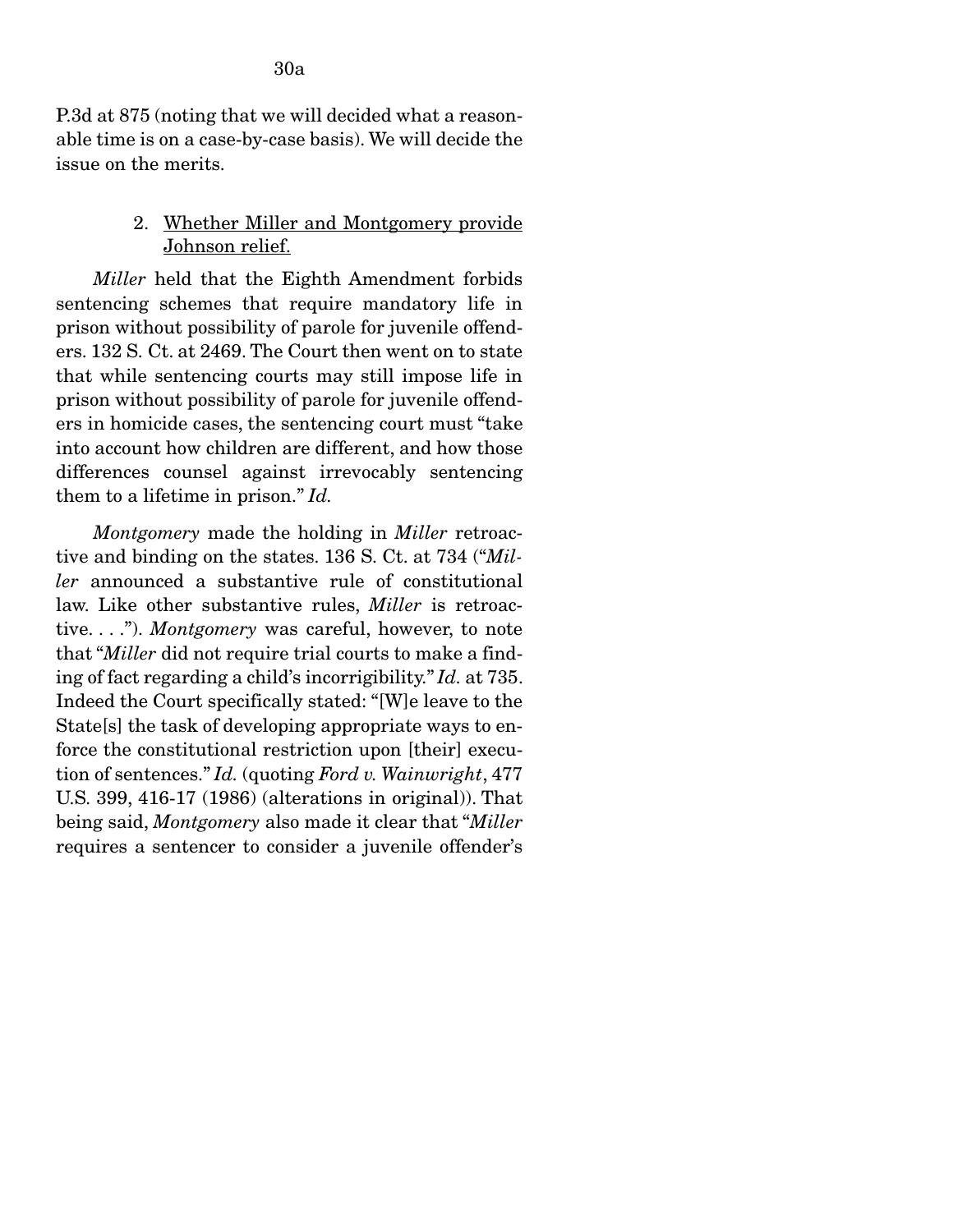youth and attendant characteristics before determining that life without parole is a proportionate sentence." *Id.* at 734.

 Johnson argues because the district court sentenced her "without adequate consideration of mitigation arguments based on youth and without a finding that she was irreparably corrupt," her sentence violated the Eighth Amendment. As to the latter part of her argument, that the court erred because it did not specifically find that Johnson was "irreparably corrupt," that argument is without merit. *Id.* at 735 ("*Miller* did not impose a formal factfinding requirement....". *Miller* and *Montgomery*, do, however, require that the sentencing court weighs the juvenile offender's youth and characteristics against the nature of the crime to determine whether the crime was one that "reflected the transient immaturity" of youth. *Id.* The requirement to hold such a hearing "gives effect to *Miller*'s substantive holding that life without parole is an excessive sentence for children whose crimes reflect transient immaturity." *Id.*

 Here, the trial court held just such a hearing. Drs. Craig Beaver and Richard Worst testified at the sentencing hearing about the developmental state of an adolescent's brain compared to an adult and how youth are more prone to impulsivity and more likely to be able to be rehabilitated.9 Indeed, Johnson herself

<sup>9</sup> Dr. Beaver's testimony was approximately forty pages. Dr. Worst's testimony was approximately sixty-eight pages.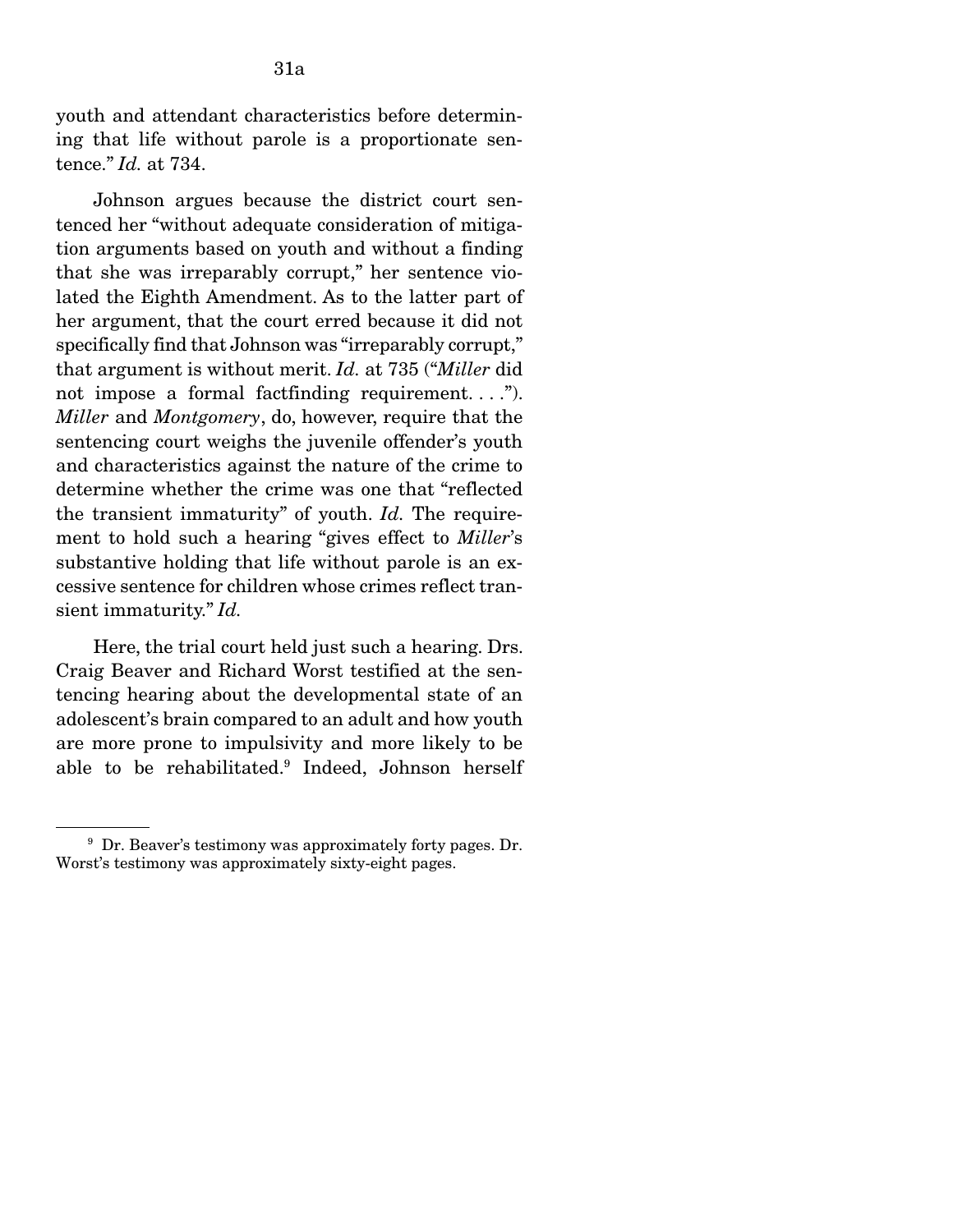spends approximately two pages in her Amended Successive Petition highlighting the evidence presented about her youth. Following the testimony about Johnson's youth and the possible effects that it would have on her decision-making ability and her propensity for rehabilitation, the trial court spent considerable time discussing the reasons why it was imposing life without parole and explicitly noted that it had heard and considered the evidence presented on Johnson's youth. The trial court's sentencing colloquy was approximately forty-four pages and makes specific reference to having considered the testimony about Johnson's youth, including: "I also want to say to everyone here that I have heard what you have said. I have listened attentively"; "I would also say to you that it's important to me, in this analysis, to consider the totality of all the facts and circumstances, and not any one piece in isolation"; "[] I recognize that some of the psychological evidence presented here at this sentencing hearing was to the effect that adolescents can act impulsively ..."; "[] on the mitigating side, there is in fact your age"; "[] I don't think it's a product of your age." Although *Miller* and *Montgomery* had not been decided at the time of the sentencing hearing, and therefore the terms of "irreparably corrupt" and "transient immaturity" where not in the court's lexicon at that time, the court clearly considered Johnson's youth and all its attendant characteristics and determined, in light of the heinous nature of the crime, that Johnson, despite her youth, deserved life without parole. Accordingly, we affirm the district court's ruling that Johnson's Eighth Amendment claims under *Miller* fail.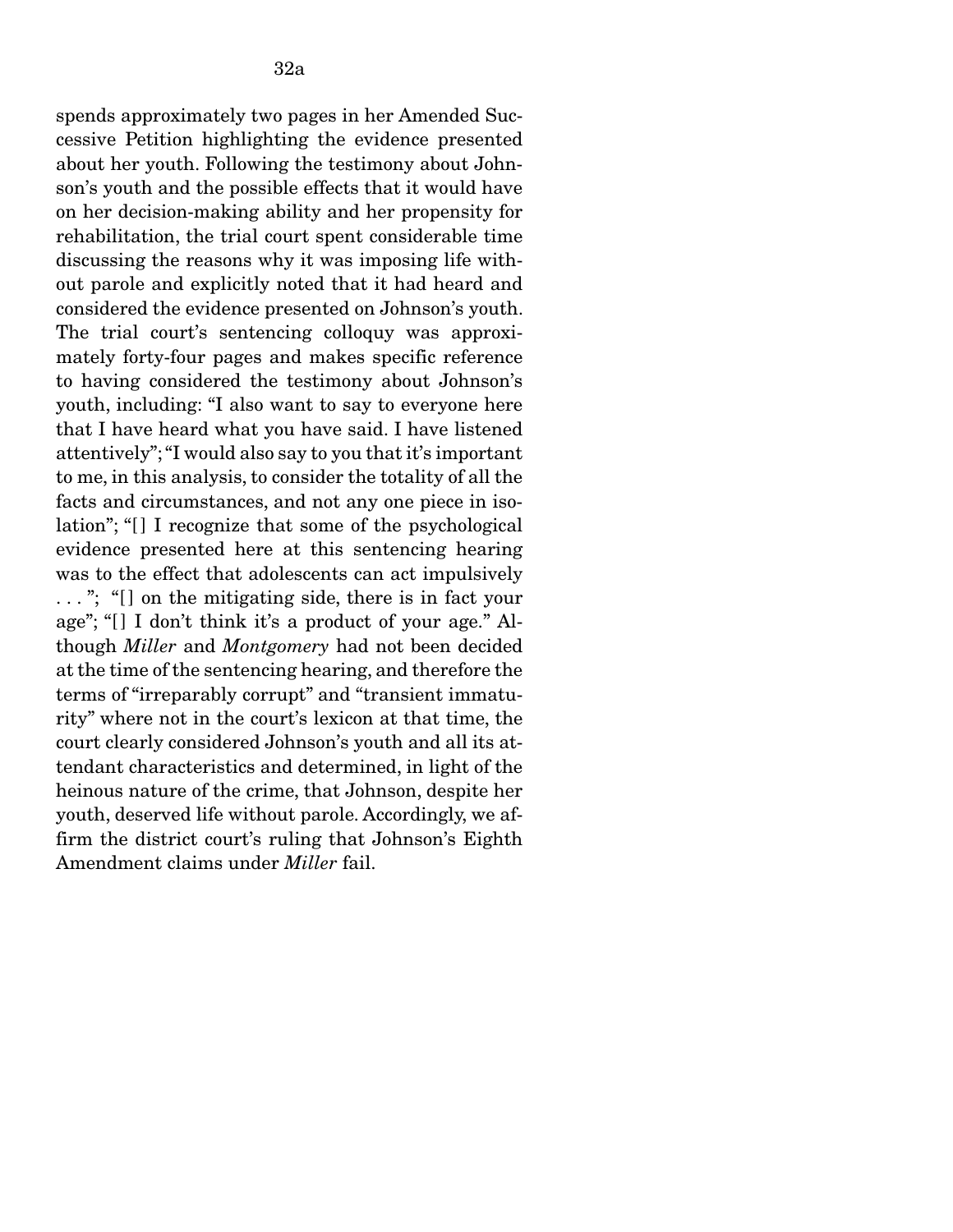33a

Claims 2-5 of Johnson's Amended Successive Petition alleged ineffective assistance of her original post-conviction counsel because original post-conviction counsel did not properly assert ineffective assistance of counsel claims regarding trial counsel. The district court dismissed those claims on the grounds that Johnson had conceded that *Murphy v. State*, 156 Idaho 389, 327 P.3d 365 (2014), precluded her from bringing those claims. *Murphy* held that claims of ineffective assistance of post-conviction counsel are not a "sufficient reason" under Idaho Code section 19-4908 for allowing a successive petition. *Id.* at 395, 327 P.3d at 371.

 On appeal, Johnson contends that *Murphy* should be overruled and claims 2-5 of her Amended Successive Petition should be remanded to the district court. The State responds that the Court should not consider Johnson's argument because: (1) Johnson's claims were untimely; (2) the dismissal of her claims was invited; and (3) Johnson has failed to demonstrate that *Murphy* was manifestly wrong, unwise or unjust. We address each argument in turn.

# 1. Whether claims 2-5 in Johnson's successive petition were untimely.

A post-conviction proceeding is commenced by filing a petition "any time within one (1) year from the expiration of the time for appeal or from the determination of an appeal or from the determination of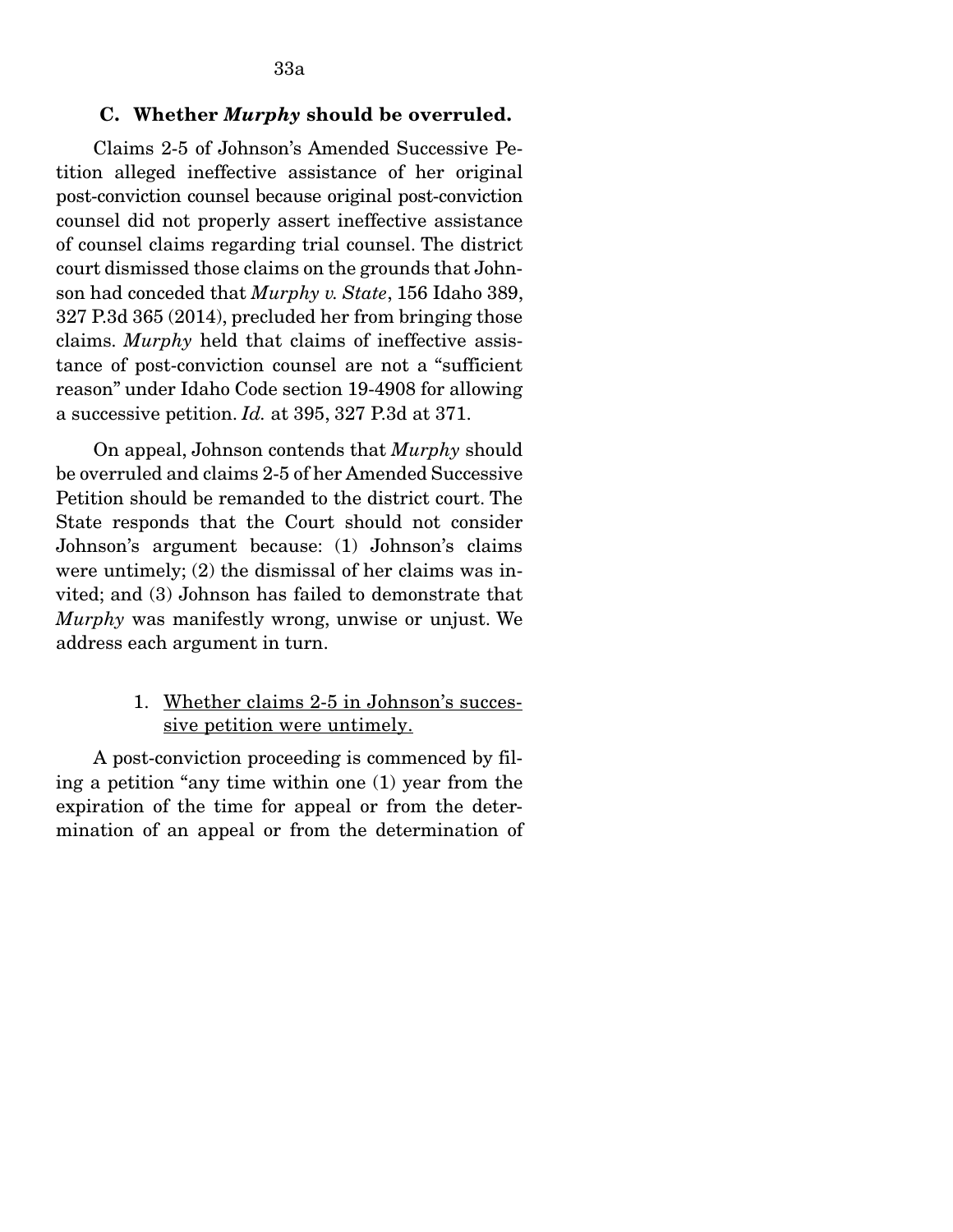proceedings following an appeal, whichever is later." I.C.  $§$  19-4902(a).

 The appeal from Johnson's original post-conviction proceeding was decided on February 18, 2014. *Johnson II*, 156 Idaho at 7, 319 P.3d at 491. The original post-conviction proceeding is a "proceeding following an appeal." Therefore, the one-year time limit under section 19-4902(a) did not begin to run until February 18, 2014. Johnson filed her successive petition on April 9, 2012.10 Consequently, Johnson's successive petition, which was filed before the one-year time limit even began to run, was timely. The State's argument to the contrary is simply unavailing.

> 2. Whether Johnson should be barred from arguing that Murphy should be overruled because she did not argue the issue in the district court.

The State argues that Johnson should be barred from arguing that *Murphy* should be overruled because Johnson conceded that her claims were barred by *Murphy* and indicated that she would bypass the state courts and proceed with those claims in federal court.

 In her Objection to Respondent's Motion for Summary Dismissal, Johnson's counsel stated:

 $10$  Later amended on January 22, 2014, but ruled as being filed *nunc pro tunc* to April 9, 2012.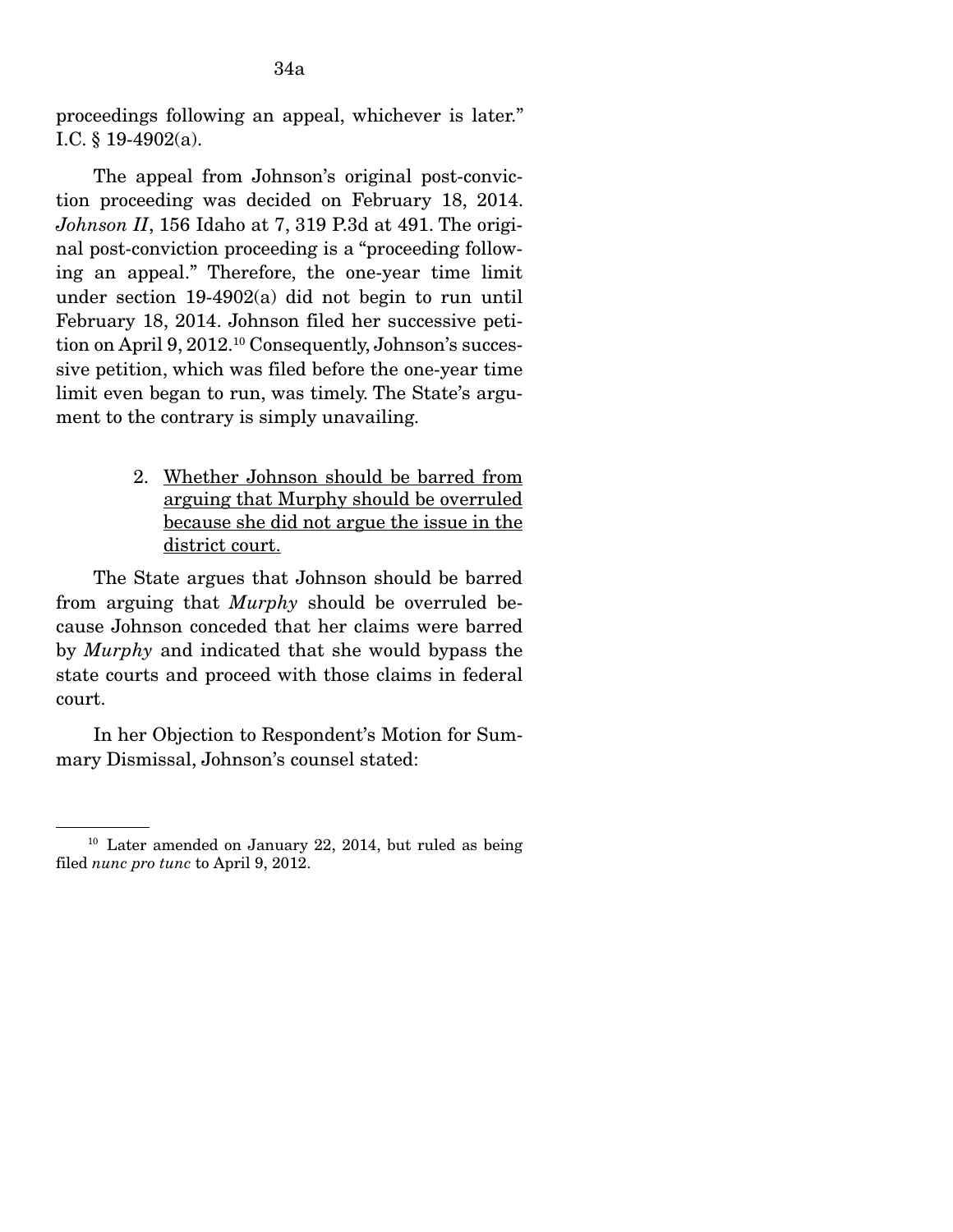*Murphy* now appears to present a bar to [claims 2-5]. Accordingly, [Johnson] will file a Petition for a Writ of Habeas Corpus raising the ineffective assistance of counsel claims. . . . Now that *Palmer* has been overruled by *Murphy, Martinez* permits [Johnson] to raise the ineffective assistance of counsel claims in this petition directly in federal court and bypass the state courts entirely.

This constitutes a clear concession that claims 2-5 are barred by *Murphy.* Further, Johnson's counsel's statement that Johnson "will file a Petition for a Writ of Habeas Corpus raising the ineffective assistance of counsel claims" and "bypass the state courts entirely" without presenting any argument as to why the claims should be allowed in state court, constitutes a withdrawal of the issue. This conclusion is further buttressed by Johnson's counsel's statement at the hearing: "[W]e concede that, following the *Murphy* decision of our Supreme Court, there are certain claims that have been obviated. As [counsel] has pointed out, that matter can be taken up in federal habeas proceedings."

 While Johnson's statements are not sufficient to find that she invited the district court to dismiss the claims, they do clearly indicate an intention to abandon those claims in state court and pursue them in federal court.<sup>11</sup> Because Johnson withdrew these claims

 $11$  Johnson has filed such a petition and it is currently stayed, pending resolution of this appeal. *Johnson v. Kirkman*, No. 4:14- CV-00395-CWD, 2014 WL 7186842, at \*1 (D. Idaho Dec. 16, 2014).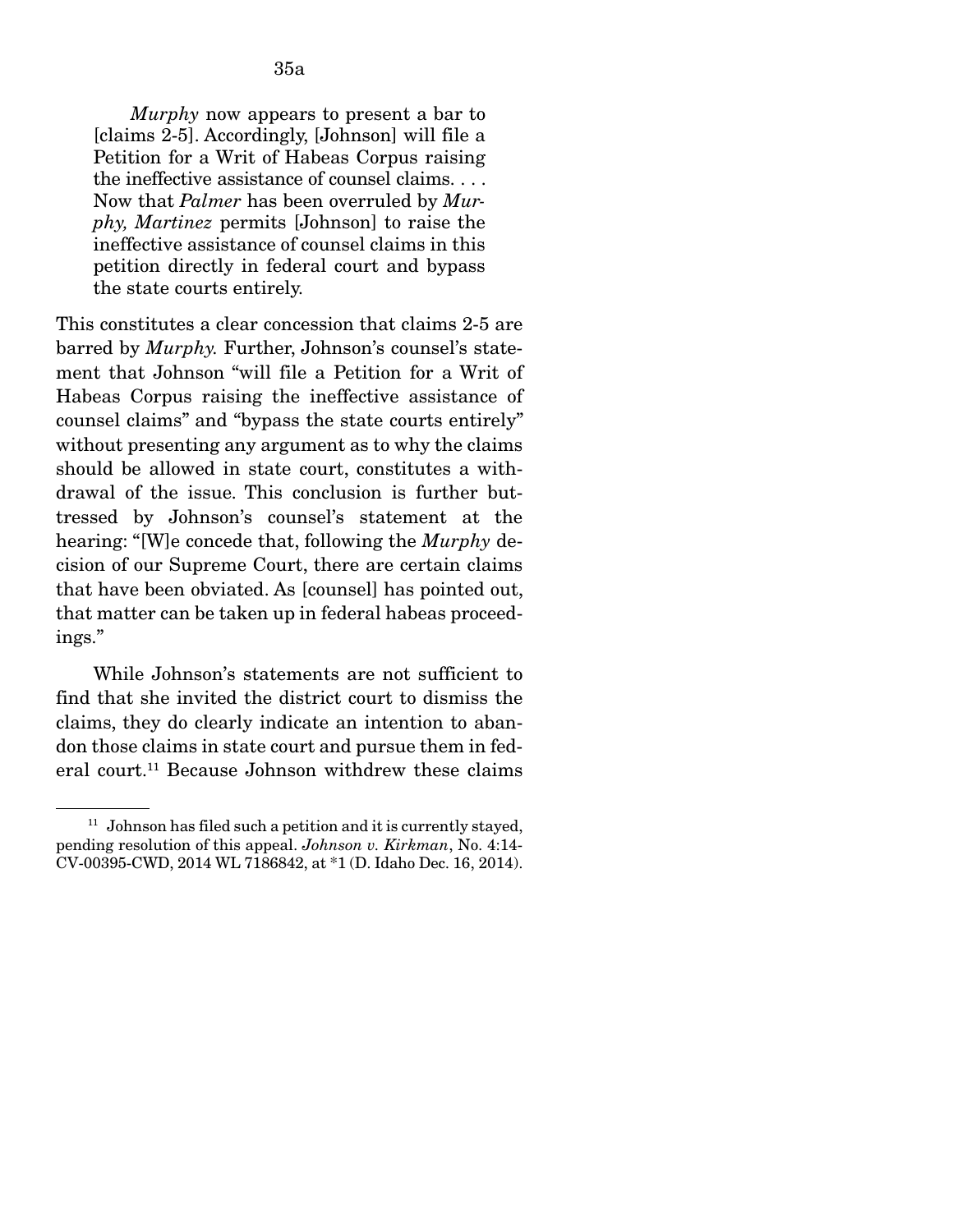from the district court's consideration and provided no argument as to why the claims should be allowed despite our ruling in *Murphy*, we need not address the issue. *E.g.*, *State v. Phillips*, 123 Idaho 178, 182, 845 P.2d 1211, 1215 (1993) ("[C]ounsel for appellant withdrew this issue. . . . Therefore, we decline to address it."). However, given that both parties have fully briefed the issue, including authority and arguments, and considering that Johnson has already filed her habeas petition in federal court, we will address the issue to provide future guidance. *See cf. Comer v. Cty. of Twin Falls*, 130 Idaho 433, 436, 942 P.2d 557, 560 (1997) (noting that the rule that issues not listed as issues on appeal can be relaxed when both parties "fully brief th[e] issue, including authority and arguments"); *Johnson v. Bonner Cty. Sch. Dist. No. 82*, 126 Idaho 490, 493, 887 P.2d 35, 38 (1994) (deciding to address a moot issue to provide future guidance and direction).

#### 3. Whether Murphy should be overruled.

 "*Stare decisis* requires that this Court follows controlling precedent unless that precedent is manifestly wrong, has proven over time to be unjust or unwise, or overruling that precedent is necessary to vindicate plain, obvious principles of law and remedy continued justice." *State v. Owens*, 158 Idaho 1, 4-5, 343 P.3d 30, 33-34 (2015).

 Johnson argues that in light of *Martinez v. Ryan*, 132 S. Ct. 1309 (2012), this Court's holding in *Murphy*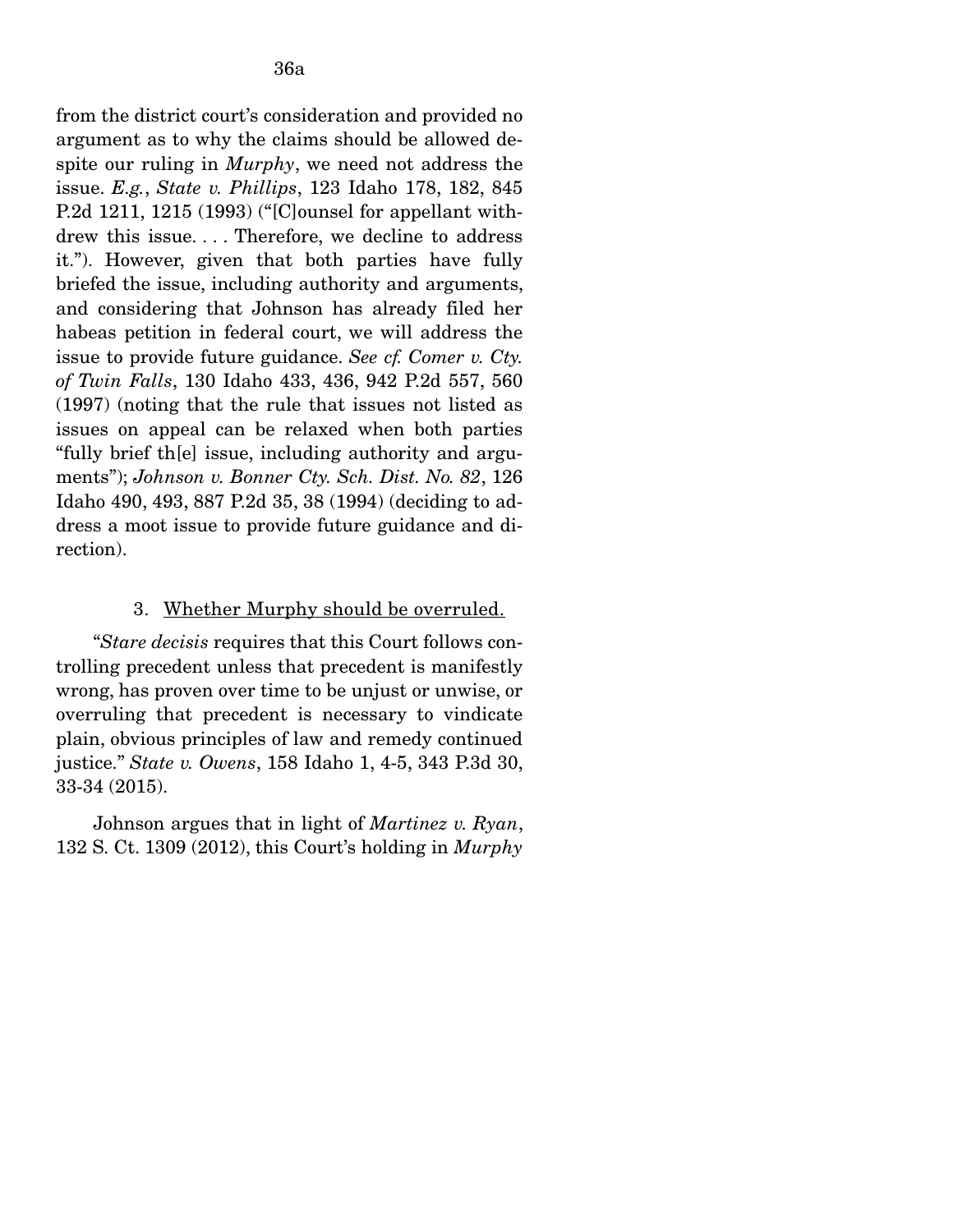should be overturned.12 In *Murphy*, we held that claims of ineffective assistance of post-conviction counsel "cannot demonstrate 'sufficient reason' for filing a successive petition," 156 Idaho at 395, 327 P.3d at 371. In reaching this holding, we relied on the U.S. Supreme Court's ruling in *Coleman v. Thompson*, which held that "[t]here is no constitutional right to an attorney in state post-conviction proceedings" and therefore "a petitioner cannot claim constitutionally ineffective assistance of counsel in such proceedings." 501 U.S. 722, 752 (1991).

 In *Martinez*, the U.S. Supreme Court announced a "narrow exception" to *Coleman*:

 Where, under state law, claims of ineffective assistance of trial counsel must be raised in an initial-review collateral proceeding a procedural default will not bar a federal habeas court from hearing a substantial claim of ineffective assistance at trial if, in the initialreview collateral proceeding, there was no counsel or counsel in that proceeding was ineffective.

<sup>12</sup> Johnson also argues *Murphy* should be overturned because the Court erroneously interpreted the phrase "sufficient reason" to require a showing of a constitutional violation. This argument misconstrues *Murphy. Murphy* did not interpret the phrase "sufficient reason," rather it simply held that because there is no right to post-conviction counsel a claim of ineffective assistance of post-conviction counsel necessarily fails and therefore such a claim can provide no reason, let alone a sufficient one, to allow a successive petition. 156 Idaho at 394-95, 327 P.3d at 370-71.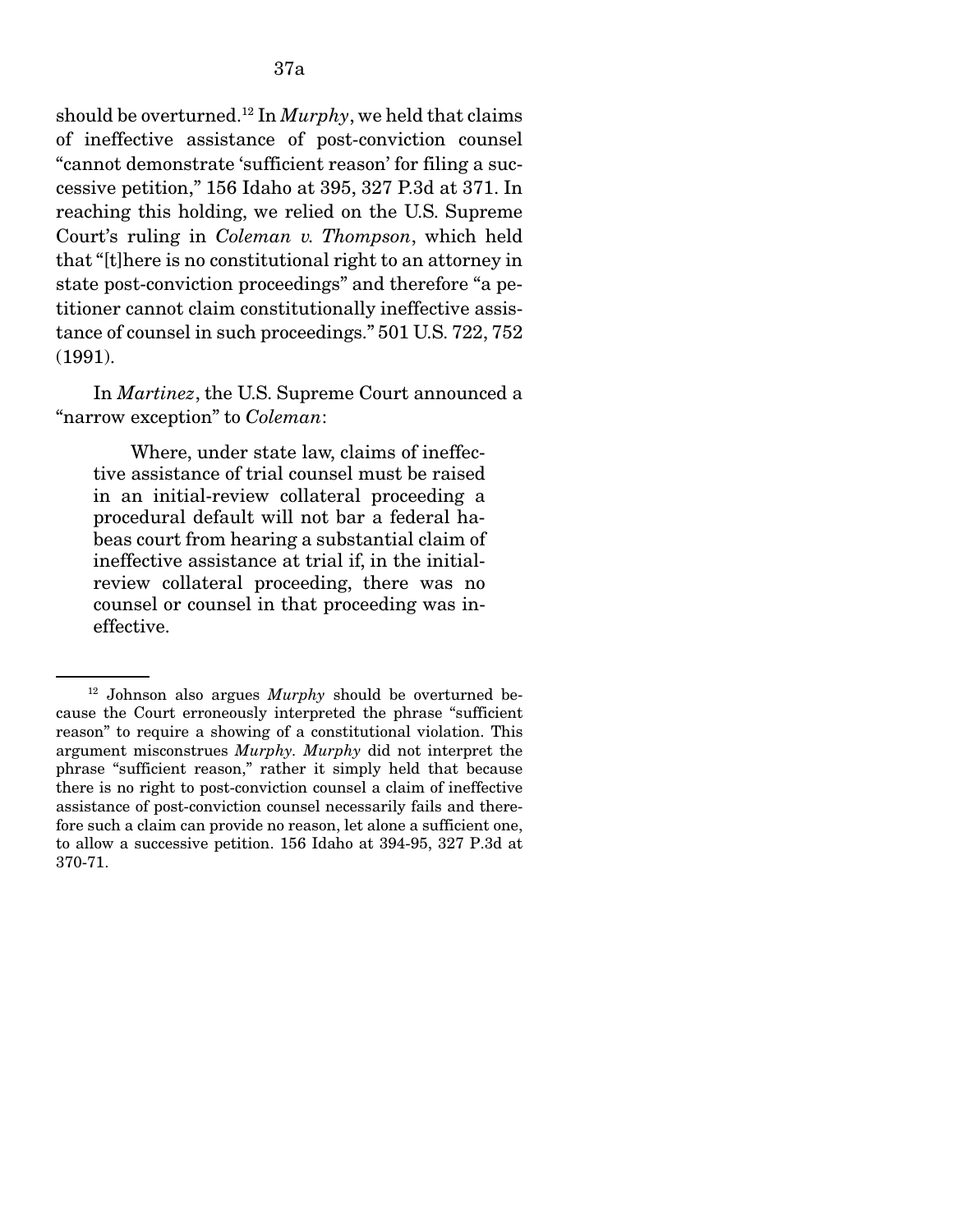132 S. Ct. at 1320. In *Trevino v. Thaler*, the Court extended its holding in *Martinez* to include states where the "procedural framework, by reason of its design and operation, makes it highly unlikely in a typical case that a defendant will have a meaningful opportunity to raise a claim of ineffective assistance of trial counsel on direct appeal."13 133 S. Ct. 1911, 1921 (2013). Thus, *Martinez* applies in Idaho. *See Matthews v. State*, 122 Idaho 801, 806, 839 P.2d 1215, 1220 (1992) (recognizing that the post-conviction setting is the "preferred forum for bringing claims of ineffective assistance of counsel," though in limited instances such claims may be brought on direct appeal "on purported errors that arose during the trial, as shown on the record"); *see also Nielson v. Yordy*, No. 1:14-CV-00236-EJL, 2016 WL 427062, at \*11-15 (D. Idaho Feb. 3, 2016) (ruling that *Martinez*, as defined in *Trevino*, applies in Idaho).

 However, while *Martinez* made it obligatory for federal habeas courts to hear claims of ineffective assistance of trial counsel if initial post-conviction counsel was not provided or failed to properly raise those issues, *Martinez* is explicitly equitable in nature. *Martinez*, 132 S. Ct. at 1319-20. Because the holding in *Martinez* is not a constitutional holding it is not binding on state courts. *Id.* at 1320 ("In addition, state collateral cases on direct review from state courts are

<sup>13</sup> In *Nguyen v. Curry*, 736 F.3d 1287, 1293 (9th Cir. 2013), the Ninth Circuit extended *Martinez* even further, holding that it can also apply to underlying claims of ineffective assistance of appellate counsel.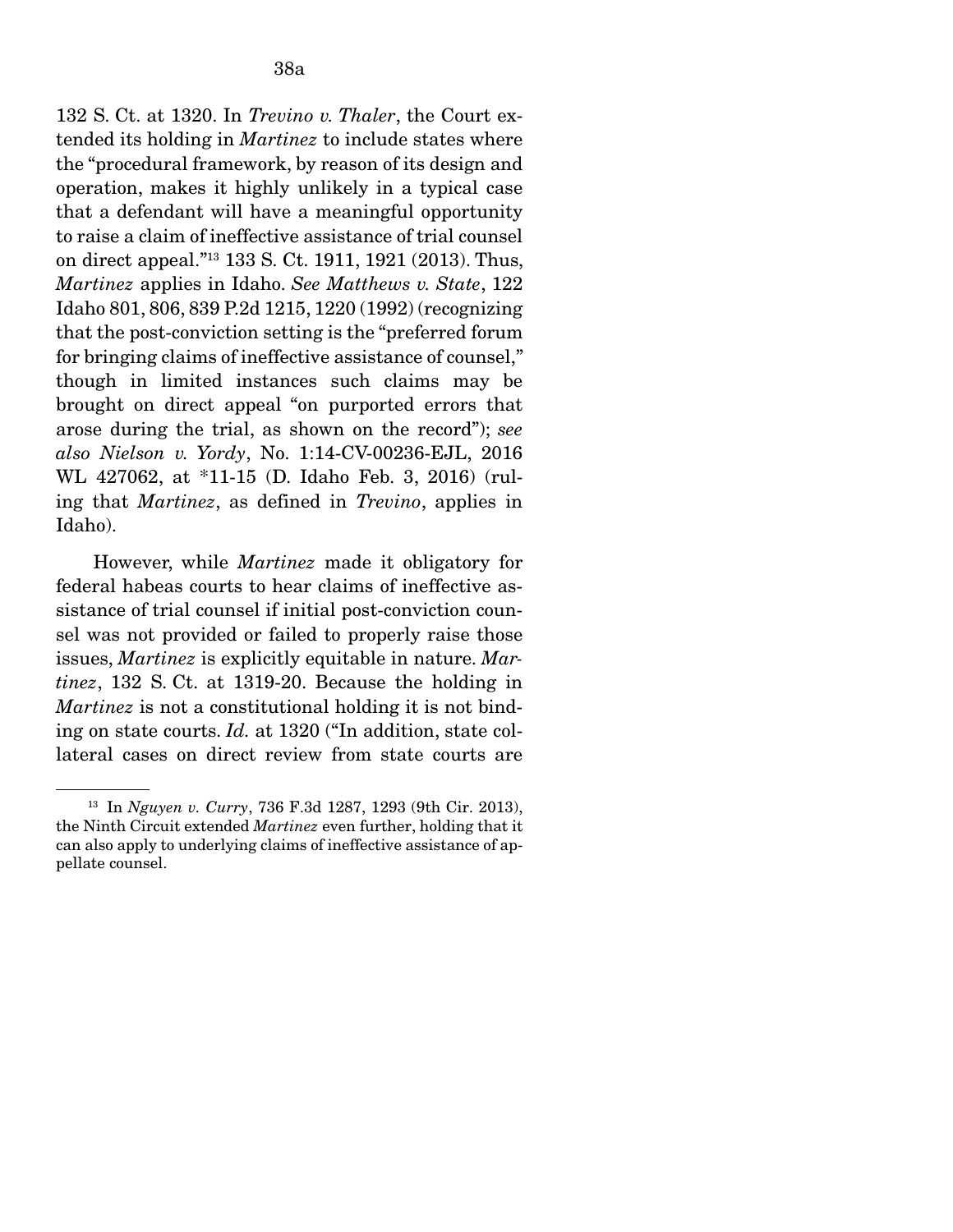unaffected by the ruling in this case."). Accordingly, we are not obligated to follow *Martinez* in our state courts. And we choose not to. The underlying policy in *Murphy*  has not changed in the two years since it was decided, and we decline to apply *Martinez* in our state courts. *Murphy* remains good law. *Martinez* simply means such claims will not be procedurally defaulted in federal habeas proceedings and the federal court will have to address those claims on the merits.14 The district court's dismissal of counts 2-5 in Johnson's Amended Successive Petition is affirmed.

#### IV. CONCLUSION

We affirm the district court's rulings regarding DNA testing under section 19-4902. We recognize the holdings in *Miller* and *Montgomery* apply to Idaho, but affirm the district court's ruling that the substantive requirement in those cases – that the sentencing court holds a hearing that considers the youth of the offender – was met. We further recognize the U.S. Supreme Court's holding in *Martinez*, but decline to apply *Martinez* in Idaho state law and thus affirm the district court's dismissal of claims 2-5 of Johnson's Amended Successive Petition.

<sup>14</sup> *Kirkman*, 2014 WL 7186842, at \*2 n.l. (noting that due to *Murphy* and *Martinez*, such claims will not be procedural defaulted and the federal courts will be required to address the claims on the merits).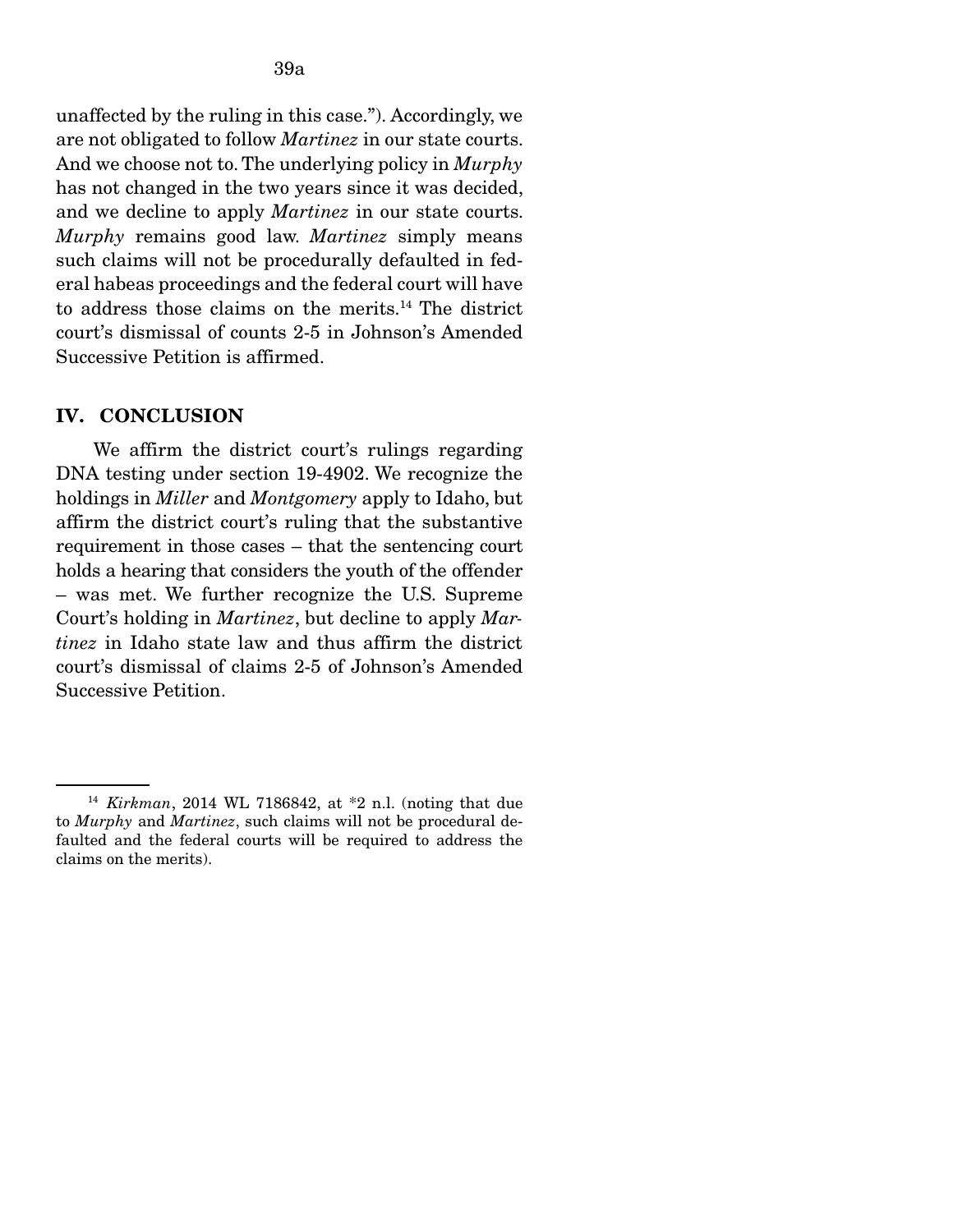40a

 Justices EISMANN, JONES, HORTON and BRODY, CONCUR.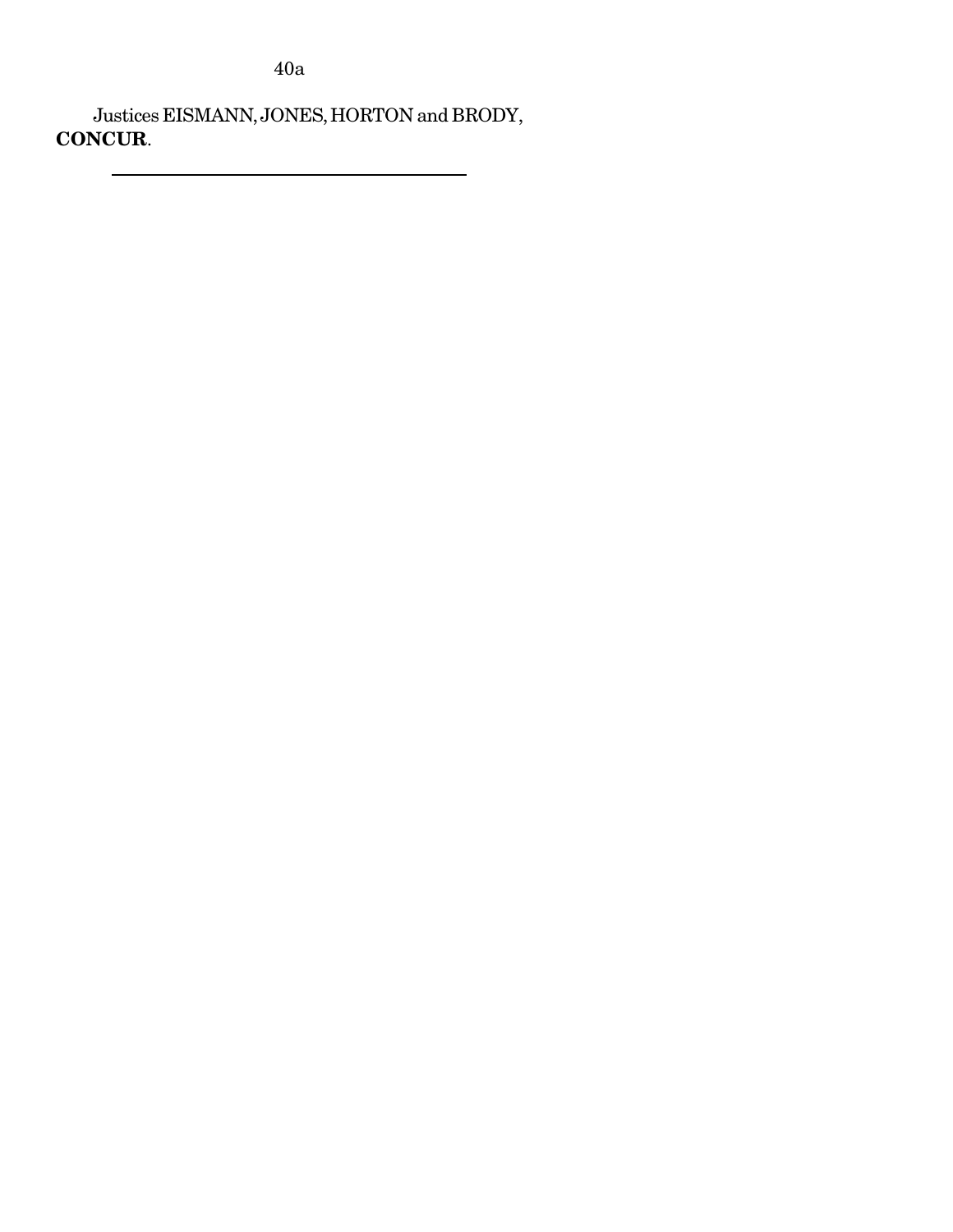# IN THE DISTRICT COURT OF THE FIFTH JUDICIAL DISTRICT OF THE STATE OF IDAHO, IN AND FOR THE COUNTY OF BLAINE

| SARAH MARIE JOHNSON, ) Case No. CV 2014-0353 |                                                                                                                                                                                                                                |
|----------------------------------------------|--------------------------------------------------------------------------------------------------------------------------------------------------------------------------------------------------------------------------------|
| Petitioner,                                  | <b>ORDER GRANTING</b>                                                                                                                                                                                                          |
| VS.<br>STATE OF IDAHO,<br>Respondent.        | <b>MOTION FOR</b><br><b>SUMMARY</b><br><b>DISMISSAL OF</b><br><b>PETITIONER'S</b><br><b>AMENDED</b><br><b>DNA AND</b><br><b>SUCCESSIVE</b><br><b>PETITION FOR</b><br><b>POST-CONVICTION</b><br>RELIEF<br>(Filed Oct. 27, 2014) |

This matter is before the court on the State's Motion for Summary Dismissal of Petitioner's *Amended* DNA and Successive Petition for Post-Conviction Relief, filed on 07/18/14. The *Amended* DNA and Successive Petition for Post-Conviction Relief was filed on 01/22/14. A hearing on the State's motion was held on 10/20/14. At the hearing, Jessica Lorello represented the State. The petitioner, Sarah Marie Johnson, was not in attendance, but her counsel, R. Keith Roark and Dennis Benjamin, were present. After reviewing the briefs, hearing oral arguments, and researching the applicable law, the Motion is GRANTED.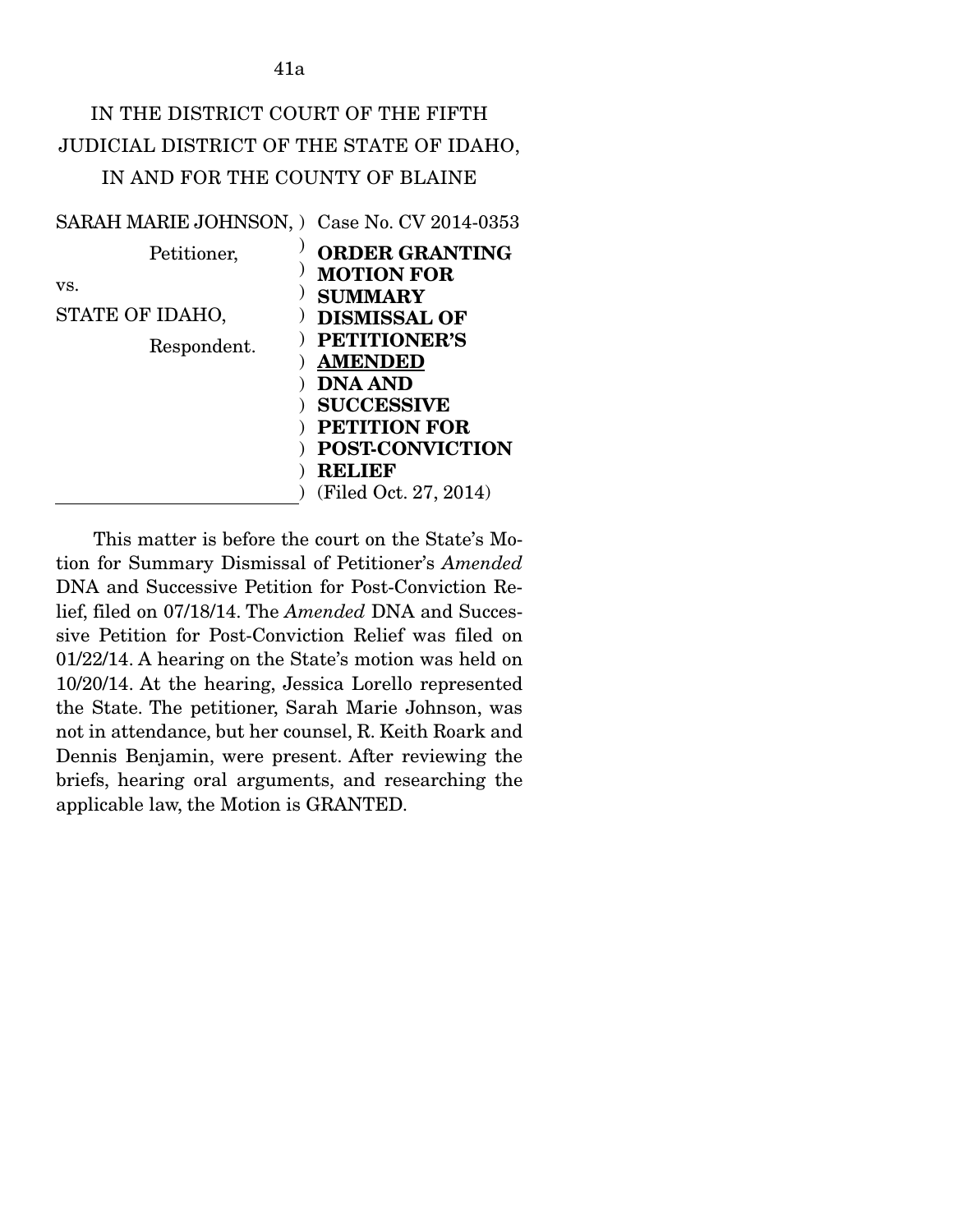## I. BACKGROUND

 Sarah Marie Johnson ("Johnson") was convicted of two counts of first-degree murder following a lengthy jury trial. The court sentenced Johnson on 06/30/05 to two fixed life sentences (concurrent), plus fifteen years for a firearm enhancement. Johnson's first direct appeal was dismissed for being untimely. Thereafter, Johnson filed a petition for post-conviction relief, claiming ineffective assistance of counsel and denial of due process. The district court found ineffective assistance of counsel in the failure to file a timely notice of appeal and Johnson's appellate rights were reinstated.

 Johnson immediately filed a direct appeal and the district court stayed proceedings on her remaining post-conviction claims. In her appeal, Johnson argued that (1) the aiding and abetting instruction constructively amended the charging document and resulted in a fatal variance; (2) she was denied her constitutional right to a unanimous jury verdict because the district court did not instruct the jury that it must unanimously agree on whether she actually killed her parents or whether she merely aided and abetted in their killing; and (3) her constitutional rights were violated when the district court failed to remove a certain juror from the jury pool or obtain an unequivocal commitment that the juror would follow all of the court's instructions. The Idaho Supreme Court, in *State v. Johnson*, 145 Idaho 970, 188 P.3d 912 (2008), denied Johnson any relief and affirmed the district court on each claim. A remittitur was issued on 07/18/08.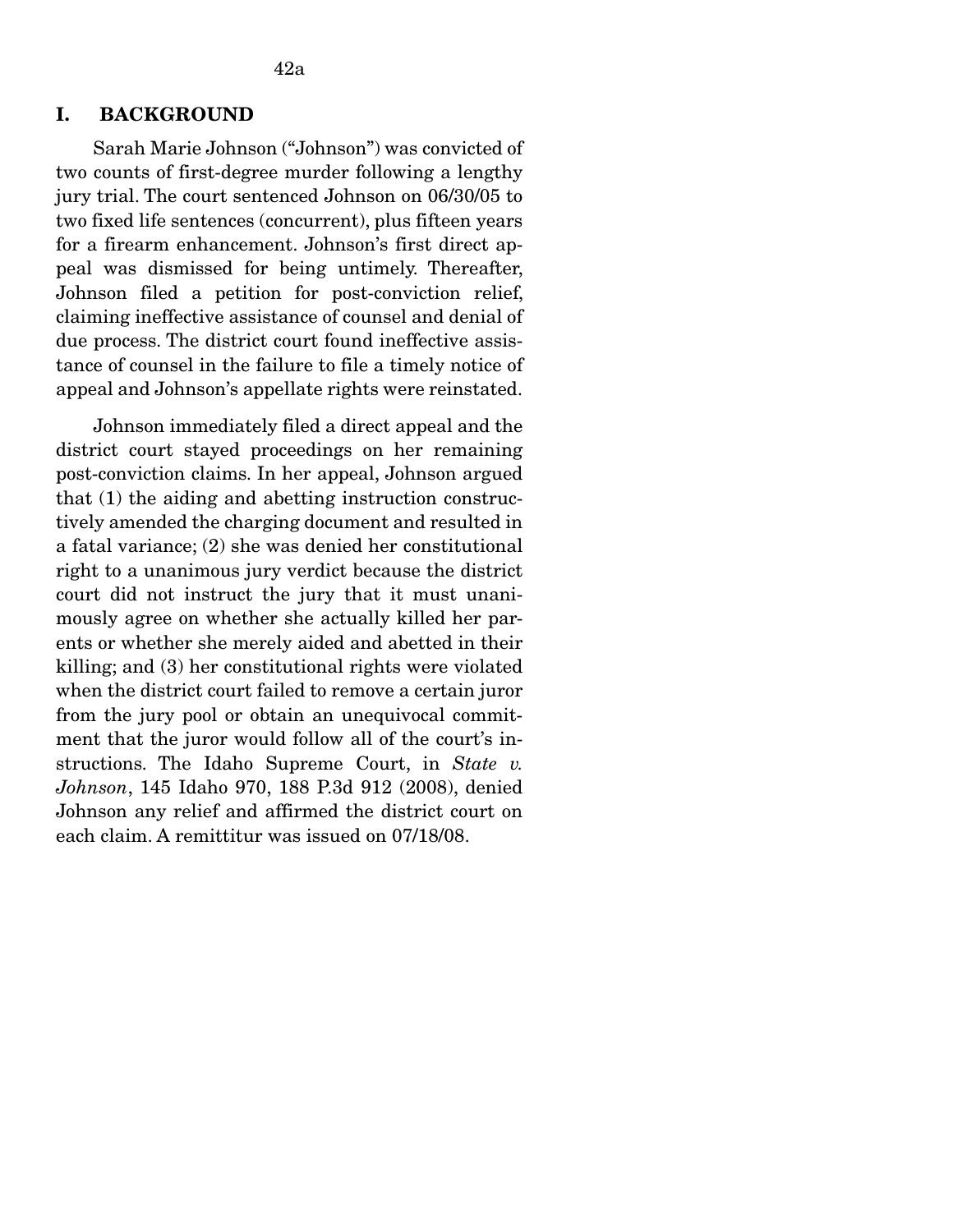On 08/15/08, the stay was lifted and on 01/12/10, Johnson filed a Second Amended Petition for Post-Conviction Relief, in which she alleged lack of jurisdiction, due process violations, multiple instances of ineffective assistance of both trial and appellate counsel, and newly discovered evidence. The State filed a motion for summary dismissal, which was granted in part and denied in part. An evidentiary hearing was then held, after which the court denied relief on Johnson's six remaining claims. Johnson then appealed.

 On 04/09/12, while the appeal was pending, Johnson filed a DNA and Successive Petition for Post-Conviction Relief under CV-2006-0324 (her original post-conviction action). On 01/22/14, Johnson filed an *Amended* DNA and Successive Petition for Post-Conviction Relief ("Successive Petition"), again under CV-2006-0324. The Successive Petition includes six broad claims for relief that can be boiled down to three categories: (1) a request for DNA testing under I.C. § 19-4902(b); (2) ineffective assistance of postconviction counsel; and (3) a claim that Johnson's fixed life sentences constitute cruel and unusual punishment in violation of the Eighth Amendment to the United States Constitution.

On 02/18/14, the Idaho Supreme Court affirmed<sup>1</sup> the district court's decision to deny Johnson's original post-conviction petition, and a remittitur was issued on 03/12/14. The district court then ordered that Johnson's Successive Petition and all supplemental filings

<sup>1</sup> *Johnson v. State*, 156 Idaho 7, 319 P.3d 491 (2014).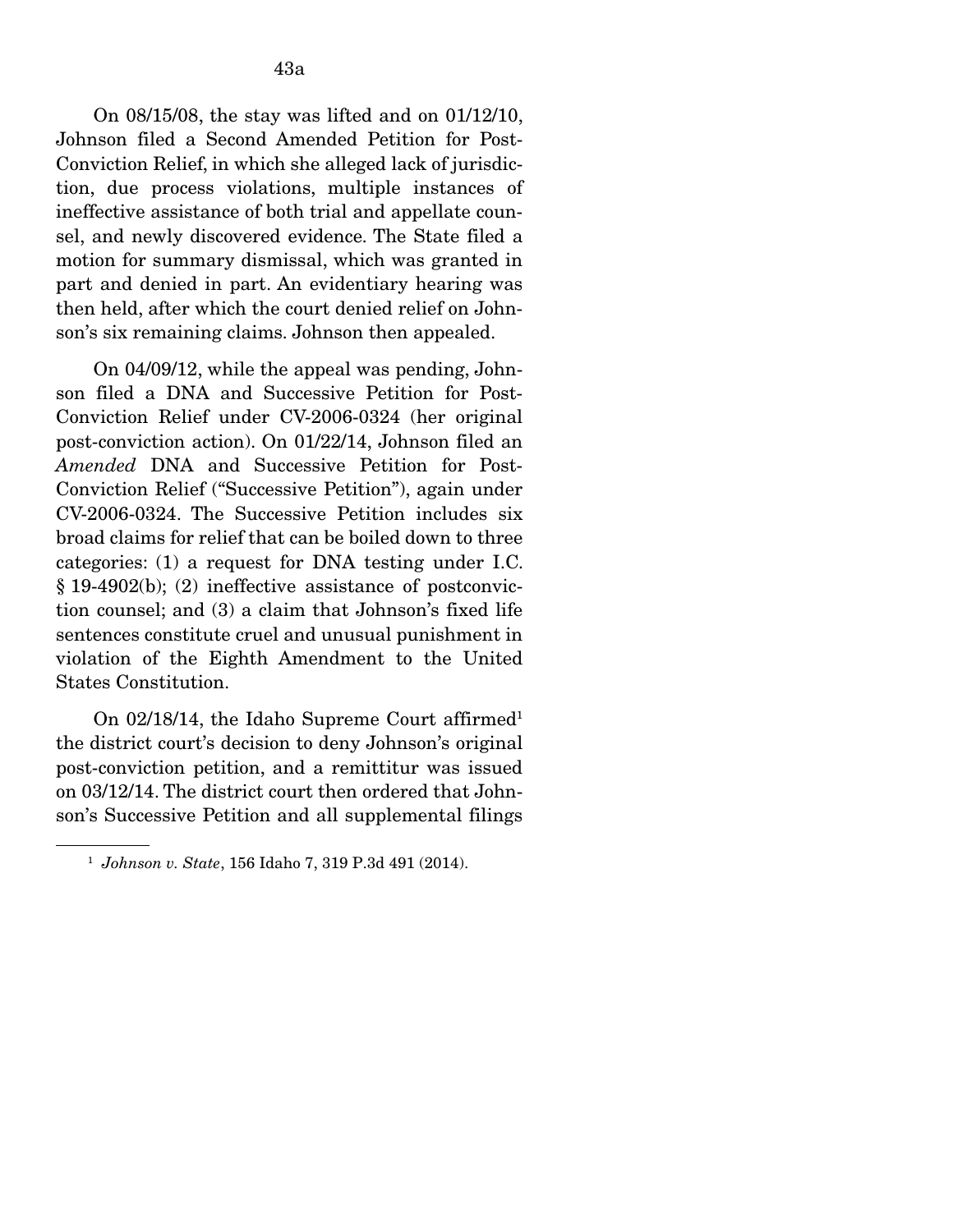be filed *nunc pro tunc* to their original filing dates with a new case number assigned (CV-2014-0353).

 On 07/18/14, the State filed a Motion for Summary Dismissal of Johnson's Successive Petition. Johnson, represented by R. Keith Roark and Dennis Benjamin, filed an Objection to Respondent's Motion for Summary Dismissal on 08/25/14, dropping four of her six original claims. The court heard the State's motion on 10/20/14.

#### II. SUMMARY DISMISSAL STANDARD

Summary dismissal of a post-conviction petition is appropriate where "there exists no genuine issue of material fact which, if resolved in the applicant's favor, would entitle him to the requested relief." *Remington v. State*, 127 Idaho 443, 446, 901 P.2d 1344, 1347 (Ct. App. 1995). The court, in determining whether a genuine issue of material fact exists, "does not give evidentiary value to mere conclusory allegations that are unsupported by admissible evidence." *Id. See also Roman v. State*, 125 Idaho 644, 873 P.2d 898 (Ct. App. 1994) (Bare or conclusory allegations, unsubstantiated by any fact, are inadequate to entitle a petitioner to an evidentiary hearing.)

 A petitioner's application "must present or be accompanied by admissible evidence supporting its allegations, or the application will be subject to dismissal." *Goodwin v. State*, 138 Idaho 269, 272, 61 P.3d 626, 629 (Ct. App. 2002). If a petitioner fails to present evidence establishing an essential element on which she bears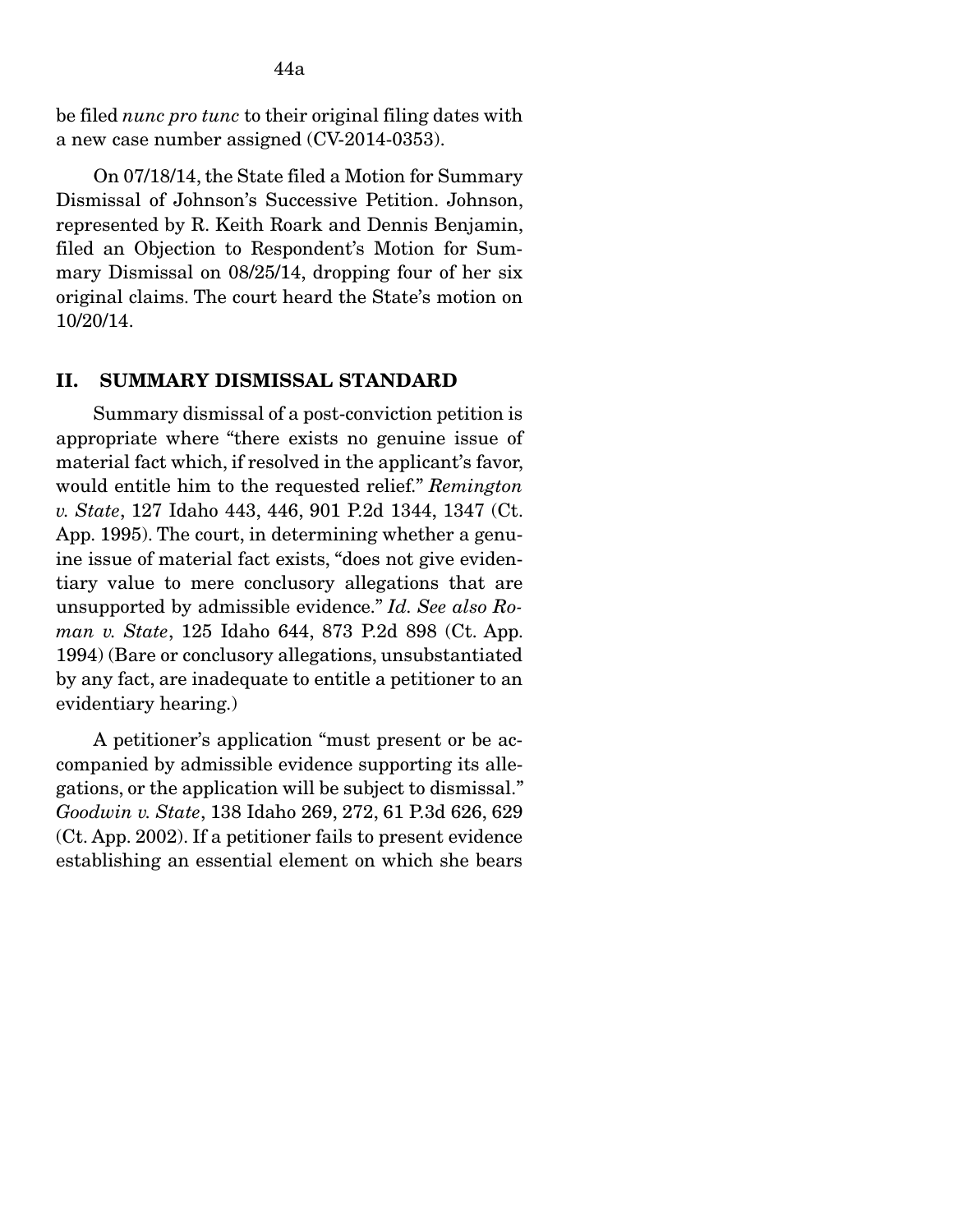the burden of proof, summary dismissal is appropriate. *Mata v. State*, 124 Idaho 588, 592, 681 P.2d 1253, 1257 (Ct. App. 1993). Where the alleged facts, even if true, do not entitle the petitioner to relief as a matter of law, the trial court may dismiss the application without an evidentiary hearing. *Cooper v. State*, 96 Idaho 542, 545, 531 P.2d 1187, 1190 (1975).

#### III. ISSUES

## A. Claims Two Through Five Are Dismissed By Stipulation of the Parties.

Johnson conceded in her Objection to Respondent's Motion for Summary Dismissal that Idaho caselaw precludes her from proceeding on four of the six claims included in her Successive Petition.2 At the hearing held on 10/20/14, both parties stipulated to the dismissal of these claims. Therefore, claims two through five of Johnson's Successive Petition are summarily dismissed.

## B. Claim One (Johnson's DNA Claim) Is Dismissed For Failure to Satisfy I.C. § 19- 4902(e)(1).

 Johnson petitions this court to allow the DNA testing of evidence, available at trial, based on the existence of new DNA technology not available at the time

<sup>2</sup> *See Murphy v. State*, 156 Idaho 389, 327 P.3d 365 (2014) (holding that there is no right to effective postconviction counsel).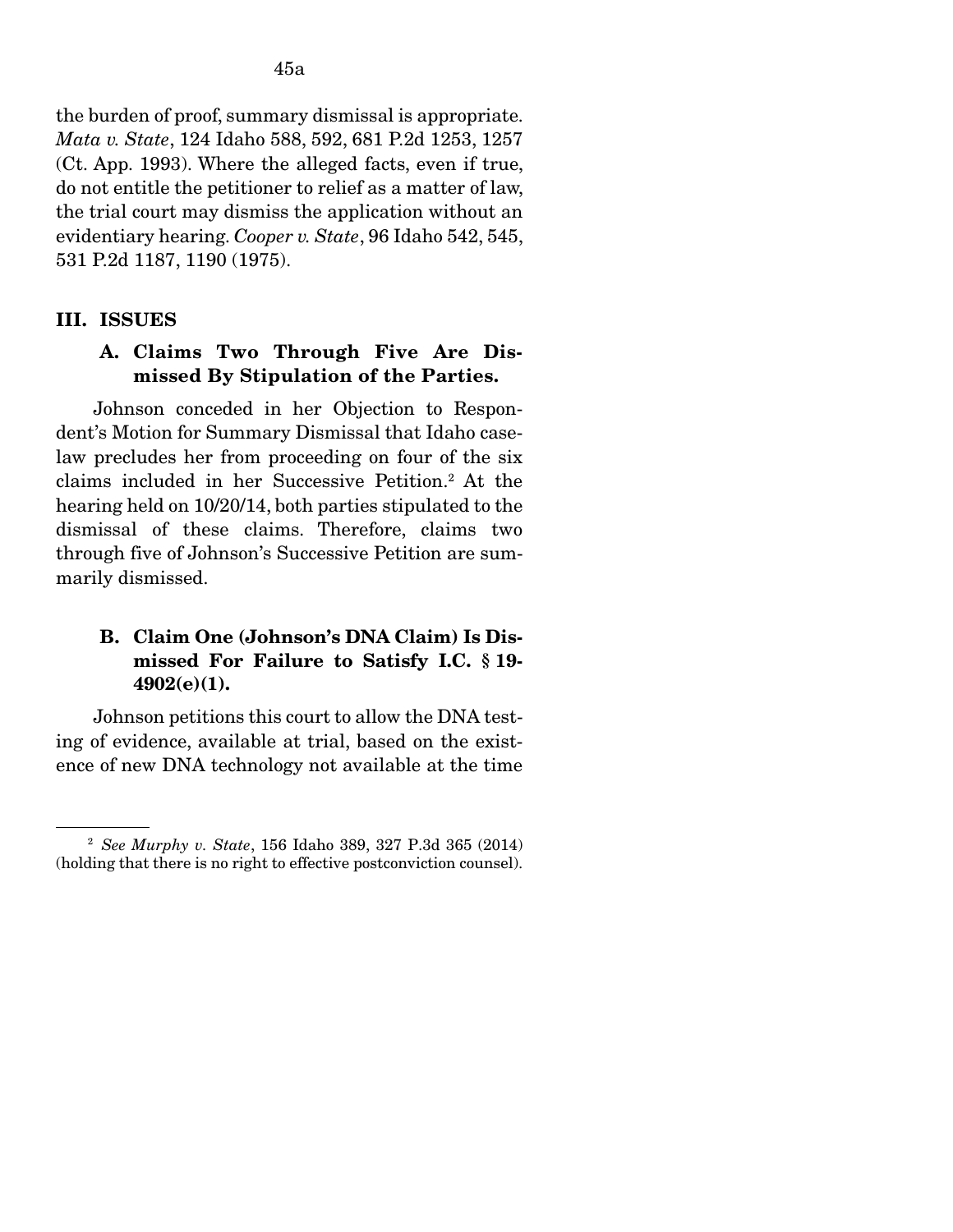of trial. I.C. §19-4902(b), Idaho's DNA testing statute, allows a petitioner to

at any time, file a petition before the trial court that entered the judgment of conviction in his or her case for the performance of fingerprint or forensic deoxyribonucleic acid (DNA) testing on evidence that was secured in relation to the trial which resulted in his or her conviction but which was not subject to the testing that is now requested because the technology for the testing was not available at the time of the trial.

In short, the existence of new DNA technology can be the basis of a post-conviction claim.

 The State argues that just because new "techniques" for DNA testing have become available that were not available at the time of Johnson's trial, the underlying technology for DNA testing did exist. Therefore, this argument goes, the ability to amplify and test samples that were previously untestable does not constitute new technology as contemplated by the statute. The State also argues that Johnson's requests to run previously tested but unidentified DNA samples against an updated database (that now includes Christopher Hill) fall outside the parameters of I.C. § 19- 4902(b).

 The State's first argument, that new DNA amplification techniques do not constitute new technology because DNA testing existed at the time of Johnson's trial, is without merit. The statute in question does not define "technology," but a well-known rule of statutory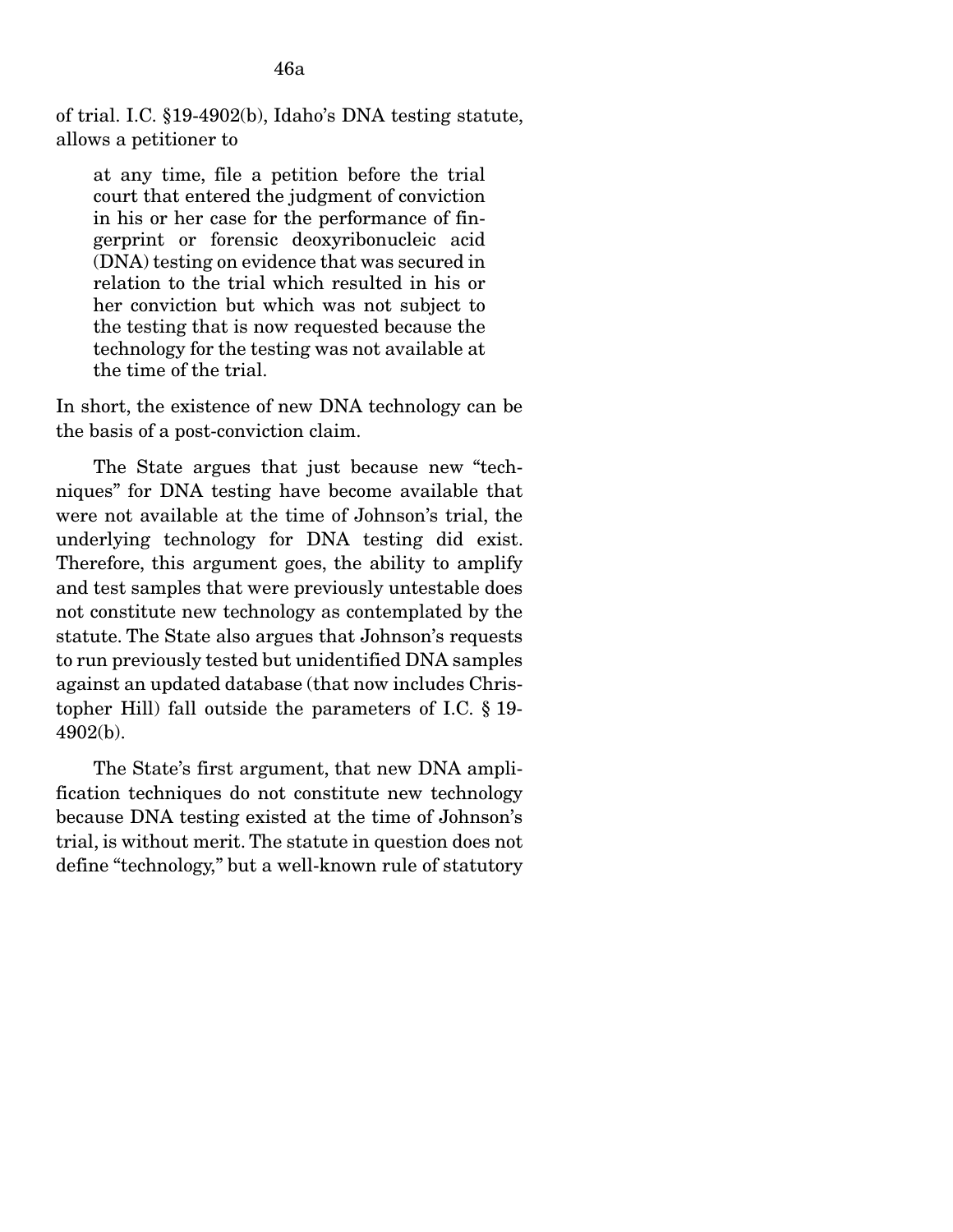construction requires that statutory language "be given its plain, usual and ordinary meaning." *Albee v. Judy*, 136 Idaho 226, 231, 31 P.3d 248, 253 (2001). Technology is commonly defined as "a manner of accomplishing a task esp. using technical processes, methods, or knowledge." *Merriam-Webster's Collegiate Dictionary* 1206 (10th ed. 2001).

 New technology need not be radically different technology, as the State seems to be asserting. A stagecoach and an SUV are the same technology (i.e., four wheeled transportation devices), but to say that the latter is not newer technology than the former would be untenable. Thus, while certain DNA testing methods existed at the time of Johnson's trial, DNA technology has advanced significantly since then, and these processes and methods that allow for testing of smaller and smaller samples satisfy the requirements of I.C. § 19-4902(b).

 The State's second argument has considerably more merit. Many of Johnson's DNA requests do not involve testing samples too small to be tested under technology existing at the time of trial. Instead, Johnson wants to compare a number of *already analyzed*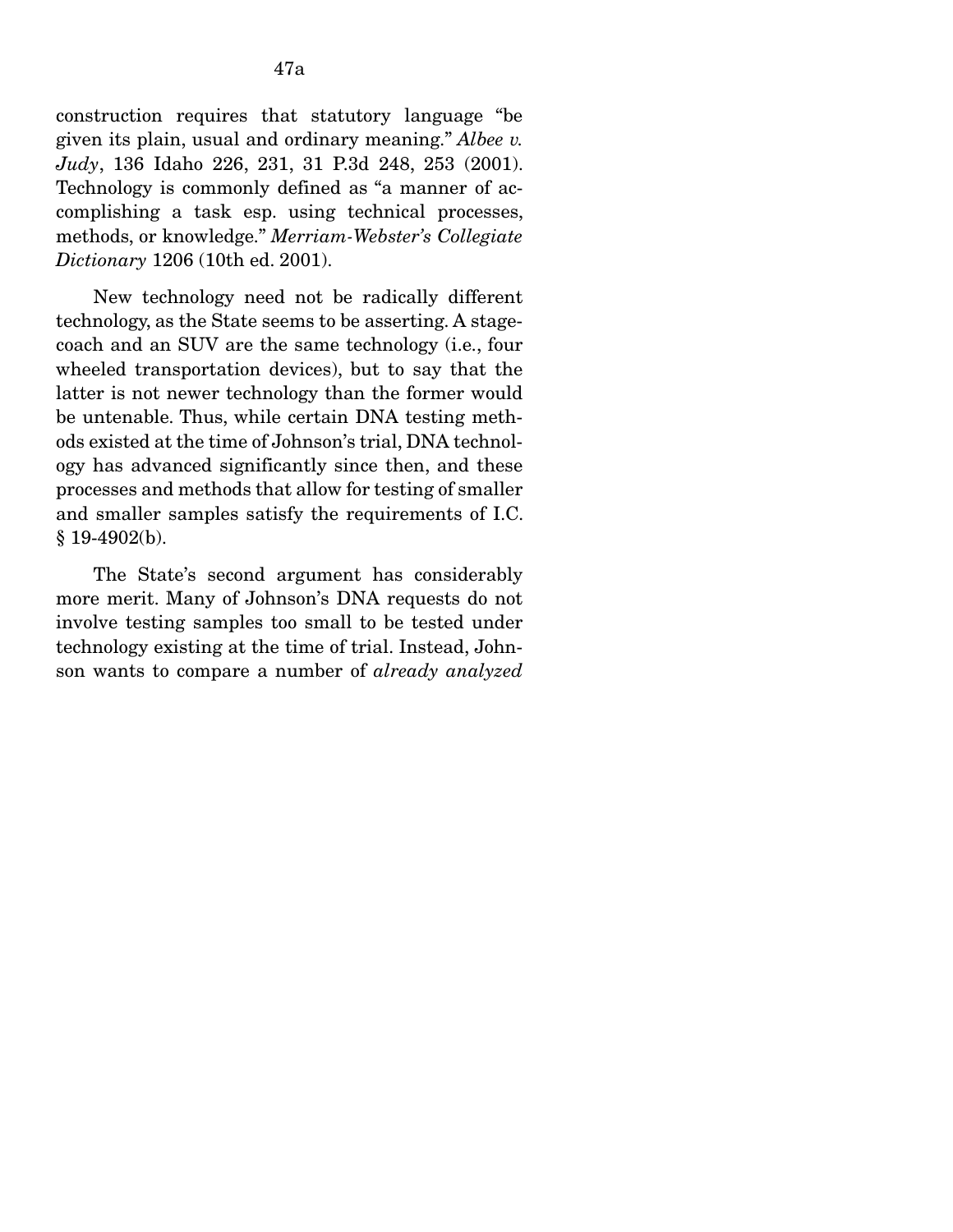but unidentified<sup>3</sup> DNA samples with Christopher Hill's DNA profile and with an updated DNA database.<sup>4</sup>

Such comparisons do not utilize new DNA testing techniques. The existence of new DNA profiles with which to compare samples tested prior to trial by DNA technology existing at the time, does not satisfy the requirements of I.C. § 19-4902(b). Therefore, any requests in Johnson's Successive Petition seeking the comparison of previously tested but unidentified DNA samples with newly acquired profiles (e.g., that of Christopher Hill), will be dismissed.

 I.C. § 19-4902(c) further requires that a petitioner seeking DNA testing make a prima facie showing that

(1) Identity was an issue in the trial which resulted in his or her conviction; and (2) The evidence to be tested has been subject to a

<sup>&</sup>lt;sup>3</sup> By "unidentified" the court does not mean unidentifiable. Instead, the court is referring to samples that resulted in valid profiles that were simply never matched to a particular individual.

<sup>4</sup> For example, Johnson seeks to run the following tested, but unidentified DNA samples against a reference sample taken from Christopher Hill: (1) [b]loodstain 2 from the robe" that "contains a mixture of at least three individuals including an unknown individual," (2) "tissue from the left collar area of the robe" that "is from an unknown male," (3) "[b]loodstain C on the rifle . . . from an unknown male," (4) "[o]ne of the two hair samples recovered from the barrel of the .264 rifle" that "could not be matched to Sarah or any of her maternal relatives," "[t]wo of the three hairs removed from Bruno Santo's sweater" that "were excluded as coming from Sarah," and (5) "DNA from an unknown contributor found on the inside of the latex glove." *See Successive Petition*, pp. 7-10.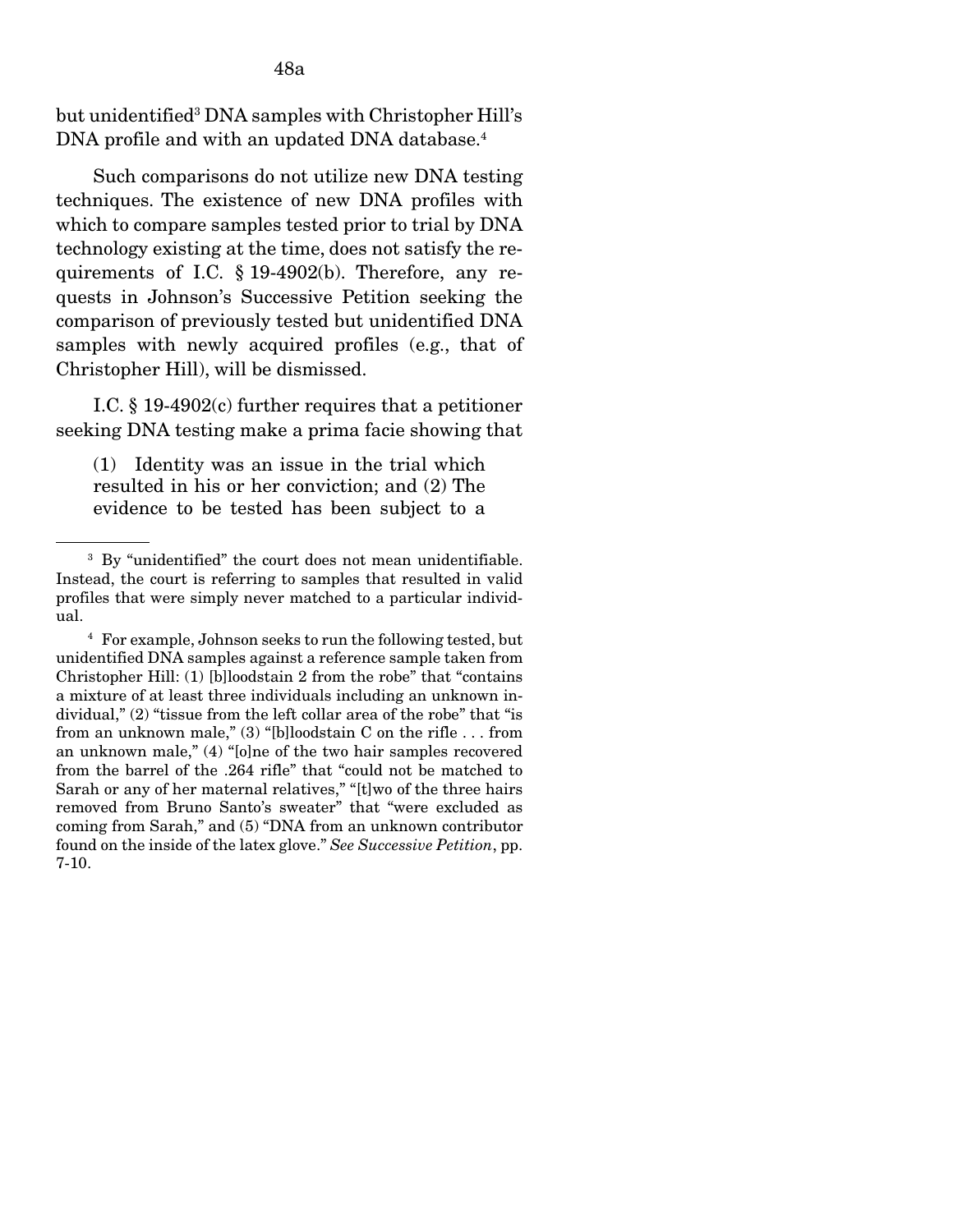chain of custody sufficient to establish that such evidence has not been substituted, tampered with, replaced or altered in any material aspect.

The State does not dispute the second requirement, but it does dispute whether identity was an issue at trial.

 Again, as the statute does not define "identity," it should be given its plain, usual, and ordinary meaning. Identity is defined as "the condition of being the same with something described or asserted." *Merriam-Webster's Collegiate Dictionary* 574 (10th ed. 2001). At trial, the State asserted that Johnson was the individual that murdered her parents. Voluminous evidence was presented to this end. The defense argued that Johnson was not the murderer, pointing the finger at an unknown third party. The jury, based on the evidence before it, was asked to decide whether Johnson was indeed the murderer (either directly, or by aiding and abetting the shooter). Therefore, because the identity of the murderer *was* at issue in Johnson's trial, the requirements of I.C. § 19-4902(c) have been met.

 Once a prima facie showing has been made, a petitioner must clear two remaining statutory hurdles. I.C. § 19-4902(e) states that the trial court

shall allow the testing . . . upon a determination that: (1) The result of the testing has the scientific potential to produce new, noncumulative evidence that would show that it is more probable than not that the petitioner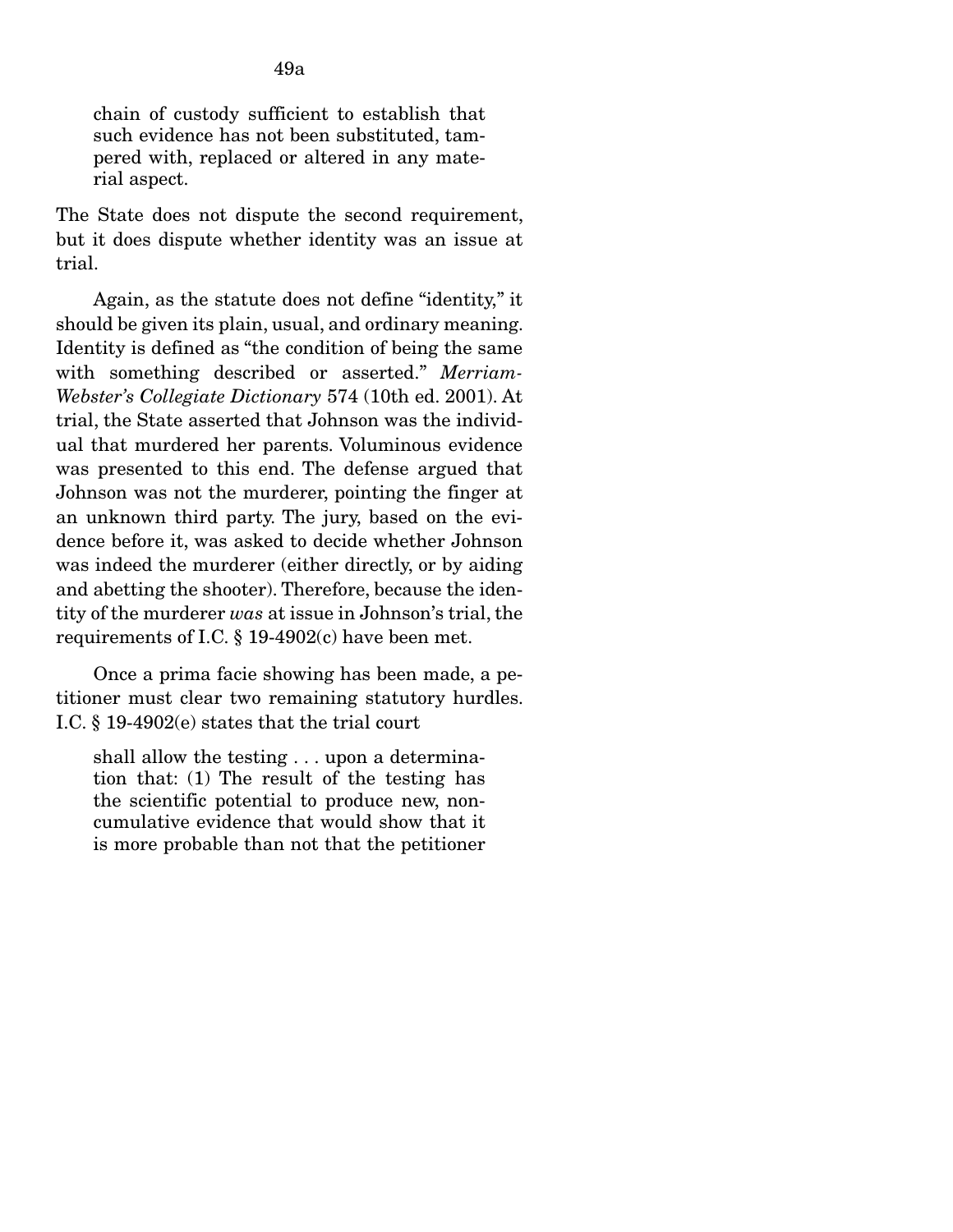is innocent; and (2) The testing method requested would likely produce admissible results under the Idaho rules of evidence.

As with I.C.  $\S 19-4902(c)(2)$ , the State is not disputing that the requested testing methods would likely produce admissible results. The State does argue, however, that the testing requested by Johnson does not have the scientific potential to produce new, noncumulative evidence that would show that it is more likely than not that Johnson is innocent. The court agrees.

 At trial, a considerable amount of evidence was presented that placed Johnson at the scene and that linked her to the murders.<sup>5</sup> Her stories were inconsistent and conflicted with the evidence. Her DNA was found in a latex glove, found wrapped in her blood splattered robe, and discarded in a trash can on the property. She knew where the murder weapon was kept (in the guest house safe) and had requested the key a few days earlier. *See also* this court's opinion in *Johnson v. State*, CV-2006-0324, pp. 89-92 (Outlining the "mountain of evidence" against Johnson and quoting Judge Wood as stating at trial that the amount of evidence against Johnson was "overwhelming.")

 Evidence was also presented that suggested the possible involvement of another party, in the form of unidentified fingerprints and unidentified DNA. The defense argued Johnson's innocence under the theory

<sup>&</sup>lt;sup>5</sup> The court uses the term "linked" because the jury could have convicted Johnson if they believed that she was the shooter or if they believed that she aided and abetted the shooter.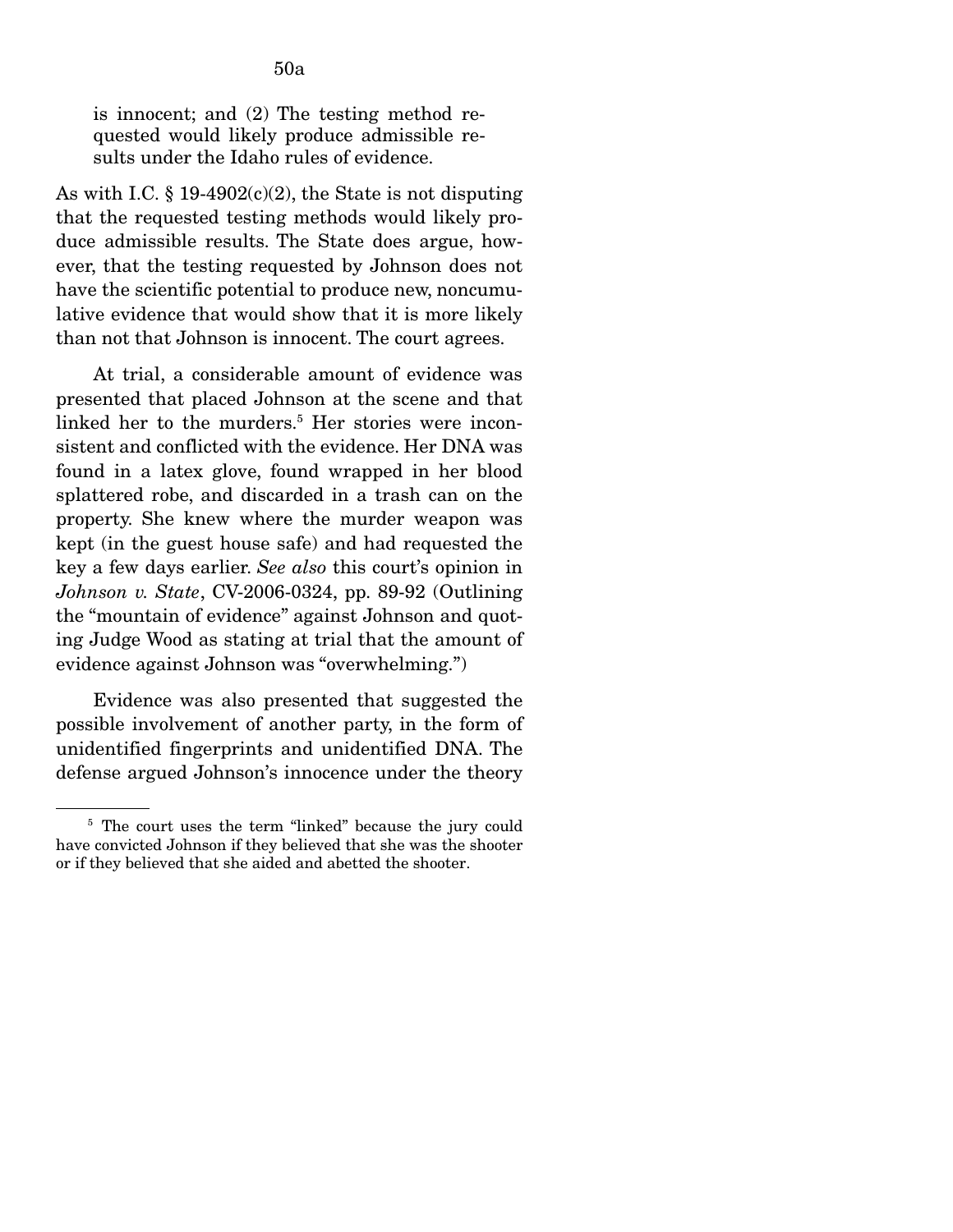that a stranger entered the house and murdered Johnson's parents. The jury considered this evidence and heard these arguments and still convicted Johnson of first degree murder.

 Therefore, the possibility of identifying a third party DNA source from previously untestable samples will not make it more probable than not that Johnson is innocent, just as the post-trial discovery that the fingerprints on the murder weapon belonged to Christopher Hill did not entitle Johnson to a new trial.<sup>6</sup> The jury was aware that DNA that did not belong to Johnson was present at the scene of the murders, just as they were aware that the fingerprints on the rifle were not hers. Even with that knowledge, the jury convicted Johnson, deciding that Johnson either (1) fired the murder weapon herself while wearing gloves or (2) aided and abetted the actual shooter. Either theory was sufficient for a conviction. Given the fact that the possibility of a third party shooter, as evidenced by the presence of unidentified fingerprints and DNA, failed to convince the jury that Johnson was innocent of murdering her parents, the slim possibility<sup>7</sup> that a name or

<sup>6</sup> The Idaho Supreme Court held that the post-trial identification of these fingerprints as Hill's would not likely produce an acquittal because the jury knew at trial that the prints did not belong to Johnson and still convicted her. *Johnson v. State*, 156 Idaho 7, 319 P.3d 491 (2014) (affirming the district court's order denying Johnson post-conviction relief on newly discovered evidence claims).

<sup>7</sup> The court uses the term "slim possibility" because this previously unidentifiable DNA could just as likely remain unidentifiable, could turn out to be Johnson's DNA, or the DNA of an unknown individual, whereupon we would be left in the exact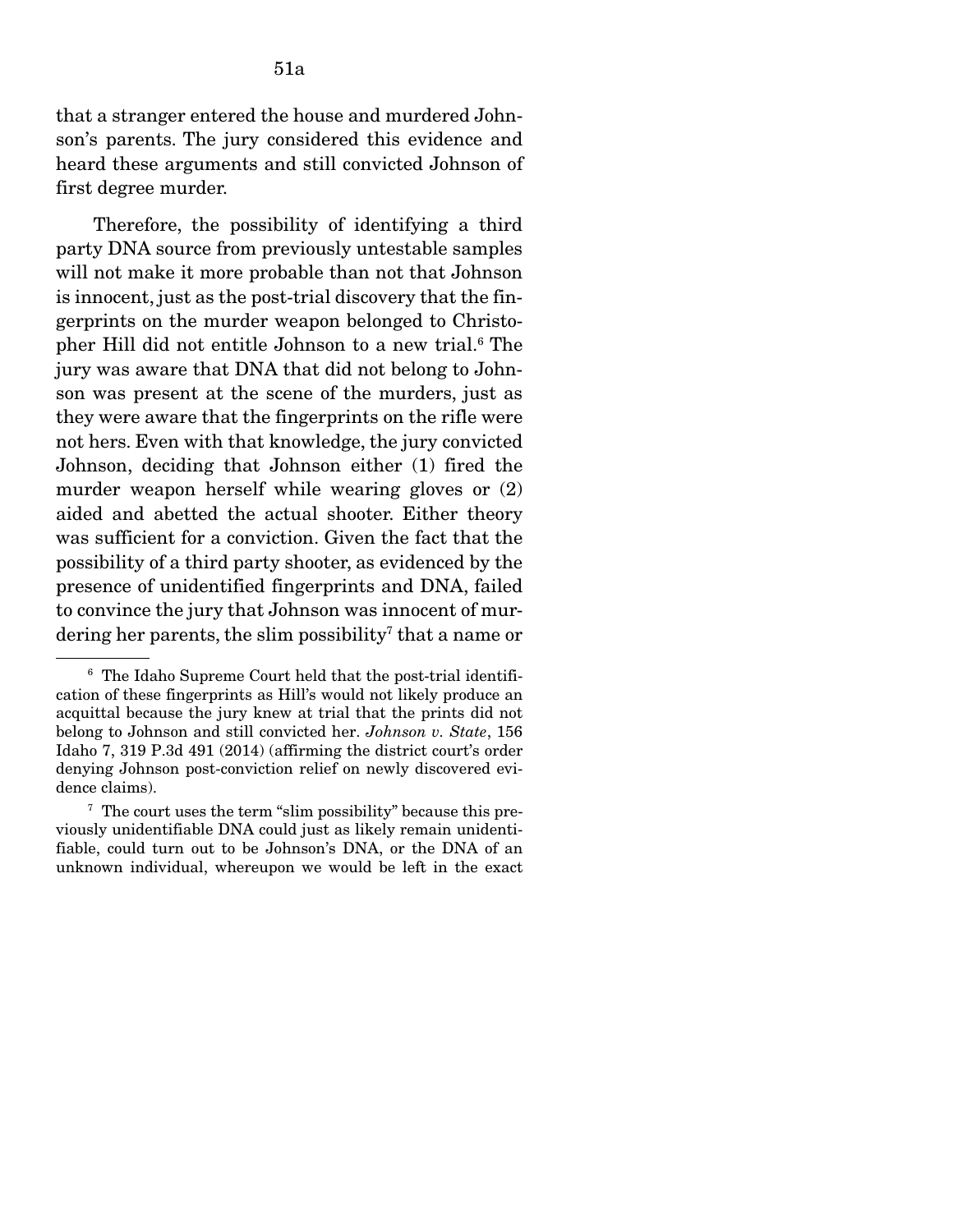The Supreme Court of Idaho faced a strikingly similar situation in *Fields v. State*, 151 Idaho 18, 253 P.3d 692 (2011). There, Fields was accused of robbing and stabbing to death the sole employee of a gift shop. Two witnesses testified on Fields' behalf at trial, claiming to have seen an unidentified male that did not match Fields' description in the store shortly before the murder. Fields was convicted and later brought a DNA claim under I.C. § 19-4902, requesting the testing of unidentified DNA found under the victim's fingernails and on her clothing. Testing was allowed and the DNA did not belong to Fields. However, in applying I.C.  $§$  19-4902(f), under which relief must be granted where the DNA test results demonstrate that the petitioner is not the person who committed the offense, the court held that Fields failed to meet this burden. *Id.*, 151 Idaho at 24, 253 P.3d at 698.

 According to the Court, this evidence failed to establish Fields' innocence because there was no evidence linking this DNA, found underneath the victim's fingernails and on her clothes, to the victim's attacker. Id. Without such evidence, the Court concluded that the test results could not show that Fields was not the murderer. *Id.*

same position as before. Additionally, merely establishing the source of this unidentified DNA does nothing to show that the DNA actually came from the killer.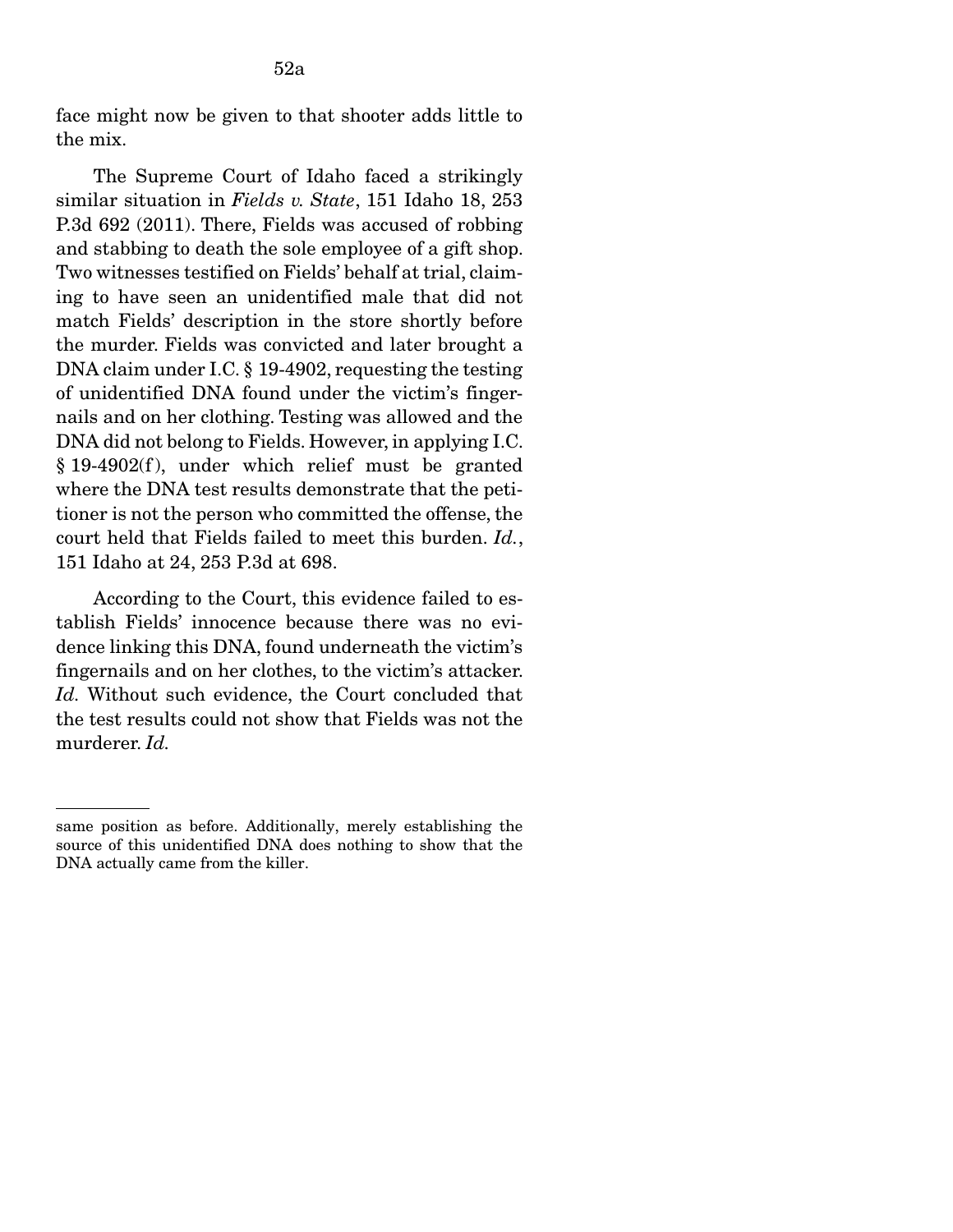The same is true in this case. Further testing might reveal the source of DNA samples found on Johnson's robe, on the gun, and elsewhere, but that knowledge does nothing to establish that the source of those samples was present in the Johnson's home on the morning of the crime, that the source of those samples was the shooter, or that Johnson didn't aid and abet the murderer of her parents.<sup>8</sup> Consequently, because an analysis of previously untestable DNA samples will not make it more probable than not that Johnson is innocent, her request for DNA testing will not be granted.

#### C. Claim Six Is Dismissed Under I.C. §§ 19- 4901(b) and 19-4908.

Johnson claims that her fixed life sentences constitute cruel and unusual punishment in violation of the Eighth Amendment to the United States Constitution. This claim has been waived because (1) Johnson did not raise the issue on direct appeal, (2) she did not raise the issue in her initial post-conviction petition, and (3) *Miller v. Alabama*, 132 S.Ct. 2455 (2012), does not provide sufficient reason for failure to do so.

<sup>8</sup> Johnson's counsel admitted at the 10/20/14 hearing that the standard required by I.C. § 19-4902(e)(1) has not been met. R. Keith Roark stated on the record that "we are not at this point in a position to say that the evidence either is or is not cumulative. We are not in a position to say that the evidence will or will not, more probably than not, demonstrate the innocence of Ms. Johnson . . . but we need the testing."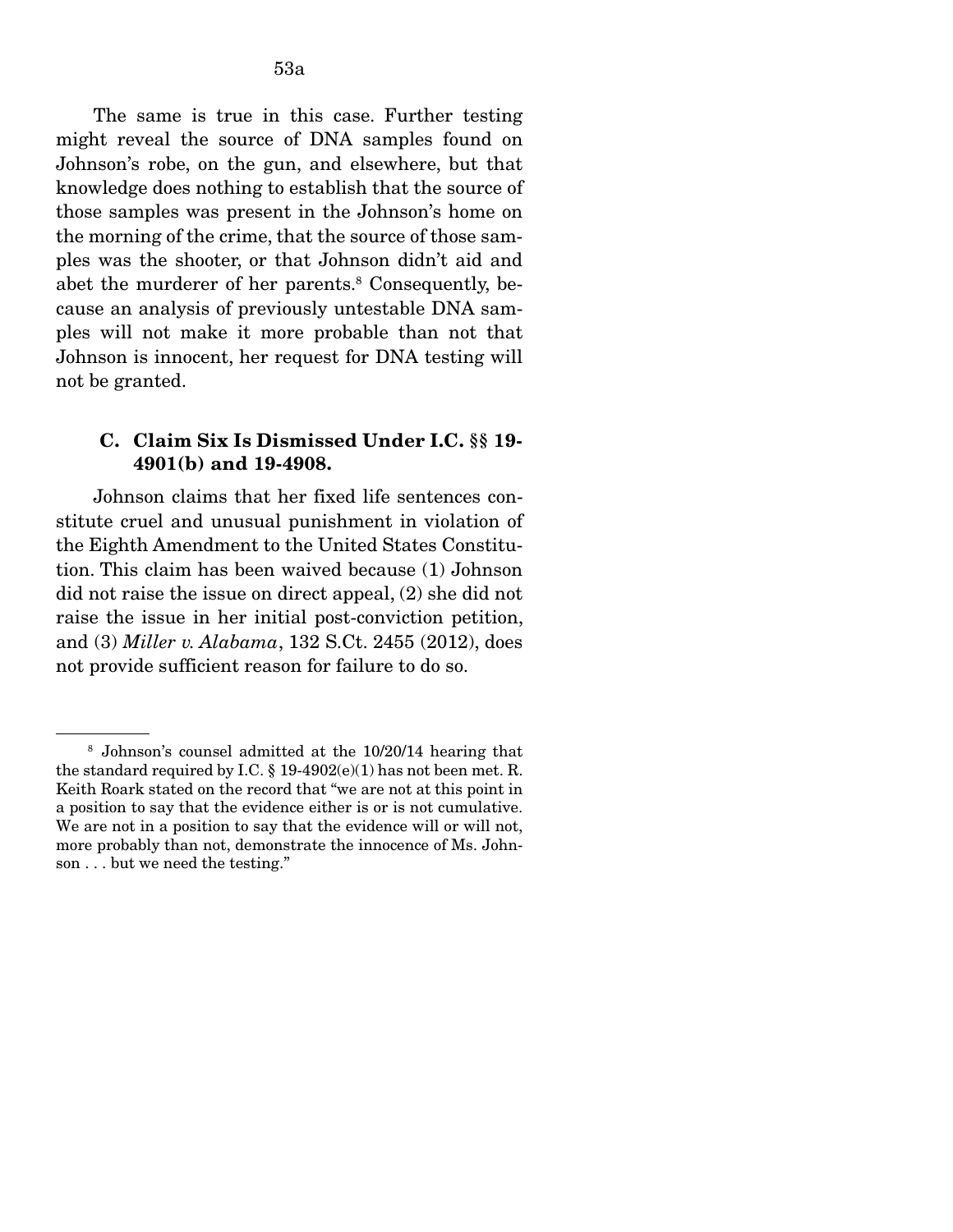Johnson did not raise an Eighth Amendment issue on direct appeal. I.C. § 19-4901(b) states that a postconviction "remedy is not a substitute for . . . an appeal from the sentence or conviction." *See also Rodgers v. State*, 129 Idaho 720, 923 P.2d 348 (1997) (any claim or issue that could have been raised on appeal, but was not, may not be considered in post-conviction proceedings). The statute goes on to say that

[a]ny issue which could have been raised on direct appeal, but was not, is forfeited and may not be considered in post-conviction proceedings, *unless it appears to the court*, on the basis of a substantial factual showing by affidavit, deposition or otherwise, *that the asserted basis for relief raises* a *substantial doubt about the reliability of the finding of guilt* and could not, in the exercise of due diligence, have been presented earlier.

I.C. § 19-4901(b) (emphasis added). Therefore, a court may not consider, as part of a post-conviction petition, issues that could have been raised on direct appeal, unless the court determines that the claim for relief raises a substantial doubt about the reliability of the finding of guilt.

Johnson claims that her sentence violated her Eighth Amendment rights. A claim that a sentence was excessive or illegal can be raised on direct appeal. *Hollon v. State*, 132 Idaho 573, 580-81, 976 P.2d 927, 934-35 (1999). Additionally, a claim that a sentence was excessive or illegal, by its very nature, cannot raise a substantial doubt about the reliability of the finding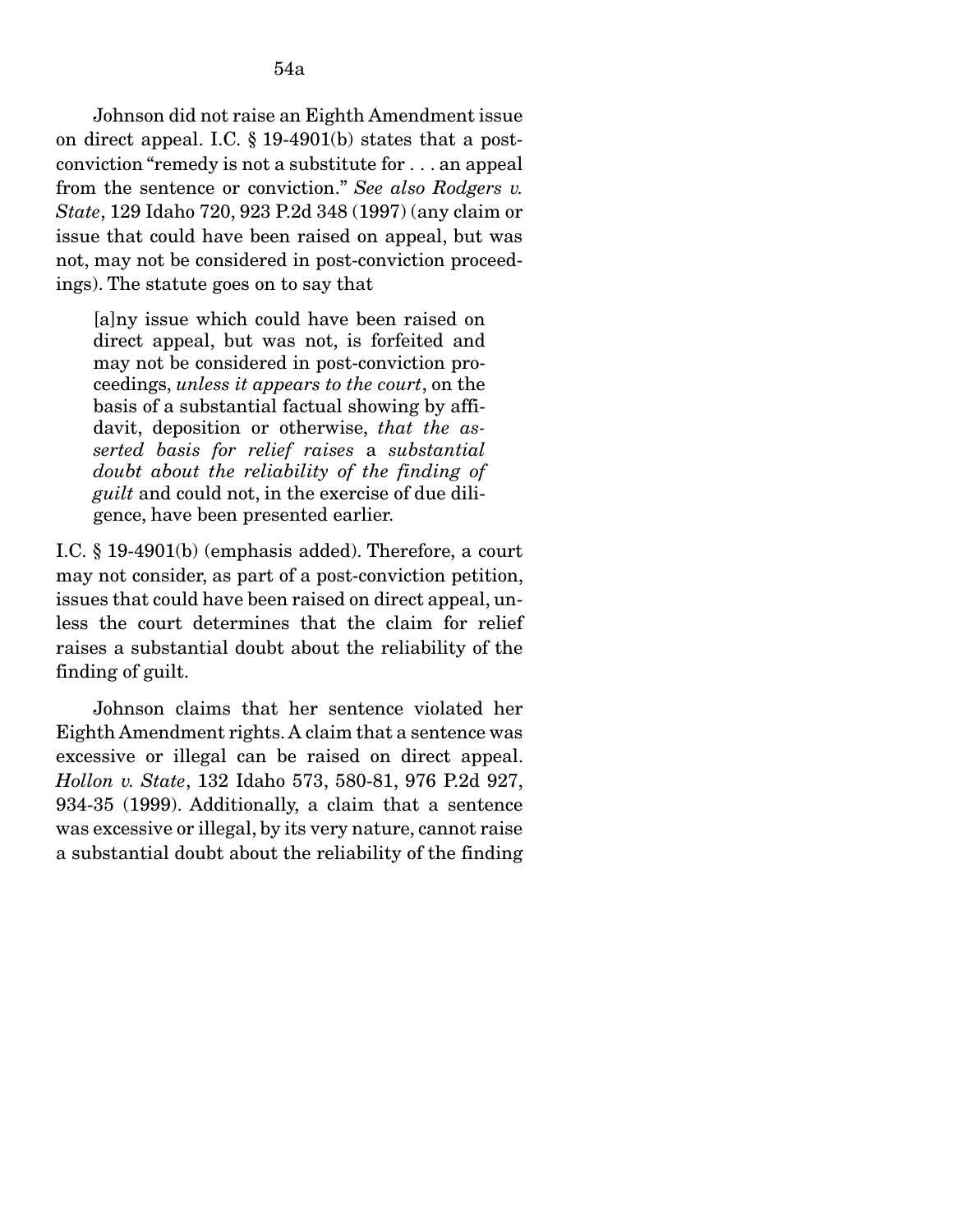of guilt.9 Consequently, because Johnson failed to raise this issue on direct appeal, and because the asserted basis for relief does not raise a substantial doubt about the reliability of the finding of guilt, this issue is forfeited and may not be considered in a post-conviction proceeding.

 Even if this claim was not barred by I.C. § 19- 4901(b) for failure to assert it on direct appeal, I.C. § 19-4908 would act as an additional barrier. I.C. § 19- 4908 states that any grounds for post-conviction relief not raised in an original petition are permanently waived absent "sufficient reason" for failure to do so. *See also Dunlap v. State*, 126 Idaho 901, 894 P.2d 134  $($ Ct. App. 1995 $)$  (I.C. § 19-4908 prohibits the filing of a second petition unless the petitioner shows sufficient reason why the issues could not have been raised in the original petition). Idaho courts have refused to find sufficient reason where the grounds for relief were known or should have been known at the time of the original petition. *Lake v. State*, 126 Idaho 333, 336, 882 P.2d 988, 991 (Ct. App. 1994).

Johnson did not raise this issue in her initial postconviction petition. Therefore, absent sufficient reason for failing to do so, this issue is waived. To this end, Johnson must show that these grounds for relief were unknown at the time that her original petition was filed.

<sup>9</sup> Sentencing occurs post-conviction; therefore, no claim regarding the legality of a particular sentence can have any bearing on the reliability of the finding of guilt.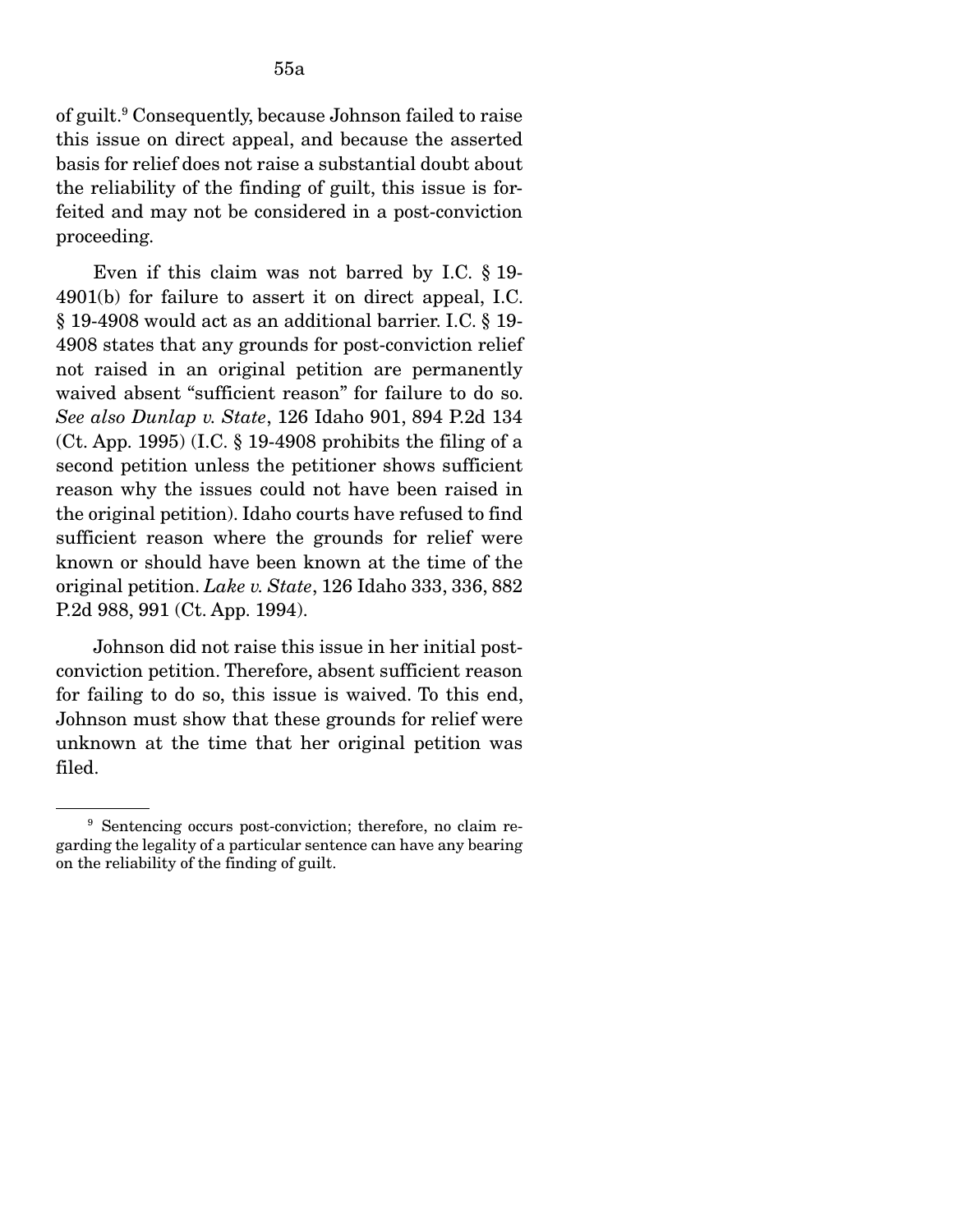Johnson argues that because her claim is based on *Miller v. Alabama*, a case decided by the United States Supreme Court in 2012, these grounds for relief could not have been known when she filed her original postconviction petition.10 However, this argument falters for two reasons.

 First, if Johnson believed that her sentence (and fixed life sentences for juveniles in general) constituted cruel and unusual punishment, she should have known that when the sentence was handed down. As such, she should have claimed as much in her original petition. Instead, Johnson claims that because caselaw at the time that she filed her original petition would not have supported such a claim, $11$  these grounds for relief were "unknown." However, the lack of established case-law supporting one's argument or the presence of case-law directly adverse to one's argument is a far cry from sufficient reason for failure to bring that argument as required by statute. Johnson's

<sup>10</sup> Johnson argues that *Miller* completely changed the legal landscape surrounding fixed life sentences for juvenile offenders.

<sup>&</sup>lt;sup>11</sup> Under Idaho law at the time that Johnson filed her original post-conviction petition, fixed life sentences for juveniles convicted of murder did not constitute cruel or unusual punishment under Idaho's Constitution or the Constitution of the United States. This is still the case today, as affirmed in a number of recent appellate cases. *See, e.g.*, *State v. Draper*, 151 Idaho 576, 261 P.3d 853 (2011); *State v. Adamcik*, 152 Idaho 445, 272 P.3d 417 (2012).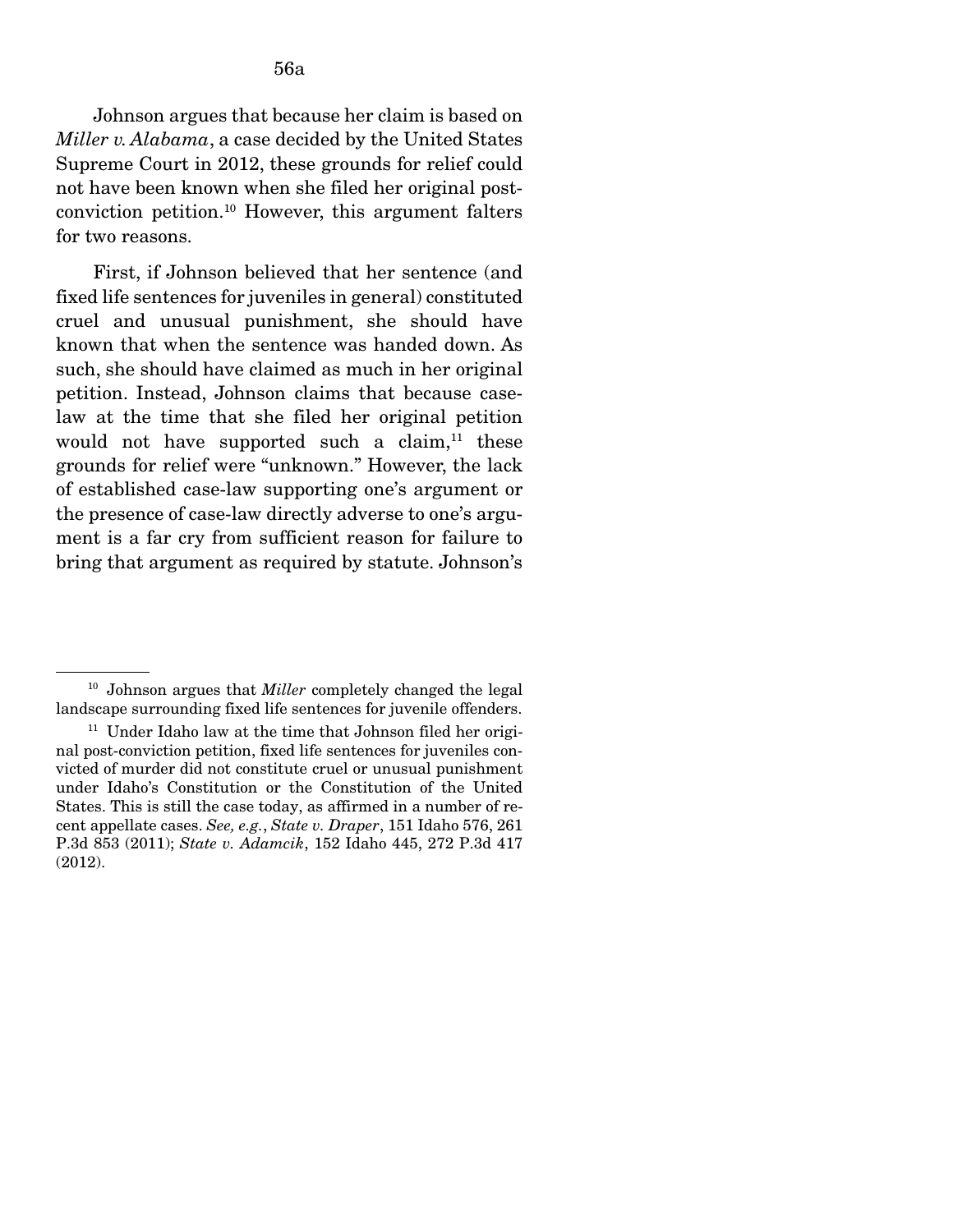case may have changed the law; such is the purpose of the appellate and post-conviction process.<sup>12</sup>

 Second, *Miller* is not the panacea that Johnson claims. *Miller* has not been found to be retroactive, by either the United States Supreme Court or the Idaho Supreme Court. Additionally, the holding in *Miller* has no bearing on Johnson's situation. *Miller* held that *mandatory* fixed life sentences for juveniles convicted of homicide violate the Eighth Amendment. Idaho does not have a mandatory fixed life sentencing scheme, for juveniles or adults. Johnson's sentence was discretionary.

 Johnson argues that *Miller* means more than that. She argues that *Miller* requires a sentencing court to take a juvenile's youth into account as a sentencing factor. However, assuming that Johnson's interpretation of *Miller* is correct, Johnson admits in her Successive Petition that her youth was taken into account at her sentencing.

 Dr. Richard Worst testified at Johnson's sentencing as to the development of the adolescent brain. *Successive Petition*, p. 40. Dr. Craig Beaver testified that the development of the areas of the brain associated with high level decision making, organization, problem solving, inhibitory control, and higher-level adult reasoning and functioning do not fully develop until sometime in the mid-twenties. *Id.*, at p. 41. Johnson's

<sup>&</sup>lt;sup>12</sup> *Miller* itself was argued on appeal in the face of adverse case-law.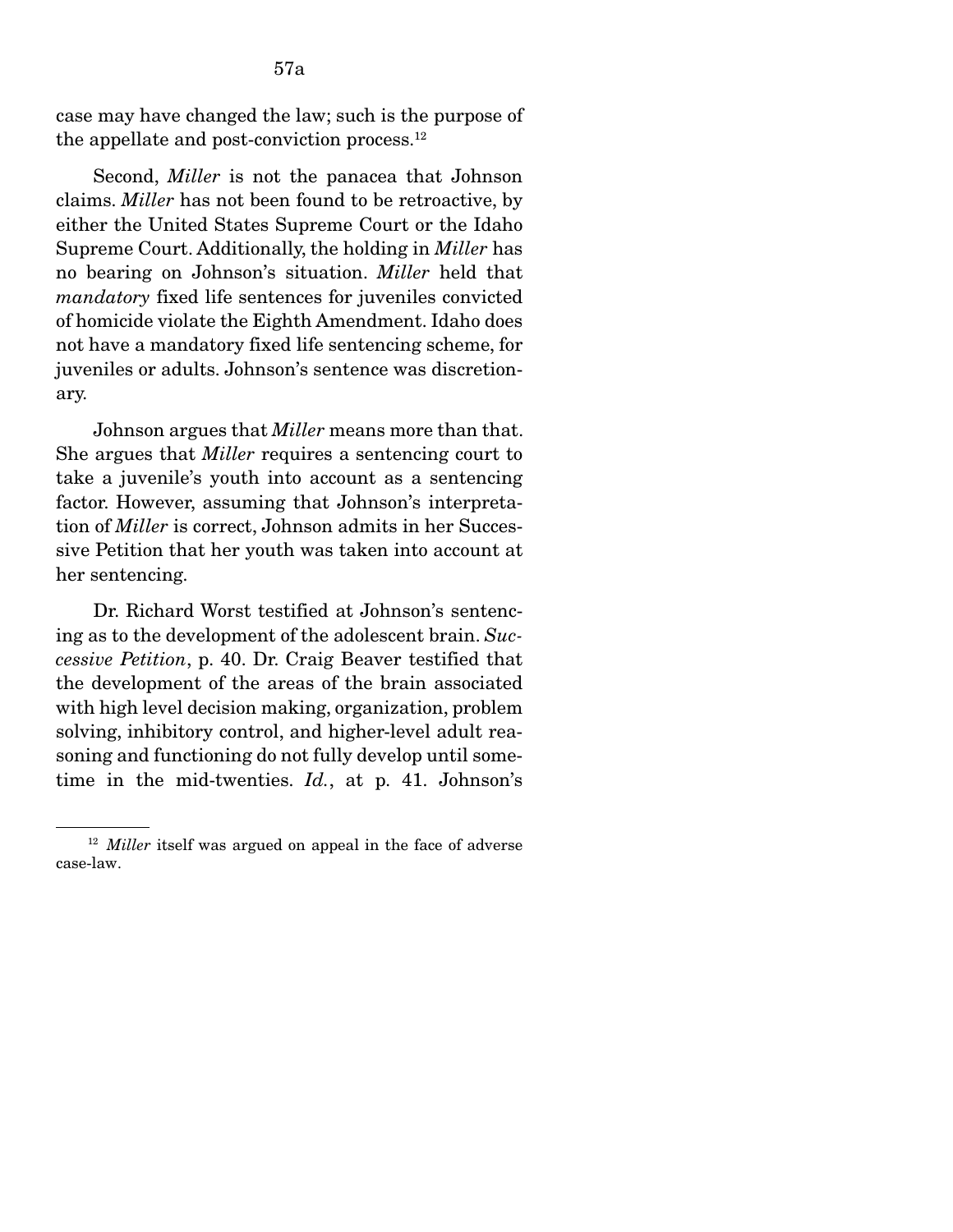sentencing judge heard this testimony and acknowledged on the record (1) that psychological evidence had been presented to the effect that adolescents can act impulsively and (2) that he considered Johnson's young age to be a mitigating factor. *Id.*, at p. 42.

 These statements, included in Johnson's Successive Petition, and as supported in the record of Judge Wood's sentencing colloquy, show that Johnson's youth *was* taken into account as a sentencing factor. Therefore, even if Idaho courts were to hold that *Miller* is to be retroactively applied and even if they were to agree with Johnson that *Miller* requires a sentencing court to take a juvenile's youth into account as a sentencing factor, *Miller* provides Johnson with no new grounds for relief and cannot establish sufficient reason for Johnson's failure to raise her Eighth Amendment claim in her original petition. Absent such sufficient reason, Johnson's failure to assert this claim in her original post-conviction petition permanently waived the issue.

#### IV. CONCLUSION

Based on the foregoing, the Motion for Summary Dismissal of Petitioner's *Amended* DNA and Successive Petition for Post-Conviction Relief is GRANTED.

IT IS SO ORDERED.

 October 23, 2014 Date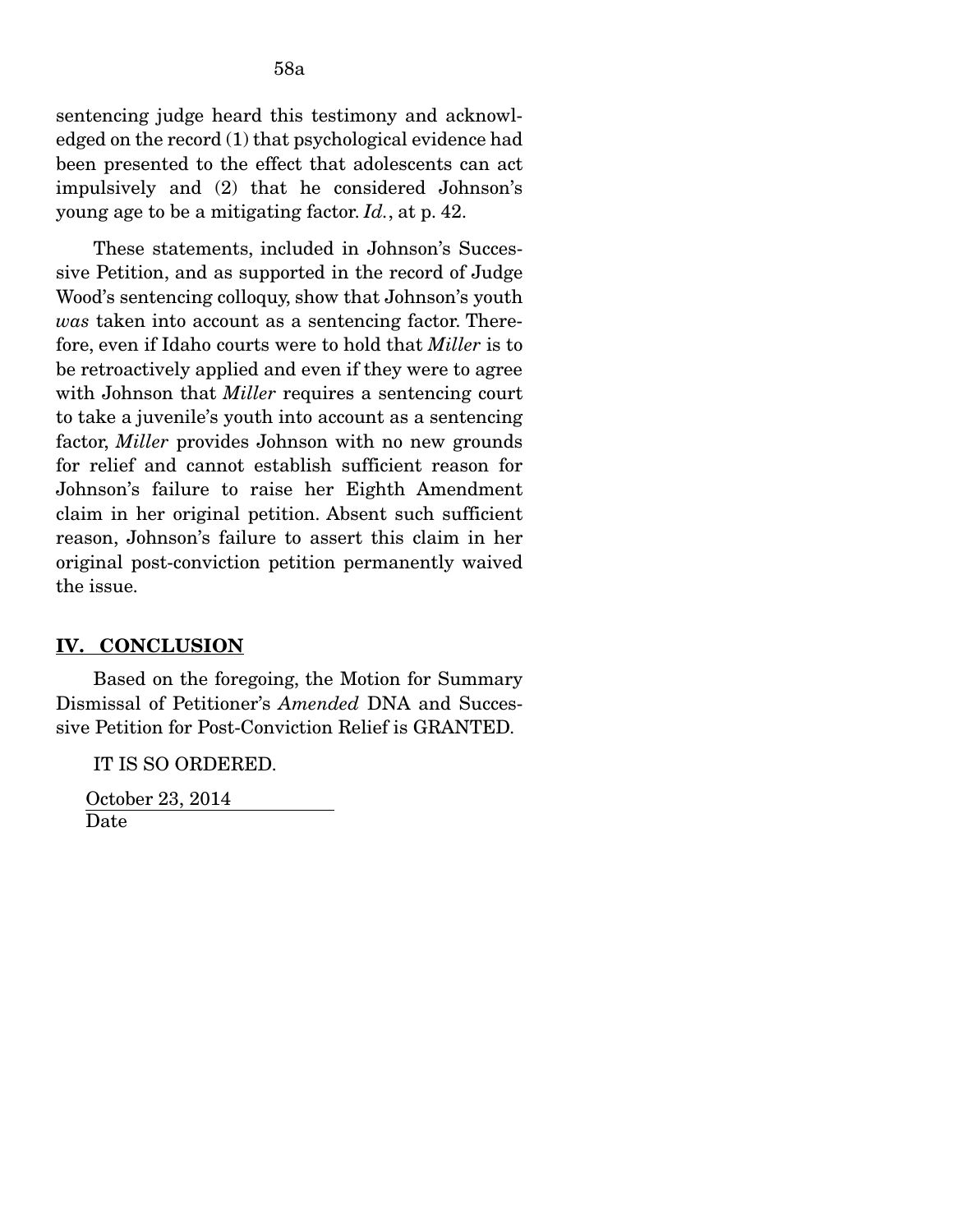59a

/s/ G. Richard Bevan G. RICHARD BEVAN District Judge

[Certificate Of Service Omitted]